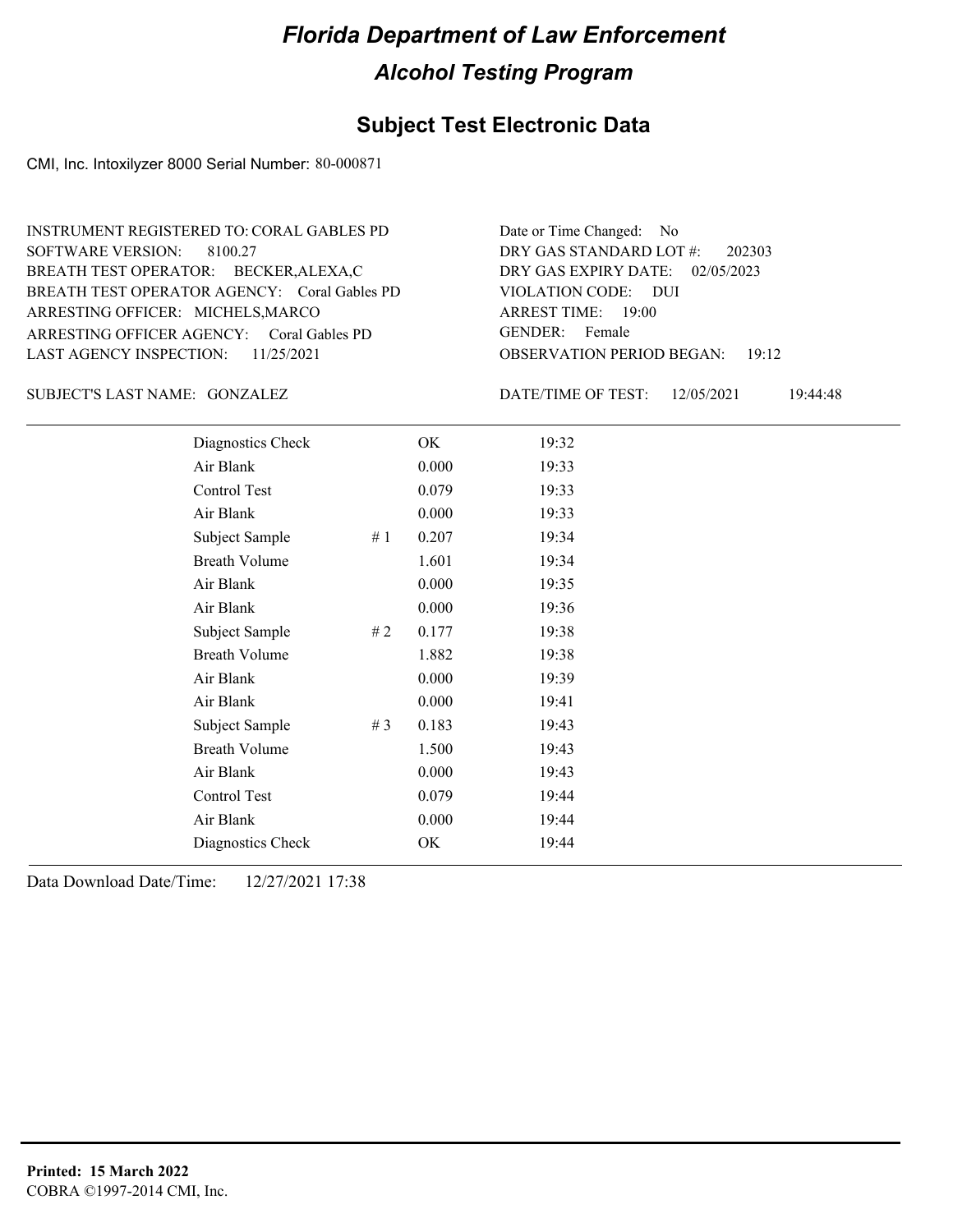### **Subject Test Electronic Data**

CMI, Inc. Intoxilyzer 8000 Serial Number: 80-000871

|                                   | <b>INSTRUMENT REGISTERED TO: CORAL GABLES PD</b> | Date or Time Changed: No           |                                           |                             |  |  |
|-----------------------------------|--------------------------------------------------|------------------------------------|-------------------------------------------|-----------------------------|--|--|
| <b>SOFTWARE VERSION:</b>          | 8100.27                                          | DRY GAS STANDARD LOT #:            | 202303                                    |                             |  |  |
|                                   | BREATH TEST OPERATOR: BECKER, ALEXA, C           | DRY GAS EXPIRY DATE:<br>02/05/2023 |                                           |                             |  |  |
|                                   | BREATH TEST OPERATOR AGENCY: Coral Gables PD     |                                    | VIOLATION CODE: DUI                       |                             |  |  |
| ARRESTING OFFICER: SHERAN, ASHLEY |                                                  |                                    | ARREST TIME: 21:10                        |                             |  |  |
|                                   | ARRESTING OFFICER AGENCY: Coral Gables PD        |                                    | <b>GENDER:</b><br>Male                    |                             |  |  |
| <b>LAST AGENCY INSPECTION:</b>    | 11/25/2021                                       |                                    | <b>OBSERVATION PERIOD BEGAN:</b><br>21:41 |                             |  |  |
| SUBJECT'S LAST NAME: DIAZ         |                                                  |                                    | DATE/TIME OF TEST:                        | 12/05/2021<br>22:04:04      |  |  |
|                                   | Diagnostics Check                                | OK                                 | 22:01                                     |                             |  |  |
|                                   | Air Blank                                        | 0.000                              | 22:01                                     |                             |  |  |
|                                   | Control Test                                     | 0.078                              | 22:02                                     |                             |  |  |
|                                   | Air Blank                                        | 0.000                              | 22:02                                     |                             |  |  |
|                                   | Subject Sample                                   | #1                                 | 22:02                                     | <b>Subject Test Refused</b> |  |  |
|                                   | <b>Breath Volume</b>                             | 0.000                              | 22:02                                     |                             |  |  |
|                                   | Air Blank                                        | 0.000                              | 22:03                                     |                             |  |  |
|                                   | Control Test                                     | 0.079                              | 22:03                                     |                             |  |  |
|                                   | Air Blank                                        | 0.000                              | 22:03                                     |                             |  |  |
|                                   | Diagnostics Check                                | OK                                 | 22:04                                     |                             |  |  |

Data Download Date/Time: 12/27/2021 17:38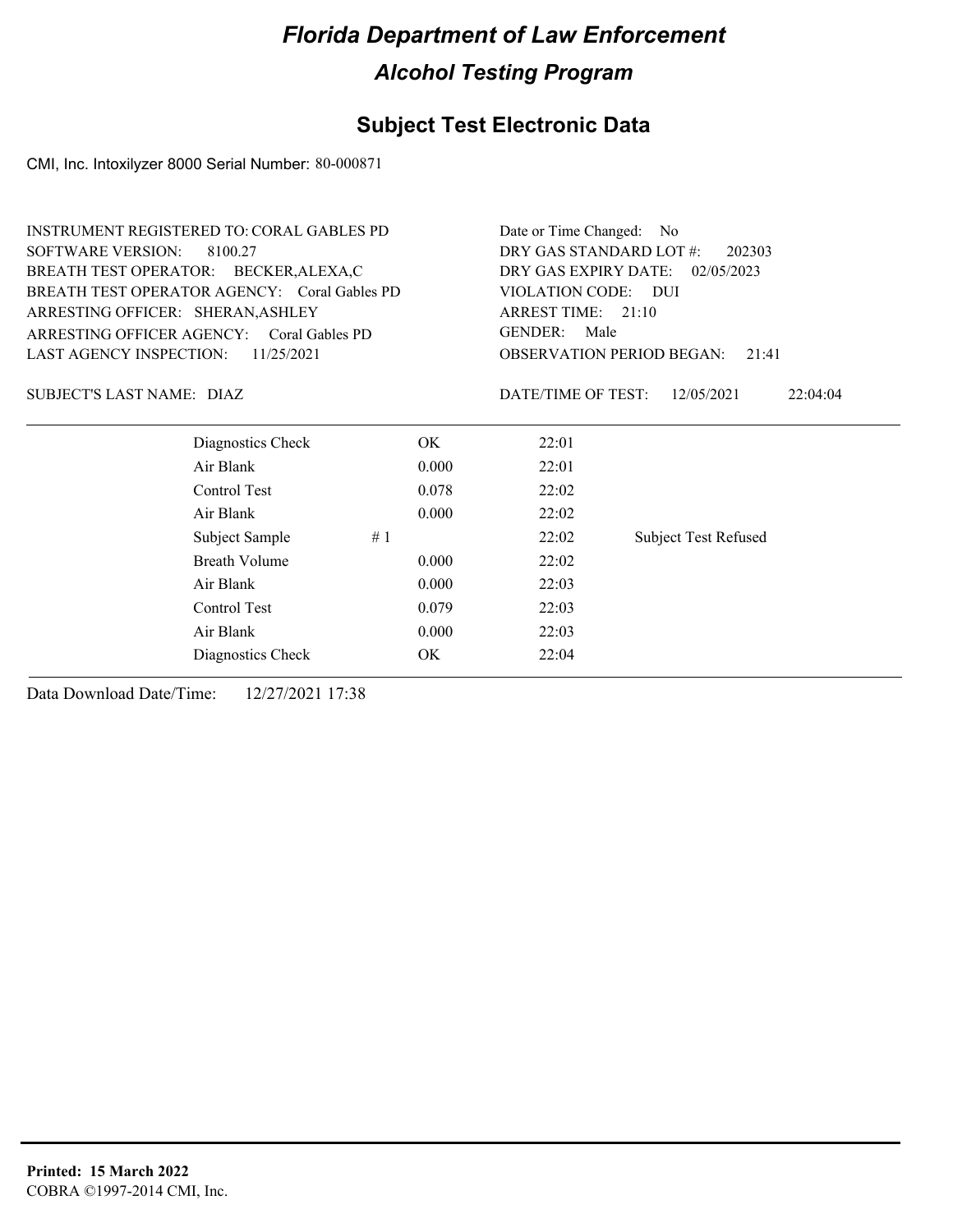#### **Subject Test Electronic Data**

CMI, Inc. Intoxilyzer 8000 Serial Number: 80-000871

OBSERVATION PERIOD BEGAN: 03:48 ARRESTING OFFICER AGENCY: GENDER: Coral Gables PD BREATH TEST OPERATOR AGENCY: Coral Gables PD VIOLATION CODE: SOFTWARE VERSION: VIOLATION CODE: DUI 03:29 ARREST TIME: ARRESTING OFFICER: CASTENADA,EDUARDO DRY GAS EXPIRY DATE: 02/05/2023 202303 BREATH TEST OPERATOR: RODRIGUEZ,ALEXANDER,E LAST AGENCY INSPECTION: 11/25/2021 8100.27 INSTRUMENT REGISTERED TO: CORAL GABLES PD DRY GAS STANDARD LOT #: Date or Time Changed: No GENDER: Male

ZIRIO PLAZA SUBJECT'S LAST NAME: DATE/TIME OF TEST:

DATE/TIME OF TEST: 12/07/2021 04:29:20

| Diagnostics Check    |    | OK    | 04:22 |
|----------------------|----|-------|-------|
| Air Blank            |    | 0.000 | 04:23 |
| Control Test         |    | 0.078 | 04:23 |
| Air Blank            |    | 0.000 | 04:23 |
| Subject Sample       | #1 | 0.164 | 04:24 |
| <b>Breath Volume</b> |    | 1.308 | 04:24 |
| Air Blank            |    | 0.000 | 04:25 |
| Air Blank            |    | 0.000 | 04:27 |
| Subject Sample       | #2 | 0.171 | 04:27 |
| <b>Breath Volume</b> |    | 1.109 | 04:27 |
| Air Blank            |    | 0.000 | 04:28 |
| Control Test         |    | 0.078 | 04:28 |
| Air Blank            |    | 0.000 | 04:29 |
| Diagnostics Check    |    | OK    | 04:29 |
|                      |    |       |       |

Data Download Date/Time: 12/27/2021 17:38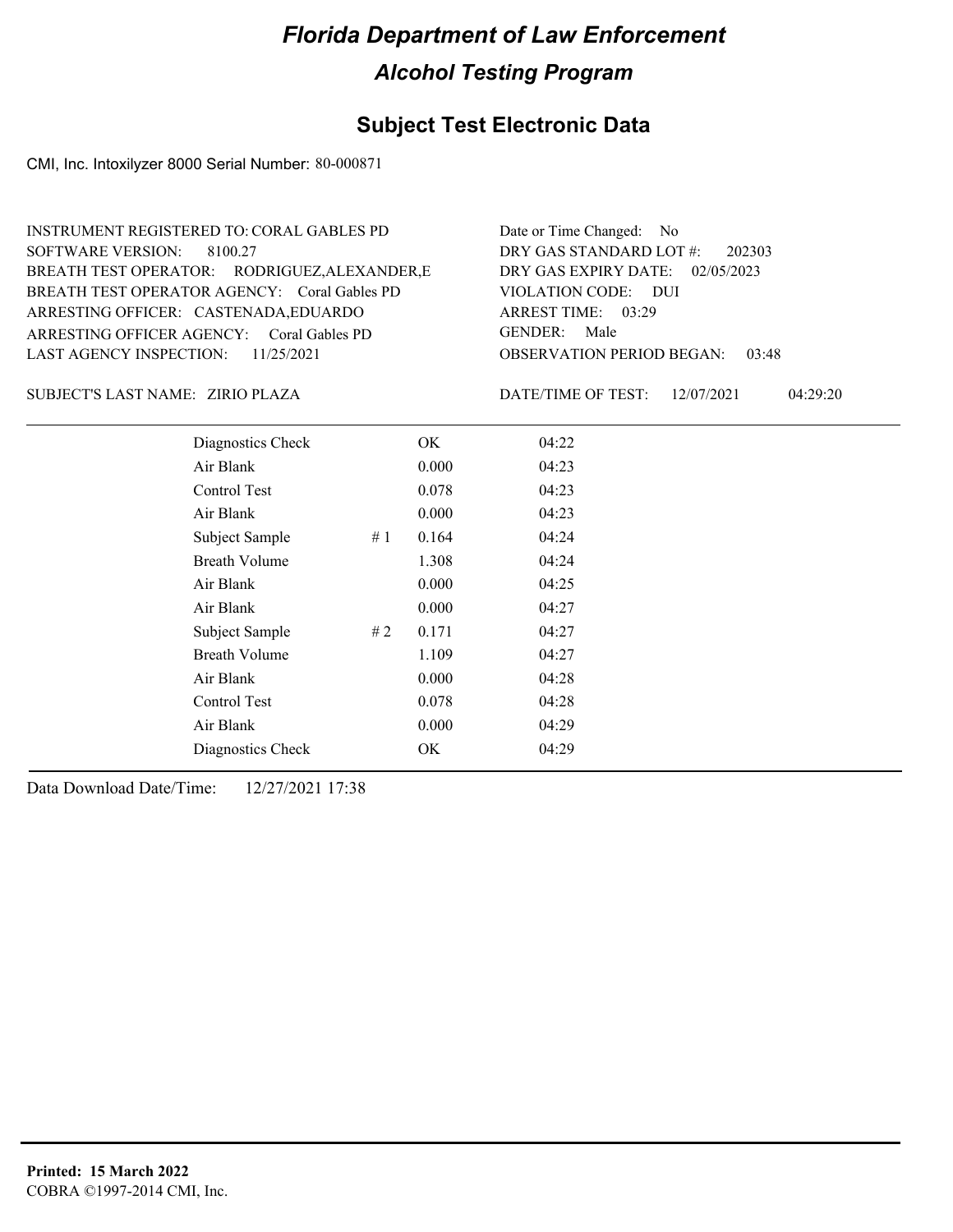#### **Subject Test Electronic Data**

CMI, Inc. Intoxilyzer 8000 Serial Number: 80-000871

ARRESTING OFFICER AGENCY: GENDER: Coral Gables PD BREATH TEST OPERATOR AGENCY: Coral Gables PD VIOLATION CODE: SOFTWARE VERSION: 8100.27 ARRESTING OFFICER: NAYA,CHRISTOPHER BREATH TEST OPERATOR: BECKER,ALEXA,C LAST AGENCY INSPECTION: 12/27/2021 INSTRUMENT REGISTERED TO: CORAL GABLES PD

OBSERVATION PERIOD BEGAN: 21:28 VIOLATION CODE: DUI 21:04 ARREST TIME: DRY GAS EXPIRY DATE: 02/05/2023 202303 DRY GAS STANDARD LOT #: Date or Time Changed: No GENDER: Male

PRZYCHODNY SUBJECT'S LAST NAME: DATE/TIME OF TEST:

DATE/TIME OF TEST: 12/29/2021 21:55:11

| Diagnostics Check    |    | OK    | 21:48 |
|----------------------|----|-------|-------|
| Air Blank            |    | 0.000 | 21:49 |
| Control Test         |    | 0.079 | 21:49 |
| Air Blank            |    | 0.000 | 21:49 |
| Subject Sample       | #1 | 0.205 | 21:50 |
| <b>Breath Volume</b> |    | 3.777 | 21:50 |
| Air Blank            |    | 0.000 | 21:51 |
| Air Blank            |    | 0.000 | 21:52 |
| Subject Sample       | #2 | 0.202 | 21:53 |
| <b>Breath Volume</b> |    | 2.566 | 21:53 |
| Air Blank            |    | 0.000 | 21:54 |
| Control Test         |    | 0.079 | 21:54 |
| Air Blank            |    | 0.000 | 21:55 |
| Diagnostics Check    |    | OK    | 21:55 |
|                      |    |       |       |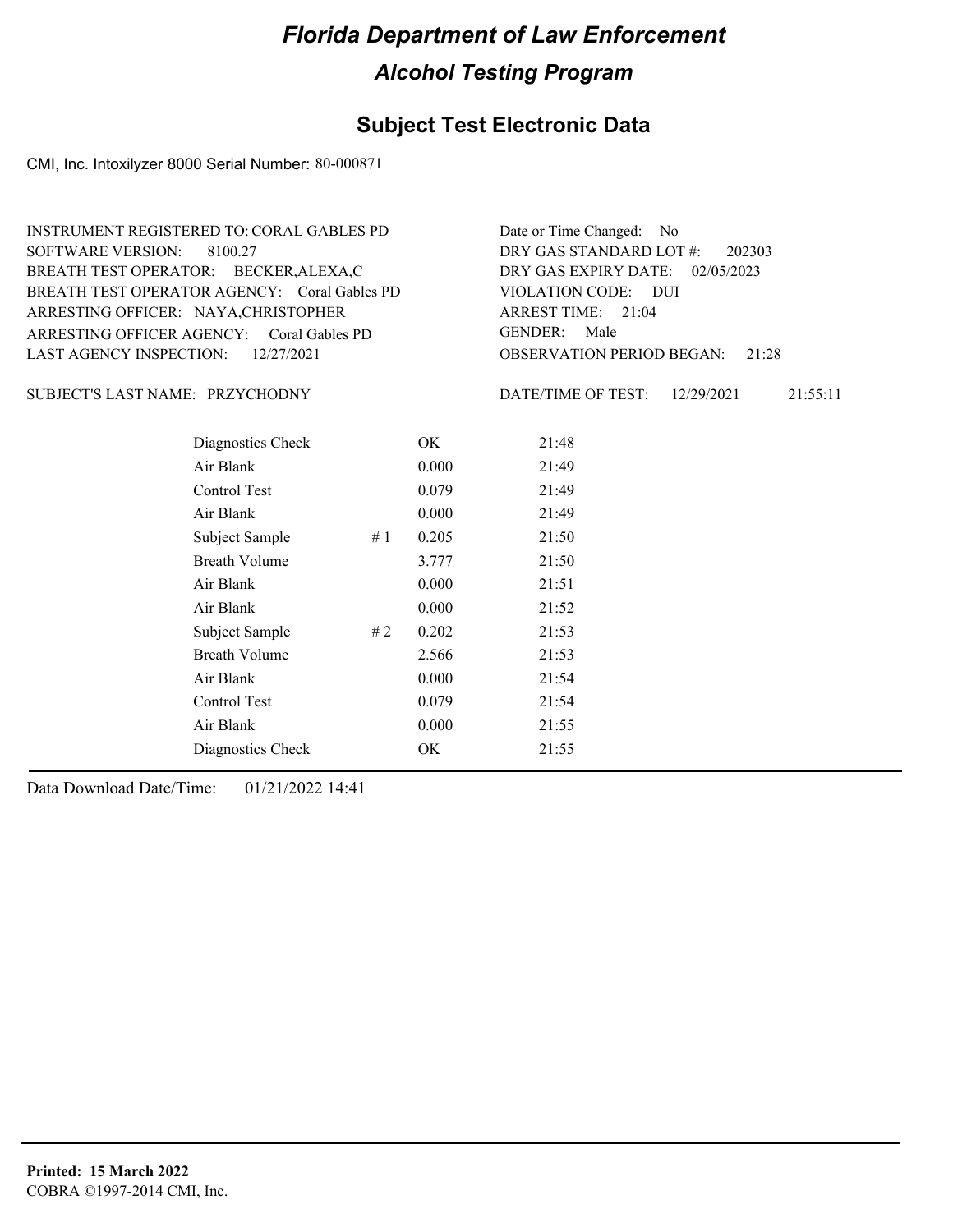### **Subject Test Electronic Data**

CMI, Inc. Intoxilyzer 8000 Serial Number: 80-000872

| <b>INSTRUMENT REGISTERED TO: MIAMI PD</b> |                                       |       | Date or Time Changed:<br>- No                             |                             |  |  |
|-------------------------------------------|---------------------------------------|-------|-----------------------------------------------------------|-----------------------------|--|--|
| <b>SOFTWARE VERSION:</b>                  | 8100.27                               |       | DRY GAS STANDARD LOT #:<br>1506449                        |                             |  |  |
| BREATH TEST OPERATOR: GARCIA, J,          |                                       |       | DRY GAS EXPIRY DATE:<br>06/10/2024<br>VIOLATION CODE: DUI |                             |  |  |
|                                           | BREATH TEST OPERATOR AGENCY: Miami PD |       |                                                           |                             |  |  |
| ARRESTING OFFICER: CARRERO,B              |                                       |       | ARREST TIME: 23:22                                        |                             |  |  |
| <b>ARRESTING OFFICER AGENCY:</b>          | Miami PD                              |       | <b>GENDER:</b><br>Male                                    |                             |  |  |
| <b>LAST AGENCY INSPECTION:</b>            | 11/29/2021                            |       | <b>OBSERVATION PERIOD BEGAN:</b>                          | 00:03                       |  |  |
| SUBJECT'S LAST NAME: FERNANDEZ            |                                       |       | DATE/TIME OF TEST:                                        | 00:28:25<br>12/05/2021      |  |  |
|                                           | Diagnostics Check                     | OK.   | 00:25                                                     |                             |  |  |
|                                           | Air Blank                             | 0.000 | 00:26                                                     |                             |  |  |
|                                           | Control Test                          | 0.082 | 00:26                                                     |                             |  |  |
|                                           | Air Blank                             | 0.000 | 00:26                                                     |                             |  |  |
|                                           | Subject Sample<br>#1                  |       | 00:27                                                     | <b>Subject Test Refused</b> |  |  |
|                                           | Breath Volume                         | 0.000 | 00:27                                                     |                             |  |  |
|                                           | Air Blank                             | 0.000 | 00:27                                                     |                             |  |  |
|                                           | Control Test                          | 0.082 | 00:27                                                     |                             |  |  |
|                                           | Air Blank                             | 0.000 | 00:28                                                     |                             |  |  |
|                                           | Diagnostics Check                     | OK    | 00:28                                                     |                             |  |  |
|                                           |                                       |       |                                                           |                             |  |  |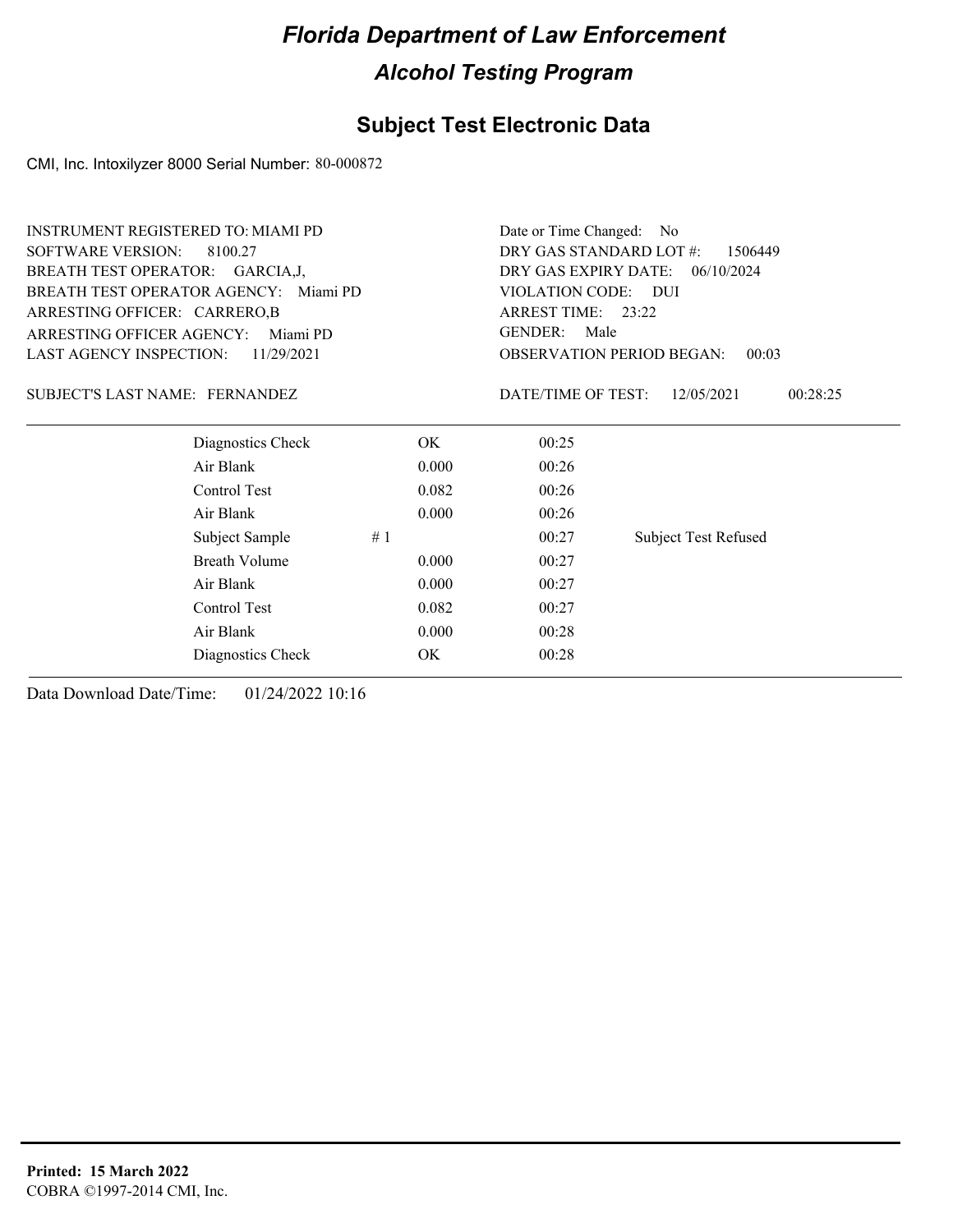#### **Subject Test Electronic Data**

CMI, Inc. Intoxilyzer 8000 Serial Number: 80-000872

ARRESTING OFFICER AGENCY: Miami PD GENDER: BREATH TEST OPERATOR AGENCY: Miami PD VIOLATION CODE: SOFTWARE VERSION: 8100.27 ARRESTING OFFICER: BORREGO, ELVIS BREATH TEST OPERATOR: GONZALEZ,CAMILA, LAST AGENCY INSPECTION: 11/29/2021 INSTRUMENT REGISTERED TO: MIAMI PD

OBSERVATION PERIOD BEGAN: 01:59 VIOLATION CODE: DUI ARREST TIME: 00:59 DRY GAS EXPIRY DATE: 06/10/2024 DRY GAS STANDARD LOT #: 1506449 Date or Time Changed: No GENDER: Male

SUBJECT'S LAST NAME: CYPRESS DATE/TIME OF TEST:

DATE/TIME OF TEST: 12/05/2021 02:26:56

| Diagnostics Check    |    | OK    | 02:20 |
|----------------------|----|-------|-------|
| Air Blank            |    | 0.000 | 02:20 |
| Control Test         |    | 0.081 | 02:20 |
| Air Blank            |    | 0.000 | 02:21 |
| Subject Sample       | #1 | 0.184 | 02:22 |
| <b>Breath Volume</b> |    | 2.359 | 02:22 |
| Air Blank            |    | 0.000 | 02:23 |
| Air Blank            |    | 0.000 | 02:24 |
| Subject Sample       | #2 | 0.182 | 02:25 |
| <b>Breath Volume</b> |    | 2.183 | 02:25 |
| Air Blank            |    | 0.000 | 02:26 |
| Control Test         |    | 0.079 | 02:26 |
| Air Blank            |    | 0.000 | 02:26 |
| Diagnostics Check    |    | OK    | 02:26 |
|                      |    |       |       |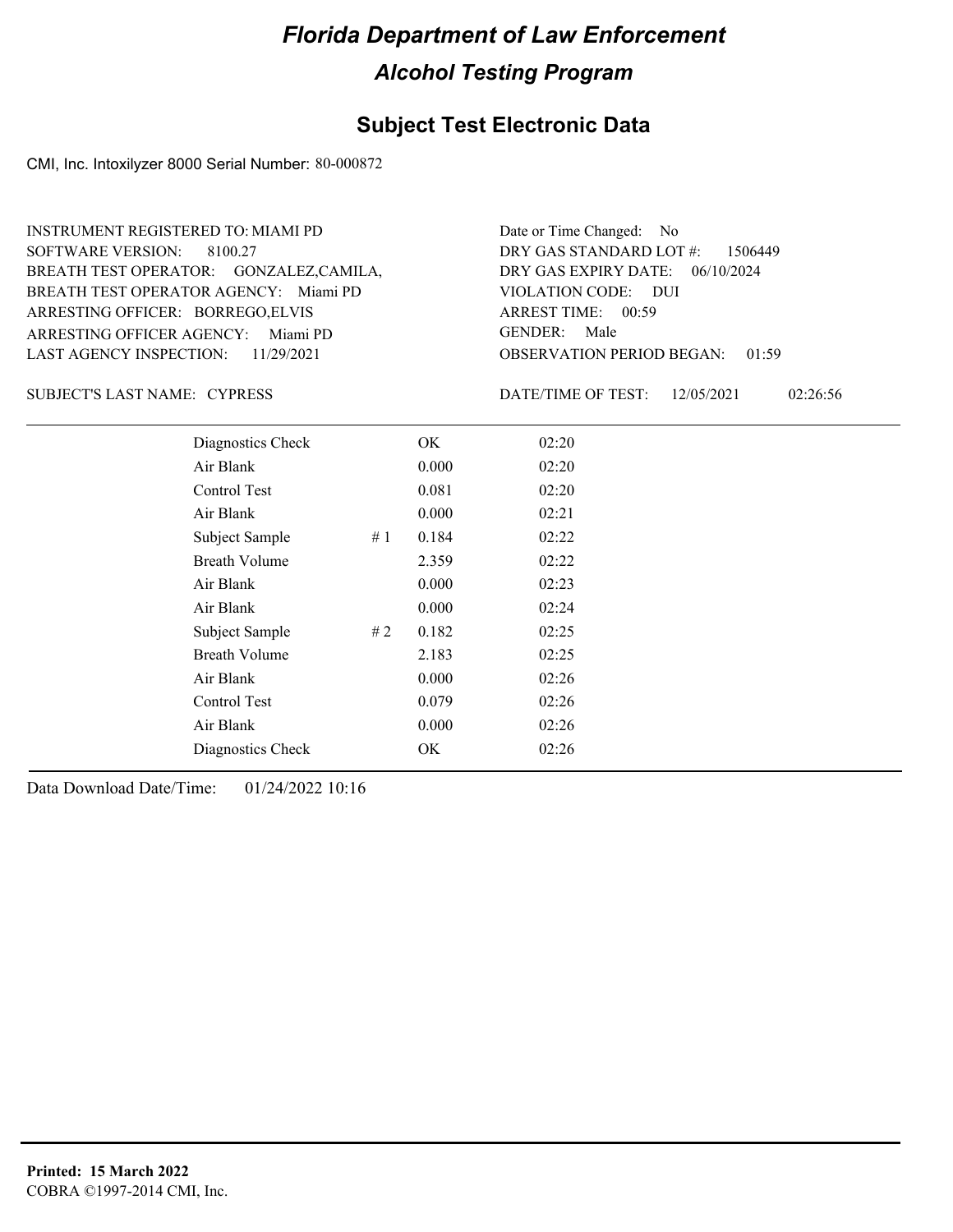### **Subject Test Electronic Data**

CMI, Inc. Intoxilyzer 8000 Serial Number: 80-000872

| <b>INSTRUMENT REGISTERED TO: MIAMI PD</b><br><b>SOFTWARE VERSION:</b><br>8100.27<br>BREATH TEST OPERATOR: ROBINSON, RAYMOND, J<br>BREATH TEST OPERATOR AGENCY: Miami PD<br>ARRESTING OFFICER: GARCIA, IVAN<br>ARRESTING OFFICER AGENCY:<br>Miami PD<br><b>LAST AGENCY INSPECTION:</b><br>11/29/2021 |       |                                                                                                                                                                                                                                                                                                                    |  |  |
|-----------------------------------------------------------------------------------------------------------------------------------------------------------------------------------------------------------------------------------------------------------------------------------------------------|-------|--------------------------------------------------------------------------------------------------------------------------------------------------------------------------------------------------------------------------------------------------------------------------------------------------------------------|--|--|
|                                                                                                                                                                                                                                                                                                     |       | 12/06/2021<br>02:29:53                                                                                                                                                                                                                                                                                             |  |  |
|                                                                                                                                                                                                                                                                                                     | 02:21 |                                                                                                                                                                                                                                                                                                                    |  |  |
|                                                                                                                                                                                                                                                                                                     | 02:21 |                                                                                                                                                                                                                                                                                                                    |  |  |
|                                                                                                                                                                                                                                                                                                     | 02:22 |                                                                                                                                                                                                                                                                                                                    |  |  |
|                                                                                                                                                                                                                                                                                                     | 02:22 |                                                                                                                                                                                                                                                                                                                    |  |  |
| #1                                                                                                                                                                                                                                                                                                  | 02:25 | No Sample Provided                                                                                                                                                                                                                                                                                                 |  |  |
|                                                                                                                                                                                                                                                                                                     | 02:25 |                                                                                                                                                                                                                                                                                                                    |  |  |
|                                                                                                                                                                                                                                                                                                     | 02:26 |                                                                                                                                                                                                                                                                                                                    |  |  |
|                                                                                                                                                                                                                                                                                                     | 02:28 |                                                                                                                                                                                                                                                                                                                    |  |  |
| #2                                                                                                                                                                                                                                                                                                  | 02:28 | <b>Subject Test Refused</b>                                                                                                                                                                                                                                                                                        |  |  |
|                                                                                                                                                                                                                                                                                                     | 02:28 |                                                                                                                                                                                                                                                                                                                    |  |  |
|                                                                                                                                                                                                                                                                                                     | 02:28 |                                                                                                                                                                                                                                                                                                                    |  |  |
|                                                                                                                                                                                                                                                                                                     | 02:29 |                                                                                                                                                                                                                                                                                                                    |  |  |
|                                                                                                                                                                                                                                                                                                     | 02:29 |                                                                                                                                                                                                                                                                                                                    |  |  |
|                                                                                                                                                                                                                                                                                                     | 02:29 |                                                                                                                                                                                                                                                                                                                    |  |  |
|                                                                                                                                                                                                                                                                                                     |       | Date or Time Changed: No<br>DRY GAS STANDARD LOT #:<br>DRY GAS EXPIRY DATE:<br>VIOLATION CODE: DUI<br>ARREST TIME: 01:58<br><b>GENDER:</b><br>Male<br><b>OBSERVATION PERIOD BEGAN:</b><br>DATE/TIME OF TEST:<br>OK<br>0.000<br>0.082<br>0.000<br>0.000<br>0.000<br>0.000<br>0.000<br>0.000<br>0.082<br>0.000<br>OK |  |  |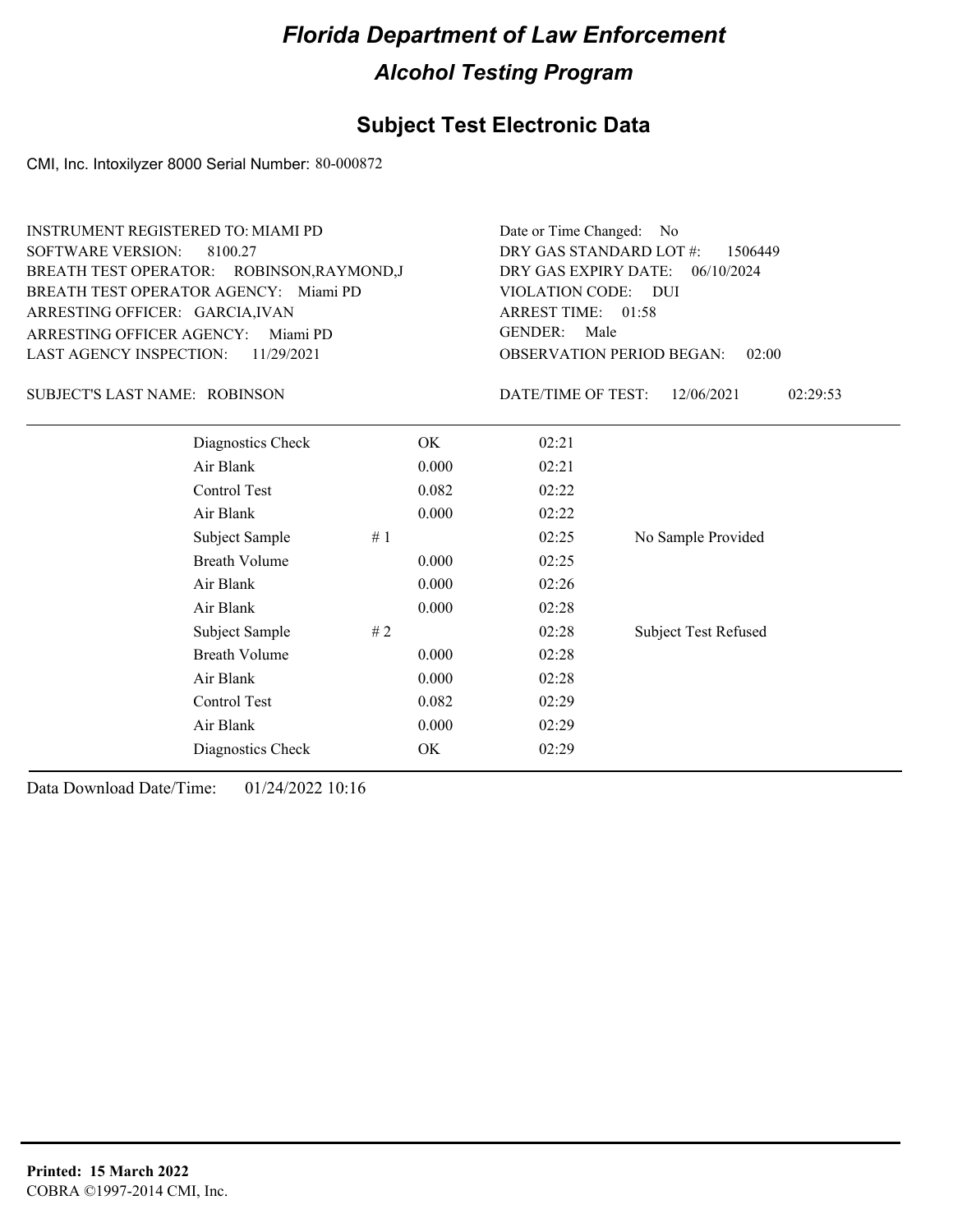### **Subject Test Electronic Data**

CMI, Inc. Intoxilyzer 8000 Serial Number: 80-000872

| <b>INSTRUMENT REGISTERED TO: MIAMI PD</b> |                                               | Date or Time Changed:<br>- No      |                          |                                           |
|-------------------------------------------|-----------------------------------------------|------------------------------------|--------------------------|-------------------------------------------|
| <b>SOFTWARE VERSION:</b>                  | 8100.27                                       | DRY GAS STANDARD LOT #:<br>1506449 |                          |                                           |
|                                           | BREATH TEST OPERATOR: SINGLETARY, CHIQUITA, M | DRY GAS EXPIRY DATE:<br>06/10/2024 |                          |                                           |
| BREATH TEST OPERATOR AGENCY: Miami PD     |                                               |                                    | VIOLATION CODE: DUI      |                                           |
| ARRESTING OFFICER: SINGLETARY, CHIQUITA   |                                               |                                    | ARREST TIME: 07:49       |                                           |
| <b>ARRESTING OFFICER AGENCY:</b>          | Miami PD                                      |                                    | <b>GENDER:</b><br>Female |                                           |
| <b>LAST AGENCY INSPECTION:</b>            | 11/29/2021                                    |                                    |                          | <b>OBSERVATION PERIOD BEGAN:</b><br>08:14 |
| SUBJECT'S LAST NAME: MARTIN-JIMENEZ       |                                               |                                    | DATE/TIME OF TEST:       | 12/06/2021<br>08:39:20                    |
|                                           | Diagnostics Check                             | OK.                                | 08:36                    |                                           |
|                                           | Air Blank                                     | 0.000                              | 08:36                    |                                           |
|                                           | Control Test                                  | 0.082                              | 08:37                    |                                           |
|                                           | Air Blank                                     | 0.000                              | 08:37                    |                                           |
|                                           | Subject Sample<br>#1                          |                                    | 08:37                    | <b>Subject Test Refused</b>               |
|                                           | <b>Breath Volume</b>                          | 0.000                              | 08:37                    |                                           |
|                                           | Air Blank                                     | 0.000                              | 08:38                    |                                           |
|                                           | Control Test                                  | 0.082                              | 08:38                    |                                           |
|                                           | Air Blank                                     | 0.000                              | 08:39                    |                                           |
|                                           | Diagnostics Check                             | OK                                 | 08:39                    |                                           |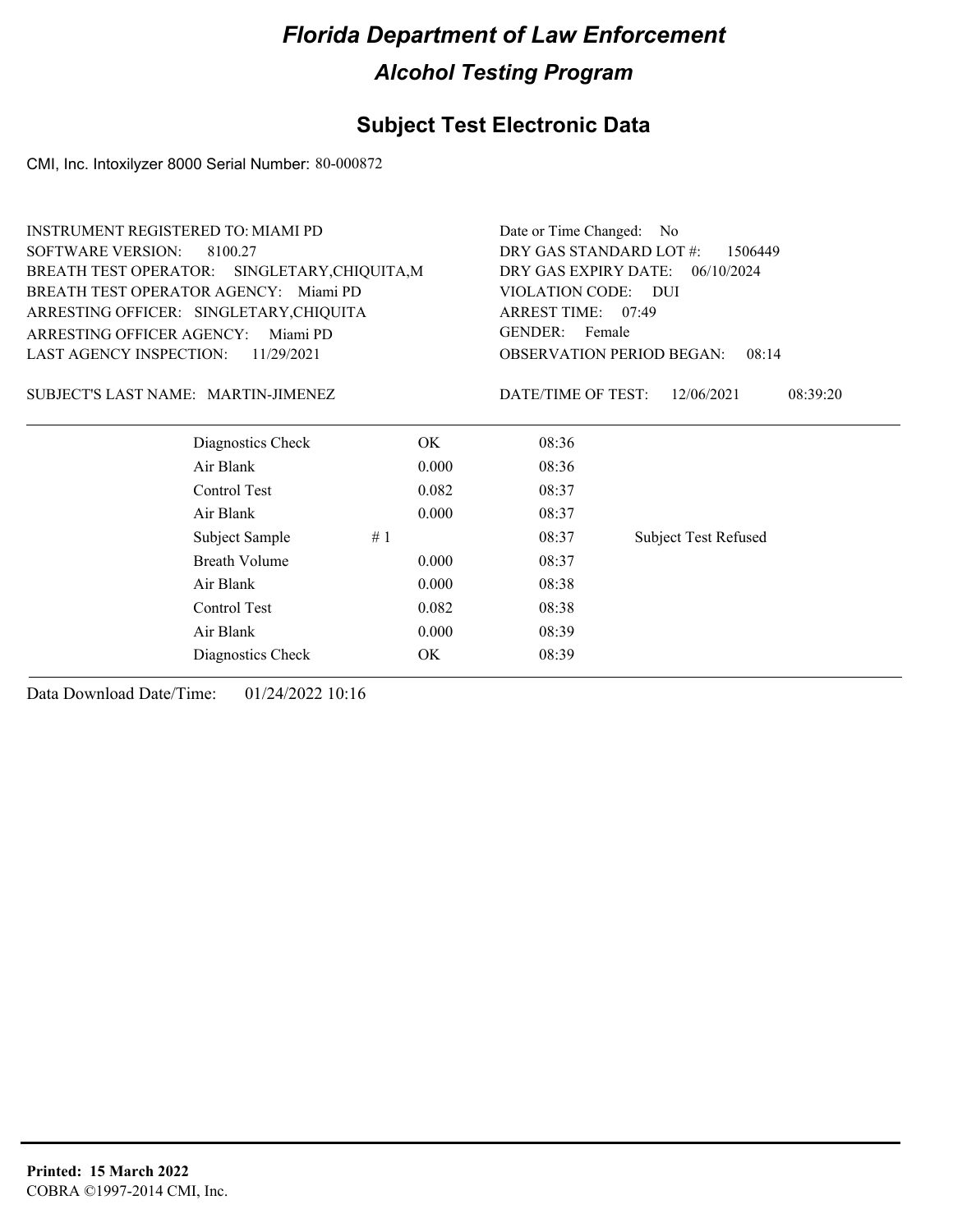### **Subject Test Electronic Data**

CMI, Inc. Intoxilyzer 8000 Serial Number: 80-000872

| <b>INSTRUMENT REGISTERED TO: MIAMI PD</b> |                                       |       | Date or Time Changed: No                                                 |                             |  |  |
|-------------------------------------------|---------------------------------------|-------|--------------------------------------------------------------------------|-----------------------------|--|--|
| <b>SOFTWARE VERSION:</b>                  | 8100.27                               |       | DRY GAS STANDARD LOT #:<br>1506449<br>DRY GAS EXPIRY DATE:<br>06/10/2024 |                             |  |  |
| BREATH TEST OPERATOR: BERMUDEZ,F,         |                                       |       |                                                                          |                             |  |  |
|                                           | BREATH TEST OPERATOR AGENCY: Miami PD |       | VIOLATION CODE: DUI                                                      |                             |  |  |
| ARRESTING OFFICER: BERMUDEZ,F             |                                       |       | ARREST TIME: 15:40                                                       |                             |  |  |
| <b>ARRESTING OFFICER AGENCY:</b>          | Miami PD                              |       | <b>GENDER:</b><br>Female                                                 |                             |  |  |
| <b>LAST AGENCY INSPECTION:</b>            | 11/29/2021                            |       | <b>OBSERVATION PERIOD BEGAN:</b><br>15:45                                |                             |  |  |
| SUBJECT'S LAST NAME: LOMBA                |                                       |       | DATE/TIME OF TEST:                                                       | 16:38:06<br>12/06/2021      |  |  |
|                                           | Diagnostics Check                     | OK.   | 16:35                                                                    |                             |  |  |
|                                           | Air Blank                             | 0.000 | 16:35                                                                    |                             |  |  |
|                                           | Control Test                          | 0.081 | 16:35                                                                    |                             |  |  |
|                                           | Air Blank                             | 0.000 | 16:36                                                                    |                             |  |  |
|                                           | Subject Sample<br>#1                  |       | 16:36                                                                    | <b>Subject Test Refused</b> |  |  |
|                                           | <b>Breath Volume</b>                  | 0.000 | 16:36                                                                    |                             |  |  |
|                                           | Air Blank                             | 0.000 | 16:37                                                                    |                             |  |  |
|                                           | Control Test                          | 0.082 | 16:37                                                                    |                             |  |  |
|                                           | Air Blank                             | 0.000 | 16:38                                                                    |                             |  |  |
|                                           | Diagnostics Check                     | OK    | 16:38                                                                    |                             |  |  |
|                                           |                                       |       |                                                                          |                             |  |  |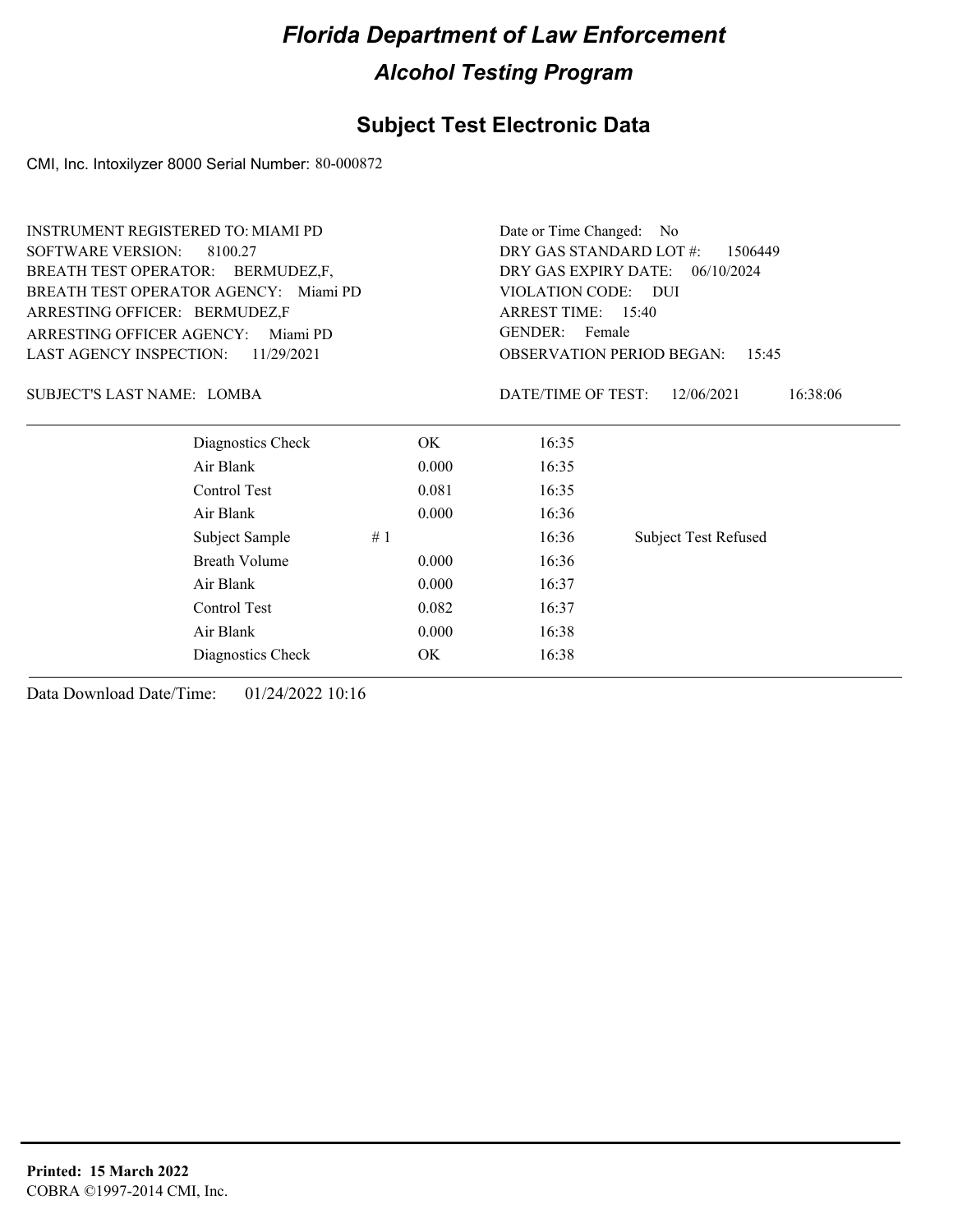### **Subject Test Electronic Data**

CMI, Inc. Intoxilyzer 8000 Serial Number: 80-000872

| <b>INSTRUMENT REGISTERED TO: MIAMI PD</b> |                                    | Date or Time Changed: No           |                             |  |
|-------------------------------------------|------------------------------------|------------------------------------|-----------------------------|--|
| <b>SOFTWARE VERSION:</b><br>8100.27       | DRY GAS STANDARD LOT #:<br>1506449 |                                    |                             |  |
| BREATH TEST OPERATOR: MARTINEZ, JORGE,    |                                    | DRY GAS EXPIRY DATE:<br>06/10/2024 |                             |  |
| BREATH TEST OPERATOR AGENCY: Miami PD     |                                    | VIOLATION CODE: DUI                |                             |  |
| ARRESTING OFFICER: BERMUDEZ, FERNANDO     |                                    | ARREST TIME: 21:24                 |                             |  |
| ARRESTING OFFICER AGENCY:<br>Miami PD     |                                    | <b>GENDER:</b><br>Female           |                             |  |
| LAST AGENCY INSPECTION:<br>11/29/2021     |                                    | <b>OBSERVATION PERIOD BEGAN:</b>   | 20:57                       |  |
| SUBJECT'S LAST NAME: RODRIGUEZ            |                                    | DATE/TIME OF TEST:                 | 12/06/2021<br>22:20:52      |  |
| Diagnostics Check                         | OK.                                | 22:18                              |                             |  |
| Air Blank                                 | 0.000                              | 22:18                              |                             |  |
| Control Test                              | 0.081                              | 22:18                              |                             |  |
| Air Blank                                 | 0.000                              | 22:19                              |                             |  |
| Subject Sample                            | #1                                 | 22:19                              | <b>Subject Test Refused</b> |  |
| <b>Breath Volume</b>                      | 0.000                              | 22:19                              |                             |  |
| Air Blank                                 | 0.000                              | 22:19                              |                             |  |
| Control Test                              | 0.082                              | 22:20                              |                             |  |
| Air Blank                                 | 0.000                              | 22:20                              |                             |  |
| Diagnostics Check                         | OK                                 | 22:20                              |                             |  |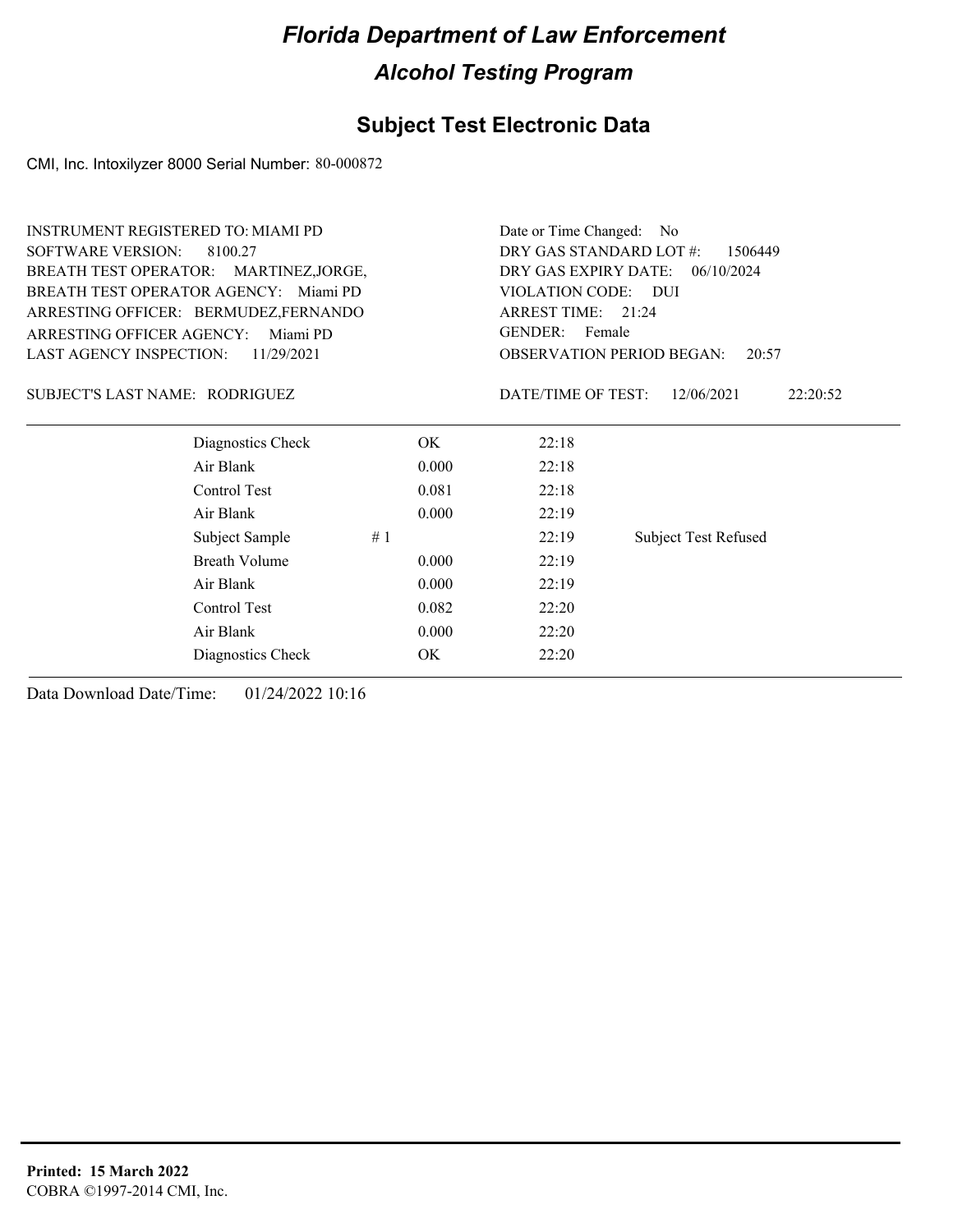#### **Subject Test Electronic Data**

CMI, Inc. Intoxilyzer 8000 Serial Number: 80-000872

ARRESTING OFFICER AGENCY: Miami PD GENDER: BREATH TEST OPERATOR AGENCY: Miami PD VIOLATION CODE: SOFTWARE VERSION: 8100.27 ARRESTING OFFICER: JOHNSON, STEVEN BREATH TEST OPERATOR: JOHNSON,STEVEN,A LAST AGENCY INSPECTION: 11/29/2021 INSTRUMENT REGISTERED TO: MIAMI PD

OBSERVATION PERIOD BEGAN: 16:12 VIOLATION CODE: COURT ORD ARREST TIME: 16:12 DRY GAS EXPIRY DATE: 06/10/2024 DRY GAS STANDARD LOT #: 1506449 Date or Time Changed: No GENDER: Male

SUBJECT'S LAST NAME: WILLIAMS DATE/TIME OF TEST:

DATE/TIME OF TEST: 12/07/2021 16:38:33

| Diagnostics Check    |    | OK    | 16:32 |
|----------------------|----|-------|-------|
| Air Blank            |    | 0.000 | 16:33 |
| Control Test         |    | 0.082 | 16:33 |
| Air Blank            |    | 0.000 | 16:34 |
| Subject Sample       | #1 | 0.000 | 16:34 |
| <b>Breath Volume</b> |    | 2.277 | 16:34 |
| Air Blank            |    | 0.000 | 16:34 |
| Air Blank            |    | 0.000 | 16:36 |
| Subject Sample       | #2 | 0.000 | 16:37 |
| <b>Breath Volume</b> |    | 2.257 | 16:37 |
| Air Blank            |    | 0.000 | 16:37 |
| Control Test         |    | 0.081 | 16:37 |
| Air Blank            |    | 0.000 | 16:38 |
| Diagnostics Check    |    | OK    | 16:38 |
|                      |    |       |       |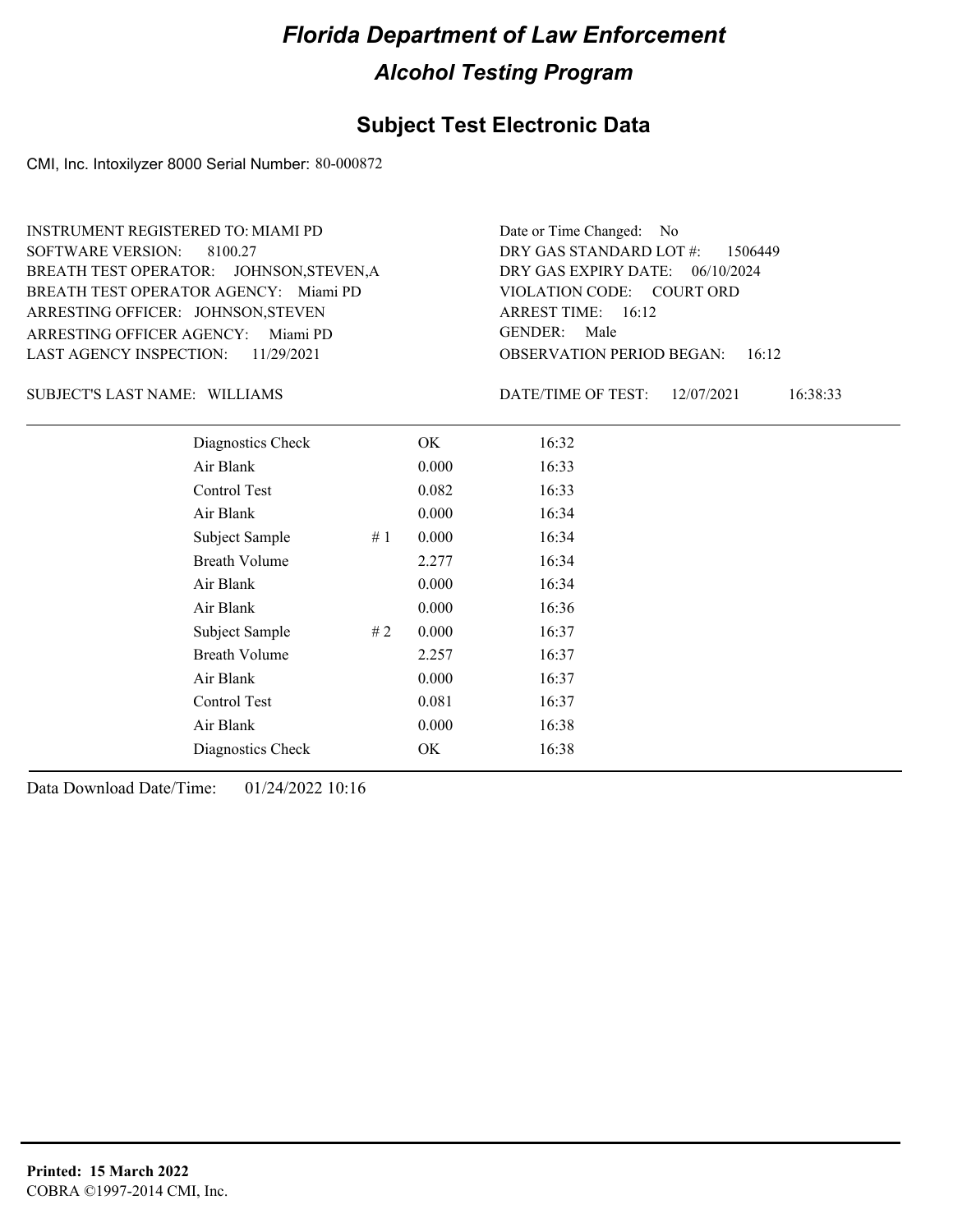#### **Subject Test Electronic Data**

CMI, Inc. Intoxilyzer 8000 Serial Number: 80-000872

ARRESTING OFFICER AGENCY: Miami PD GENDER: BREATH TEST OPERATOR AGENCY: Miami PD VIOLATION CODE: SOFTWARE VERSION: ARRESTING OFFICER: KLURMAN, JEREMY BREATH TEST OPERATOR: KLURMAN,JEREMY,J LAST AGENCY INSPECTION: 11/29/2021 8100.27 INSTRUMENT REGISTERED TO: MIAMI PD

OBSERVATION PERIOD BEGAN: 00:18 VIOLATION CODE: DUI ARREST TIME: 00:07 DRY GAS EXPIRY DATE: 06/10/2024 1506449 DRY GAS STANDARD LOT #: Date or Time Changed: No GENDER: Male

SUBJECT'S LAST NAME: ALVAREZ DATE/TIME OF TEST:

DATE/TIME OF TEST: 12/08/2021 00:50:10

| Diagnostics Check    |     | OK    | 00:38 |
|----------------------|-----|-------|-------|
| Air Blank            |     | 0.000 | 00:39 |
| Control Test         |     | 0.081 | 00:39 |
| Air Blank            |     | 0.000 | 00:40 |
| Subject Sample       | #1  | 0.221 | 00:41 |
| <b>Breath Volume</b> |     | 2.457 | 00:41 |
| Air Blank            |     | 0.000 | 00:42 |
| Air Blank            |     | 0.000 | 00:44 |
| Subject Sample       | # 2 | 0.195 | 00:44 |
| <b>Breath Volume</b> |     | 1.894 | 00:44 |
| Air Blank            |     | 0.000 | 00:45 |
| Air Blank            |     | 0.000 | 00:47 |
| Subject Sample       | #3  | 0.208 | 00:48 |
| <b>Breath Volume</b> |     | 3.265 | 00:48 |
| Air Blank            |     | 0.000 | 00:49 |
| Control Test         |     | 0.080 | 00:49 |
| Air Blank            |     | 0.000 | 00:50 |
| Diagnostics Check    |     | OK    | 00:50 |
|                      |     |       |       |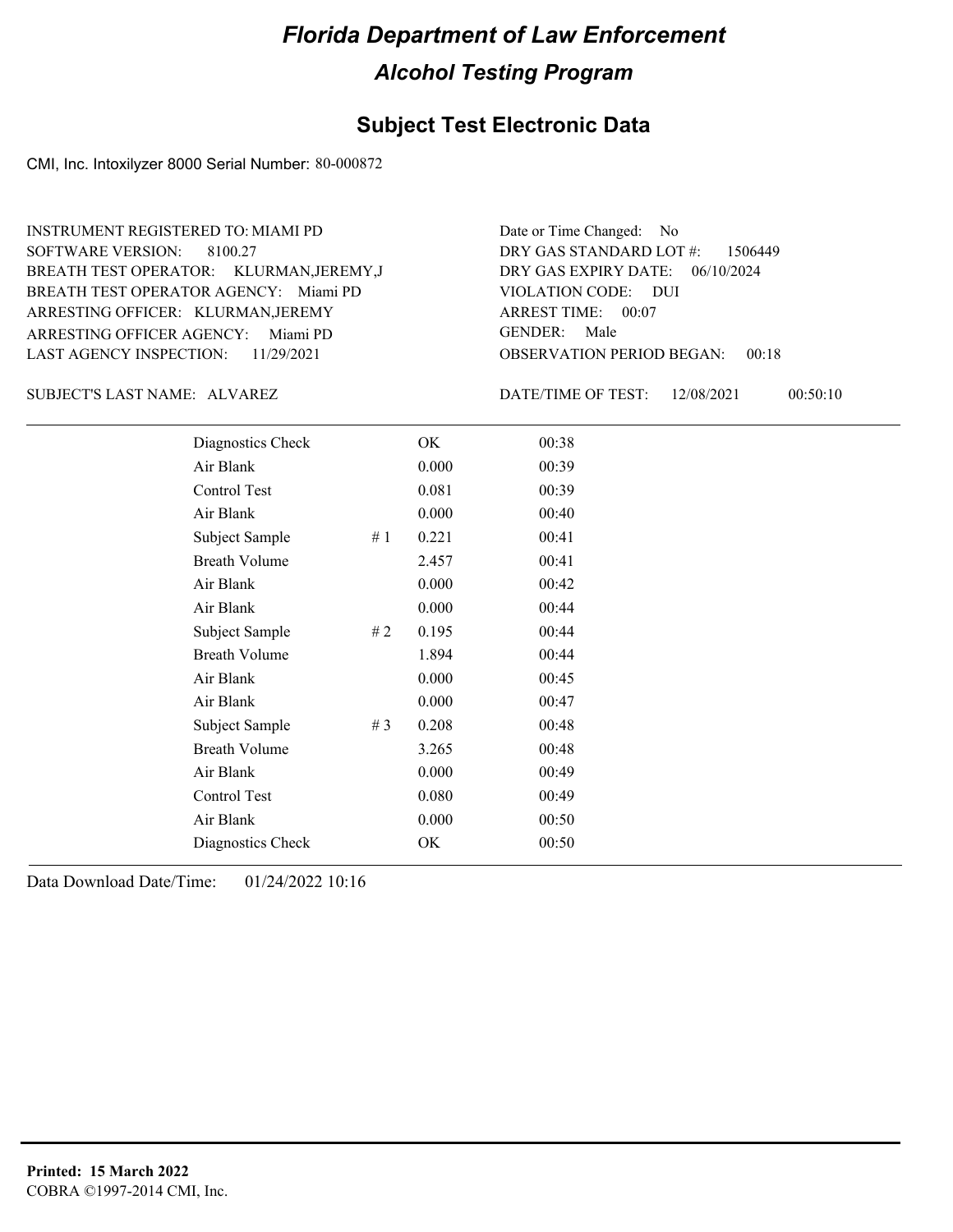#### **Subject Test Electronic Data**

CMI, Inc. Intoxilyzer 8000 Serial Number: 80-000872

ARRESTING OFFICER AGENCY: Miami PD GENDER: BREATH TEST OPERATOR AGENCY: Miami PD VIOLATION CODE: SOFTWARE VERSION: 8100.27 ARRESTING OFFICER: FERNANDEZ, ANGEL BREATH TEST OPERATOR: FERNANDEZ,ANGEL, LAST AGENCY INSPECTION: 11/29/2021 INSTRUMENT REGISTERED TO: MIAMI PD

OBSERVATION PERIOD BEGAN: 23:08 VIOLATION CODE: DUI 22:48 ARREST TIME: DRY GAS EXPIRY DATE: 06/10/2024 DRY GAS STANDARD LOT #: 1506449 Date or Time Changed: Yes GENDER: Male

SUBJECT'S LAST NAME: ALMENDARIZ-MORETA DATE/TIME OF TEST:

DATE/TIME OF TEST: 12/08/2021 23:38:58

| Diagnostics Check    | OK    | 23:31 |
|----------------------|-------|-------|
| Air Blank            | 0.000 | 23:31 |
| Control Test         | 0.082 | 23:32 |
| Air Blank            | 0.000 | 23:32 |
| Subject Sample<br>#1 | 0.174 | 23:34 |
| <b>Breath Volume</b> | 1.371 | 23:34 |
| Air Blank            | 0.000 | 23:35 |
| Air Blank            | 0.000 | 23:36 |
| Subject Sample<br>#2 | 0.181 | 23:37 |
| <b>Breath Volume</b> | 2.796 | 23:37 |
| Air Blank            | 0.000 | 23:38 |
| Control Test         | 0.081 | 23:38 |
| Air Blank            | 0.000 | 23:38 |
| Diagnostics Check    | OK    | 23:38 |
|                      |       |       |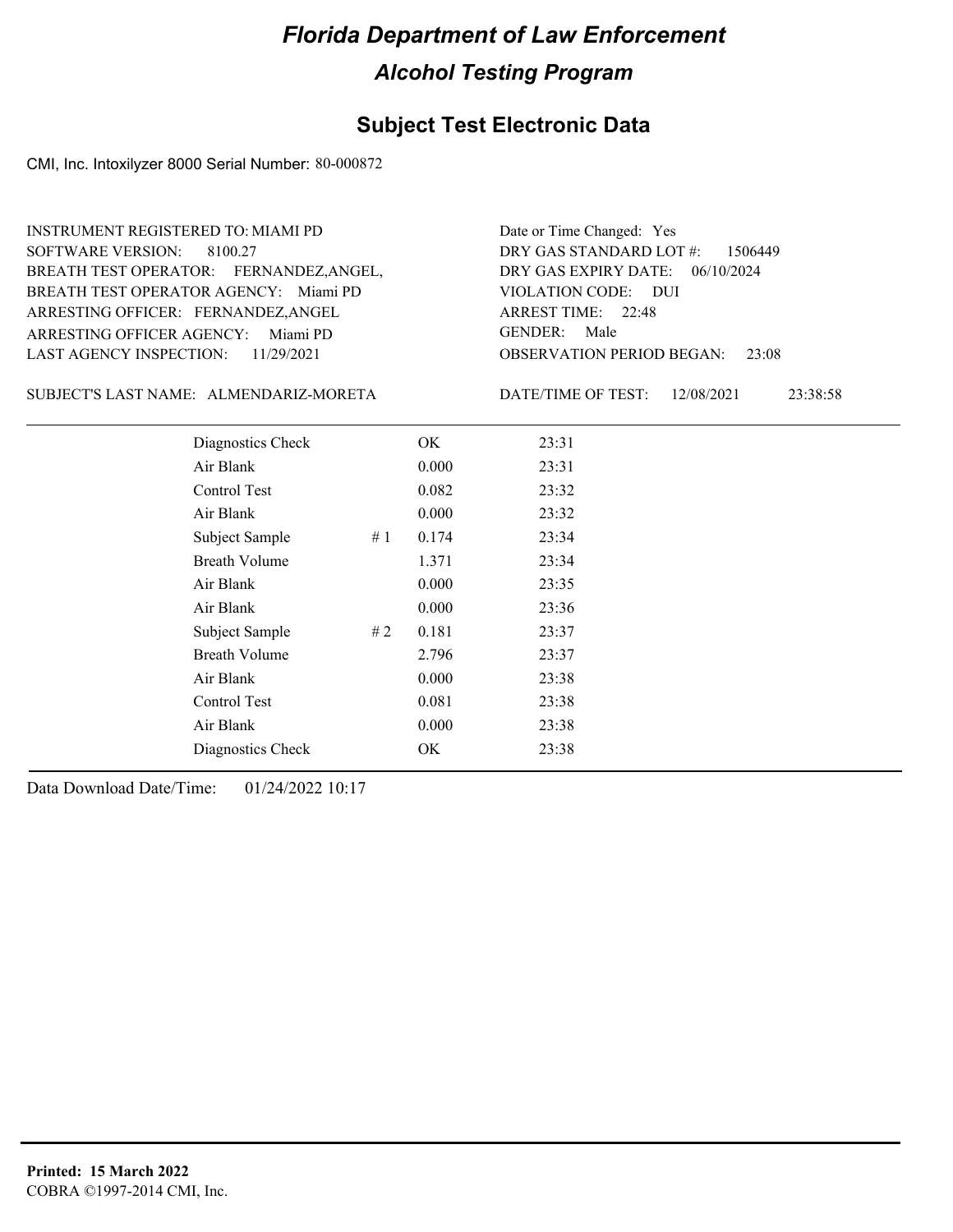### **Subject Test Electronic Data**

CMI, Inc. Intoxilyzer 8000 Serial Number: 80-000872

| <b>INSTRUMENT REGISTERED TO: MIAMI PD</b>     | Date or Time Changed: No               |
|-----------------------------------------------|----------------------------------------|
| SOFTWARE VERSION: 8100.27                     | DRY GAS STANDARD LOT $\#$ : 1506449    |
| BREATH TEST OPERATOR: SINGLETARY, CHIQUITA, M | DRY GAS EXPIRY DATE: 06/10/2024        |
| BREATH TEST OPERATOR AGENCY: Miami PD         | VIOLATION CODE: DUI                    |
| ARRESTING OFFICER: SINGLETARY,C               | ARREST TIME: 14:12                     |
| ARRESTING OFFICER AGENCY: Miami PD            | GENDER: Female                         |
| LAST AGENCY INSPECTION: $11/29/2021$          | <b>OBSERVATION PERIOD BEGAN: 13:50</b> |
|                                               |                                        |

WALLING SUBJECT'S LAST NAME: DATE/TIME OF TEST:

DATE/TIME OF TEST: 12/12/2021 14:19:03

| Diagnostics Check    |    | OK.   | 14:13 |  |
|----------------------|----|-------|-------|--|
| Air Blank            |    | 0.000 | 14:13 |  |
| Control Test         |    | 0.082 | 14:13 |  |
| Air Blank            |    | 0.000 | 14:14 |  |
| Subject Sample       | #1 | 0.000 | 14:14 |  |
| <b>Breath Volume</b> |    | 1.878 | 14:14 |  |
| Air Blank            |    | 0.000 | 14:15 |  |
| Air Blank            |    | 0.000 | 14:17 |  |
| Subject Sample       | #2 | 0.000 | 14:17 |  |
| <b>Breath Volume</b> |    | 2.238 | 14:17 |  |
| Air Blank            |    | 0.000 | 14:18 |  |
| Control Test         |    | 0.082 | 14:18 |  |
| Air Blank            |    | 0.000 | 14:18 |  |
| Diagnostics Check    |    | OK    | 14:19 |  |
|                      |    |       |       |  |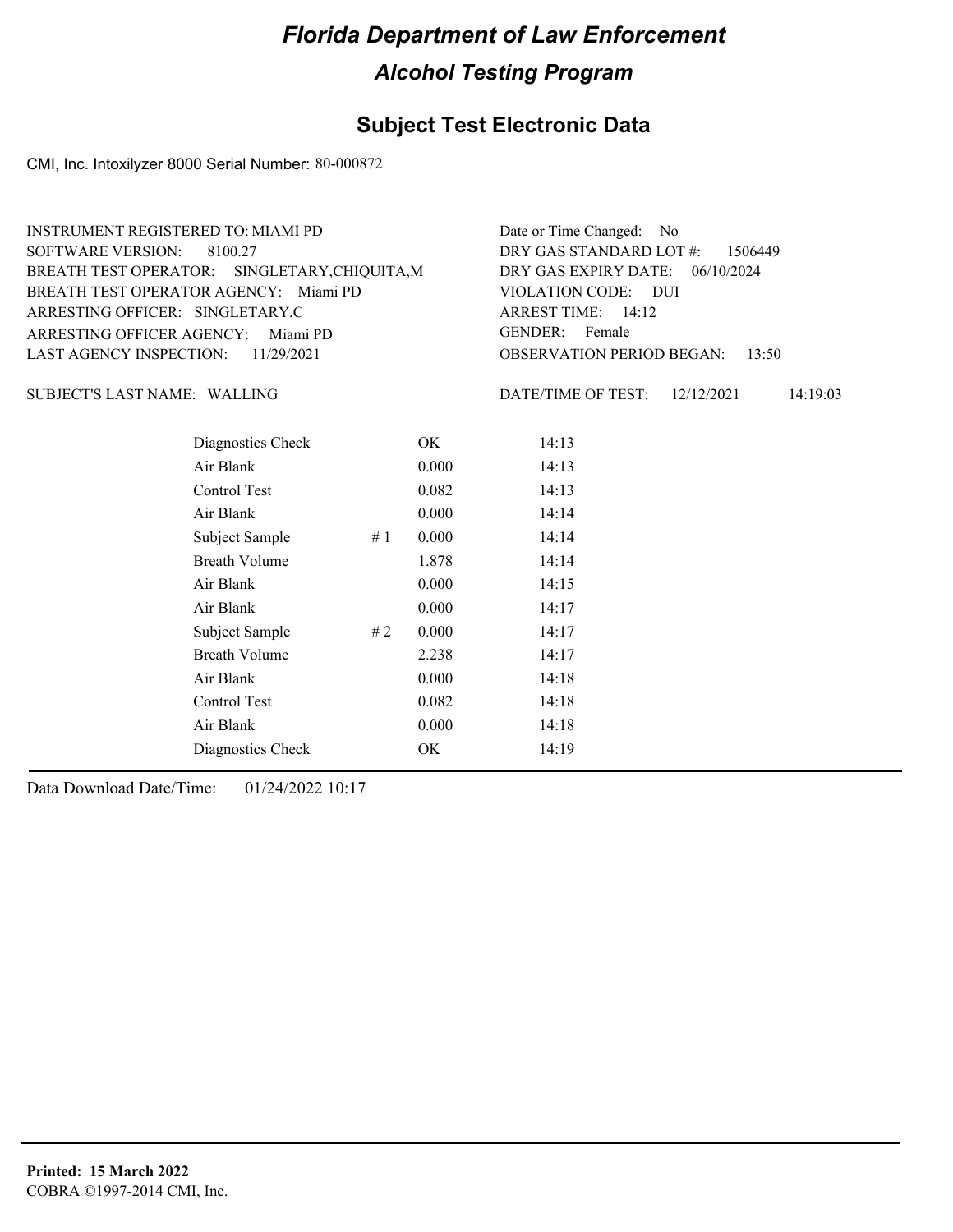### **Subject Test Electronic Data**

CMI, Inc. Intoxilyzer 8000 Serial Number: 80-000872

| <b>INSTRUMENT REGISTERED TO: MIAMI PD</b>      |       | Date or Time Changed: No |                                           |  |
|------------------------------------------------|-------|--------------------------|-------------------------------------------|--|
| <b>SOFTWARE VERSION:</b><br>8100.27            |       |                          |                                           |  |
| BREATH TEST OPERATOR: MCKINLEY, STEVEN, J      |       | DRY GAS EXPIRY DATE:     | 06/10/2024                                |  |
| BREATH TEST OPERATOR AGENCY: FFWCC (West Palm) |       | VIOLATION CODE: BUI      |                                           |  |
| ARRESTING OFFICER: BRUDER, ALEX                |       | ARREST TIME: 06:23       |                                           |  |
| ARRESTING OFFICER AGENCY: FFWCC (West Palm)    |       | <b>GENDER:</b><br>Male   |                                           |  |
| <b>LAST AGENCY INSPECTION:</b><br>11/29/2021   |       |                          | <b>OBSERVATION PERIOD BEGAN:</b><br>18:23 |  |
| SUBJECT'S LAST NAME: BARRIOS OROZCO            |       | DATE/TIME OF TEST:       | 12/18/2021<br>19:17:40                    |  |
| Diagnostics Check                              | OK.   | 19:14                    |                                           |  |
| Air Blank                                      | 0.000 | 19:15                    |                                           |  |
| Control Test                                   | 0.082 | 19:15                    |                                           |  |
| Air Blank                                      | 0.000 | 19:16                    |                                           |  |
| Subject Sample                                 | #1    | 19:16                    | <b>Subject Test Refused</b>               |  |
| <b>Breath Volume</b>                           | 0.000 | 19:16                    |                                           |  |
| Air Blank                                      | 0.000 | 19:16                    |                                           |  |
| Control Test                                   | 0.081 | 19:17                    |                                           |  |
| Air Blank                                      | 0.000 | 19:17                    |                                           |  |
| Diagnostics Check                              | OK.   | 19:17                    |                                           |  |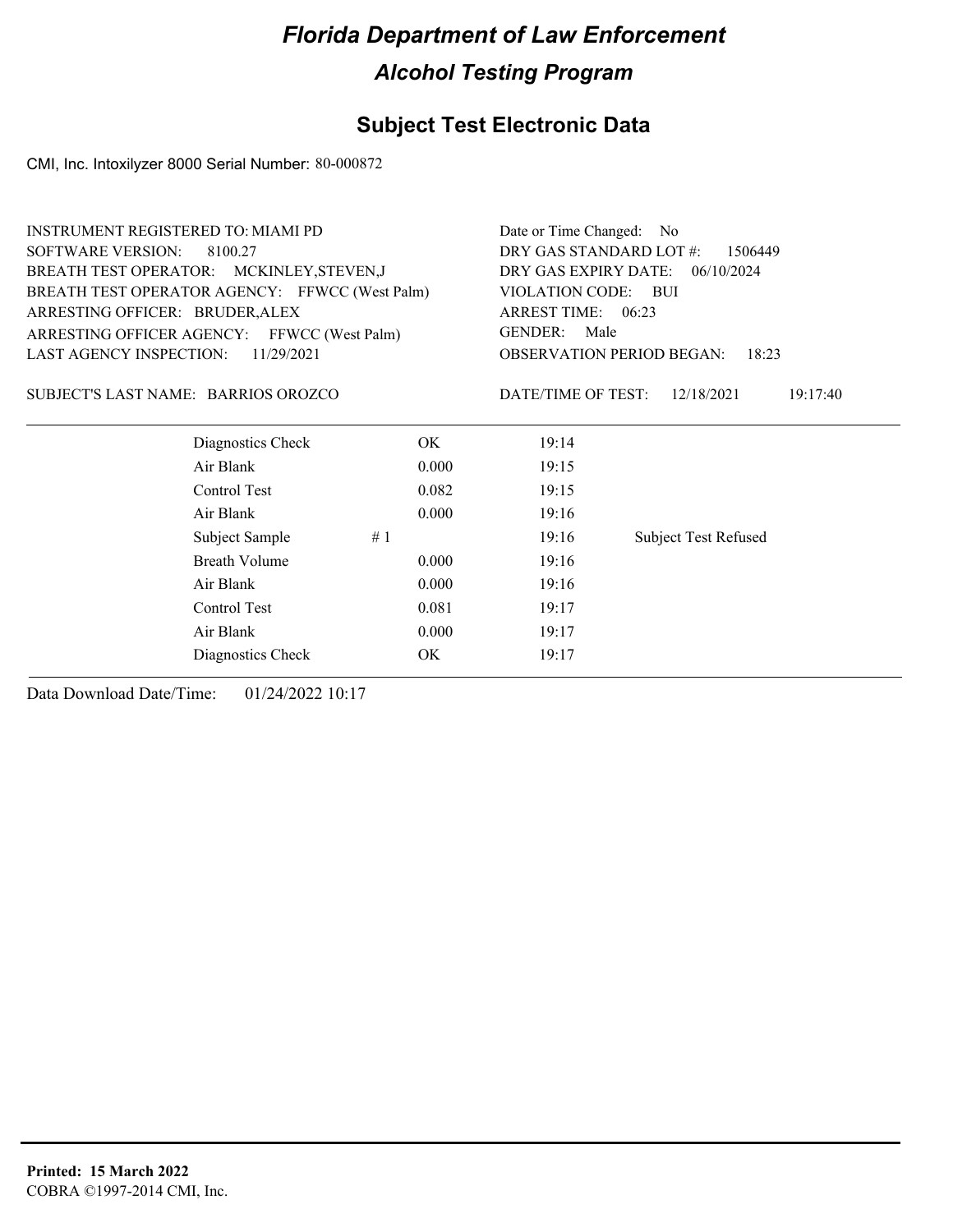### **Subject Test Electronic Data**

CMI, Inc. Intoxilyzer 8000 Serial Number: 80-000880

| INSTRUMENT REGISTERED TO: MIAMI-DADE PD    | Date or Time Changed: Yes              |
|--------------------------------------------|----------------------------------------|
| SOFTWARE VERSION: 8100.27                  | DRY GAS STANDARD LOT $\#$ : 05620080A1 |
| BREATH TEST OPERATOR: DELGADO, MIGUEL, R   | DRY GAS EXPIRY DATE: $04/05/2022$      |
| BREATH TEST OPERATOR AGENCY: Miami-Dade PD | VIOLATION CODE: DUI                    |
| ARRESTING OFFICER: KHAN,U                  | ARREST TIME: $03:05$                   |
| ARRESTING OFFICER AGENCY: North Miami PD   | GENDER: Female                         |
| LAST AGENCY INSPECTION: 11/04/2021         | <b>OBSERVATION PERIOD BEGAN: 03:51</b> |

#### SUBJECT'S LAST NAME: FORBES-SMITH DATE/TIME OF TEST:

DATE/TIME OF TEST: 12/05/2021 04:25:50

| Diagnostics Check    |       | OK    | 04:18 |
|----------------------|-------|-------|-------|
| Air Blank            |       | 0.000 | 04:18 |
| Control Test         |       | 0.079 | 04:18 |
| Air Blank            |       | 0.000 | 04:19 |
| Subject Sample       | #1    | 0.173 | 04:21 |
| <b>Breath Volume</b> |       | 1.570 | 04:21 |
| Air Blank            |       | 0.000 | 04:21 |
| Air Blank            |       | 0.000 | 04:23 |
| Subject Sample       | # $2$ | 0.170 | 04:24 |
| <b>Breath Volume</b> |       | 1.203 | 04:24 |
| Air Blank            |       | 0.000 | 04:24 |
| Control Test         |       | 0.077 | 04:25 |
| Air Blank            |       | 0.000 | 04:25 |
| Diagnostics Check    |       | OK    | 04:25 |
|                      |       |       |       |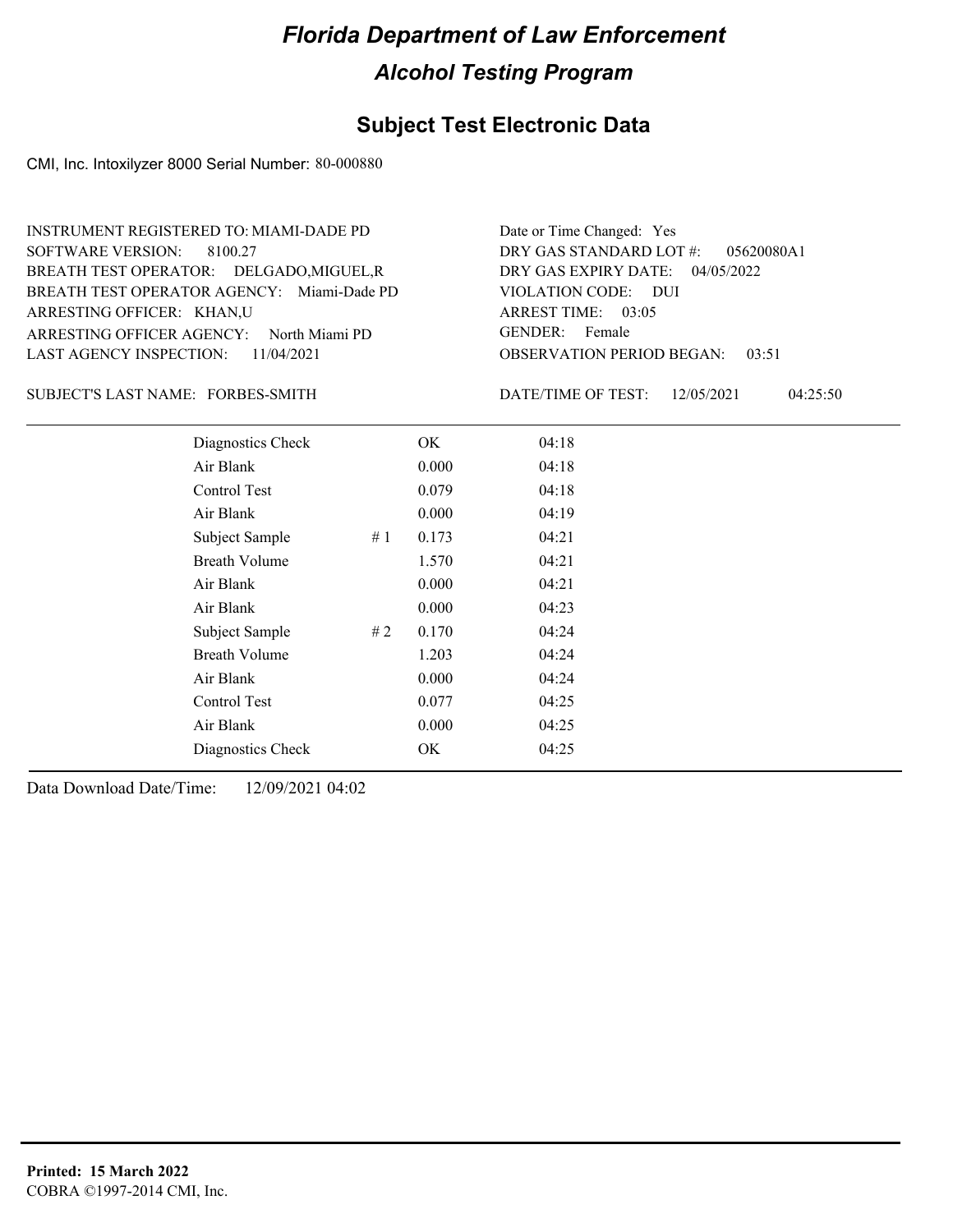### **Subject Test Electronic Data**

CMI, Inc. Intoxilyzer 8000 Serial Number: 80-000880

| <b>INSTRUMENT REGISTERED TO: MIAMI-DADE PD</b> |                                              |       | Date or Time Changed: No              |                             |  |
|------------------------------------------------|----------------------------------------------|-------|---------------------------------------|-----------------------------|--|
| <b>SOFTWARE VERSION:</b>                       | 8100.27                                      |       | DRY GAS STANDARD LOT #:<br>05620080A1 |                             |  |
| BREATH TEST OPERATOR: TEJERA, MARTHA, M        |                                              |       | DRY GAS EXPIRY DATE:<br>04/05/2022    |                             |  |
|                                                | BREATH TEST OPERATOR AGENCY: Miami Shores PD |       | VIOLATION CODE:                       | <b>DUI</b>                  |  |
| ARRESTING OFFICER: TEJERA, MARTHA              |                                              |       | ARREST TIME: 22:50                    |                             |  |
| ARRESTING OFFICER AGENCY:                      | Miami Shores PD                              |       | <b>GENDER:</b><br>Male                |                             |  |
| <b>LAST AGENCY INSPECTION:</b>                 | 12/09/2021                                   |       | <b>OBSERVATION PERIOD BEGAN:</b>      | 23:34                       |  |
| <b>SUBJECT'S LAST NAME: HALL</b>               |                                              |       | DATE/TIME OF TEST:                    | 00:30:36<br>12/11/2021      |  |
|                                                | Diagnostics Check                            | OK.   | 00:27                                 |                             |  |
|                                                | Air Blank                                    | 0.000 | 00:27                                 |                             |  |
|                                                | Control Test                                 | 0.079 | 00:28                                 |                             |  |
|                                                | Air Blank                                    | 0.000 | 00:28                                 |                             |  |
|                                                | Subject Sample<br>#1                         |       | 00:29                                 | <b>Subject Test Refused</b> |  |
|                                                | Breath Volume                                | 0.000 | 00:29                                 |                             |  |
|                                                | Air Blank                                    | 0.000 | 00:29                                 |                             |  |
|                                                | Control Test                                 | 0.079 | 00:30                                 |                             |  |
|                                                | Air Blank                                    | 0.000 | 00:30                                 |                             |  |
|                                                | Diagnostics Check                            | OK    | 00:30                                 |                             |  |
|                                                |                                              |       |                                       |                             |  |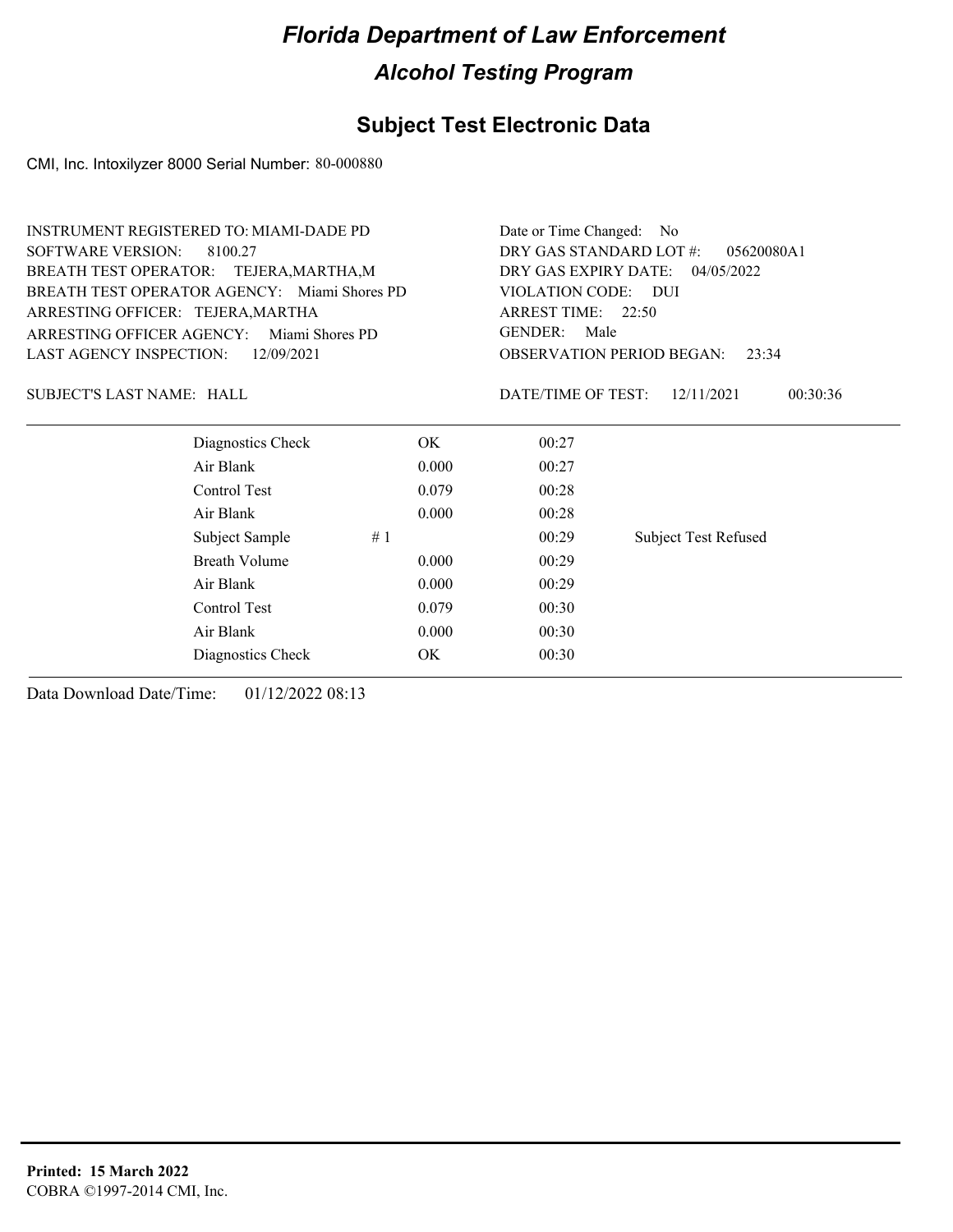### **Subject Test Electronic Data**

CMI, Inc. Intoxilyzer 8000 Serial Number: 80-000880

| <b>INSTRUMENT REGISTERED TO: MIAMI-DADE PD</b> | Date or Time Changed: No |                                           |                        |  |
|------------------------------------------------|--------------------------|-------------------------------------------|------------------------|--|
| SOFTWARE VERSION: 8100.27                      |                          | DRY GAS STANDARD LOT #:                   | 05620080A1             |  |
| BREATH TEST OPERATOR: DELGADO, MIGUEL, R       |                          | DRY GAS EXPIRY DATE:<br>04/05/2022        |                        |  |
| BREATH TEST OPERATOR AGENCY: Miami-Dade PD     |                          | VIOLATION CODE: DUI                       |                        |  |
| ARRESTING OFFICER: BATTAGLIA.P                 |                          | ARREST TIME: 03:54                        |                        |  |
| ARRESTING OFFICER AGENCY: North Bay Village PD |                          | GENDER:<br>Male                           |                        |  |
| <b>LAST AGENCY INSPECTION:</b><br>12/09/2021   |                          | <b>OBSERVATION PERIOD BEGAN:</b><br>04:23 |                        |  |
| SUBJECT'S LAST NAME: MC ELDOWNEY               |                          | DATE/TIME OF TEST:                        | 12/11/2021<br>04:54:18 |  |
| Diagnostics Check                              | OK.                      | 04:52                                     |                        |  |
| Air Blank<br>0.000                             | 04:53                    |                                           |                        |  |
| Control Test<br>0.074                          | 04:53                    | Control Outside Tolerance                 |                        |  |
| Air Blank<br>0.000                             | 04:54                    |                                           |                        |  |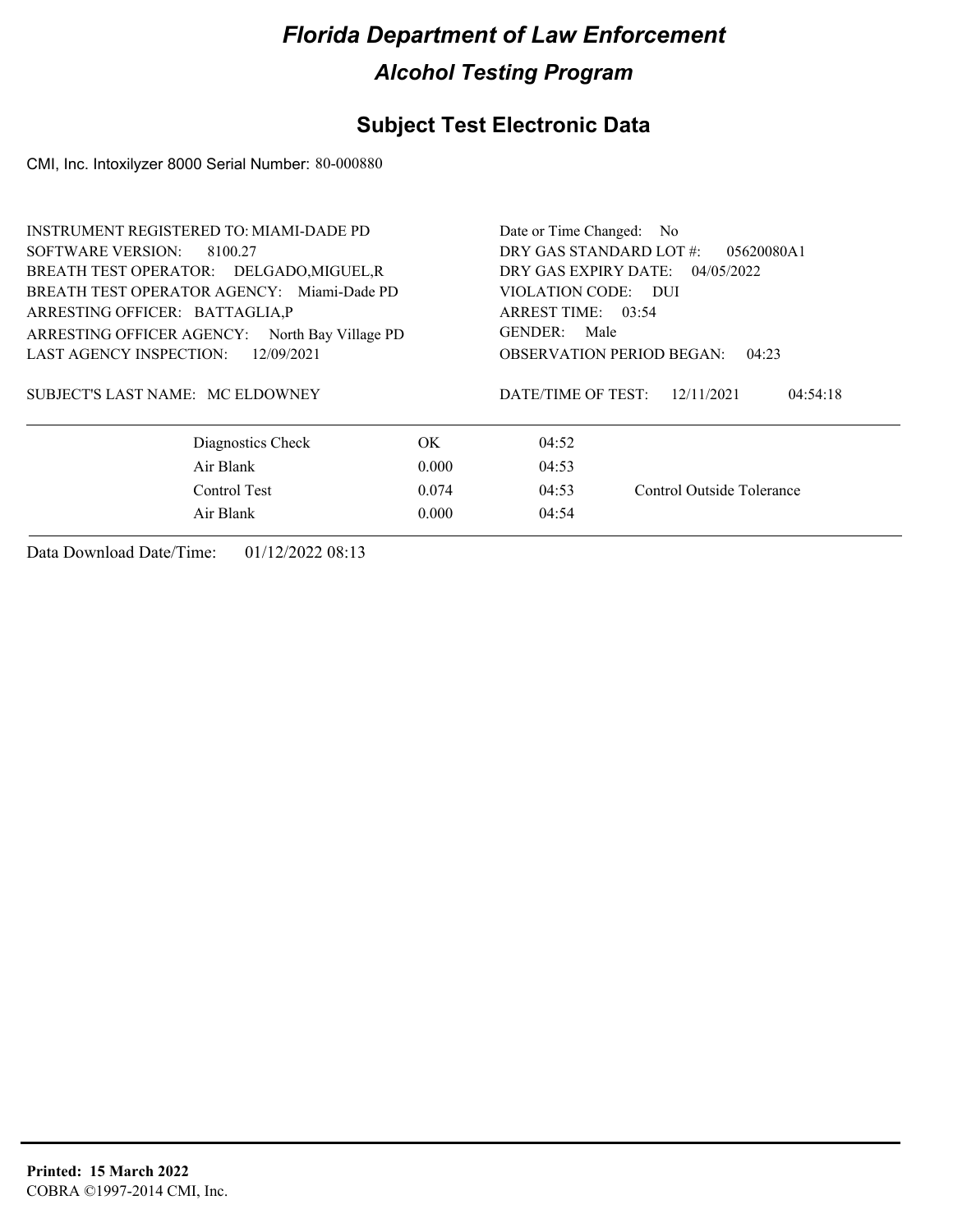#### **Subject Test Electronic Data**

CMI, Inc. Intoxilyzer 8000 Serial Number: 80-000880

OBSERVATION PERIOD BEGAN: 04:23 ARRESTING OFFICER AGENCY: North Bay Village PD GENDER: BREATH TEST OPERATOR AGENCY: Miami-Dade PD VIOLATION CODE: SOFTWARE VERSION: 8100.27 VIOLATION CODE: DUI ARREST TIME: 03:54 ARRESTING OFFICER: BATTAGLIA,P 04/05/2022 DRY GAS EXPIRY DATE: DRY GAS STANDARD LOT #: 05620080A1 BREATH TEST OPERATOR: DELGADO,MIGUEL,R LAST AGENCY INSPECTION: 12/09/2021 INSTRUMENT REGISTERED TO: MIAMI-DADE PD Date or Time Changed: No GENDER: Male

MC ELDOWNEY SUBJECT'S LAST NAME: DATE/TIME OF TEST:

| DATE/TIME OF TEST: | 12/11/2021 | 05:04:09 |
|--------------------|------------|----------|
|                    |            |          |

| Diagnostics Check    |    | OK    | 04:57 |
|----------------------|----|-------|-------|
| Air Blank            |    | 0.000 | 04:57 |
| Control Test         |    | 0.079 | 04:58 |
| Air Blank            |    | 0.000 | 04:58 |
| Subject Sample       | #1 | 0.179 | 04:59 |
| <b>Breath Volume</b> |    | 1.878 | 04:59 |
| Air Blank            |    | 0.000 | 04:59 |
| Air Blank            |    | 0.000 | 05:01 |
| Subject Sample       | #2 | 0.176 | 05:02 |
| <b>Breath Volume</b> |    | 1.800 | 05:02 |
| Air Blank            |    | 0.000 | 05:03 |
| Control Test         |    | 0.080 | 05:03 |
| Air Blank            |    | 0.000 | 05:04 |
| Diagnostics Check    |    | OK.   | 05:04 |
|                      |    |       |       |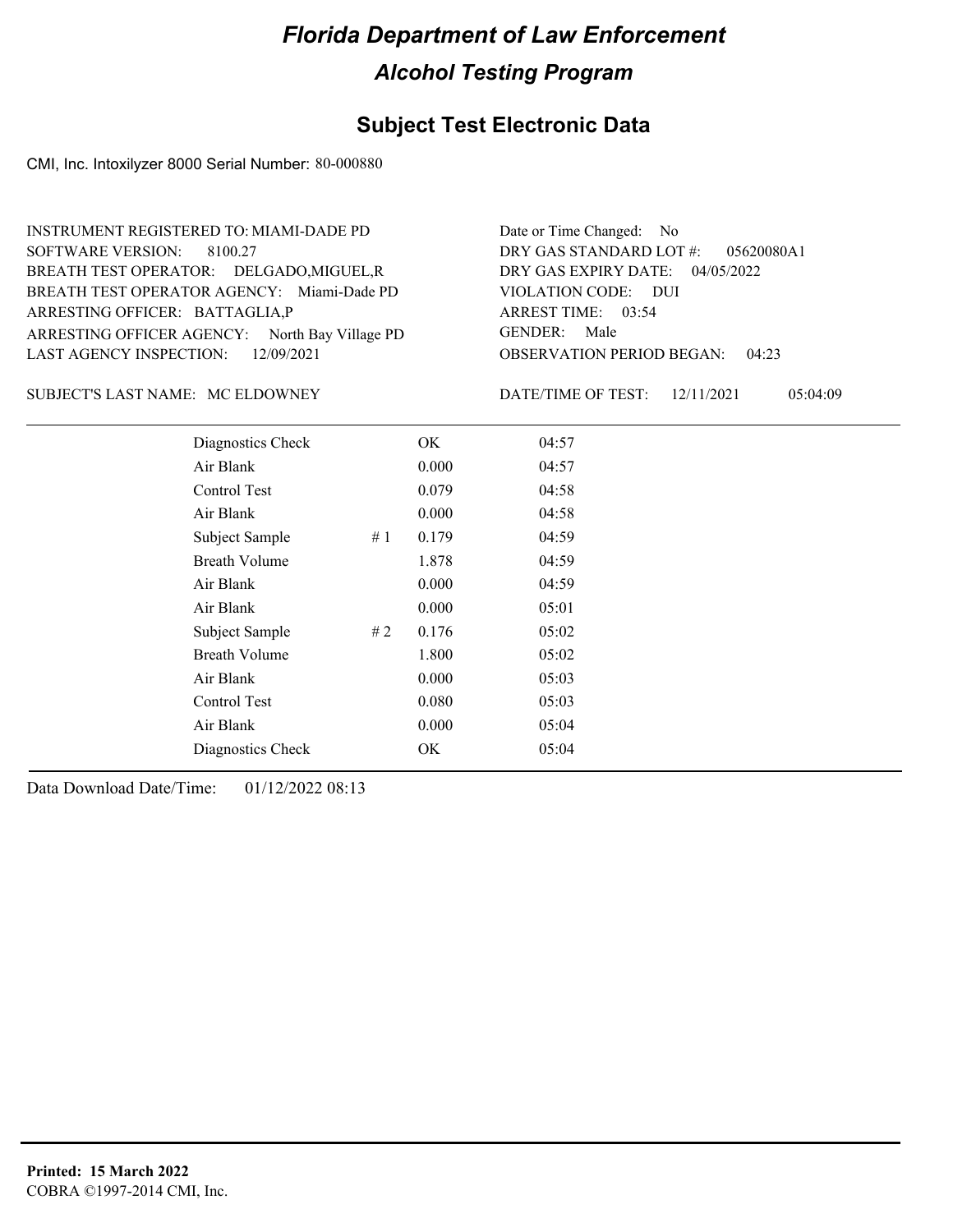### **Subject Test Electronic Data**

CMI, Inc. Intoxilyzer 8000 Serial Number: 80-000880

|                                    | <b>INSTRUMENT REGISTERED TO: MIAMI-DADE PD</b> |                                       | Date or Time Changed:<br>No.       |                                           |  |  |
|------------------------------------|------------------------------------------------|---------------------------------------|------------------------------------|-------------------------------------------|--|--|
| <b>SOFTWARE VERSION:</b>           | 8100.27                                        | DRY GAS STANDARD LOT #:<br>05620080A1 |                                    |                                           |  |  |
|                                    | BREATH TEST OPERATOR: DELGADO, MIGUEL, R       |                                       | DRY GAS EXPIRY DATE:<br>04/05/2022 |                                           |  |  |
|                                    | BREATH TEST OPERATOR AGENCY: Miami-Dade PD     |                                       | VIOLATION CODE: DUI                |                                           |  |  |
| ARRESTING OFFICER: BORRELL,G       |                                                |                                       | ARREST TIME: 02:32                 |                                           |  |  |
| ARRESTING OFFICER AGENCY:          | El Portal PD                                   |                                       | <b>GENDER:</b>                     | Male                                      |  |  |
| LAST AGENCY INSPECTION:            | 12/09/2021                                     |                                       |                                    | <b>OBSERVATION PERIOD BEGAN:</b><br>03:07 |  |  |
| <b>SUBJECT'S LAST NAME: PIERRE</b> |                                                |                                       | DATE/TIME OF TEST:                 | 12/17/2021<br>03:42:40                    |  |  |
|                                    | Diagnostics Check                              | OK.                                   | 03:39                              |                                           |  |  |
|                                    | Air Blank                                      | 0.000                                 | 03:40                              |                                           |  |  |
|                                    | Control Test                                   | 0.079                                 | 03:40                              |                                           |  |  |
|                                    | Air Blank                                      | 0.000                                 | 03:41                              |                                           |  |  |
|                                    | Subject Sample<br>#1                           |                                       | 03:41                              | <b>Subject Test Refused</b>               |  |  |
|                                    | <b>Breath Volume</b>                           | 0.000                                 | 03:41                              |                                           |  |  |
|                                    | Air Blank                                      | 0.000                                 | 03:41                              |                                           |  |  |
|                                    | Control Test                                   | 0.080                                 | 03:42                              |                                           |  |  |
|                                    | Air Blank                                      | 0.000                                 | 03:42                              |                                           |  |  |
|                                    | Diagnostics Check                              | OK                                    | 03:42                              |                                           |  |  |
|                                    |                                                |                                       |                                    |                                           |  |  |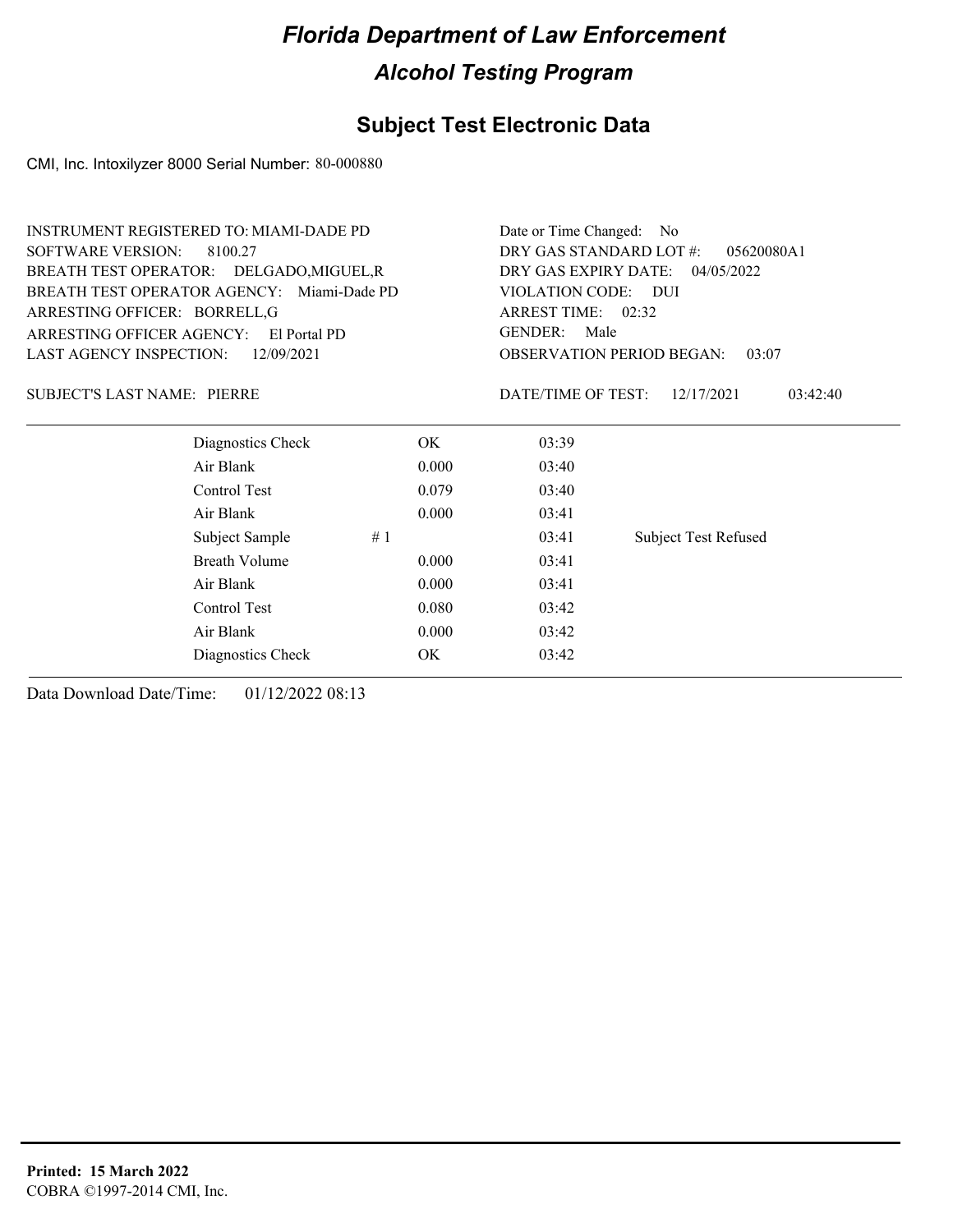### **Subject Test Electronic Data**

CMI, Inc. Intoxilyzer 8000 Serial Number: 80-000880

| <b>SOFTWARE VERSION:</b><br>DRY GAS STANDARD LOT #:<br>8100.27<br>05620080A1<br>DRY GAS EXPIRY DATE:<br>BREATH TEST OPERATOR: DELGADO, MIGUEL, R<br>04/05/2022<br>BREATH TEST OPERATOR AGENCY: Miami-Dade PD<br><b>VIOLATION CODE:</b><br>$\overline{D}$<br>ARREST TIME: 03:10<br>ARRESTING OFFICER: DELGADO, MIGUEL<br><b>GENDER:</b><br>Female<br>ARRESTING OFFICER AGENCY:<br>Miami-Dade PD<br><b>OBSERVATION PERIOD BEGAN:</b><br>12/09/2021<br>03:38<br>SUBJECT'S LAST NAME: SAVINOVICH<br>DATE/TIME OF TEST:<br>12/19/2021<br>04:11:00<br>Diagnostics Check<br>OK.<br>04:08<br>Air Blank<br>0.000<br>04:08<br>Control Test<br>0.079<br>04:08<br>Air Blank<br>0.000<br>04:09<br>Subject Sample<br>#1<br>04:09<br><b>Subject Test Refused</b><br><b>Breath Volume</b><br>04:09<br>0.000<br>Air Blank<br>0.000<br>04:10<br>Control Test<br>0.079<br>04:10<br>Air Blank<br>0.000<br>04:10<br><b>OK</b><br>04:11<br>Diagnostics Check | <b>INSTRUMENT REGISTERED TO: MIAMI-DADE PD</b> | Date or Time Changed:<br>N <sub>0</sub> |  |  |
|----------------------------------------------------------------------------------------------------------------------------------------------------------------------------------------------------------------------------------------------------------------------------------------------------------------------------------------------------------------------------------------------------------------------------------------------------------------------------------------------------------------------------------------------------------------------------------------------------------------------------------------------------------------------------------------------------------------------------------------------------------------------------------------------------------------------------------------------------------------------------------------------------------------------------------------|------------------------------------------------|-----------------------------------------|--|--|
|                                                                                                                                                                                                                                                                                                                                                                                                                                                                                                                                                                                                                                                                                                                                                                                                                                                                                                                                        |                                                |                                         |  |  |
|                                                                                                                                                                                                                                                                                                                                                                                                                                                                                                                                                                                                                                                                                                                                                                                                                                                                                                                                        |                                                |                                         |  |  |
|                                                                                                                                                                                                                                                                                                                                                                                                                                                                                                                                                                                                                                                                                                                                                                                                                                                                                                                                        |                                                |                                         |  |  |
|                                                                                                                                                                                                                                                                                                                                                                                                                                                                                                                                                                                                                                                                                                                                                                                                                                                                                                                                        |                                                |                                         |  |  |
|                                                                                                                                                                                                                                                                                                                                                                                                                                                                                                                                                                                                                                                                                                                                                                                                                                                                                                                                        |                                                |                                         |  |  |
|                                                                                                                                                                                                                                                                                                                                                                                                                                                                                                                                                                                                                                                                                                                                                                                                                                                                                                                                        | <b>LAST AGENCY INSPECTION:</b>                 |                                         |  |  |
|                                                                                                                                                                                                                                                                                                                                                                                                                                                                                                                                                                                                                                                                                                                                                                                                                                                                                                                                        |                                                |                                         |  |  |
|                                                                                                                                                                                                                                                                                                                                                                                                                                                                                                                                                                                                                                                                                                                                                                                                                                                                                                                                        |                                                |                                         |  |  |
|                                                                                                                                                                                                                                                                                                                                                                                                                                                                                                                                                                                                                                                                                                                                                                                                                                                                                                                                        |                                                |                                         |  |  |
|                                                                                                                                                                                                                                                                                                                                                                                                                                                                                                                                                                                                                                                                                                                                                                                                                                                                                                                                        |                                                |                                         |  |  |
|                                                                                                                                                                                                                                                                                                                                                                                                                                                                                                                                                                                                                                                                                                                                                                                                                                                                                                                                        |                                                |                                         |  |  |
|                                                                                                                                                                                                                                                                                                                                                                                                                                                                                                                                                                                                                                                                                                                                                                                                                                                                                                                                        |                                                |                                         |  |  |
|                                                                                                                                                                                                                                                                                                                                                                                                                                                                                                                                                                                                                                                                                                                                                                                                                                                                                                                                        |                                                |                                         |  |  |
|                                                                                                                                                                                                                                                                                                                                                                                                                                                                                                                                                                                                                                                                                                                                                                                                                                                                                                                                        |                                                |                                         |  |  |
|                                                                                                                                                                                                                                                                                                                                                                                                                                                                                                                                                                                                                                                                                                                                                                                                                                                                                                                                        |                                                |                                         |  |  |
|                                                                                                                                                                                                                                                                                                                                                                                                                                                                                                                                                                                                                                                                                                                                                                                                                                                                                                                                        |                                                |                                         |  |  |
|                                                                                                                                                                                                                                                                                                                                                                                                                                                                                                                                                                                                                                                                                                                                                                                                                                                                                                                                        |                                                |                                         |  |  |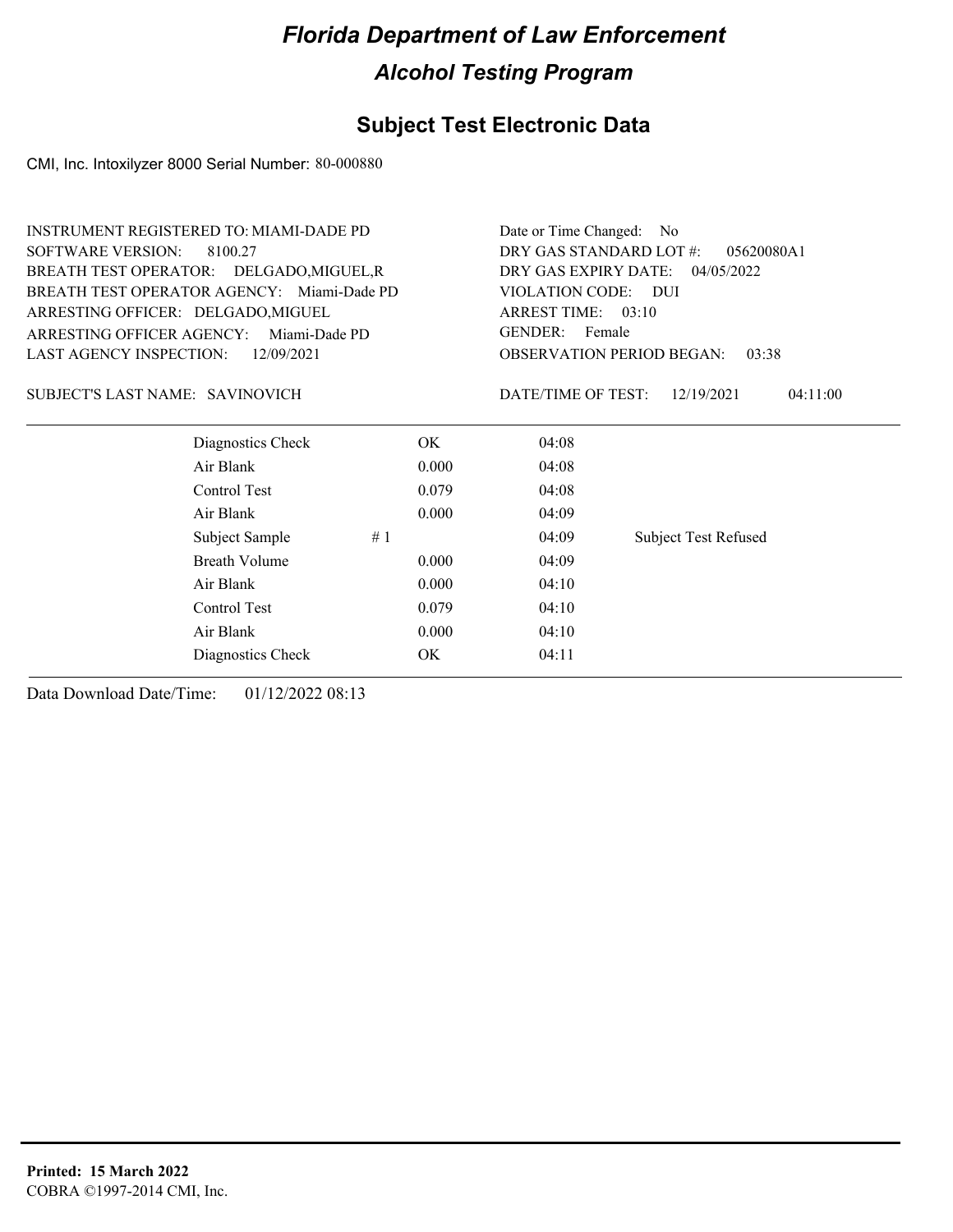### **Subject Test Electronic Data**

CMI, Inc. Intoxilyzer 8000 Serial Number: 80-000880

| <b>INSTRUMENT REGISTERED TO: MIAMI-DADE PD</b>    |       | Date or Time Changed: No                                  |                             |  |  |
|---------------------------------------------------|-------|-----------------------------------------------------------|-----------------------------|--|--|
| <b>SOFTWARE VERSION:</b><br>8100.27               |       | DRY GAS STANDARD LOT #:<br>05620080A1                     |                             |  |  |
| BREATH TEST OPERATOR: DELGADO, MIGUEL, R          |       | DRY GAS EXPIRY DATE:<br>04/05/2022<br>VIOLATION CODE: DUI |                             |  |  |
| BREATH TEST OPERATOR AGENCY: Miami-Dade PD        |       |                                                           |                             |  |  |
| ARRESTING OFFICER: DELGADO, MIGUEL                |       | ARREST TIME: 06:00                                        |                             |  |  |
| <b>ARRESTING OFFICER AGENCY:</b><br>Miami-Dade PD |       | <b>GENDER:</b><br>Male                                    |                             |  |  |
| LAST AGENCY INSPECTION:<br>12/09/2021             |       | <b>OBSERVATION PERIOD BEGAN:</b><br>06:20                 |                             |  |  |
| SUBJECT'S LAST NAME: BERTHAUD JR                  |       | DATE/TIME OF TEST:                                        | 12/19/2021<br>08:14:29      |  |  |
| Diagnostics Check                                 | OK.   | 08:11                                                     |                             |  |  |
| Air Blank                                         | 0.000 | 08:12                                                     |                             |  |  |
| Control Test                                      | 0.080 | 08:12                                                     |                             |  |  |
| Air Blank                                         | 0.000 | 08:12                                                     |                             |  |  |
| Subject Sample                                    | #1    | 08:13                                                     | <b>Subject Test Refused</b> |  |  |
| <b>Breath Volume</b>                              | 0.000 | 08:13                                                     |                             |  |  |
| Air Blank                                         | 0.000 | 08:13                                                     |                             |  |  |
| Control Test                                      | 0.079 | 08:13                                                     |                             |  |  |
| Air Blank                                         | 0.000 | 08:14                                                     |                             |  |  |
| Diagnostics Check                                 | OK    | 08:14                                                     |                             |  |  |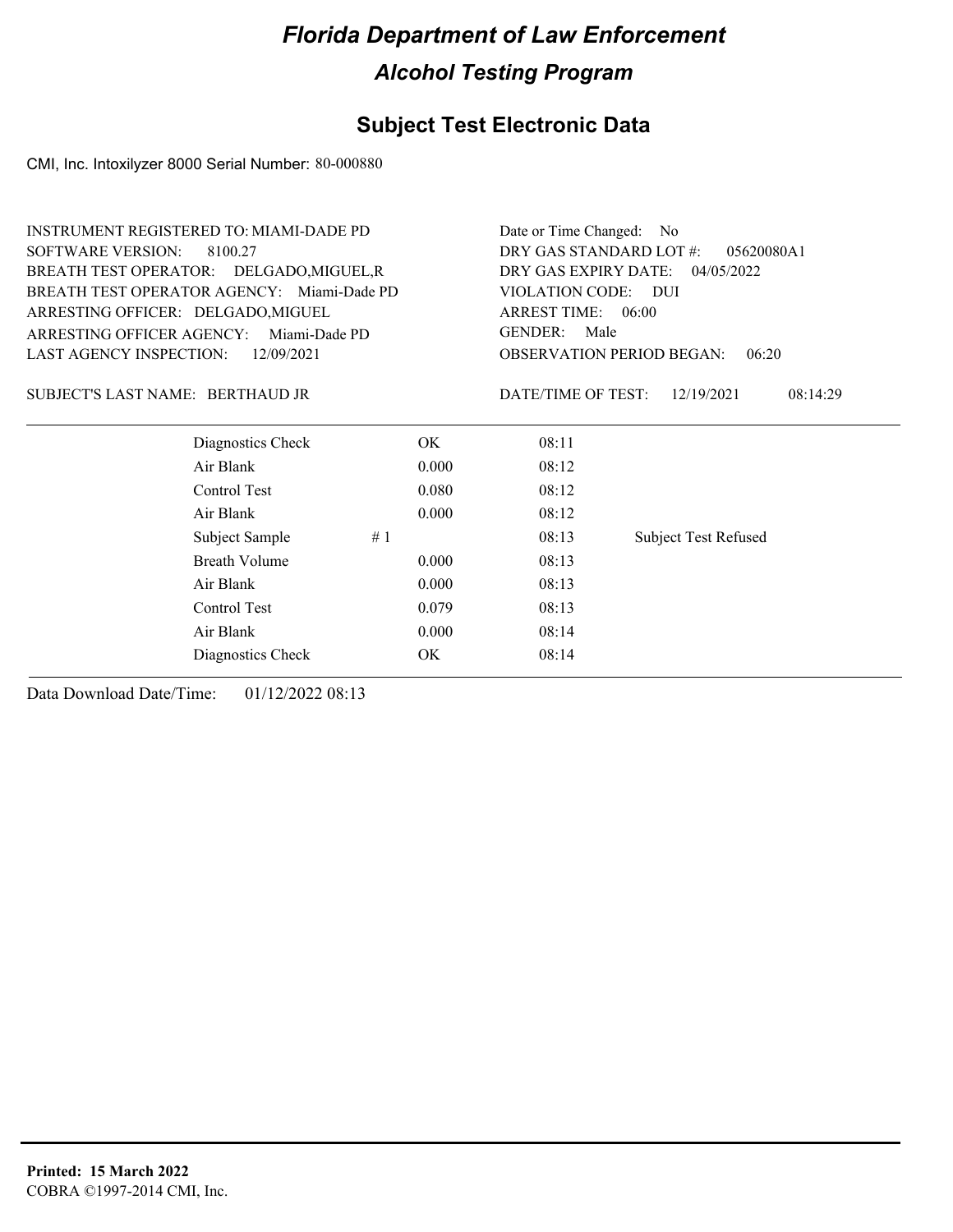### **Subject Test Electronic Data**

CMI, Inc. Intoxilyzer 8000 Serial Number: 80-000880

|                                               | <b>INSTRUMENT REGISTERED TO: MIAMI-DADE PD</b> |       |                                           | Date or Time Changed:<br>No |  |  |
|-----------------------------------------------|------------------------------------------------|-------|-------------------------------------------|-----------------------------|--|--|
| <b>SOFTWARE VERSION:</b><br>8100.27           |                                                |       | DRY GAS STANDARD LOT #:<br>05620080A1     |                             |  |  |
| BREATH TEST OPERATOR: MCWILLIAMS, TERRENCE, R |                                                |       | DRY GAS EXPIRY DATE:<br>04/05/2022        |                             |  |  |
|                                               | BREATH TEST OPERATOR AGENCY: Miami Shores PD   |       | VIOLATION CODE: DUI<br>ARREST TIME: 04:38 |                             |  |  |
|                                               | ARRESTING OFFICER: MCWILLIAMS, TERRENCE        |       |                                           |                             |  |  |
| ARRESTING OFFICER AGENCY:                     | Miami Shores PD                                |       | <b>GENDER:</b><br>Male                    |                             |  |  |
| LAST AGENCY INSPECTION:                       | 12/09/2021                                     |       | <b>OBSERVATION PERIOD BEGAN:</b><br>04:40 |                             |  |  |
| <b>SUBJECT'S LAST NAME: TUEROS</b>            |                                                |       | DATE/TIME OF TEST:                        | 12/20/2021<br>05:21:32      |  |  |
|                                               | Diagnostics Check                              | OK.   | 05:18                                     |                             |  |  |
|                                               | Air Blank                                      | 0.000 | 05:19                                     |                             |  |  |
|                                               | Control Test                                   | 0.080 | 05:19                                     |                             |  |  |
|                                               | Air Blank                                      | 0.000 | 05:20                                     |                             |  |  |
|                                               | Subject Sample                                 | #1    | 05:20                                     | <b>Subject Test Refused</b> |  |  |
|                                               | <b>Breath Volume</b>                           | 0.000 | 05:20                                     |                             |  |  |
|                                               | Air Blank                                      | 0.000 | 05:20                                     |                             |  |  |
|                                               | Control Test                                   | 0.080 | 05:20                                     |                             |  |  |
|                                               | Air Blank                                      | 0.000 | 05:21                                     |                             |  |  |
|                                               | Diagnostics Check                              | OK    | 05:21                                     |                             |  |  |
|                                               |                                                |       |                                           |                             |  |  |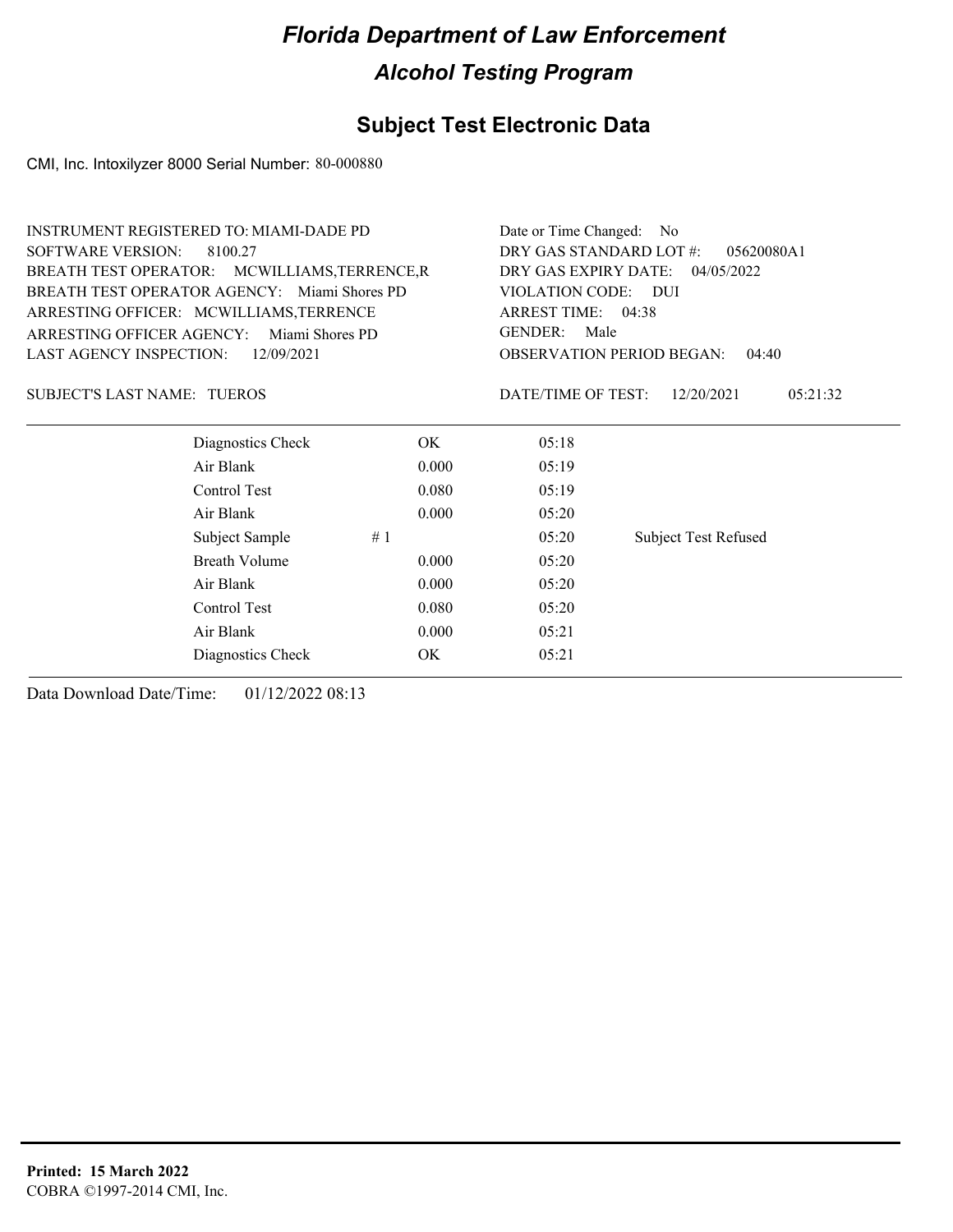### **Subject Test Electronic Data**

CMI, Inc. Intoxilyzer 8000 Serial Number: 80-000880

| INSTRUMENT REGISTERED TO: MIAMI-DADE PD           | Date or Time Changed: No               |
|---------------------------------------------------|----------------------------------------|
| SOFTWARE VERSION: 8100.27                         | DRY GAS STANDARD LOT $\#$ : 05620080A1 |
| BREATH TEST OPERATOR: DOSTALY, STEVENS,           | DRY GAS EXPIRY DATE: $04/05/2022$      |
| BREATH TEST OPERATOR AGENCY: North Miami Beach PD | VIOLATION CODE: DUI                    |
| ARRESTING OFFICER: DOSTALY, STEVENS               | ARREST TIME: $00:44$                   |
| ARRESTING OFFICER AGENCY: North Miami Beach PD    | GENDER: Male                           |
| LAST AGENCY INSPECTION: 12/09/2021                | <b>OBSERVATION PERIOD BEGAN: 01:04</b> |
|                                                   |                                        |

SUBJECT'S LAST NAME: PROCEL DATE/TIME OF TEST:

DATE/TIME OF TEST: 12/21/2021 01:31:41

| Diagnostics Check    |    | OK    | 01:24 |
|----------------------|----|-------|-------|
| Air Blank            |    | 0.000 | 01:24 |
| Control Test         |    | 0.079 | 01:25 |
| Air Blank            |    | 0.000 | 01:25 |
| Subject Sample       | #1 | 0.277 | 01:26 |
| <b>Breath Volume</b> |    | 1.320 | 01:26 |
| Air Blank            |    | 0.000 | 01:27 |
| Air Blank            |    | 0.000 | 01:29 |
| Subject Sample       | #2 | 0.281 | 01:30 |
| <b>Breath Volume</b> |    | 1.945 | 01:30 |
| Air Blank            |    | 0.000 | 01:30 |
| Control Test         |    | 0.079 | 01:31 |
| Air Blank            |    | 0.000 | 01:31 |
| Diagnostics Check    |    | OK    | 01:31 |
|                      |    |       |       |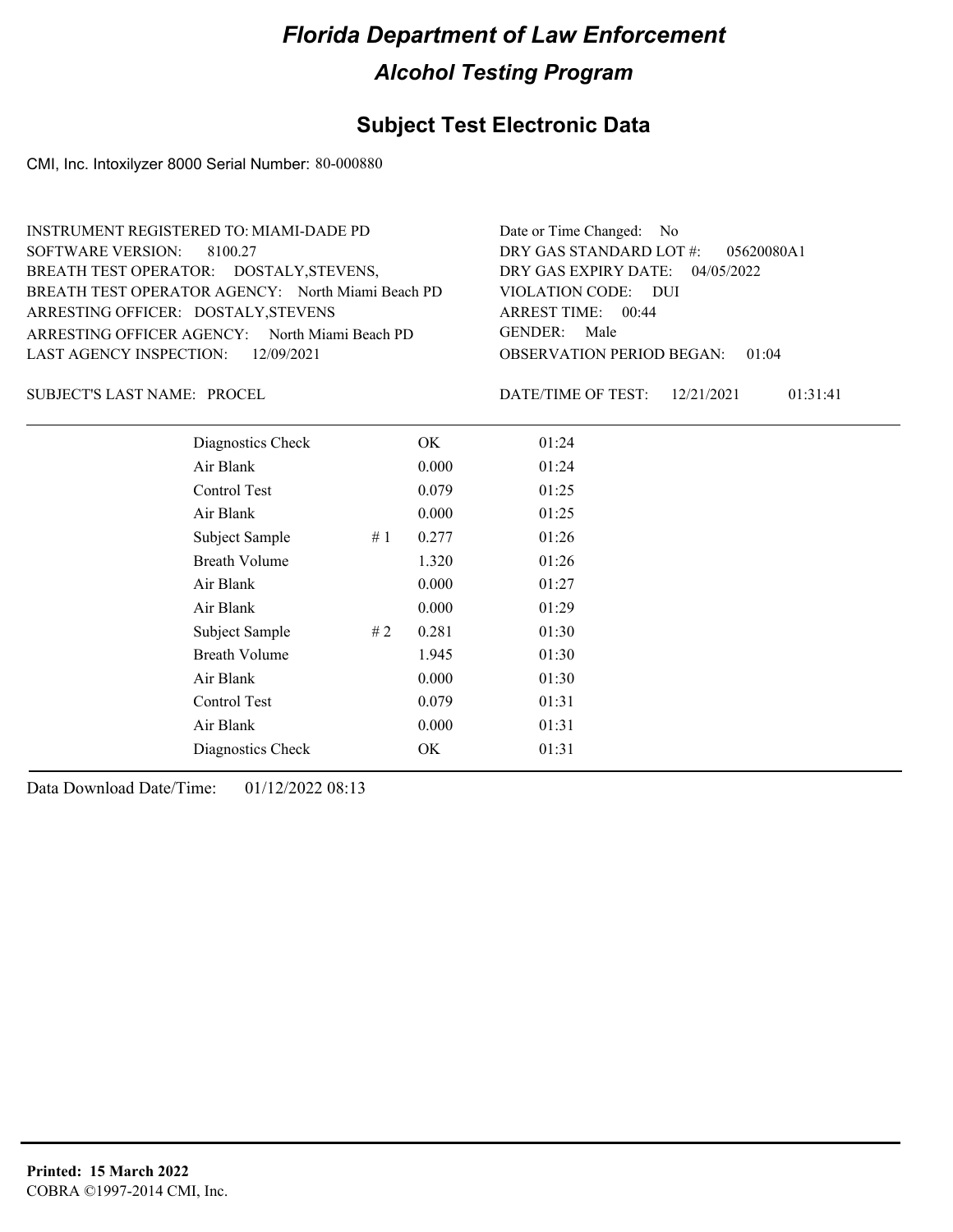#### **Subject Test Electronic Data**

CMI, Inc. Intoxilyzer 8000 Serial Number: 80-000880

ARRESTING OFFICER AGENCY: North Bay Village PD GENDER: BREATH TEST OPERATOR AGENCY: Miami-Dade PD VIOLATION CODE: SOFTWARE VERSION: ARRESTING OFFICER: BATTAGLIA, PAUL BREATH TEST OPERATOR: DELGADO,MIGUEL,R LAST AGENCY INSPECTION: 12/09/2021 8100.27 INSTRUMENT REGISTERED TO: MIAMI-DADE PD

OBSERVATION PERIOD BEGAN: 02:09 VIOLATION CODE: DUI ARREST TIME: 01:27 04/05/2022 DRY GAS EXPIRY DATE: 05620080A1 DRY GAS STANDARD LOT #: Date or Time Changed: No GENDER: Male

EDWARDS JR SUBJECT'S LAST NAME: DATE/TIME OF TEST:

DATE/TIME OF TEST: 12/30/2021 02:43:22

| Diagnostics Check    |    | OK    | 02:36 |
|----------------------|----|-------|-------|
| Air Blank            |    | 0.000 | 02:36 |
| Control Test         |    | 0.078 | 02:37 |
| Air Blank            |    | 0.000 | 02:37 |
| Subject Sample       | #1 | 0.084 | 02:38 |
| <b>Breath Volume</b> |    | 1.394 | 02:38 |
| Air Blank            |    | 0.000 | 02:39 |
| Air Blank            |    | 0.000 | 02:41 |
| Subject Sample       | #2 | 0.086 | 02:41 |
| <b>Breath Volume</b> |    | 1.394 | 02:41 |
| Air Blank            |    | 0.000 | 02:42 |
| Control Test         |    | 0.079 | 02:42 |
| Air Blank            |    | 0.000 | 02:43 |
| Diagnostics Check    |    | OK    | 02:43 |
|                      |    |       |       |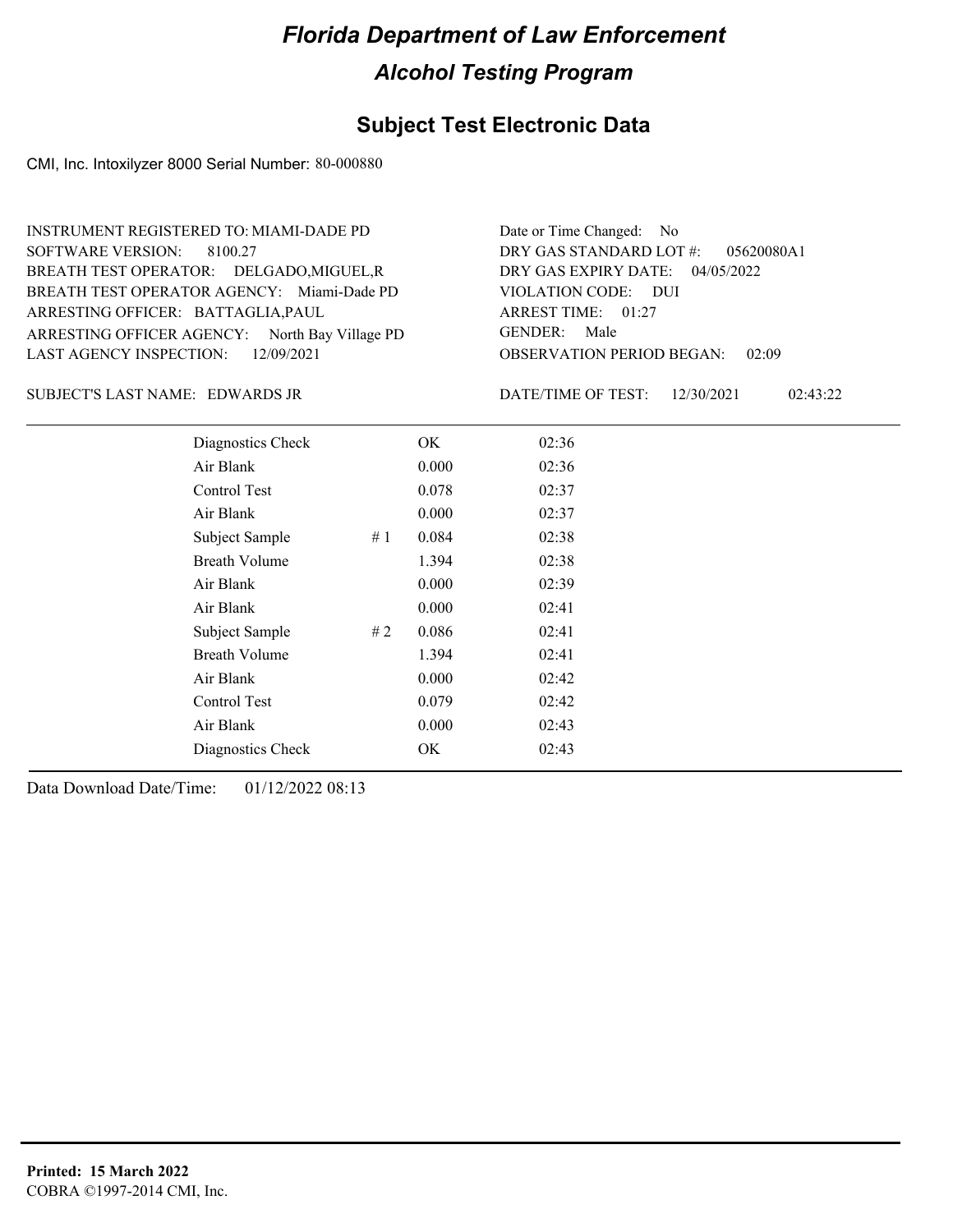### **Subject Test Electronic Data**

CMI, Inc. Intoxilyzer 8000 Serial Number: 80-000880

| <b>INSTRUMENT REGISTERED TO: MIAMI-DADE PD</b><br><b>SOFTWARE VERSION:</b><br>8100.27<br>BREATH TEST OPERATOR: VILLANUEVA, MAURICIO, |       | Date or Time Changed: No<br>DRY GAS STANDARD LOT #:                                                                | 05620080A1<br>DRY GAS EXPIRY DATE: 04/05/2022 |  |
|--------------------------------------------------------------------------------------------------------------------------------------|-------|--------------------------------------------------------------------------------------------------------------------|-----------------------------------------------|--|
| BREATH TEST OPERATOR AGENCY: North Miami Beach PD<br>ARRESTING OFFICER: VILLANUEVA, MAURICIO                                         |       | VIOLATION CODE: DUI<br>ARREST TIME: 01:42<br><b>GENDER:</b><br>Female<br><b>OBSERVATION PERIOD BEGAN:</b><br>02:10 |                                               |  |
| ARRESTING OFFICER AGENCY: North Miami Beach PD                                                                                       |       |                                                                                                                    |                                               |  |
| LAST AGENCY INSPECTION:<br>12/09/2021                                                                                                |       |                                                                                                                    |                                               |  |
| <b>SUBJECT'S LAST NAME: TAVERAS</b>                                                                                                  |       | DATE/TIME OF TEST:                                                                                                 | 12/31/2021<br>02:32:58                        |  |
| Diagnostics Check                                                                                                                    | OK.   | 02:30                                                                                                              |                                               |  |
| Air Blank                                                                                                                            | 0.000 | 02:30                                                                                                              |                                               |  |
| Control Test                                                                                                                         | 0.079 | 02:30                                                                                                              |                                               |  |
| Air Blank                                                                                                                            | 0.000 | 02:31                                                                                                              |                                               |  |
| Subject Sample                                                                                                                       | #1    | 02:31                                                                                                              | <b>Subject Test Refused</b>                   |  |
| Breath Volume                                                                                                                        | 0.000 | 02:31                                                                                                              |                                               |  |
| Air Blank                                                                                                                            | 0.000 | 02:32                                                                                                              |                                               |  |
| Control Test                                                                                                                         | 0.079 | 02:32                                                                                                              |                                               |  |
| Air Blank                                                                                                                            | 0.000 | 02:32                                                                                                              |                                               |  |
| Diagnostics Check                                                                                                                    | OK    | 02:32                                                                                                              |                                               |  |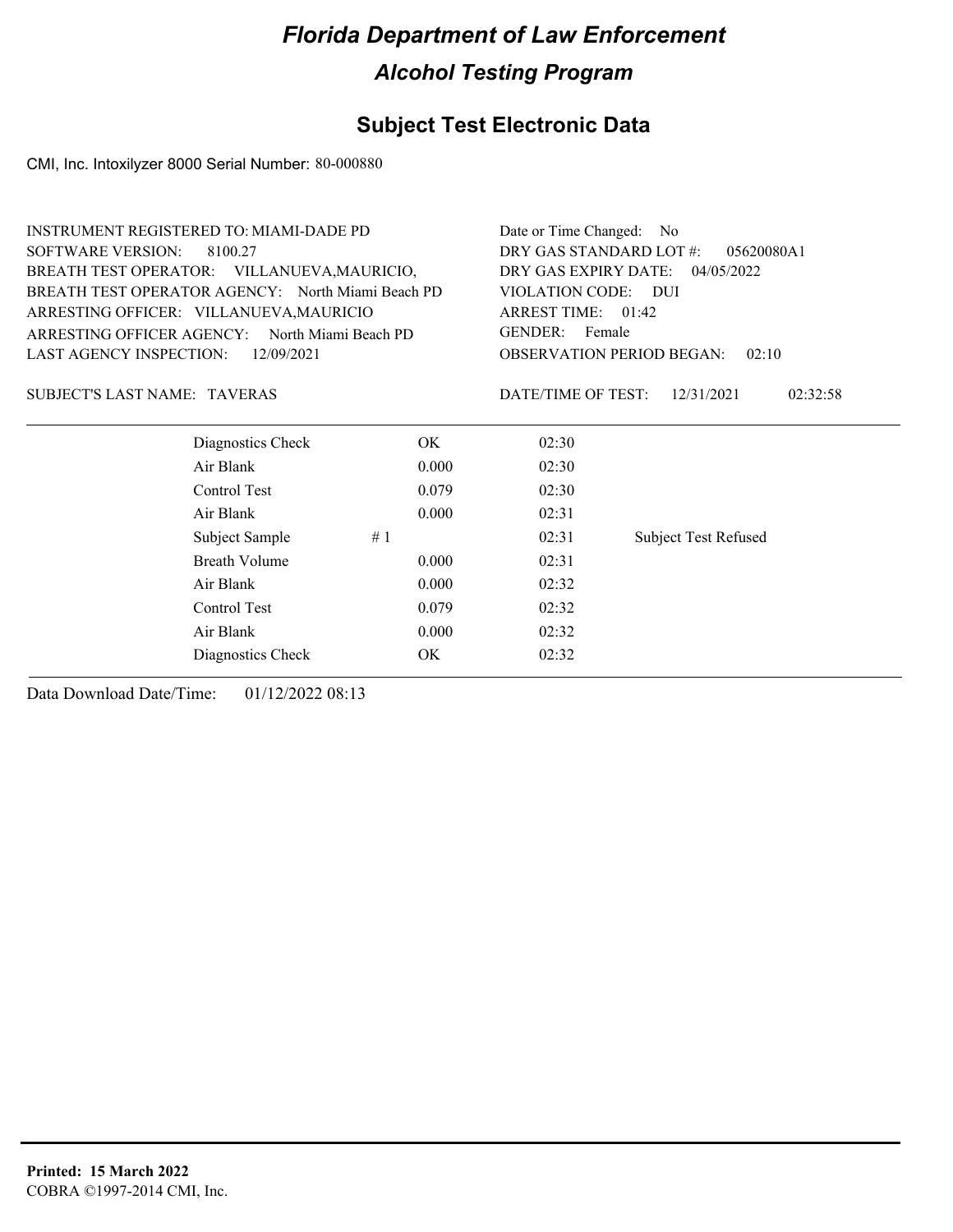### **Subject Test Electronic Data**

CMI, Inc. Intoxilyzer 8000 Serial Number: 80-000882

|                                                                                  | <b>INSTRUMENT REGISTERED TO: MIAMI-DADE PD</b> |       |                                           | Date or Time Changed:<br>No. |  |  |
|----------------------------------------------------------------------------------|------------------------------------------------|-------|-------------------------------------------|------------------------------|--|--|
| <b>SOFTWARE VERSION:</b><br>8100.27<br>BREATH TEST OPERATOR: FLORIAN, ROLANDO, I |                                                |       | DRY GAS STANDARD LOT #:                   | 05620080A1                   |  |  |
|                                                                                  |                                                |       | DRY GAS EXPIRY DATE:<br>04/05/2022        |                              |  |  |
|                                                                                  | BREATH TEST OPERATOR AGENCY: MIAMI-DADE PD     |       | VIOLATION CODE: DUI<br>ARREST TIME: 00:32 |                              |  |  |
| ARRESTING OFFICER: FLORIAN, ROLANDO                                              |                                                |       |                                           |                              |  |  |
| ARRESTING OFFICER AGENCY:                                                        | MIAMI-DADE PD                                  |       | <b>GENDER:</b><br>Female                  |                              |  |  |
| LAST AGENCY INSPECTION:                                                          | 12/02/2021                                     |       | <b>OBSERVATION PERIOD BEGAN:</b><br>00:35 |                              |  |  |
| <b>SUBJECT'S LAST NAME: LEVI</b>                                                 |                                                |       | DATE/TIME OF TEST:                        | 12/04/2021<br>01:18:04       |  |  |
|                                                                                  | Diagnostics Check                              | OK.   | 01:15                                     |                              |  |  |
|                                                                                  | Air Blank                                      | 0.000 | 01:15                                     |                              |  |  |
|                                                                                  | Control Test                                   | 0.081 | 01:15                                     |                              |  |  |
|                                                                                  | Air Blank                                      | 0.000 | 01:16                                     |                              |  |  |
|                                                                                  | Subject Sample                                 | #1    | 01:16                                     | <b>Subject Test Refused</b>  |  |  |
|                                                                                  | <b>Breath Volume</b>                           | 0.000 | 01:16                                     |                              |  |  |
|                                                                                  | Air Blank                                      | 0.000 | 01:17                                     |                              |  |  |
|                                                                                  | Control Test                                   | 0.080 | 01:17                                     |                              |  |  |
|                                                                                  | Air Blank                                      | 0.000 | 01:17                                     |                              |  |  |
|                                                                                  | Diagnostics Check                              | OK    | 01:18                                     |                              |  |  |
|                                                                                  |                                                |       |                                           |                              |  |  |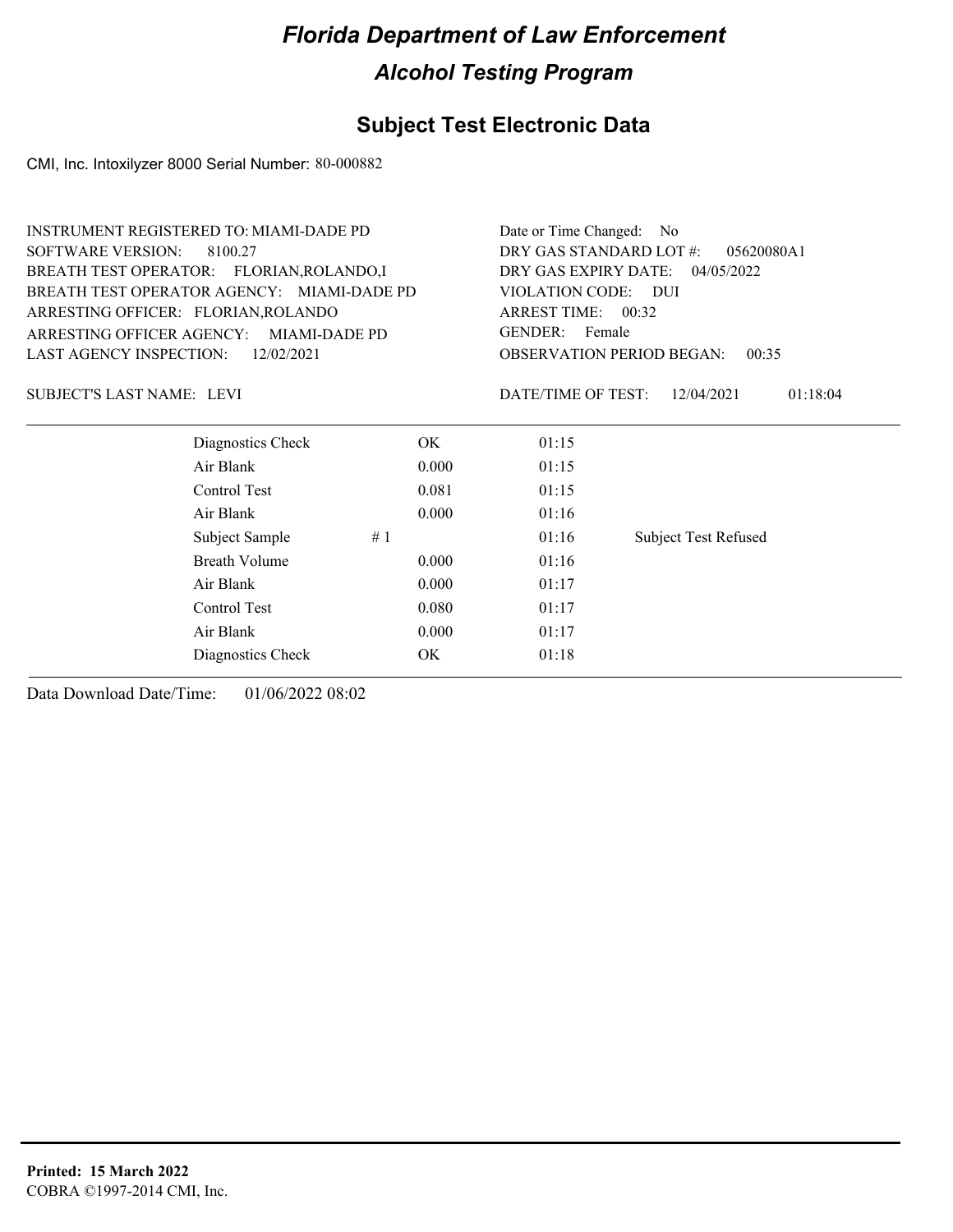### **Subject Test Electronic Data**

CMI, Inc. Intoxilyzer 8000 Serial Number: 80-000882

| <b>INSTRUMENT REGISTERED TO: MIAMI-DADE PD</b>    |       | Date or Time Changed:<br>No                               |                                           |  |
|---------------------------------------------------|-------|-----------------------------------------------------------|-------------------------------------------|--|
| <b>SOFTWARE VERSION:</b><br>8100.27               |       | DRY GAS STANDARD LOT #:<br>05620080A1                     |                                           |  |
| BREATH TEST OPERATOR: FLORIAN, ROLANDO, I         |       | DRY GAS EXPIRY DATE:<br>04/05/2022<br>VIOLATION CODE: DUI |                                           |  |
| BREATH TEST OPERATOR AGENCY: MIAMI-DADE PD        |       |                                                           |                                           |  |
| ARRESTING OFFICER: FLORIAN, ROLANDO               |       | ARREST TIME: 02:47                                        |                                           |  |
| ARRESTING OFFICER AGENCY:<br><b>MIAMI-DADE PD</b> |       | <b>GENDER:</b><br>Male                                    |                                           |  |
| <b>LAST AGENCY INSPECTION:</b><br>12/02/2021      |       |                                                           | <b>OBSERVATION PERIOD BEGAN:</b><br>03:30 |  |
| SUBJECT'S LAST NAME: MONTENEGRO                   |       | DATE/TIME OF TEST:                                        | 12/12/2021<br>03:58:22                    |  |
| Diagnostics Check                                 | OK    | 03:55                                                     |                                           |  |
| Air Blank                                         | 0.000 | 03:55                                                     |                                           |  |
| Control Test                                      | 0.081 | 03:56                                                     |                                           |  |
| Air Blank                                         | 0.000 | 03:56                                                     |                                           |  |
| Subject Sample                                    | #1    | 03:57                                                     | <b>Subject Test Refused</b>               |  |
| <b>Breath Volume</b>                              | 0.000 | 03:57                                                     |                                           |  |
| Air Blank                                         | 0.000 | 03:57                                                     |                                           |  |
| Control Test                                      | 0.081 | 03:57                                                     |                                           |  |
| Air Blank                                         | 0.000 | 03:58                                                     |                                           |  |
| Diagnostics Check                                 | OK    | 03:58                                                     |                                           |  |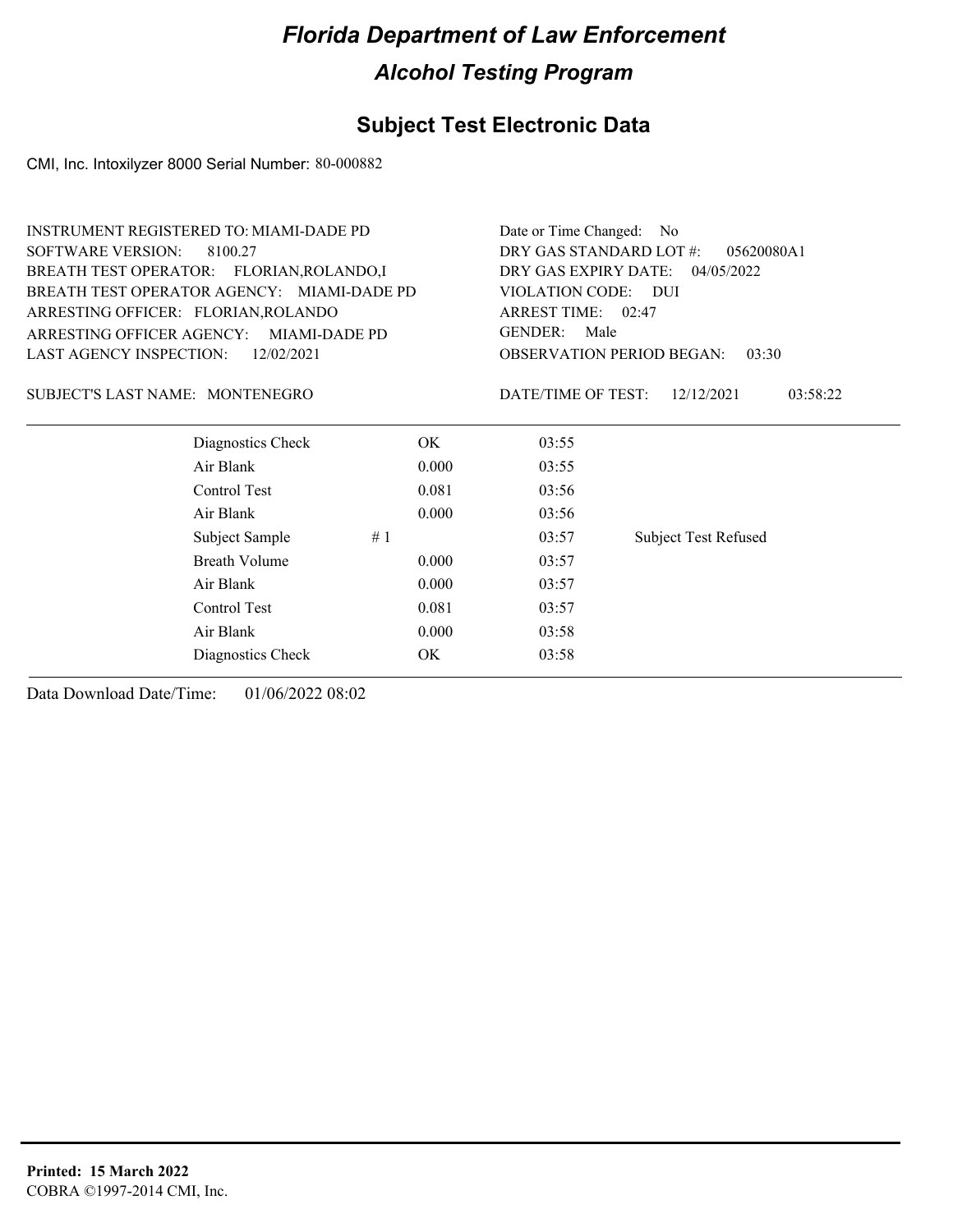### **Subject Test Electronic Data**

CMI, Inc. Intoxilyzer 8000 Serial Number: 80-000882

| <b>INSTRUMENT REGISTERED TO: MIAMI-DADE PD</b> |                   |       | Date or Time Changed: Yes                 |                             |          |
|------------------------------------------------|-------------------|-------|-------------------------------------------|-----------------------------|----------|
| <b>SOFTWARE VERSION:</b><br>8100.27            |                   |       | DRY GAS STANDARD LOT #:<br>05620080A1     |                             |          |
| BREATH TEST OPERATOR: SAVINON, CARLOS, M       |                   |       | DRY GAS EXPIRY DATE:<br>04/05/2022        |                             |          |
| BREATH TEST OPERATOR AGENCY: MIAMI-DADE PD     |                   |       | VIOLATION CODE: DUI                       |                             |          |
| ARRESTING OFFICER: SAVINON, CARLOS             |                   |       | ARREST TIME: 01:56                        |                             |          |
| ARRESTING OFFICER AGENCY: MIAMI-DADE PD        |                   |       | <b>GENDER:</b><br>Male                    |                             |          |
| LAST AGENCY INSPECTION:                        | 12/02/2021        |       | <b>OBSERVATION PERIOD BEGAN:</b><br>02:28 |                             |          |
| SUBJECT'S LAST NAME: BARAHONA SANCHEZ          |                   |       | DATE/TIME OF TEST:                        | 12/16/2021                  | 02:58:04 |
|                                                | Diagnostics Check | OK.   | 02:55                                     |                             |          |
| Air Blank                                      |                   | 0.000 | 02:55                                     |                             |          |
| Control Test                                   |                   | 0.080 | 02:56                                     |                             |          |
| Air Blank                                      |                   | 0.000 | 02:56                                     |                             |          |
| Subject Sample                                 | #1                |       | 02:56                                     | <b>Subject Test Refused</b> |          |
| Breath Volume                                  |                   | 0.000 | 02:56                                     |                             |          |
| Air Blank                                      |                   | 0.000 | 02:57                                     |                             |          |
| Control Test                                   |                   | 0.080 | 02:57                                     |                             |          |
| Air Blank                                      |                   | 0.000 | 02:57                                     |                             |          |
|                                                | Diagnostics Check | OK    | 02:58                                     |                             |          |
|                                                |                   |       |                                           |                             |          |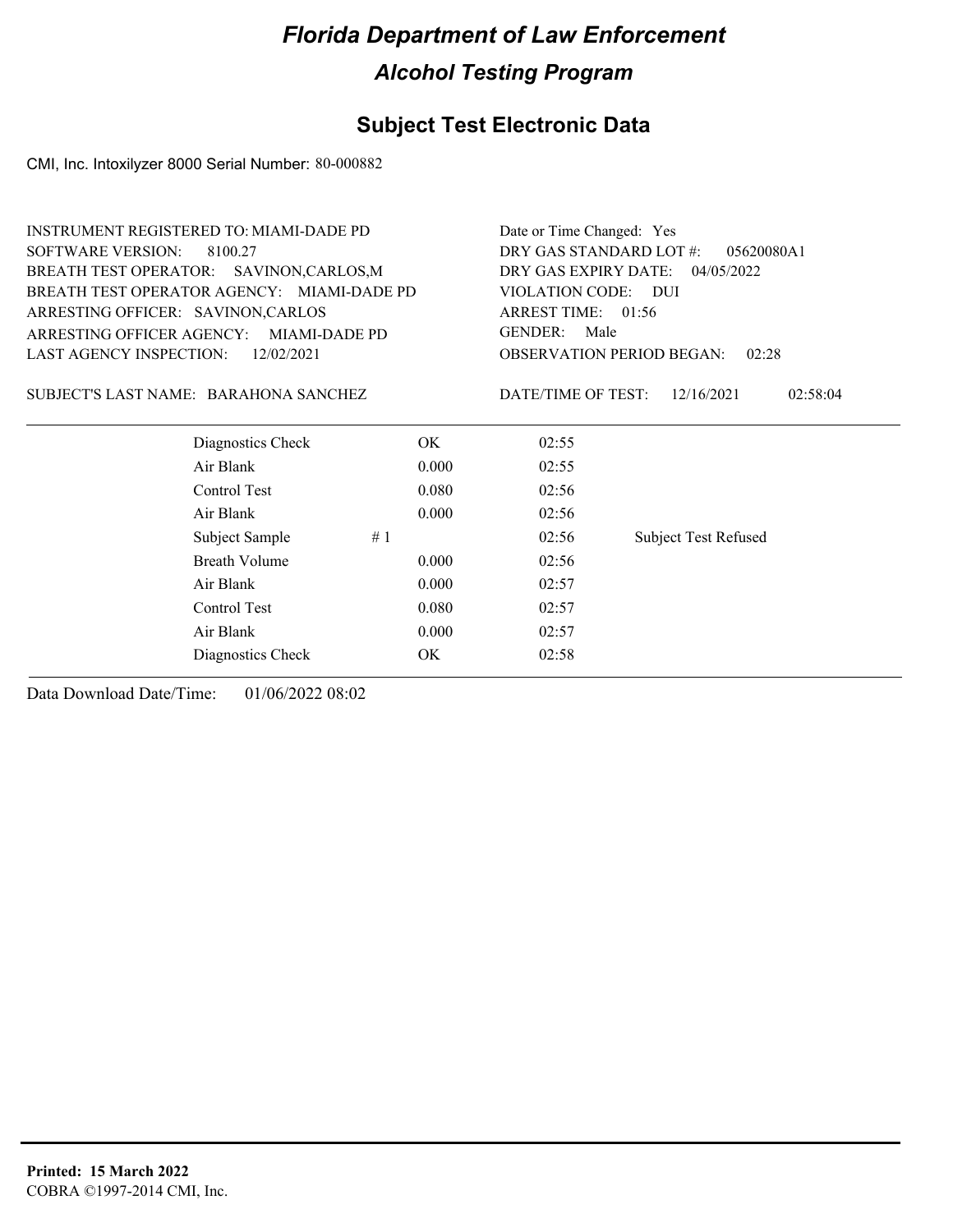### **Subject Test Electronic Data**

CMI, Inc. Intoxilyzer 8000 Serial Number: 80-000882

| INSTRUMENT REGISTERED TO: MIAMI-DADE PD    |                      | Date or Time Changed: No                  |                             |  |
|--------------------------------------------|----------------------|-------------------------------------------|-----------------------------|--|
| <b>SOFTWARE VERSION:</b><br>8100.27        |                      | DRY GAS STANDARD LOT #:                   | 05620080A1                  |  |
| BREATH TEST OPERATOR: GIZ, JOAQUIN, G      |                      | DRY GAS EXPIRY DATE:<br>04/05/2022        |                             |  |
| BREATH TEST OPERATOR AGENCY: MIAMI-DADE PD |                      | VIOLATION CODE: DUI                       |                             |  |
| ARRESTING OFFICER: GIZ, JOAQUIN            |                      | ARREST TIME: 23:28                        |                             |  |
| ARRESTING OFFICER AGENCY:                  | <b>MIAMI-DADE PD</b> | <b>GENDER:</b><br>Female                  |                             |  |
| LAST AGENCY INSPECTION:                    | 12/02/2021           | <b>OBSERVATION PERIOD BEGAN:</b><br>23:50 |                             |  |
| SUBJECT'S LAST NAME: OLIVEIRA              |                      | DATE/TIME OF TEST:                        | 12/18/2021<br>00:19:54      |  |
| Diagnostics Check                          | OK.                  | 00:17                                     |                             |  |
| Air Blank                                  | 0.000                | 00:17                                     |                             |  |
| Control Test                               | 0.080                | 00:17                                     |                             |  |
| Air Blank                                  | 0.000                | 00:18                                     |                             |  |
| Subject Sample                             | #1                   | 00:18                                     | <b>Subject Test Refused</b> |  |
| <b>Breath Volume</b>                       | 0.000                | 00:18                                     |                             |  |
| Air Blank                                  | 0.000                | 00:18                                     |                             |  |
| Control Test                               | 0.080                | 00:19                                     |                             |  |
| Air Blank                                  | 0.000                | 00:19                                     |                             |  |
| Diagnostics Check                          | OK                   | 00:19                                     |                             |  |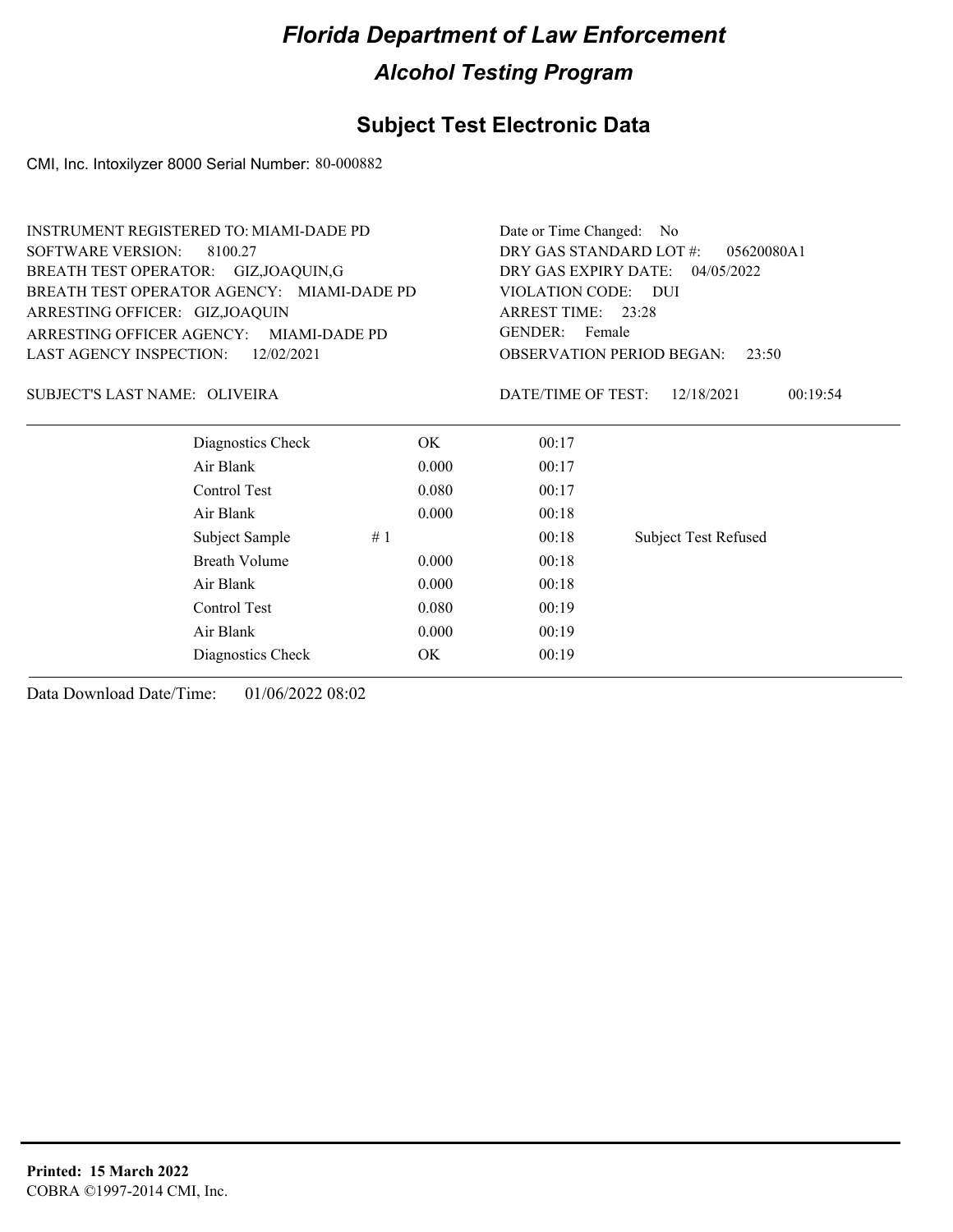#### **Subject Test Electronic Data**

CMI, Inc. Intoxilyzer 8000 Serial Number: 80-000885

ARRESTING OFFICER AGENCY: Miami-Dade PD GENDER: BREATH TEST OPERATOR AGENCY: Miami-Dade PD VIOLATION CODE: SOFTWARE VERSION: 8100.27 ARRESTING OFFICER: CUADRA, MARVIN BREATH TEST OPERATOR: CUADRA,MARVIN,J LAST AGENCY INSPECTION: 12/02/2021 INSTRUMENT REGISTERED TO: MIAMI-DADE PD

OBSERVATION PERIOD BEGAN: 22:20 VIOLATION CODE: DUI ARREST TIME: 22:00 04/05/2022 DRY GAS EXPIRY DATE: 05620080A1 DRY GAS STANDARD LOT #: Date or Time Changed: No GENDER: Female

#### CONSTANZO SUBJECT'S LAST NAME: DATE/TIME OF TEST:

DATE/TIME OF TEST: 12/03/2021 22:51:58

| Diagnostics Check    |    | OK    | 22:41 |
|----------------------|----|-------|-------|
| Air Blank            |    | 0.000 | 22:41 |
| Control Test         |    | 0.081 | 22:41 |
| Air Blank            |    | 0.000 | 22:42 |
| Subject Sample       | #1 | 0.211 | 22:45 |
| <b>Breath Volume</b> |    | 1.246 | 22:45 |
| Air Blank            |    | 0.000 | 22:46 |
| Air Blank            |    | 0.000 | 22:47 |
| Subject Sample       | #2 | 0.210 | 22:50 |
| <b>Breath Volume</b> |    | 1.578 | 22:50 |
| Air Blank            |    | 0.000 | 22:51 |
| Control Test         |    | 0.083 | 22:51 |
| Air Blank            |    | 0.000 | 22:51 |
| Diagnostics Check    |    | OK    | 22:51 |
|                      |    |       |       |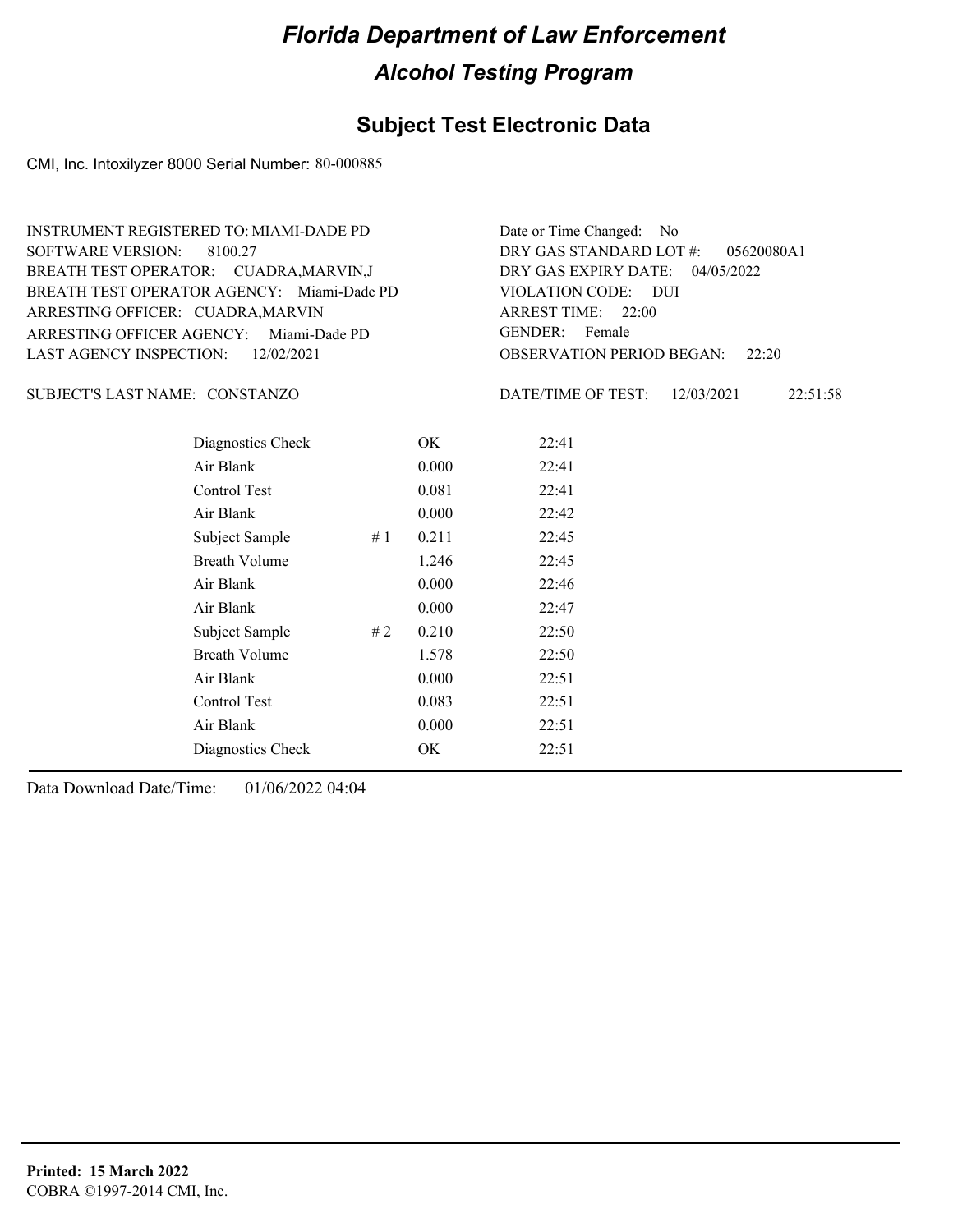### **Subject Test Electronic Data**

CMI, Inc. Intoxilyzer 8000 Serial Number: 80-000885

| <b>INSTRUMENT REGISTERED TO: MIAMI-DADE PD</b> | Date or Time Changed: No                  |                        |                             |  |
|------------------------------------------------|-------------------------------------------|------------------------|-----------------------------|--|
| <b>SOFTWARE VERSION:</b><br>8100.27            | DRY GAS STANDARD LOT #:                   | 05620080A1             |                             |  |
| BREATH TEST OPERATOR: QUINTANA, JORGE, F       | DRY GAS EXPIRY DATE:<br>04/05/2022        |                        |                             |  |
| BREATH TEST OPERATOR AGENCY: Miami-Dade PD     |                                           | VIOLATION CODE: DUI    |                             |  |
| ARRESTING OFFICER: QUINTANA, JORGE             |                                           | ARREST TIME: 03:50     |                             |  |
| ARRESTING OFFICER AGENCY:<br>Miami-Dade PD     |                                           | <b>GENDER:</b><br>Male |                             |  |
| <b>LAST AGENCY INSPECTION:</b><br>12/02/2021   | <b>OBSERVATION PERIOD BEGAN:</b><br>04:45 |                        |                             |  |
| SUBJECT'S LAST NAME: DE LEON                   |                                           | DATE/TIME OF TEST:     | 12/12/2021<br>05:36:44      |  |
| Diagnostics Check                              | OK.                                       | 05:33                  |                             |  |
| Air Blank                                      | 0.000                                     | 05:34                  |                             |  |
| Control Test                                   | 0.080                                     | 05:34                  |                             |  |
| Air Blank                                      | 0.000                                     | 05:35                  |                             |  |
| Subject Sample                                 | #1                                        | 05:35                  | <b>Subject Test Refused</b> |  |
| <b>Breath Volume</b>                           | 0.000                                     | 05:35                  |                             |  |
| Air Blank                                      | 0.000                                     | 05:35                  |                             |  |
| Control Test                                   | 0.081                                     | 05:36                  |                             |  |
| Air Blank                                      | 0.000                                     | 05:36                  |                             |  |
| Diagnostics Check                              | OK                                        | 05:36                  |                             |  |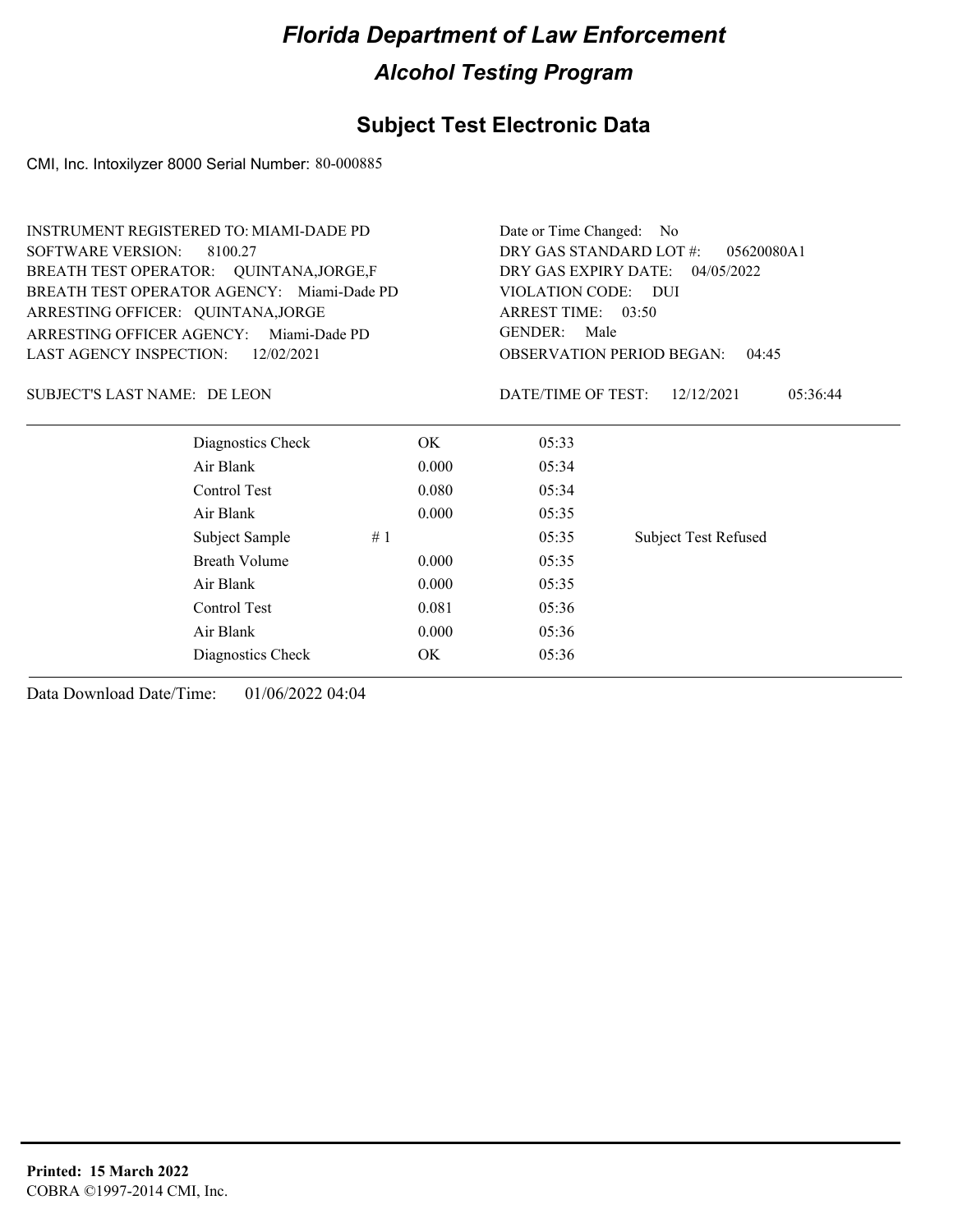### **Subject Test Electronic Data**

CMI, Inc. Intoxilyzer 8000 Serial Number: 80-000885

| <b>INSTRUMENT REGISTERED TO: MIAMI-DADE PD</b> | Date or Time Changed: No                                            |                             |  |  |
|------------------------------------------------|---------------------------------------------------------------------|-----------------------------|--|--|
|                                                | DRY GAS STANDARD LOT #:<br>05620080A1                               |                             |  |  |
| BREATH TEST OPERATOR: OROL, MANUEL, J          | DRY GAS EXPIRY DATE:<br>04/05/2022<br>VIOLATION CODE: DUI           |                             |  |  |
| BREATH TEST OPERATOR AGENCY: Miami-Dade PD     |                                                                     |                             |  |  |
|                                                | ARREST TIME: 19:59                                                  |                             |  |  |
| Miami-Dade PD                                  | <b>GENDER:</b><br>Male<br><b>OBSERVATION PERIOD BEGAN:</b><br>20:52 |                             |  |  |
|                                                |                                                                     |                             |  |  |
|                                                | DATE/TIME OF TEST:                                                  | 21:17:27<br>12/26/2021      |  |  |
| OK.                                            | 21:14                                                               |                             |  |  |
| 0.000                                          | 21:15                                                               |                             |  |  |
| 0.080                                          | 21:15                                                               |                             |  |  |
| 0.000                                          | 21:15                                                               |                             |  |  |
| #1                                             | 21:16                                                               | <b>Subject Test Refused</b> |  |  |
| 0.000                                          | 21:16                                                               |                             |  |  |
| 0.000                                          | 21:16                                                               |                             |  |  |
| 0.080                                          | 21:16                                                               |                             |  |  |
| 0.000                                          | 21:17                                                               |                             |  |  |
| OK                                             | 21:17                                                               |                             |  |  |
|                                                |                                                                     |                             |  |  |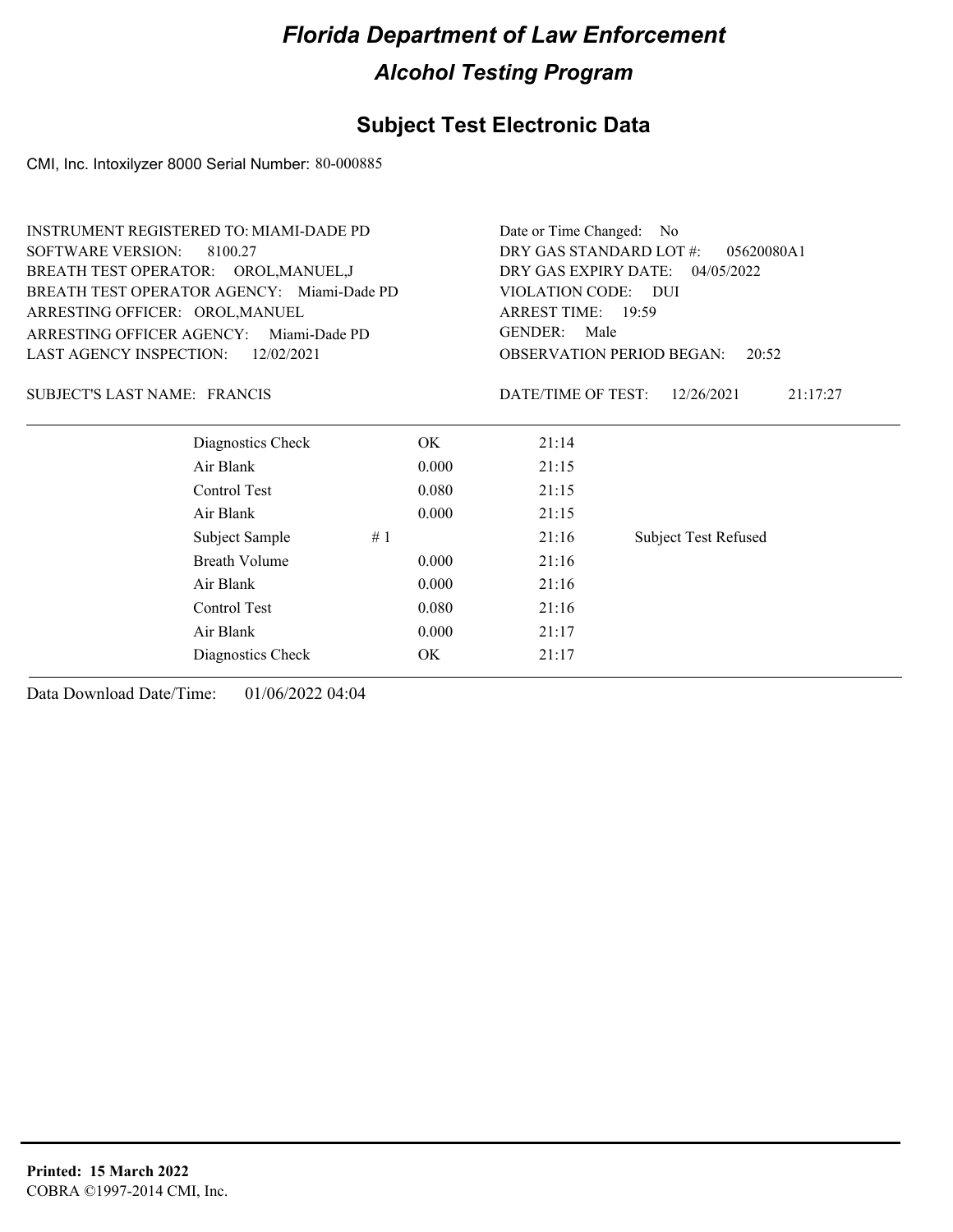### **Subject Test Electronic Data**

CMI, Inc. Intoxilyzer 8000 Serial Number: 80-000885

| Date or Time Changed:<br>- No                                         |  |  |                                              |
|-----------------------------------------------------------------------|--|--|----------------------------------------------|
| DRY GAS STANDARD LOT #:<br>05620080A1                                 |  |  |                                              |
| DRY GAS EXPIRY DATE:<br>04/05/2022                                    |  |  |                                              |
| VIOLATION CODE:<br>– DUI                                              |  |  |                                              |
| <b>ARREST TIME: 10:11</b>                                             |  |  |                                              |
| <b>GENDER:</b><br>Female<br><b>OBSERVATION PERIOD BEGAN:</b><br>10:36 |  |  |                                              |
|                                                                       |  |  | DATE/TIME OF TEST:<br>12/28/2021<br>10:59:40 |
| 10:56                                                                 |  |  |                                              |
| 0.000<br>10:57                                                        |  |  |                                              |
| 0.076<br>10:57                                                        |  |  |                                              |
| 0.000<br>10:58                                                        |  |  |                                              |
| <b>Subject Test Refused</b><br>10:58                                  |  |  |                                              |
| 0.000<br>10:58                                                        |  |  |                                              |
| 0.000<br>10:58                                                        |  |  |                                              |
| 0.079<br>10:59                                                        |  |  |                                              |
| 0.000<br>10:59                                                        |  |  |                                              |
| 10:59                                                                 |  |  |                                              |
|                                                                       |  |  |                                              |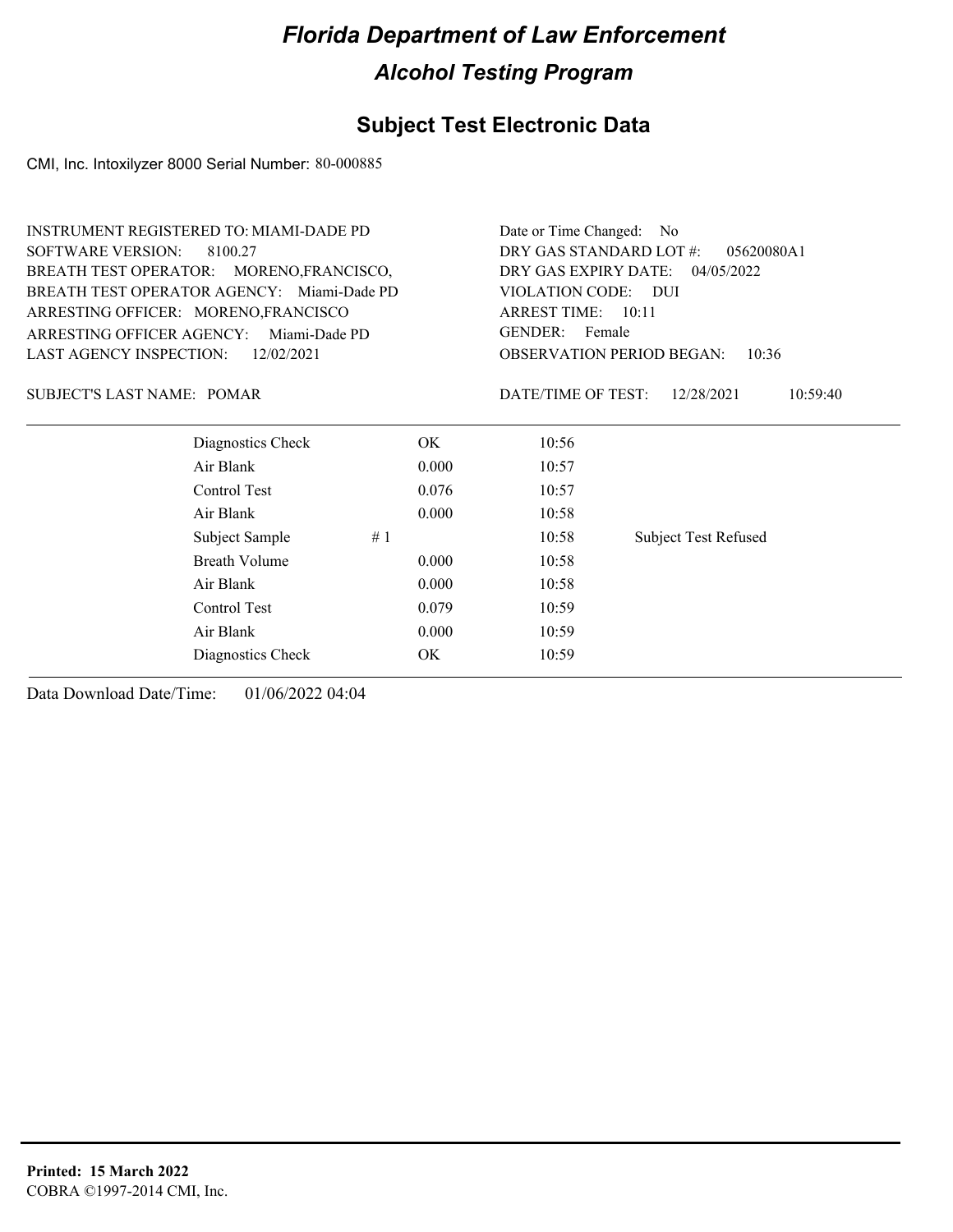### **Subject Test Electronic Data**

CMI, Inc. Intoxilyzer 8000 Serial Number: 80-000887

| INSTRUMENT REGISTERED TO: FHP TROOP A         | Date or Time Changed: Yes              |
|-----------------------------------------------|----------------------------------------|
| SOFTWARE VERSION: 8100.27                     | DRY GAS STANDARD LOT #: 1327124        |
| BREATH TEST OPERATOR: MALONEY, CHRISTOPHER, R | DRY GAS EXPIRY DATE: 05/14/2023        |
| BREATH TEST OPERATOR AGENCY: FHP Troop A      | VIOLATION CODE: DUI                    |
| ARRESTING OFFICER: MALONEY, CHRISTOPHER       | ARREST TIME: 20:24                     |
| ARRESTING OFFICER AGENCY: FHP Troop A         | GENDER: Male                           |
| LAST AGENCY INSPECTION: 12/20/2021            | <b>OBSERVATION PERIOD BEGAN: 20:27</b> |

SUBJECT'S LAST NAME: MORENCY DATE/TIME OF TEST:

DATE/TIME OF TEST: 12/25/2021 20:53:07

| Diagnostics Check    |    | OK    | 20:47 |
|----------------------|----|-------|-------|
| Air Blank            |    | 0.000 | 20:47 |
| Control Test         |    | 0.077 | 20:47 |
| Air Blank            |    | 0.000 | 20:48 |
| Subject Sample       | #1 | 0.000 | 20:48 |
| <b>Breath Volume</b> |    | 2.960 | 20:48 |
| Air Blank            |    | 0.000 | 20:49 |
| Air Blank            |    | 0.000 | 20:51 |
| Subject Sample       | #2 | 0.000 | 20:51 |
| <b>Breath Volume</b> |    | 3.441 | 20:51 |
| Air Blank            |    | 0.000 | 20:52 |
| Control Test         |    | 0.079 | 20:52 |
| Air Blank            |    | 0.000 | 20:53 |
| Diagnostics Check    |    | OK    | 20:53 |
|                      |    |       |       |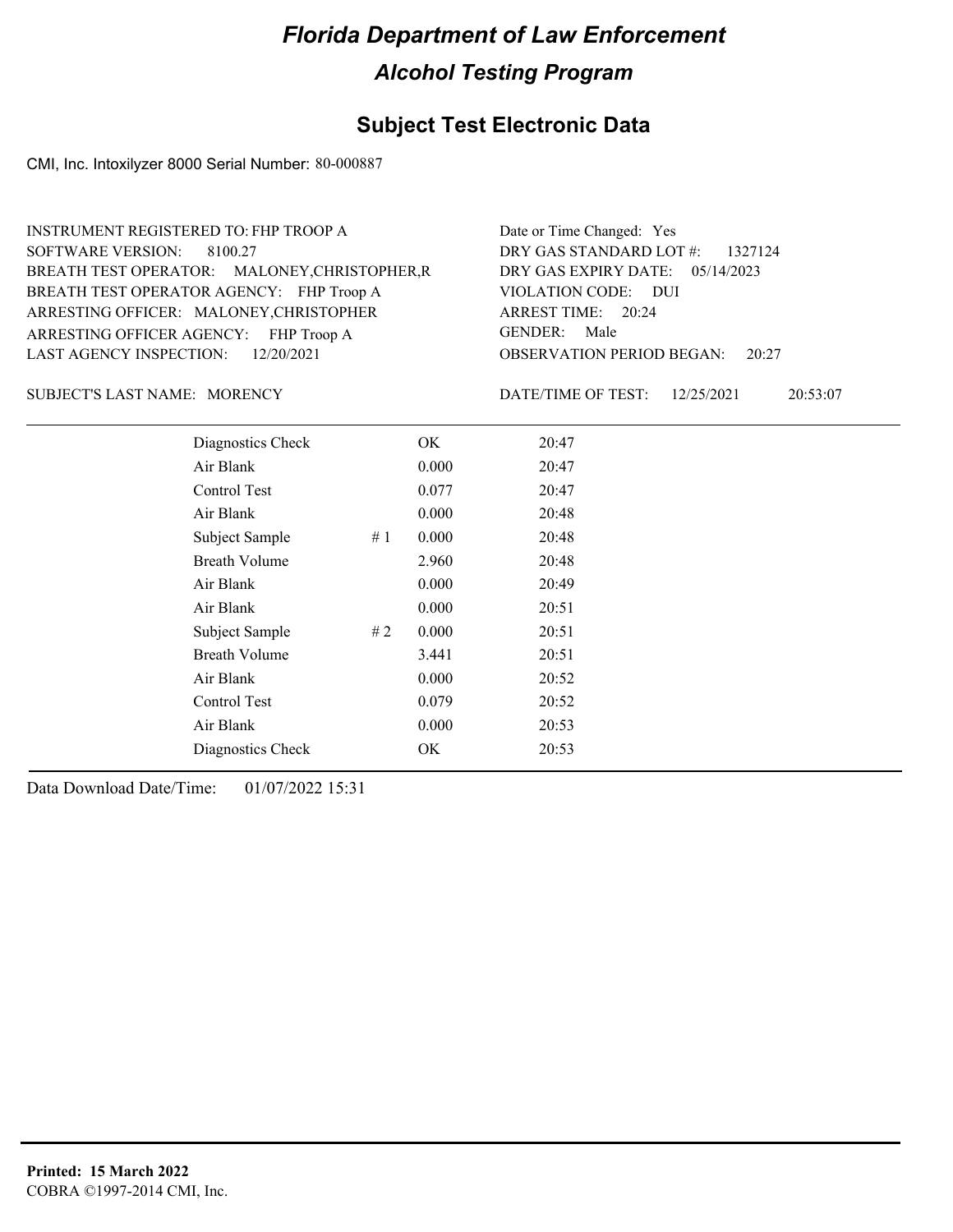### **Subject Test Electronic Data**

CMI, Inc. Intoxilyzer 8000 Serial Number: 80-000887

| <b>INSTRUMENT REGISTERED TO: FHP TROOP A</b>  | Date or Time Changed: No           |                                              |                    |  |
|-----------------------------------------------|------------------------------------|----------------------------------------------|--------------------|--|
| SOFTWARE VERSION:<br>8100.27                  | DRY GAS STANDARD LOT #:<br>1327124 |                                              |                    |  |
| BREATH TEST OPERATOR: MALONEY, CHRISTOPHER, R | DRY GAS EXPIRY DATE: $05/14/2023$  |                                              |                    |  |
| BREATH TEST OPERATOR AGENCY: FHP Troop A      | VIOLATION CODE: DUI                |                                              |                    |  |
| ARRESTING OFFICER: DANIELS, GARY              | ARREST TIME: 17:27                 |                                              |                    |  |
| ARRESTING OFFICER AGENCY: FHP Troop A         | GENDER: Male                       |                                              |                    |  |
| <b>LAST AGENCY INSPECTION:</b><br>12/20/2021  |                                    | <b>OBSERVATION PERIOD BEGAN:</b><br>17:27    |                    |  |
| SUBJECT'S LAST NAME: COULLIETTE               |                                    | DATE/TIME OF TEST:<br>12/26/2021<br>17:57:48 |                    |  |
| Diagnostics Check                             | OK.                                | 17:56                                        |                    |  |
| Air Blank                                     | 0.000                              | 17:56                                        |                    |  |
| Control Test                                  | 0.084                              | 17:57                                        | Interferent Detect |  |
| Air Blank                                     | 0.000                              | 17:57                                        |                    |  |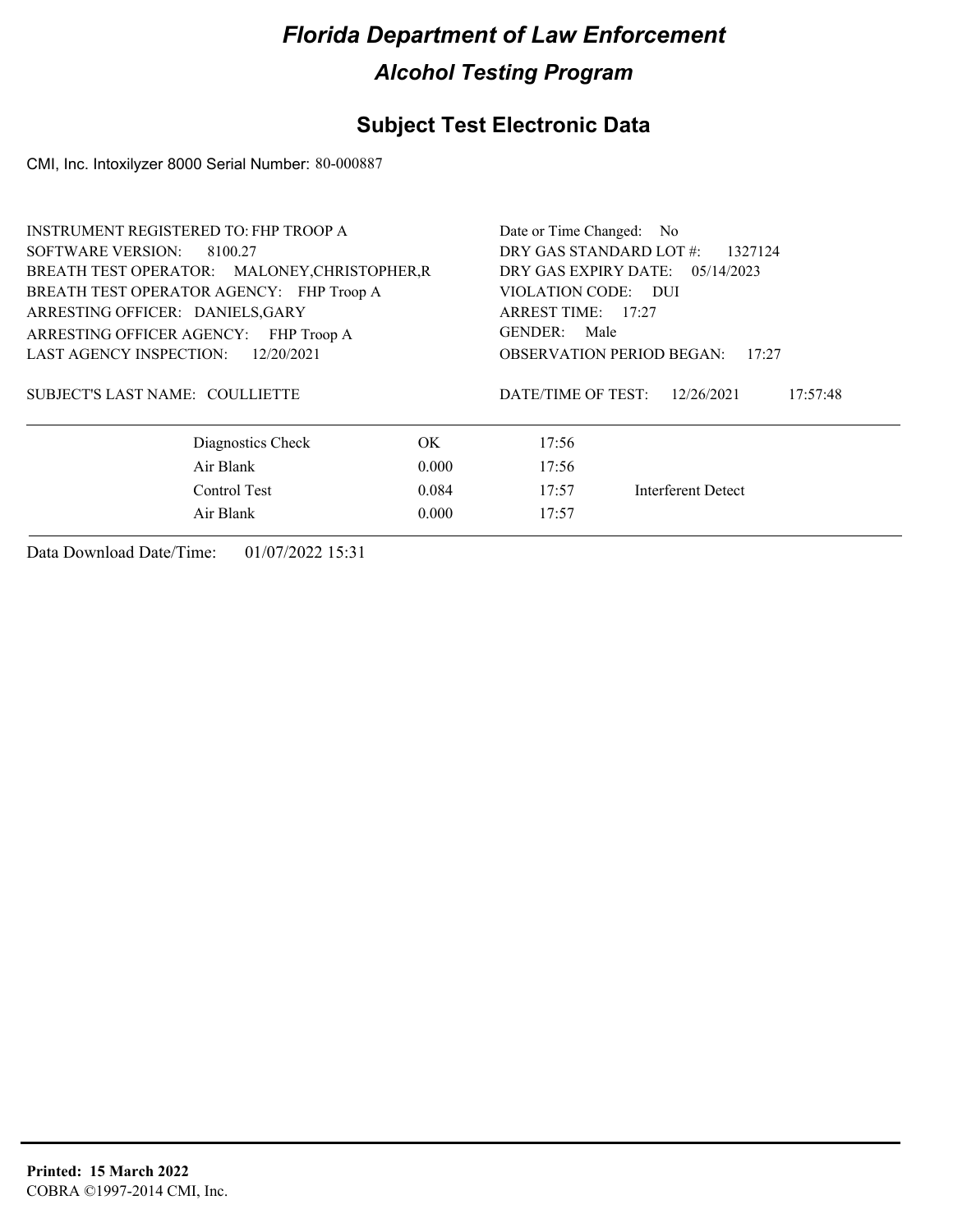### **Subject Test Electronic Data**

CMI, Inc. Intoxilyzer 8000 Serial Number: 80-000887

| INSTRUMENT REGISTERED TO: FHP TROOP A         | Date or Time Changed: No               |
|-----------------------------------------------|----------------------------------------|
| SOFTWARE VERSION: 8100.27                     | DRY GAS STANDARD LOT #: 1327124        |
| BREATH TEST OPERATOR: MALONEY, CHRISTOPHER, R | DRY GAS EXPIRY DATE: 05/14/2023        |
| BREATH TEST OPERATOR AGENCY: FHP Troop A      | VIOLATION CODE: DUI                    |
| ARRESTING OFFICER: DANIELS, GARY              | ARREST TIME: 17:27                     |
| ARRESTING OFFICER AGENCY: FHP Troop A         | GENDER: Male                           |
| LAST AGENCY INSPECTION: $12/20/2021$          | <b>OBSERVATION PERIOD BEGAN: 17:27</b> |

#### SUBJECT'S LAST NAME: COULLIETTE **Example 19 ON A DEPARTME OF TEST:**

DATE/TIME OF TEST: 12/26/2021 18:06:14

| Diagnostics Check    |    | OK    | 17:59 |
|----------------------|----|-------|-------|
| Air Blank            |    | 0.000 | 18:00 |
| Control Test         |    | 0.076 | 18:00 |
| Air Blank            |    | 0.000 | 18:01 |
| Subject Sample       | #1 | 0.055 | 18:01 |
| <b>Breath Volume</b> |    | 2.601 | 18:01 |
| Air Blank            |    | 0.000 | 18:02 |
| Air Blank            |    | 0.000 | 18:04 |
| Subject Sample       | #2 | 0.052 | 18:04 |
| <b>Breath Volume</b> |    | 3.031 | 18:04 |
| Air Blank            |    | 0.000 | 18:05 |
| Control Test         |    | 0.082 | 18:05 |
| Air Blank            |    | 0.000 | 18:06 |
| Diagnostics Check    |    | OK    | 18:06 |
|                      |    |       |       |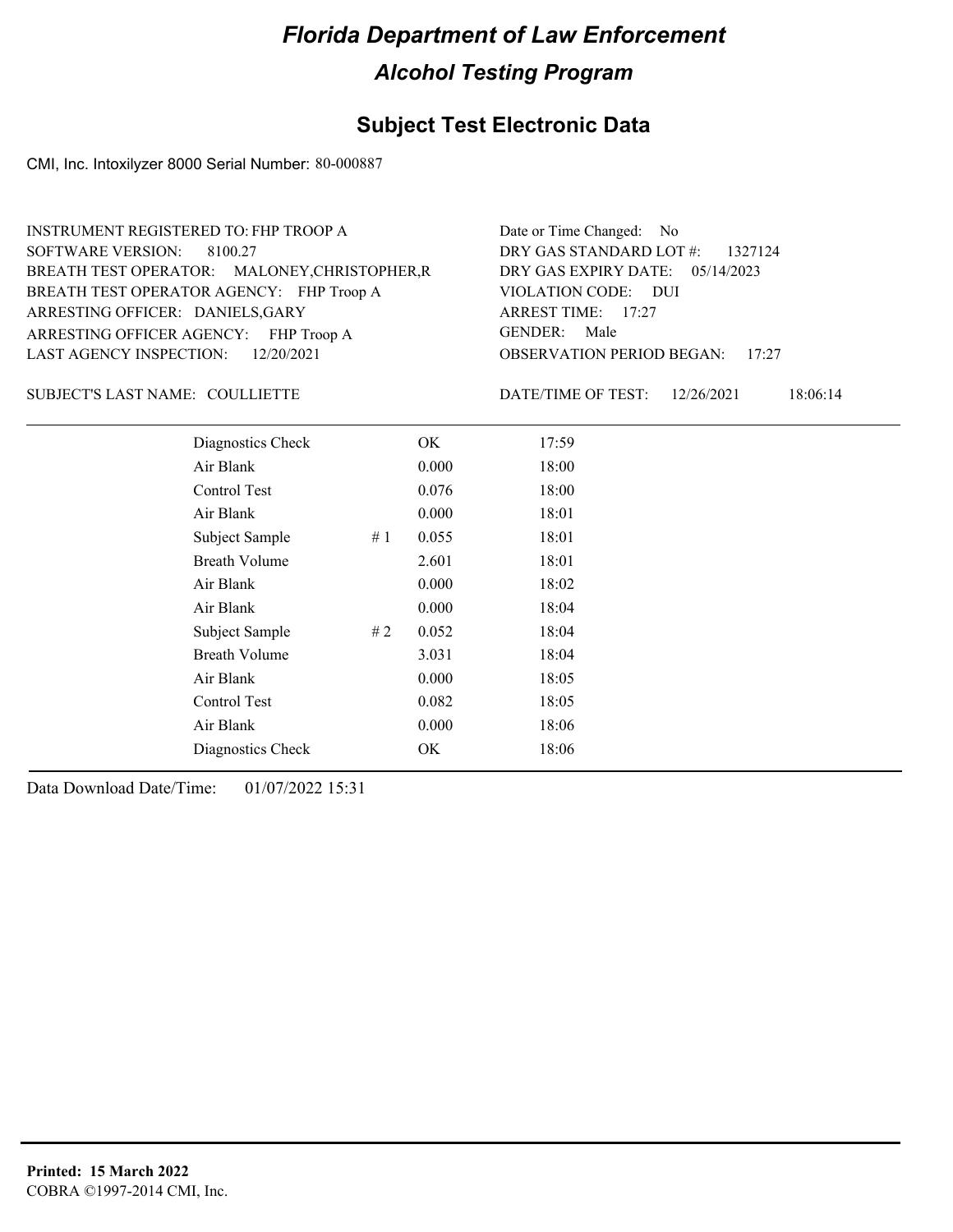### **Subject Test Electronic Data**

CMI, Inc. Intoxilyzer 8000 Serial Number: 80-000887

|                                     | <b>INSTRUMENT REGISTERED TO: FHP TROOP A</b>  |    |       | Date or Time Changed: No           |                        |  |
|-------------------------------------|-----------------------------------------------|----|-------|------------------------------------|------------------------|--|
| <b>SOFTWARE VERSION:</b><br>8100.27 |                                               |    |       | DRY GAS STANDARD LOT #:<br>1327124 |                        |  |
|                                     | BREATH TEST OPERATOR: MALONEY, CHRISTOPHER, R |    |       | DRY GAS EXPIRY DATE:               | 05/14/2023             |  |
|                                     | BREATH TEST OPERATOR AGENCY: FHP Troop A      |    |       | VIOLATION CODE: DUI                |                        |  |
| ARRESTING OFFICER: DANIELS, GARY    |                                               |    |       | ARREST TIME: 19:15                 |                        |  |
| ARRESTING OFFICER AGENCY:           | FHP Troop A                                   |    |       | <b>GENDER:</b><br>Male             |                        |  |
| <b>LAST AGENCY INSPECTION:</b>      | 12/20/2021                                    |    |       | <b>OBSERVATION PERIOD BEGAN:</b>   | 19:15                  |  |
| <b>SUBJECT'S LAST NAME: PORTER</b>  |                                               |    |       | DATE/TIME OF TEST:                 | 12/30/2021<br>19:39:42 |  |
|                                     | Diagnostics Check                             |    | OK.   | 19:36                              |                        |  |
|                                     | Air Blank                                     |    | 0.000 | 19:36                              |                        |  |
|                                     | Control Test                                  |    | 0.077 | 19:36                              |                        |  |
|                                     | Air Blank                                     |    | 0.000 | 19:37                              |                        |  |
|                                     | Subject Sample                                | #1 | 0.203 | 19:38                              |                        |  |
|                                     | <b>Breath Volume</b>                          |    | 2.210 | 19:38                              |                        |  |
|                                     | Air Blank                                     |    |       | 19:38                              | Purge Fail             |  |
|                                     | Air Blank                                     |    | 0.000 | 19:39                              |                        |  |
|                                     |                                               |    |       |                                    |                        |  |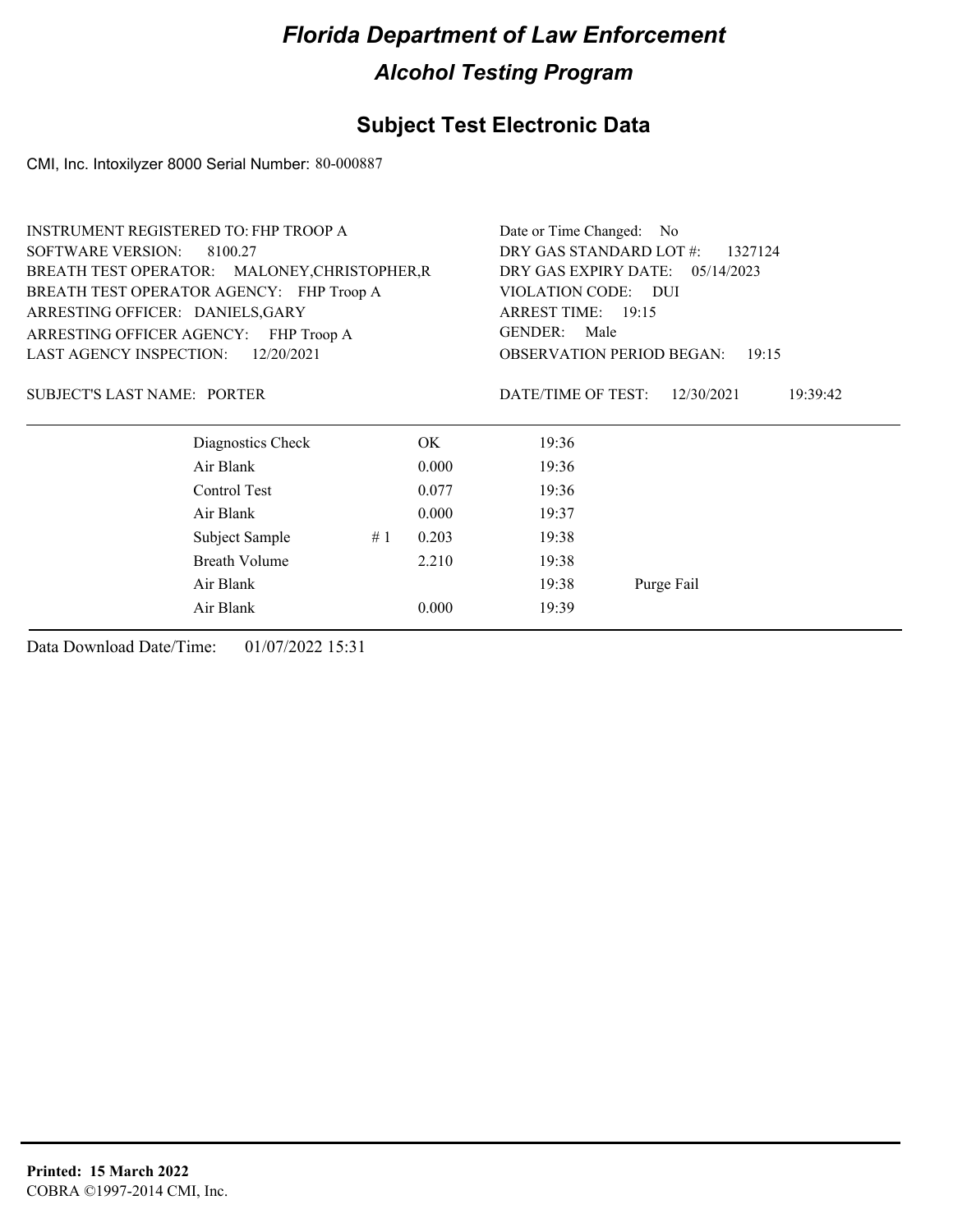### **Subject Test Electronic Data**

CMI, Inc. Intoxilyzer 8000 Serial Number: 80-000887

| INSTRUMENT REGISTERED TO: FHP TROOP A         | Date or Time Changed: No               |
|-----------------------------------------------|----------------------------------------|
| SOFTWARE VERSION: 8100.27                     | DRY GAS STANDARD LOT $\#$ : 1327124    |
| BREATH TEST OPERATOR: MALONEY, CHRISTOPHER, R | DRY GAS EXPIRY DATE: 05/14/2023        |
| BREATH TEST OPERATOR AGENCY: FHP Troop A      | VIOLATION CODE: DUI                    |
| ARRESTING OFFICER: DANIELS, GARY              | ARREST TIME: 19:15                     |
| ARRESTING OFFICER AGENCY: FHP Troop A         | GENDER: Male                           |
| LAST AGENCY INSPECTION: 12/20/2021            | <b>OBSERVATION PERIOD BEGAN: 19:15</b> |

SUBJECT'S LAST NAME: PORTER DATE/TIME OF TEST:

DATE/TIME OF TEST: 12/30/2021 19:49:02

| Diagnostics Check    |    | OK    | 19:42 |
|----------------------|----|-------|-------|
| Air Blank            |    | 0.000 | 19:43 |
| Control Test         |    | 0.079 | 19:43 |
| Air Blank            |    | 0.000 | 19:43 |
| Subject Sample       | #1 | 0.201 | 19:44 |
| <b>Breath Volume</b> |    | 1.699 | 19:44 |
| Air Blank            |    | 0.000 | 19:45 |
| Air Blank            |    | 0.000 | 19:47 |
| Subject Sample       | #2 | 0.197 | 19:47 |
| <b>Breath Volume</b> |    | 2.035 | 19:47 |
| Air Blank            |    | 0.000 | 19:48 |
| Control Test         |    | 0.080 | 19:48 |
| Air Blank            |    | 0.000 | 19:48 |
| Diagnostics Check    |    | OK    | 19:49 |
|                      |    |       |       |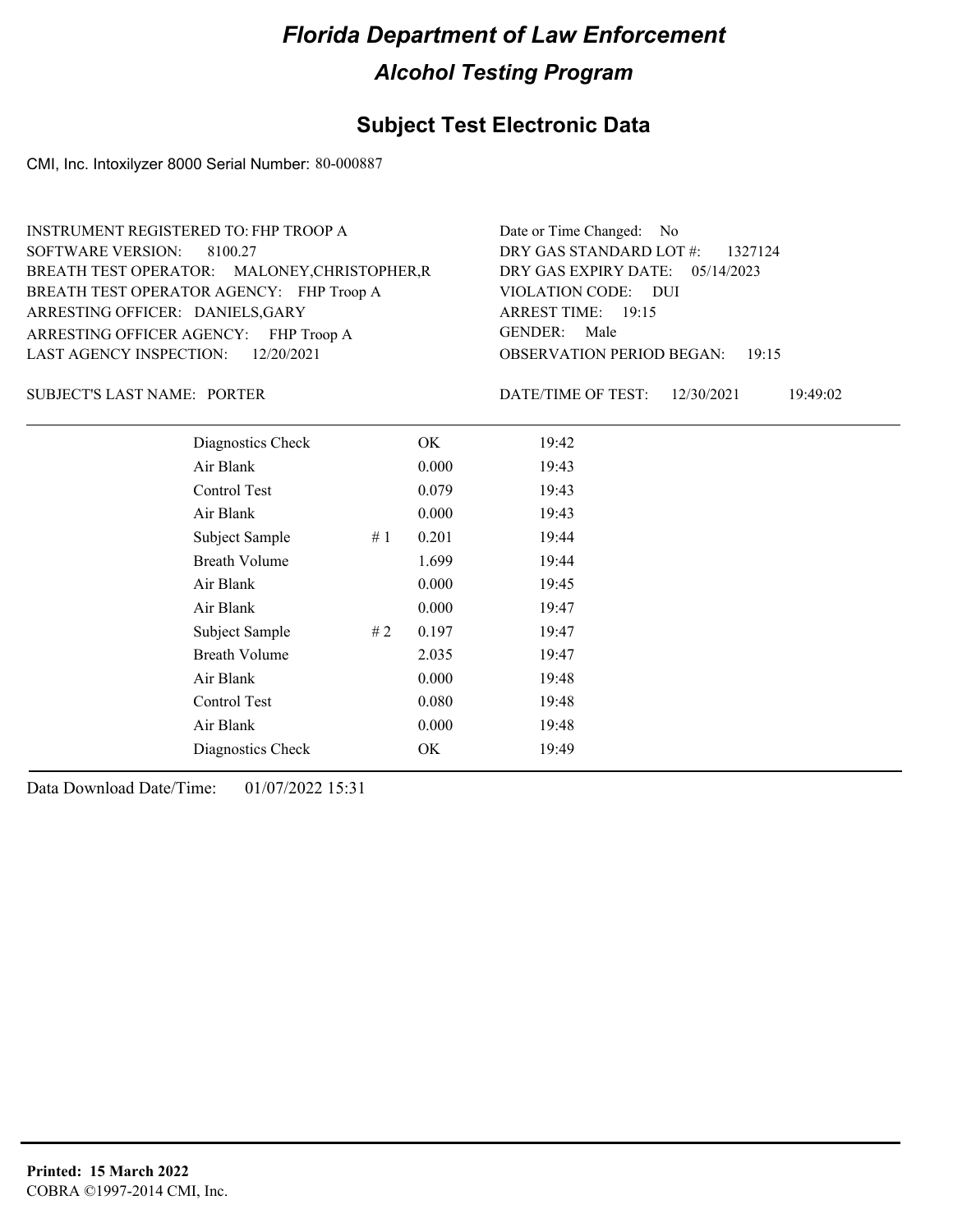### **Subject Test Electronic Data**

CMI, Inc. Intoxilyzer 8000 Serial Number: 80-000909

#### MESA MAYARI SUBJECT'S LAST NAME: DATE/TIME OF TEST:

DATE/TIME OF TEST: 12/01/2021 21:46:31

| Diagnostics Check    | OK    | 21:37 |
|----------------------|-------|-------|
| Air Blank            | 0.000 | 21:37 |
| Control Test         | 0.081 | 21:38 |
| Air Blank            | 0.000 | 21:38 |
| Subject Sample<br>#1 | 0.215 | 21:40 |
| <b>Breath Volume</b> | 1.601 | 21:40 |
| Air Blank            | 0.000 | 21:41 |
| Air Blank            | 0.000 | 21:43 |
| Subject Sample<br>#2 | 0.211 | 21:44 |
| <b>Breath Volume</b> | 1.570 | 21:44 |
| Air Blank            | 0.000 | 21:45 |
| Control Test         | 0.079 | 21:45 |
| Air Blank            | 0.000 | 21:46 |
| Diagnostics Check    | OK    | 21:46 |
|                      |       |       |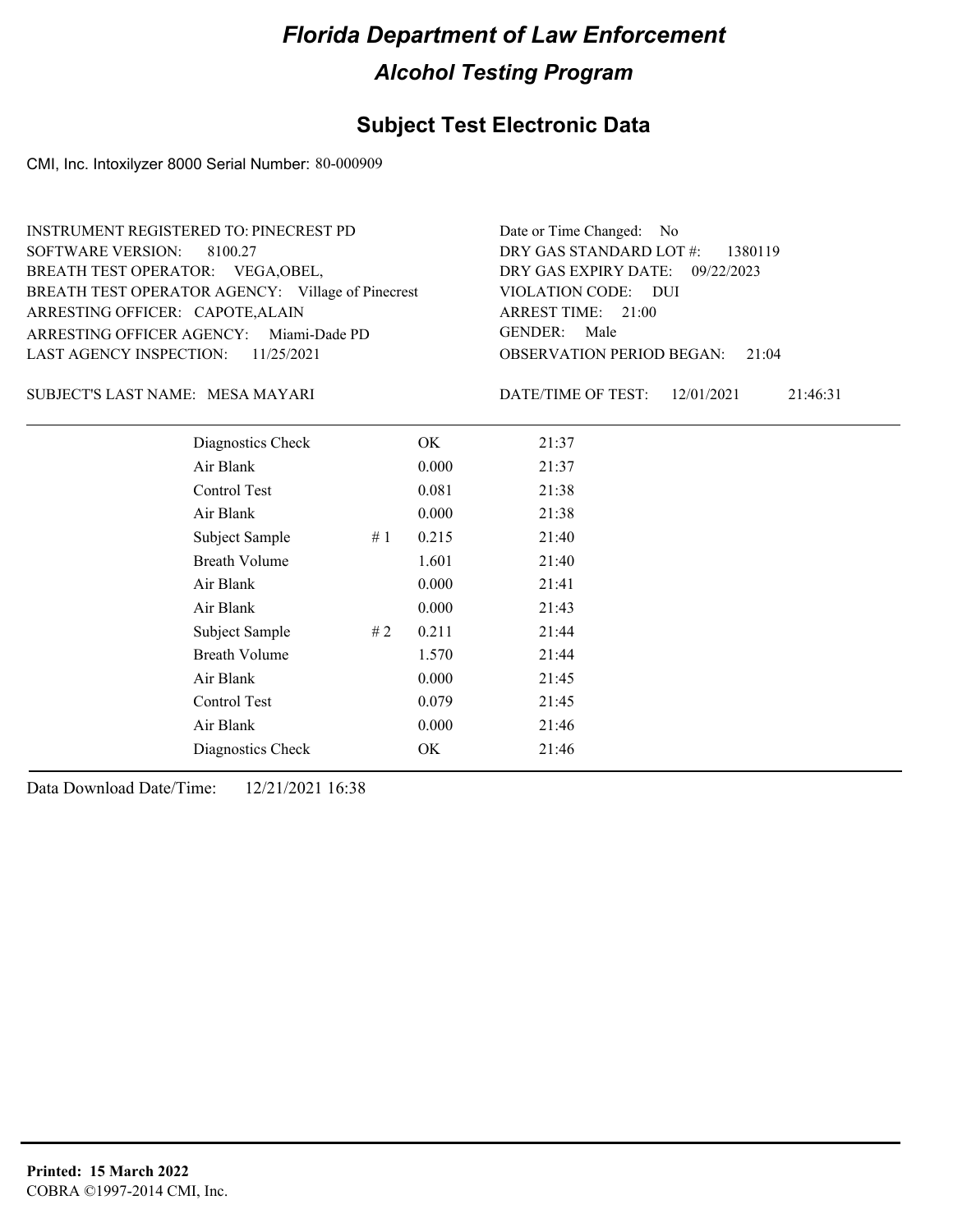### **Subject Test Electronic Data**

CMI, Inc. Intoxilyzer 8000 Serial Number: 80-000909

| <b>SOFTWARE VERSION:</b><br>BREATH TEST OPERATOR: VEGA, OBEL, | <b>INSTRUMENT REGISTERED TO: PINECREST PD</b><br>8100.27<br>BREATH TEST OPERATOR AGENCY: Village of Pinecrest |    |       | Date or Time Changed:<br>No.<br>DRY GAS STANDARD LOT #:<br>1380119<br>DRY GAS EXPIRY DATE:<br>09/22/2023<br>VIOLATION CODE: DUI |  |
|---------------------------------------------------------------|---------------------------------------------------------------------------------------------------------------|----|-------|---------------------------------------------------------------------------------------------------------------------------------|--|
|                                                               | ARRESTING OFFICER: CASTILLO, CHRISTIAN<br>ARRESTING OFFICER AGENCY: Miami-Dade PD                             |    |       | ARREST TIME: 22:53<br><b>GENDER:</b><br>Male                                                                                    |  |
| <b>LAST AGENCY INSPECTION:</b>                                | 11/25/2021                                                                                                    |    |       | <b>OBSERVATION PERIOD BEGAN:</b><br>23:35                                                                                       |  |
|                                                               | SUBJECT'S LAST NAME: SOSA SOTOLONGO                                                                           |    |       | DATE/TIME OF TEST:<br>12/02/2021<br>00:05:42                                                                                    |  |
|                                                               | Diagnostics Check                                                                                             |    | OK.   | 23:58                                                                                                                           |  |
|                                                               | Air Blank                                                                                                     |    | 0.000 | 23:59                                                                                                                           |  |
|                                                               | Control Test                                                                                                  |    | 0.081 | 23:59                                                                                                                           |  |
|                                                               | Air Blank                                                                                                     |    | 0.000 | 00:00                                                                                                                           |  |
|                                                               | Subject Sample                                                                                                | #1 | 0.201 | 00:01                                                                                                                           |  |
|                                                               | <b>Breath Volume</b>                                                                                          |    | 2.742 | 00:01                                                                                                                           |  |
|                                                               | Air Blank                                                                                                     |    | 0.000 | 00:01                                                                                                                           |  |
|                                                               | Air Blank                                                                                                     |    | 0.000 | 00:03                                                                                                                           |  |
|                                                               | Subject Sample                                                                                                | #2 | 0.196 | 00:04                                                                                                                           |  |
|                                                               | <b>Breath Volume</b>                                                                                          |    | 2.511 | 00:04                                                                                                                           |  |
|                                                               | Air Blank                                                                                                     |    | 0.000 | 00:04                                                                                                                           |  |
|                                                               | Control Test                                                                                                  |    | 0.081 | 00:05                                                                                                                           |  |
|                                                               | Air Blank                                                                                                     |    | 0.000 | 00:05                                                                                                                           |  |
|                                                               | Diagnostics Check                                                                                             |    | OK    | 00:05                                                                                                                           |  |
|                                                               |                                                                                                               |    |       |                                                                                                                                 |  |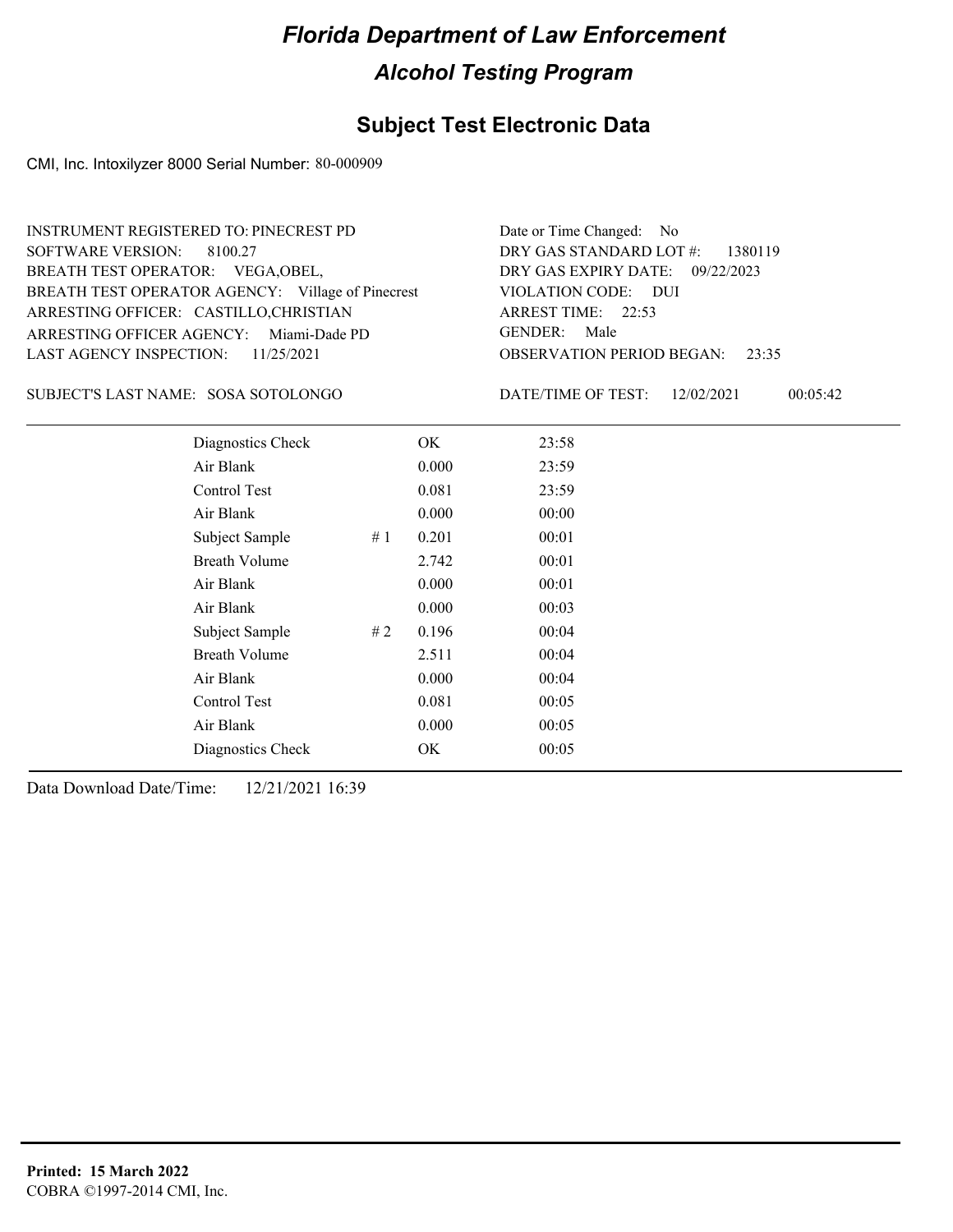### **Subject Test Electronic Data**

CMI, Inc. Intoxilyzer 8000 Serial Number: 80-000909

|                                   | <b>INSTRUMENT REGISTERED TO: PINECREST PD</b>     |                                    | Date or Time Changed: No |                                           |  |
|-----------------------------------|---------------------------------------------------|------------------------------------|--------------------------|-------------------------------------------|--|
| <b>SOFTWARE VERSION:</b>          | 8100.27                                           | DRY GAS STANDARD LOT #:<br>1380119 |                          |                                           |  |
| BREATH TEST OPERATOR: VEGA, OBEL, |                                                   | DRY GAS EXPIRY DATE:               | 09/22/2023               |                                           |  |
|                                   | BREATH TEST OPERATOR AGENCY: Village of Pinecrest |                                    | VIOLATION CODE: DUI      |                                           |  |
| ARRESTING OFFICER: VEGA, OBEL     |                                                   |                                    | ARREST TIME: 04:32       |                                           |  |
|                                   | ARRESTING OFFICER AGENCY: Village of Pinecrest    |                                    | <b>GENDER:</b><br>Male   |                                           |  |
| <b>LAST AGENCY INSPECTION:</b>    | 11/25/2021                                        |                                    |                          | <b>OBSERVATION PERIOD BEGAN:</b><br>04:35 |  |
| SUBJECT'S LAST NAME: CASTILLO     |                                                   |                                    | DATE/TIME OF TEST:       | 12/03/2021<br>05:05:02                    |  |
|                                   | Diagnostics Check                                 | OK.                                | 05:02                    |                                           |  |
|                                   | Air Blank                                         | 0.000                              | 05:02                    |                                           |  |
|                                   | Control Test                                      | 0.081                              | 05:02                    |                                           |  |
|                                   | Air Blank                                         | 0.000                              | 05:03                    |                                           |  |
|                                   | Subject Sample                                    | #1                                 | 05:03                    | <b>Subject Test Refused</b>               |  |
|                                   | Breath Volume                                     | 0.000                              | 05:03                    |                                           |  |
|                                   | Air Blank                                         | 0.000                              | 05:04                    |                                           |  |
|                                   | Control Test                                      | 0.081                              | 05:04                    |                                           |  |
|                                   | Air Blank                                         | 05:04                              |                          |                                           |  |
|                                   | Diagnostics Check                                 | OK.                                | 05:05                    |                                           |  |
|                                   |                                                   |                                    |                          |                                           |  |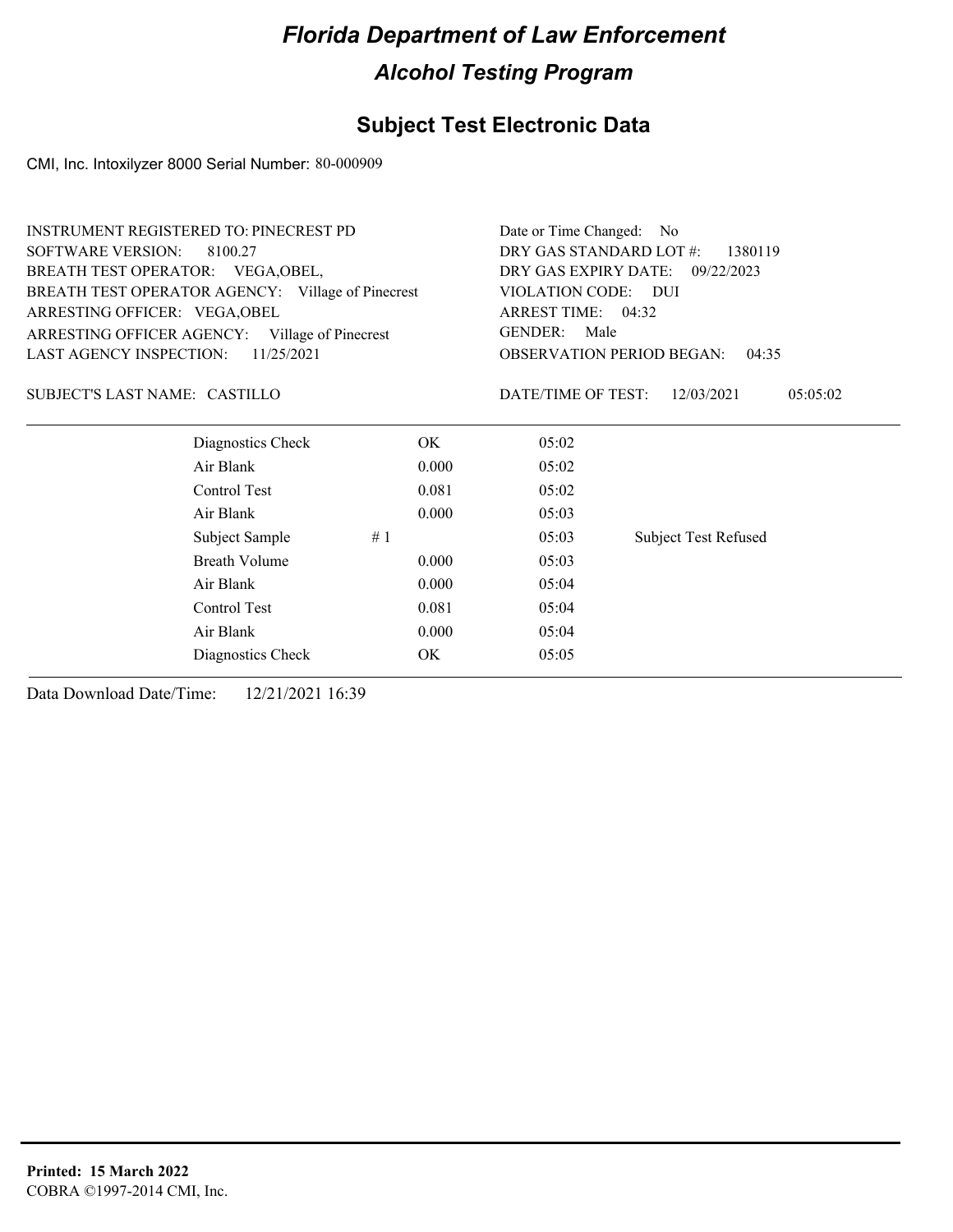### **Subject Test Electronic Data**

CMI, Inc. Intoxilyzer 8000 Serial Number: 80-000909

| <b>INSTRUMENT REGISTERED TO: PINECREST PD</b>     |       |                                    | Date or Time Changed:<br>No.              |          |  |
|---------------------------------------------------|-------|------------------------------------|-------------------------------------------|----------|--|
| <b>SOFTWARE VERSION:</b><br>8100.27               |       | DRY GAS STANDARD LOT #:<br>1380119 |                                           |          |  |
| BREATH TEST OPERATOR: TOWNE, SHAWN, J             |       | DRY GAS EXPIRY DATE:               | 09/22/2023                                |          |  |
| BREATH TEST OPERATOR AGENCY: Village of Pinecrest |       | VIOLATION CODE:                    | <b>DUI</b>                                |          |  |
| ARRESTING OFFICER: VEGA, OBEL                     |       | ARREST TIME: 02:57                 |                                           |          |  |
| ARRESTING OFFICER AGENCY: Village of Pinecrest    |       | <b>GENDER:</b><br>Male             |                                           |          |  |
| <b>LAST AGENCY INSPECTION:</b><br>11/25/2021      |       |                                    | <b>OBSERVATION PERIOD BEGAN:</b><br>02:58 |          |  |
| <b>SUBJECT'S LAST NAME: COLLINS</b>               |       | DATE/TIME OF TEST:                 | 12/05/2021                                | 03:23:11 |  |
| Diagnostics Check                                 | OK    | 03:20                              |                                           |          |  |
| Air Blank                                         | 0.000 | 03:20                              |                                           |          |  |
| Control Test                                      | 0.081 | 03:21                              |                                           |          |  |
| Air Blank                                         | 0.000 | 03:21                              |                                           |          |  |
| Subject Sample                                    | #1    | 03:21                              | <b>RFI</b> Detect                         |          |  |
| <b>Breath Volume</b>                              | 0.000 | 03:21                              |                                           |          |  |
| Air Blank                                         | 0.000 | 03:22                              |                                           |          |  |
| Control Test                                      | 0.081 | 03:22                              |                                           |          |  |
| Air Blank                                         | 03:23 |                                    |                                           |          |  |
| Diagnostics Check                                 | OK.   | 03:23                              |                                           |          |  |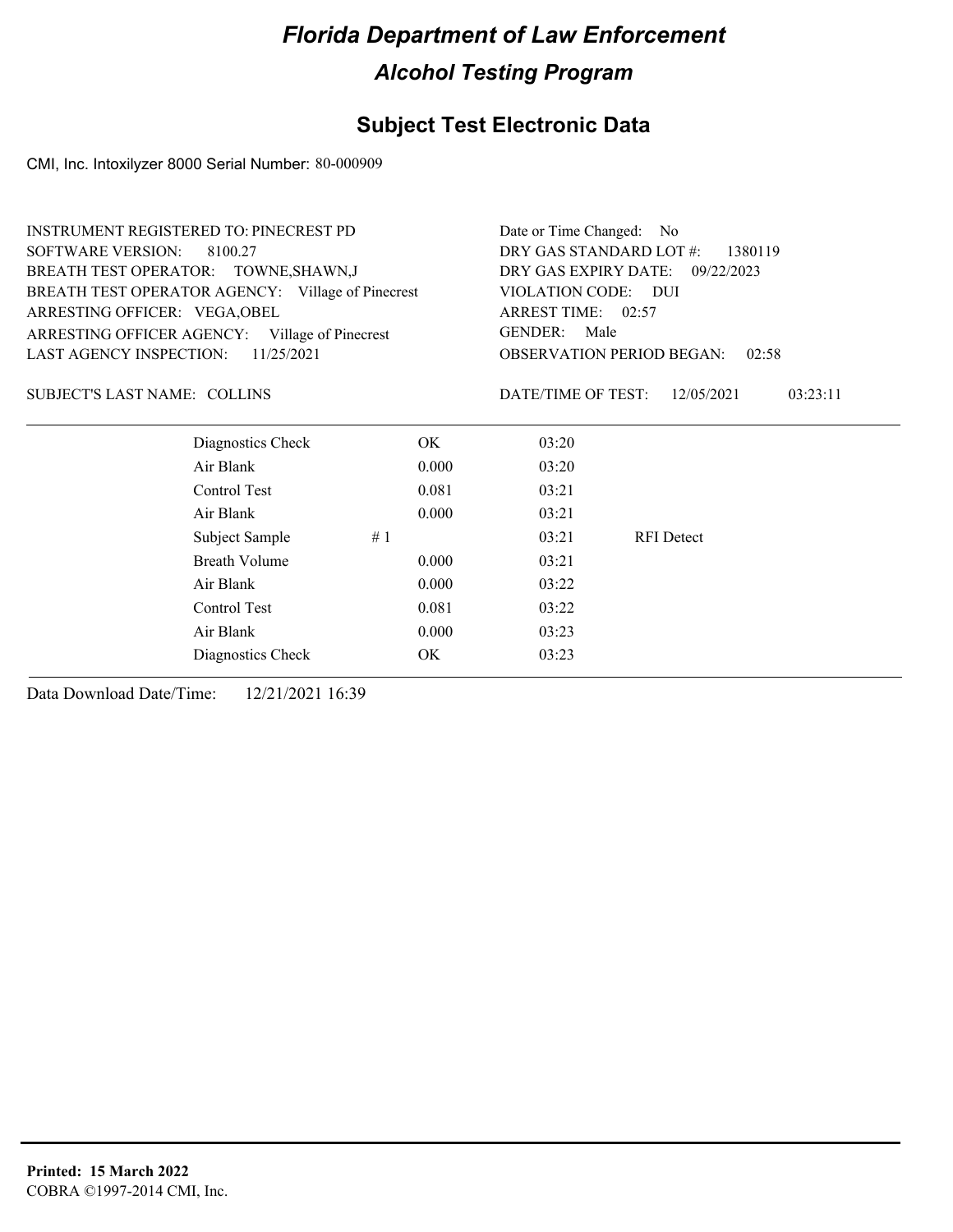### **Subject Test Electronic Data**

CMI, Inc. Intoxilyzer 8000 Serial Number: 80-000909

| <b>SOFTWARE VERSION:</b><br>DRY GAS STANDARD LOT #:<br>8100.27<br>1380119<br>DRY GAS EXPIRY DATE:<br>BREATH TEST OPERATOR: TOWNE, SHAWN, J<br>09/22/2023<br>BREATH TEST OPERATOR AGENCY: Village of Pinecrest<br>VIOLATION CODE:<br>– DUI<br>ARREST TIME: 02:57<br>ARRESTING OFFICER: VEGA, OBEL<br><b>GENDER:</b><br>Male<br>ARRESTING OFFICER AGENCY: Village of Pinecrest<br>LAST AGENCY INSPECTION:<br>11/25/2021<br><b>OBSERVATION PERIOD BEGAN:</b><br>02:58<br><b>SUBJECT'S LAST NAME: COLLINS</b><br>DATE/TIME OF TEST:<br>12/05/2021<br>03:30:59<br>Diagnostics Check<br>OK<br>03:28<br>Air Blank<br>0.000<br>03:28<br>Control Test<br>0.080<br>03:28<br>Air Blank<br>0.000<br>03:29<br><b>Subject Test Refused</b><br>Subject Sample<br>#1<br>03:29<br><b>Breath Volume</b><br>0.000<br>03:29<br>Air Blank<br>0.000<br>03:30<br>Control Test<br>0.081<br>03:30<br>Air Blank<br>0.000<br>03:30<br>Diagnostics Check<br>OK<br>03:30 | <b>INSTRUMENT REGISTERED TO: PINECREST PD</b> |  |  | Date or Time Changed:<br>- No |  |  |
|---------------------------------------------------------------------------------------------------------------------------------------------------------------------------------------------------------------------------------------------------------------------------------------------------------------------------------------------------------------------------------------------------------------------------------------------------------------------------------------------------------------------------------------------------------------------------------------------------------------------------------------------------------------------------------------------------------------------------------------------------------------------------------------------------------------------------------------------------------------------------------------------------------------------------------------------|-----------------------------------------------|--|--|-------------------------------|--|--|
|                                                                                                                                                                                                                                                                                                                                                                                                                                                                                                                                                                                                                                                                                                                                                                                                                                                                                                                                             |                                               |  |  |                               |  |  |
|                                                                                                                                                                                                                                                                                                                                                                                                                                                                                                                                                                                                                                                                                                                                                                                                                                                                                                                                             |                                               |  |  |                               |  |  |
|                                                                                                                                                                                                                                                                                                                                                                                                                                                                                                                                                                                                                                                                                                                                                                                                                                                                                                                                             |                                               |  |  |                               |  |  |
|                                                                                                                                                                                                                                                                                                                                                                                                                                                                                                                                                                                                                                                                                                                                                                                                                                                                                                                                             |                                               |  |  |                               |  |  |
|                                                                                                                                                                                                                                                                                                                                                                                                                                                                                                                                                                                                                                                                                                                                                                                                                                                                                                                                             |                                               |  |  |                               |  |  |
|                                                                                                                                                                                                                                                                                                                                                                                                                                                                                                                                                                                                                                                                                                                                                                                                                                                                                                                                             |                                               |  |  |                               |  |  |
|                                                                                                                                                                                                                                                                                                                                                                                                                                                                                                                                                                                                                                                                                                                                                                                                                                                                                                                                             |                                               |  |  |                               |  |  |
|                                                                                                                                                                                                                                                                                                                                                                                                                                                                                                                                                                                                                                                                                                                                                                                                                                                                                                                                             |                                               |  |  |                               |  |  |
|                                                                                                                                                                                                                                                                                                                                                                                                                                                                                                                                                                                                                                                                                                                                                                                                                                                                                                                                             |                                               |  |  |                               |  |  |
|                                                                                                                                                                                                                                                                                                                                                                                                                                                                                                                                                                                                                                                                                                                                                                                                                                                                                                                                             |                                               |  |  |                               |  |  |
|                                                                                                                                                                                                                                                                                                                                                                                                                                                                                                                                                                                                                                                                                                                                                                                                                                                                                                                                             |                                               |  |  |                               |  |  |
|                                                                                                                                                                                                                                                                                                                                                                                                                                                                                                                                                                                                                                                                                                                                                                                                                                                                                                                                             |                                               |  |  |                               |  |  |
|                                                                                                                                                                                                                                                                                                                                                                                                                                                                                                                                                                                                                                                                                                                                                                                                                                                                                                                                             |                                               |  |  |                               |  |  |
|                                                                                                                                                                                                                                                                                                                                                                                                                                                                                                                                                                                                                                                                                                                                                                                                                                                                                                                                             |                                               |  |  |                               |  |  |
|                                                                                                                                                                                                                                                                                                                                                                                                                                                                                                                                                                                                                                                                                                                                                                                                                                                                                                                                             |                                               |  |  |                               |  |  |
|                                                                                                                                                                                                                                                                                                                                                                                                                                                                                                                                                                                                                                                                                                                                                                                                                                                                                                                                             |                                               |  |  |                               |  |  |
|                                                                                                                                                                                                                                                                                                                                                                                                                                                                                                                                                                                                                                                                                                                                                                                                                                                                                                                                             |                                               |  |  |                               |  |  |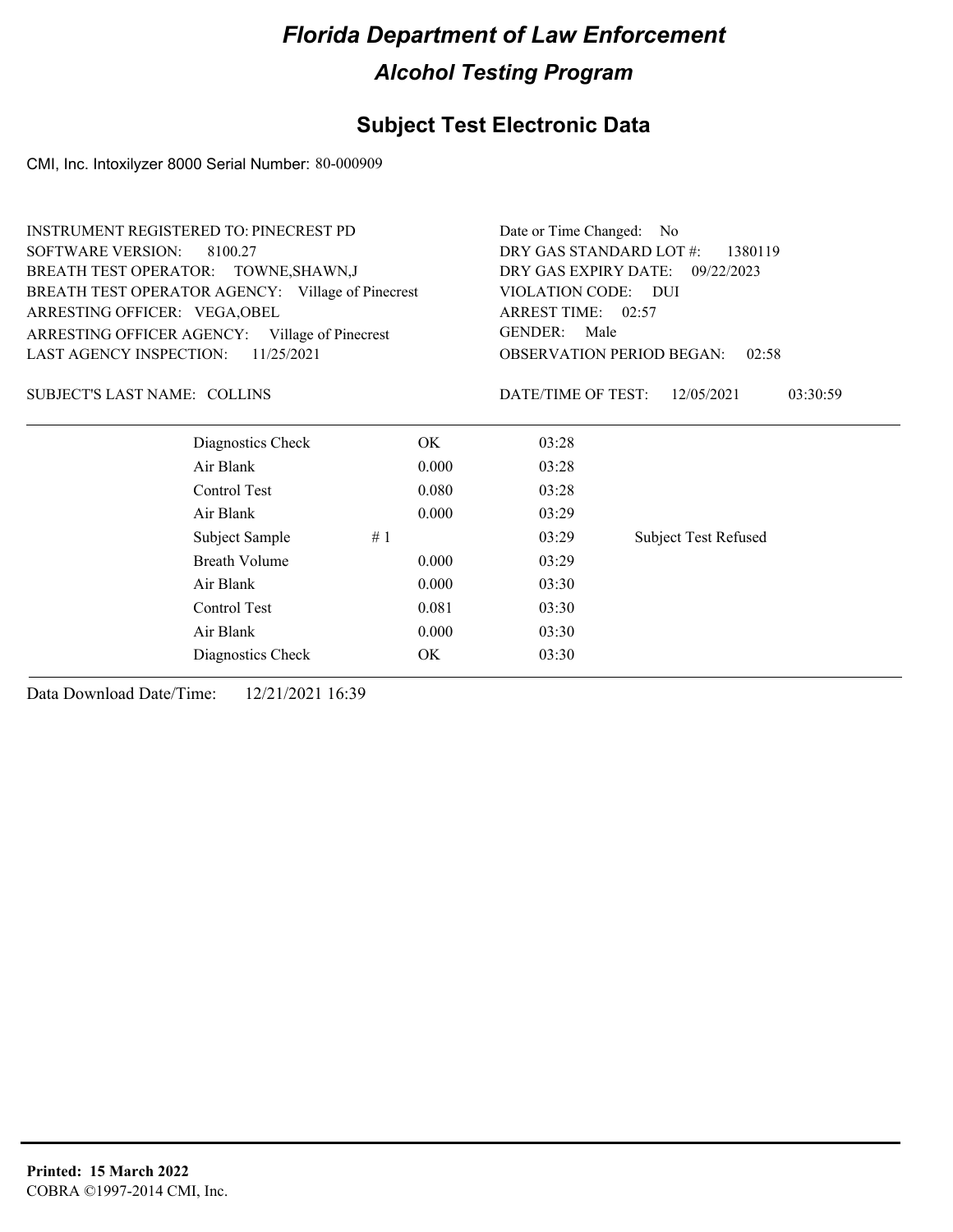### **Subject Test Electronic Data**

CMI, Inc. Intoxilyzer 8000 Serial Number: 80-000909

| INSTRUMENT REGISTERED TO: PINECREST PD            | Date or Time Changed: No               |
|---------------------------------------------------|----------------------------------------|
| SOFTWARE VERSION: 8100.27                         | DRY GAS STANDARD LOT $\#$ : 1380119    |
| BREATH TEST OPERATOR: VEGA, OBEL,                 | DRY GAS EXPIRY DATE: 09/22/2023        |
| BREATH TEST OPERATOR AGENCY: Village of Pinecrest | VIOLATION CODE: DUI                    |
| ARRESTING OFFICER: VEGA, OBEL                     | ARREST TIME: 01:43                     |
| ARRESTING OFFICER AGENCY: Village of Pinecrest    | GENDER: Female                         |
| LAST AGENCY INSPECTION: $11/25/2021$              | <b>OBSERVATION PERIOD BEGAN: 01:44</b> |

#### RODRIGUEZ SUBJECT'S LAST NAME: DATE/TIME OF TEST:

DATE/TIME OF TEST: 12/10/2021 02:11:31

| Diagnostics Check    |    | OK    | 02:05 |
|----------------------|----|-------|-------|
| Air Blank            |    | 0.000 | 02:05 |
| Control Test         |    | 0.080 | 02:06 |
| Air Blank            |    | 0.000 | 02:06 |
| Subject Sample       | #1 | 0.000 | 02:07 |
| <b>Breath Volume</b> |    | 2.652 | 02:07 |
| Air Blank            |    | 0.000 | 02:07 |
| Air Blank            |    | 0.000 | 02:09 |
| Subject Sample       | #2 | 0.000 | 02:10 |
| <b>Breath Volume</b> |    | 3.316 | 02:10 |
| Air Blank            |    | 0.000 | 02:10 |
| Control Test         |    | 0.079 | 02:10 |
| Air Blank            |    | 0.000 | 02:11 |
| Diagnostics Check    |    | OK.   | 02:11 |
|                      |    |       |       |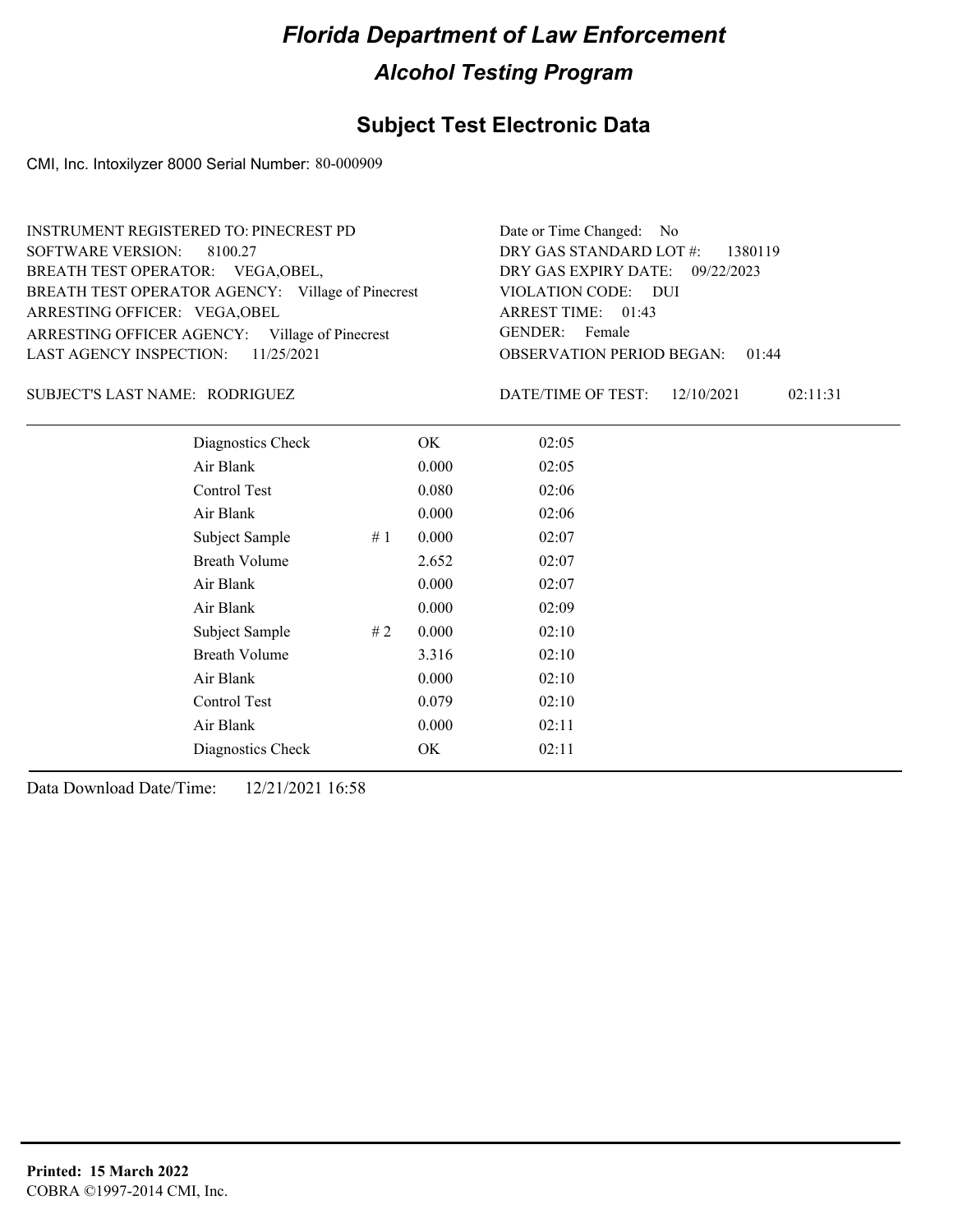### **Subject Test Electronic Data**

CMI, Inc. Intoxilyzer 8000 Serial Number: 80-000909

|                                     | <b>INSTRUMENT REGISTERED TO: PINECREST PD</b>     | Date or Time Changed: Yes          |                        |                                           |  |
|-------------------------------------|---------------------------------------------------|------------------------------------|------------------------|-------------------------------------------|--|
| <b>SOFTWARE VERSION:</b>            | 8100.27                                           | DRY GAS STANDARD LOT #:<br>1380119 |                        |                                           |  |
|                                     | BREATH TEST OPERATOR: ROSADO,CARLOS,J             | DRY GAS EXPIRY DATE:<br>09/22/2023 |                        |                                           |  |
|                                     | BREATH TEST OPERATOR AGENCY: Village of Pinecrest | VIOLATION CODE: DUI                |                        |                                           |  |
| ARRESTING OFFICER: VEGA, OBEL       |                                                   | ARREST TIME: 04:37                 |                        |                                           |  |
|                                     | ARRESTING OFFICER AGENCY: Village of Pinecrest    |                                    | <b>GENDER:</b><br>Male |                                           |  |
| LAST AGENCY INSPECTION:             | 11/25/2021                                        |                                    |                        | <b>OBSERVATION PERIOD BEGAN:</b><br>04:43 |  |
| SUBJECT'S LAST NAME: JULES-BAPTISTE |                                                   |                                    | DATE/TIME OF TEST:     | 12/18/2021<br>05:10:00                    |  |
|                                     | Diagnostics Check                                 | OK                                 | 05:07                  |                                           |  |
|                                     | Air Blank                                         | 0.000                              | 05:07                  |                                           |  |
|                                     | Control Test                                      | 0.080                              | 05:07                  |                                           |  |
|                                     | Air Blank                                         | 0.000                              | 05:08                  |                                           |  |
|                                     | Subject Sample                                    | #1                                 | 05:08                  | <b>Subject Test Refused</b>               |  |
|                                     | <b>Breath Volume</b>                              | 0.000                              | 05:08                  |                                           |  |
|                                     | Air Blank                                         | 0.000                              | 05:09                  |                                           |  |
|                                     | Control Test                                      | 0.080                              | 05:09                  |                                           |  |
|                                     | Air Blank                                         | 0.000                              | 05:09                  |                                           |  |
|                                     | Diagnostics Check                                 | OK                                 | 05:10                  |                                           |  |
|                                     |                                                   |                                    |                        |                                           |  |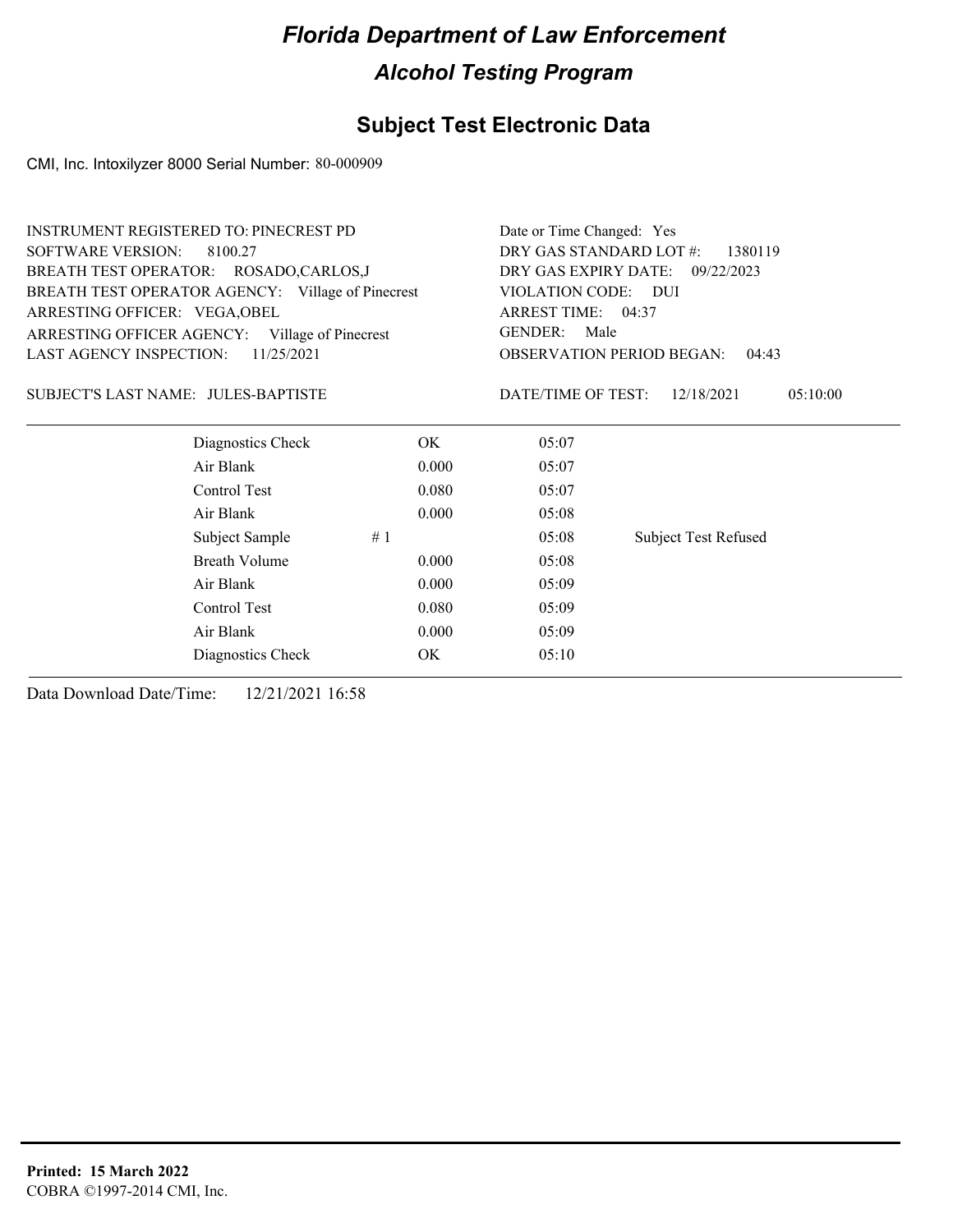#### **Subject Test Electronic Data**

CMI, Inc. Intoxilyzer 8000 Serial Number: 80-000909

OBSERVATION PERIOD BEGAN: 23:27 ARRESTING OFFICER AGENCY: GENDER: South Miami PD BREATH TEST OPERATOR AGENCY: South Miami PD VIOLATION CODE: SOFTWARE VERSION: 8100.27 VIOLATION CODE: DUI 23:07 ARREST TIME: ARRESTING OFFICER: ORBETA,JORGE 09/22/2023 DRY GAS EXPIRY DATE: DRY GAS STANDARD LOT #: 1380119 BREATH TEST OPERATOR: ORBETA,JORGE, LAST AGENCY INSPECTION: 11/25/2021 INSTRUMENT REGISTERED TO: PINECREST PD Date or Time Changed: No GENDER: Male

SUBJECT'S LAST NAME: REYES **EXECUTE:** DATE/TIME OF TEST:

DATE/TIME OF TEST: 12/18/2021 23:55:16

| Diagnostics Check    |    | OK    | 23:48 |
|----------------------|----|-------|-------|
| Air Blank            |    | 0.000 | 23:48 |
| Control Test         |    | 0.080 | 23:49 |
| Air Blank            |    | 0.000 | 23:49 |
| Subject Sample       | #1 | 0.232 | 23:50 |
| <b>Breath Volume</b> |    | 4.281 | 23:50 |
| Air Blank            |    | 0.000 | 23:51 |
| Air Blank            |    | 0.000 | 23:53 |
| Subject Sample       | #2 | 0.233 | 23:53 |
| <b>Breath Volume</b> |    | 3.949 | 23:53 |
| Air Blank            |    | 0.000 | 23:54 |
| Control Test         |    | 0.079 | 23:54 |
| Air Blank            |    | 0.000 | 23:55 |
| Diagnostics Check    |    | OK    | 23:55 |
|                      |    |       |       |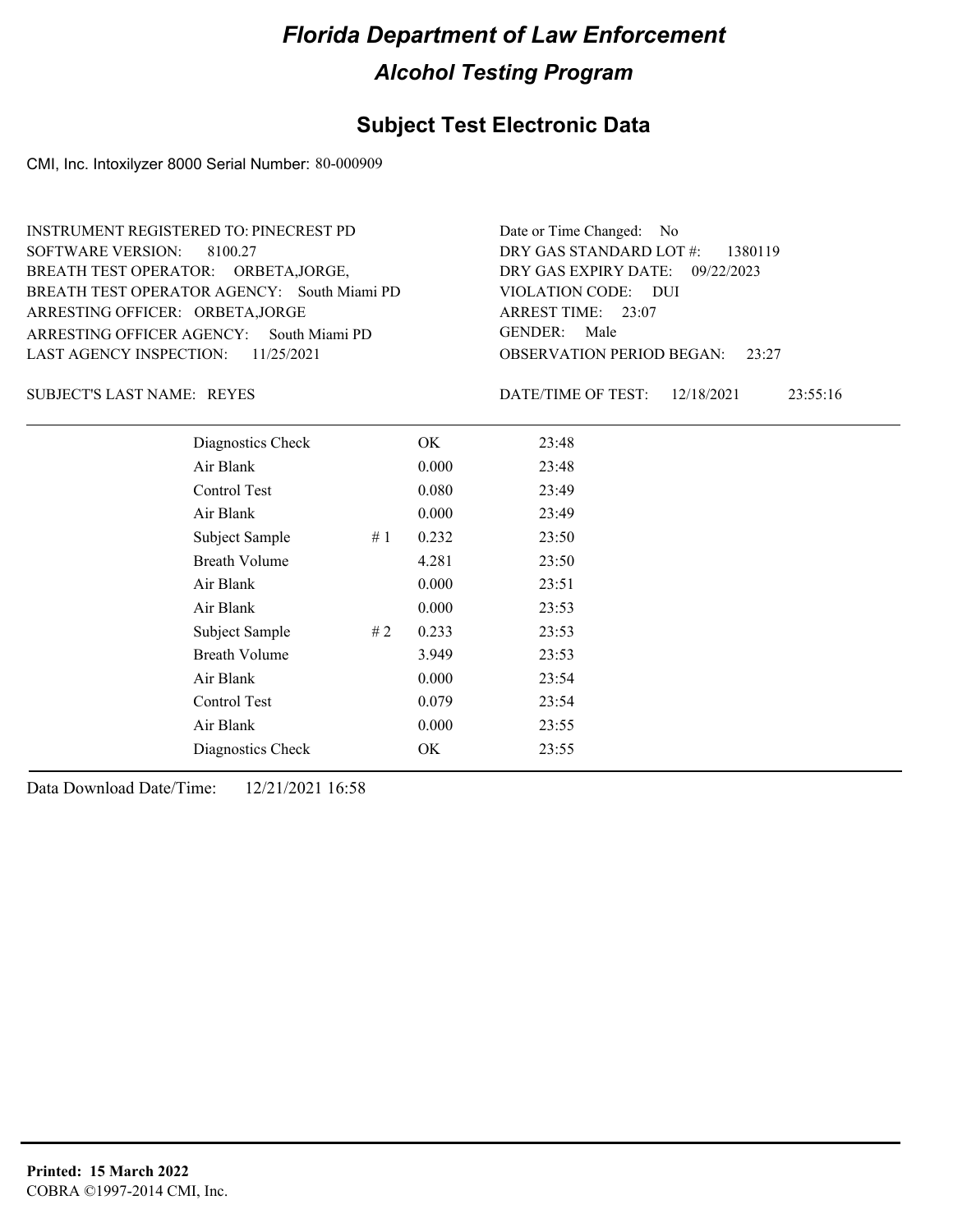### **Subject Test Electronic Data**

CMI, Inc. Intoxilyzer 8000 Serial Number: 80-000909

| <b>INSTRUMENT REGISTERED TO: PINECREST PD</b>     | Date or Time Changed: No               |
|---------------------------------------------------|----------------------------------------|
| SOFTWARE VERSION: 8100.27                         | DRY GAS STANDARD LOT $\#$ : 1380119    |
| BREATH TEST OPERATOR: ROSADO,CARLOS,J             | DRY GAS EXPIRY DATE: 09/22/2023        |
| BREATH TEST OPERATOR AGENCY: Village of Pinecrest | VIOLATION CODE: DUI                    |
| ARRESTING OFFICER: TOWNE, SHAWN                   | ARREST TIME: 00:49                     |
| ARRESTING OFFICER AGENCY: Village of Pinecrest    | GENDER: Female                         |
| LAST AGENCY INSPECTION: 12/21/2021                | <b>OBSERVATION PERIOD BEGAN: 01:10</b> |
|                                                   |                                        |

GOMEZ SUBJECT'S LAST NAME: DATE/TIME OF TEST:

DATE/TIME OF TEST: 12/22/2021 01:37:11

| Diagnostics Check    |    | OK    | 01:30 |
|----------------------|----|-------|-------|
| Air Blank            |    | 0.000 | 01:31 |
| Control Test         |    | 0.081 | 01:31 |
| Air Blank            |    | 0.000 | 01:32 |
| Subject Sample       | #1 | 0.099 | 01:32 |
| <b>Breath Volume</b> |    | 1.925 | 01:32 |
| Air Blank            |    | 0.000 | 01:33 |
| Air Blank            |    | 0.000 | 01:35 |
| Subject Sample       | #2 | 0.098 | 01:35 |
| <b>Breath Volume</b> |    | 1.812 | 01:35 |
| Air Blank            |    | 0.000 | 01:36 |
| Control Test         |    | 0.080 | 01:36 |
| Air Blank            |    | 0.000 | 01:37 |
| Diagnostics Check    |    | OK    | 01:37 |
|                      |    |       |       |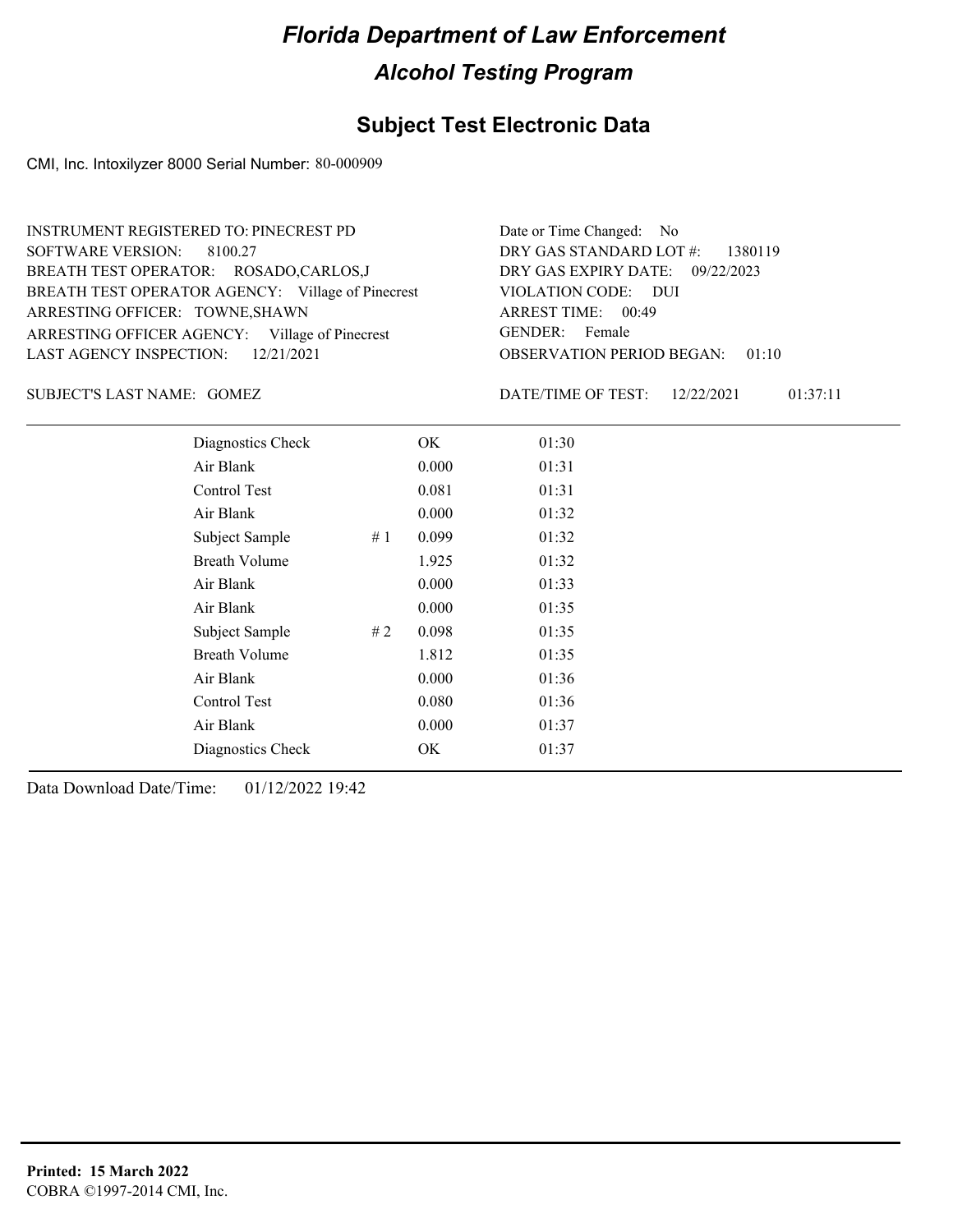### **Subject Test Electronic Data**

CMI, Inc. Intoxilyzer 8000 Serial Number: 80-000909

| <b>SOFTWARE VERSION:</b><br>DRY GAS STANDARD LOT #:<br>8100.27<br>1380119<br>BREATH TEST OPERATOR: VEGA, OBEL,<br>DRY GAS EXPIRY DATE:<br>09/22/2023<br>BREATH TEST OPERATOR AGENCY: Village of Pinecrest<br>VIOLATION CODE: DUI<br>ARREST TIME: 02:39<br>ARRESTING OFFICER: VEGA, OBEL<br><b>GENDER:</b><br>Male<br>ARRESTING OFFICER AGENCY: Village of Pinecrest<br><b>LAST AGENCY INSPECTION:</b><br>12/21/2021<br><b>OBSERVATION PERIOD BEGAN:</b><br>02:39<br>SUBJECT'S LAST NAME: MANCIA VENTURA<br>DATE/TIME OF TEST:<br>03:03:52<br>12/23/2021<br>Diagnostics Check<br>OK.<br>02:59<br>Air Blank<br>0.000<br>03:00<br>Control Test<br>0.082<br>03:00<br>Air Blank<br>0.000<br>03:00<br>Subject Sample<br>03:02<br><b>Subject Test Refused</b><br>#1<br>Breath Volume<br>0.000<br>03:02<br>Air Blank<br>0.000<br>03:02<br>Control Test<br>0.082<br>03:03<br>Air Blank<br>0.000<br>03:03<br>OK<br>03:03<br>Diagnostics Check | <b>INSTRUMENT REGISTERED TO: PINECREST PD</b> |  | Date or Time Changed: Yes |  |  |  |
|-------------------------------------------------------------------------------------------------------------------------------------------------------------------------------------------------------------------------------------------------------------------------------------------------------------------------------------------------------------------------------------------------------------------------------------------------------------------------------------------------------------------------------------------------------------------------------------------------------------------------------------------------------------------------------------------------------------------------------------------------------------------------------------------------------------------------------------------------------------------------------------------------------------------------------------|-----------------------------------------------|--|---------------------------|--|--|--|
|                                                                                                                                                                                                                                                                                                                                                                                                                                                                                                                                                                                                                                                                                                                                                                                                                                                                                                                                     |                                               |  |                           |  |  |  |
|                                                                                                                                                                                                                                                                                                                                                                                                                                                                                                                                                                                                                                                                                                                                                                                                                                                                                                                                     |                                               |  |                           |  |  |  |
|                                                                                                                                                                                                                                                                                                                                                                                                                                                                                                                                                                                                                                                                                                                                                                                                                                                                                                                                     |                                               |  |                           |  |  |  |
|                                                                                                                                                                                                                                                                                                                                                                                                                                                                                                                                                                                                                                                                                                                                                                                                                                                                                                                                     |                                               |  |                           |  |  |  |
|                                                                                                                                                                                                                                                                                                                                                                                                                                                                                                                                                                                                                                                                                                                                                                                                                                                                                                                                     |                                               |  |                           |  |  |  |
|                                                                                                                                                                                                                                                                                                                                                                                                                                                                                                                                                                                                                                                                                                                                                                                                                                                                                                                                     |                                               |  |                           |  |  |  |
|                                                                                                                                                                                                                                                                                                                                                                                                                                                                                                                                                                                                                                                                                                                                                                                                                                                                                                                                     |                                               |  |                           |  |  |  |
|                                                                                                                                                                                                                                                                                                                                                                                                                                                                                                                                                                                                                                                                                                                                                                                                                                                                                                                                     |                                               |  |                           |  |  |  |
|                                                                                                                                                                                                                                                                                                                                                                                                                                                                                                                                                                                                                                                                                                                                                                                                                                                                                                                                     |                                               |  |                           |  |  |  |
|                                                                                                                                                                                                                                                                                                                                                                                                                                                                                                                                                                                                                                                                                                                                                                                                                                                                                                                                     |                                               |  |                           |  |  |  |
|                                                                                                                                                                                                                                                                                                                                                                                                                                                                                                                                                                                                                                                                                                                                                                                                                                                                                                                                     |                                               |  |                           |  |  |  |
|                                                                                                                                                                                                                                                                                                                                                                                                                                                                                                                                                                                                                                                                                                                                                                                                                                                                                                                                     |                                               |  |                           |  |  |  |
|                                                                                                                                                                                                                                                                                                                                                                                                                                                                                                                                                                                                                                                                                                                                                                                                                                                                                                                                     |                                               |  |                           |  |  |  |
|                                                                                                                                                                                                                                                                                                                                                                                                                                                                                                                                                                                                                                                                                                                                                                                                                                                                                                                                     |                                               |  |                           |  |  |  |
|                                                                                                                                                                                                                                                                                                                                                                                                                                                                                                                                                                                                                                                                                                                                                                                                                                                                                                                                     |                                               |  |                           |  |  |  |
|                                                                                                                                                                                                                                                                                                                                                                                                                                                                                                                                                                                                                                                                                                                                                                                                                                                                                                                                     |                                               |  |                           |  |  |  |
|                                                                                                                                                                                                                                                                                                                                                                                                                                                                                                                                                                                                                                                                                                                                                                                                                                                                                                                                     |                                               |  |                           |  |  |  |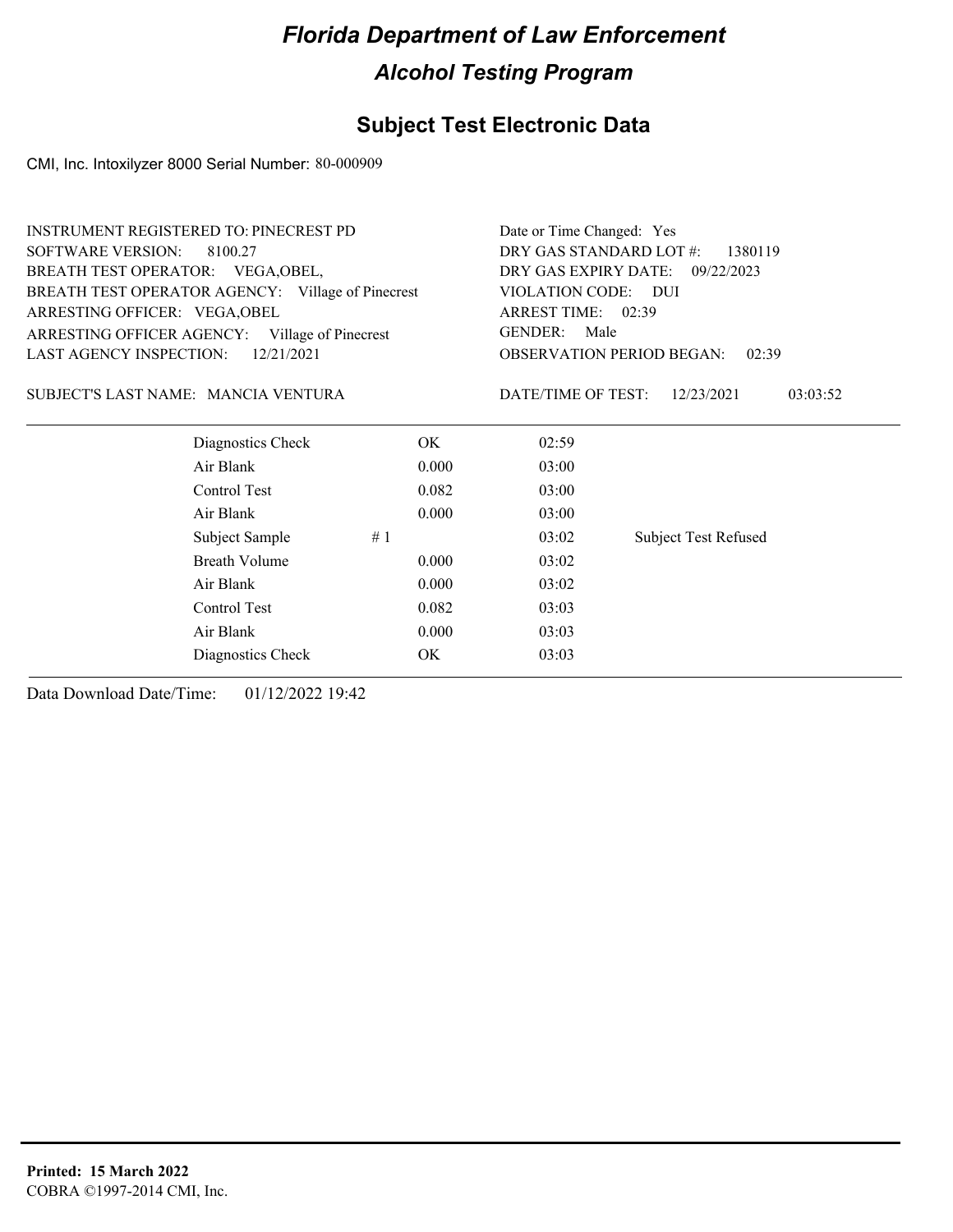### **Subject Test Electronic Data**

CMI, Inc. Intoxilyzer 8000 Serial Number: 80-000909

| <b>INSTRUMENT REGISTERED TO: PINECREST PD</b><br>SOFTWARE VERSION: 8100.27 | Date or Time Changed: Yes<br>DRY GAS STANDARD LOT $#$ : 1380119 |
|----------------------------------------------------------------------------|-----------------------------------------------------------------|
| BREATH TEST OPERATOR: OROL, MANUEL, J                                      | DRY GAS EXPIRY DATE: $09/22/2023$                               |
| BREATH TEST OPERATOR AGENCY: Miami-Dade PD                                 | VIOLATION CODE: DUI                                             |
| ARRESTING OFFICER: OROL, MANUEL                                            | ARREST TIME: 20:40                                              |
| ARRESTING OFFICER AGENCY: Miami-Dade PD                                    | GENDER: Male                                                    |
| LAST AGENCY INSPECTION: $12/21/2021$                                       | <b>OBSERVATION PERIOD BEGAN: 21:30</b>                          |

#### SUBJECT'S LAST NAME: CELISHERNANDEZ DATE/TIME OF TEST:

DATE/TIME OF TEST: 12/23/2021 22:13:13

| Diagnostics Check    |    | OK    | 22:05 |  |
|----------------------|----|-------|-------|--|
| Air Blank            |    | 0.000 | 22:05 |  |
| Control Test         |    | 0.081 | 22:06 |  |
| Air Blank            |    | 0.000 | 22:06 |  |
| Subject Sample       | #1 | 0.202 | 22:07 |  |
| <b>Breath Volume</b> |    | 1.488 | 22:07 |  |
| Air Blank            |    | 0.000 | 22:08 |  |
| Air Blank            |    | 0.000 | 22:10 |  |
| Subject Sample       | #2 | 0.184 | 22:11 |  |
| <b>Breath Volume</b> |    | 1.632 | 22:11 |  |
| Air Blank            |    | 0.000 | 22:12 |  |
| Control Test         |    | 0.080 | 22:12 |  |
| Air Blank            |    | 0.000 | 22:13 |  |
| Diagnostics Check    |    | OK    | 22:13 |  |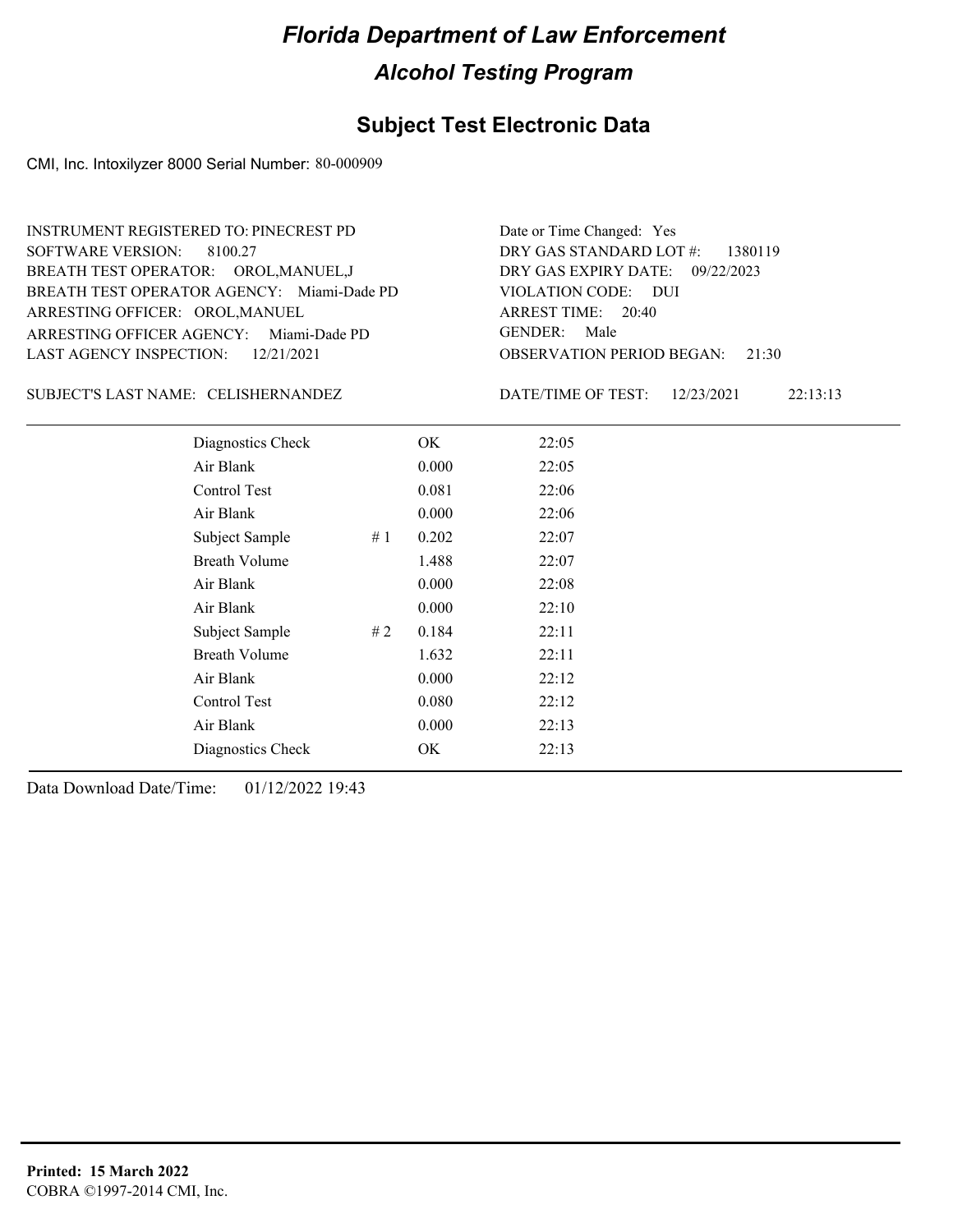### **Subject Test Electronic Data**

CMI, Inc. Intoxilyzer 8000 Serial Number: 80-000909

| <b>INSTRUMENT REGISTERED TO: PINECREST PD</b>     | Date or Time Changed: No                     |
|---------------------------------------------------|----------------------------------------------|
| SOFTWARE VERSION: 8100.27                         | DRY GAS STANDARD LOT #:<br>1380119           |
| BREATH TEST OPERATOR: WELSCHINGER, MICKAEL, L     | DRY GAS EXPIRY DATE: 09/22/2023              |
| BREATH TEST OPERATOR AGENCY: Village of Pinecrest | VIOLATION CODE: DUI                          |
| ARRESTING OFFICER: VEGA, OBEL                     | ARREST TIME: 02:22                           |
| ARRESTING OFFICER AGENCY:<br>Village of Pinecrest | <b>GENDER:</b><br>Male                       |
| LAST AGENCY INSPECTION: 12/21/2021                | <b>OBSERVATION PERIOD BEGAN:</b><br>02:23    |
| SUBJECT'S LAST NAME: MENDOZA                      | 02:50:20<br>DATE/TIME OF TEST:<br>12/25/2021 |
| Diagnostics Check<br>OК                           | 02:44                                        |

| Diagnostics Check    |    | OK.   | 02:44 |                   |
|----------------------|----|-------|-------|-------------------|
| Air Blank            |    | 0.000 | 02:44 |                   |
| Control Test         |    | 0.081 | 02:44 |                   |
| Air Blank            |    | 0.000 | 02:45 |                   |
| Subject Sample       | #1 | 0.061 | 02:45 |                   |
| <b>Breath Volume</b> |    | 4.109 | 02:45 |                   |
| Air Blank            |    | 0.000 | 02:46 |                   |
| Air Blank            |    | 0.000 | 02:48 |                   |
| Subject Sample       | #2 | 0.060 | 02:48 |                   |
| <b>Breath Volume</b> |    | 4.179 | 02:48 |                   |
| Air Blank            |    | 0.000 | 02:49 |                   |
| Control Test         |    | 0.080 | 02:49 | <b>RFI</b> Detect |
| Air Blank            |    | 0.000 | 02:50 |                   |
|                      |    |       |       |                   |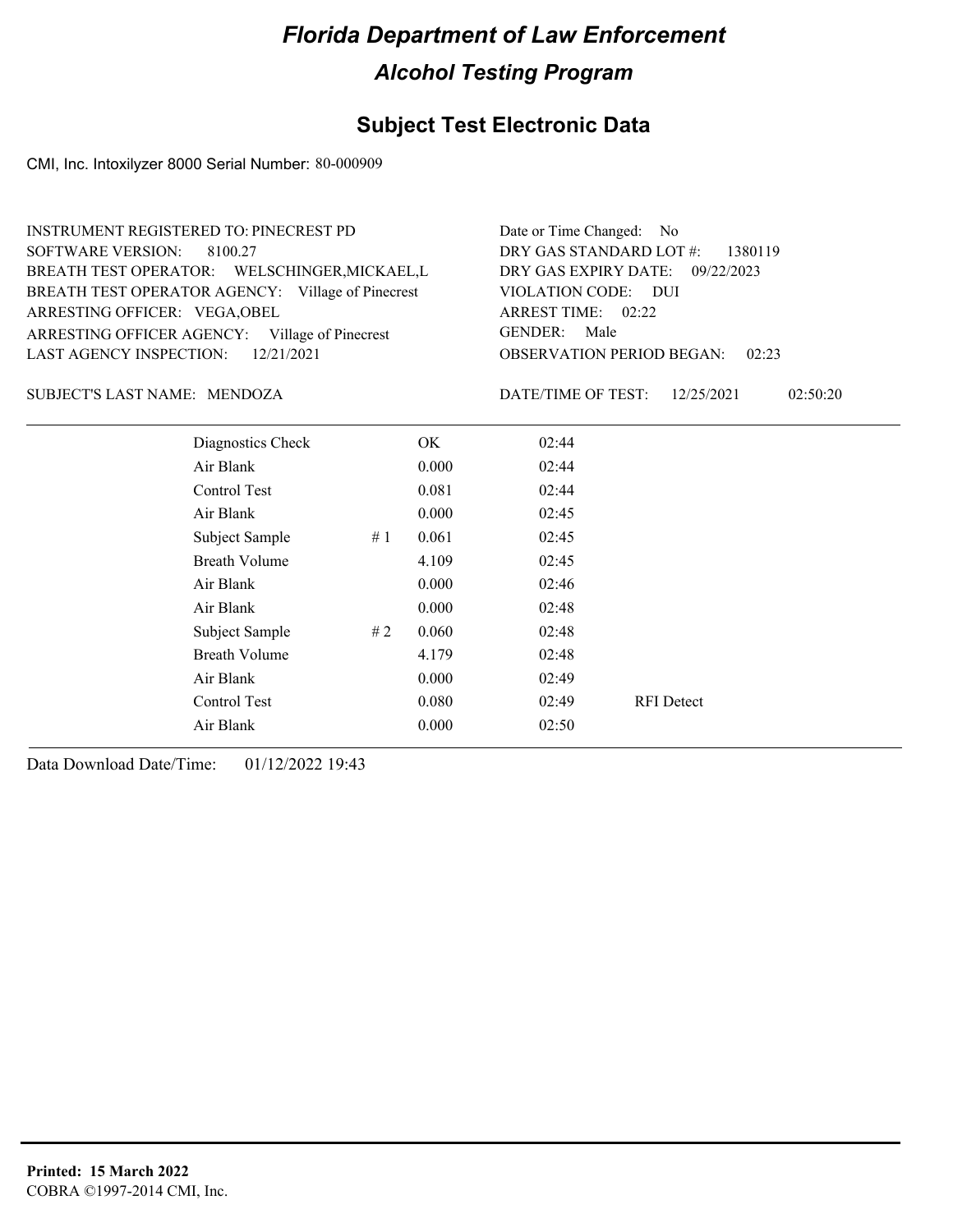### **Subject Test Electronic Data**

CMI, Inc. Intoxilyzer 8000 Serial Number: 80-000909

| INSTRUMENT REGISTERED TO: PINECREST PD            | Date or Time Changed: No               |
|---------------------------------------------------|----------------------------------------|
| SOFTWARE VERSION: 8100.27                         | DRY GAS STANDARD LOT $\#$ : 1380119    |
| BREATH TEST OPERATOR: VEGA, OBEL,                 | DRY GAS EXPIRY DATE: 09/22/2023        |
| BREATH TEST OPERATOR AGENCY: Village of Pinecrest | VIOLATION CODE: DUI                    |
| ARRESTING OFFICER: VEGA, OBEL                     | ARREST TIME: 22:47                     |
| ARRESTING OFFICER AGENCY: Village of Pinecrest    | GENDER: Male                           |
| LAST AGENCY INSPECTION: 12/21/2021                | <b>OBSERVATION PERIOD BEGAN:</b> 22:51 |
|                                                   |                                        |

#### SUBJECT'S LAST NAME: GONZALEZ SOTELO DATE/TIME OF TEST:

DATE/TIME OF TEST: 12/29/2021 23:18:50

| Diagnostics Check    |    | OK    | 23:12 |
|----------------------|----|-------|-------|
| Air Blank            |    | 0.000 | 23:12 |
| Control Test         |    | 0.080 | 23:13 |
| Air Blank            |    | 0.000 | 23:13 |
| Subject Sample       | #1 | 0.261 | 23:14 |
| <b>Breath Volume</b> |    | 1.843 | 23:14 |
| Air Blank            |    | 0.000 | 23:14 |
| Air Blank            |    | 0.000 | 23:16 |
| Subject Sample       | #2 | 0.253 | 23:17 |
| <b>Breath Volume</b> |    | 1.390 | 23:17 |
| Air Blank            |    | 0.000 | 23:17 |
| Control Test         |    | 0.080 | 23:18 |
| Air Blank            |    | 0.000 | 23:18 |
| Diagnostics Check    |    | OK    | 23:18 |
|                      |    |       |       |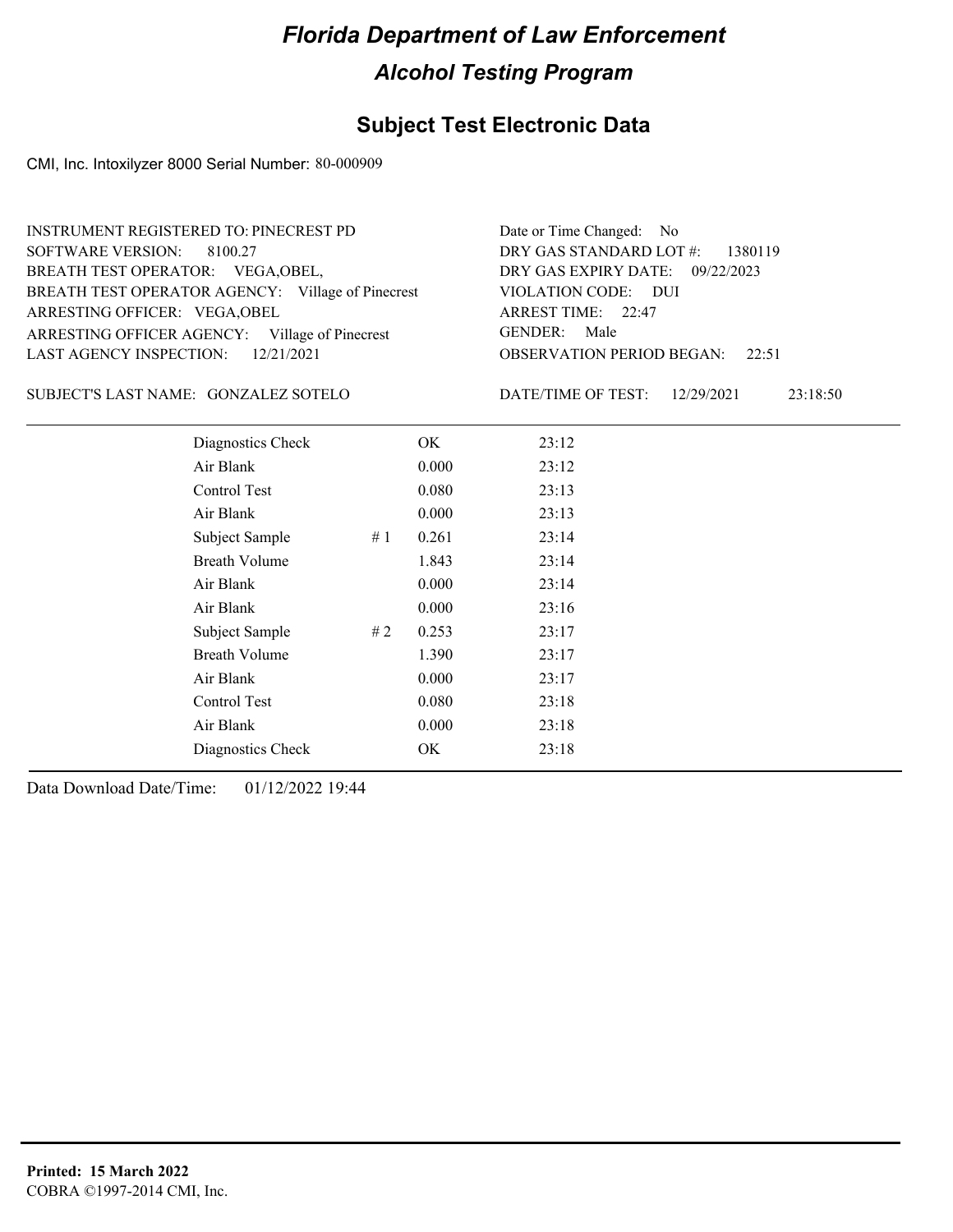#### **Subject Test Electronic Data**

CMI, Inc. Intoxilyzer 8000 Serial Number: 80-000938

ARRESTING OFFICER AGENCY: Lee County SO GENDER: BREATH TEST OPERATOR AGENCY: Lee County SO VIOLATION CODE: SOFTWARE VERSION: 8100.27 ARRESTING OFFICER: PAHLKE,M BREATH TEST OPERATOR: PAHLKE,M, LAST AGENCY INSPECTION: 11/09/2021 INSTRUMENT REGISTERED TO: LEE COUNTY SO

OBSERVATION PERIOD BEGAN: 05:38 VIOLATION CODE: DUI ARREST TIME: 05:00 DRY GAS EXPIRY DATE: 10/05/2023 22521080A DRY GAS STANDARD LOT #: Date or Time Changed: No GENDER: Male

HUSSIAN SUBJECT'S LAST NAME: DATE/TIME OF TEST:

DATE/TIME OF TEST: 12/01/2021 06:09:57

| Diagnostics Check    |     | OK    | 06:03 |  |
|----------------------|-----|-------|-------|--|
| Air Blank            |     | 0.000 | 06:03 |  |
| Control Test         |     | 0.080 | 06:04 |  |
| Air Blank            |     | 0.000 | 06:04 |  |
| Subject Sample       | #1  | 0.165 | 06:05 |  |
| <b>Breath Volume</b> |     | 2.207 | 06:05 |  |
| Air Blank            |     | 0.000 | 06:05 |  |
| Air Blank            |     | 0.000 | 06:07 |  |
| Subject Sample       | # 2 | 0.168 | 06:08 |  |
| <b>Breath Volume</b> |     | 3.773 | 06:08 |  |
| Air Blank            |     | 0.000 | 06:09 |  |
| Control Test         |     | 0.079 | 06:09 |  |
| Air Blank            |     | 0.000 | 06:09 |  |
| Diagnostics Check    |     | OK.   | 06:09 |  |
|                      |     |       |       |  |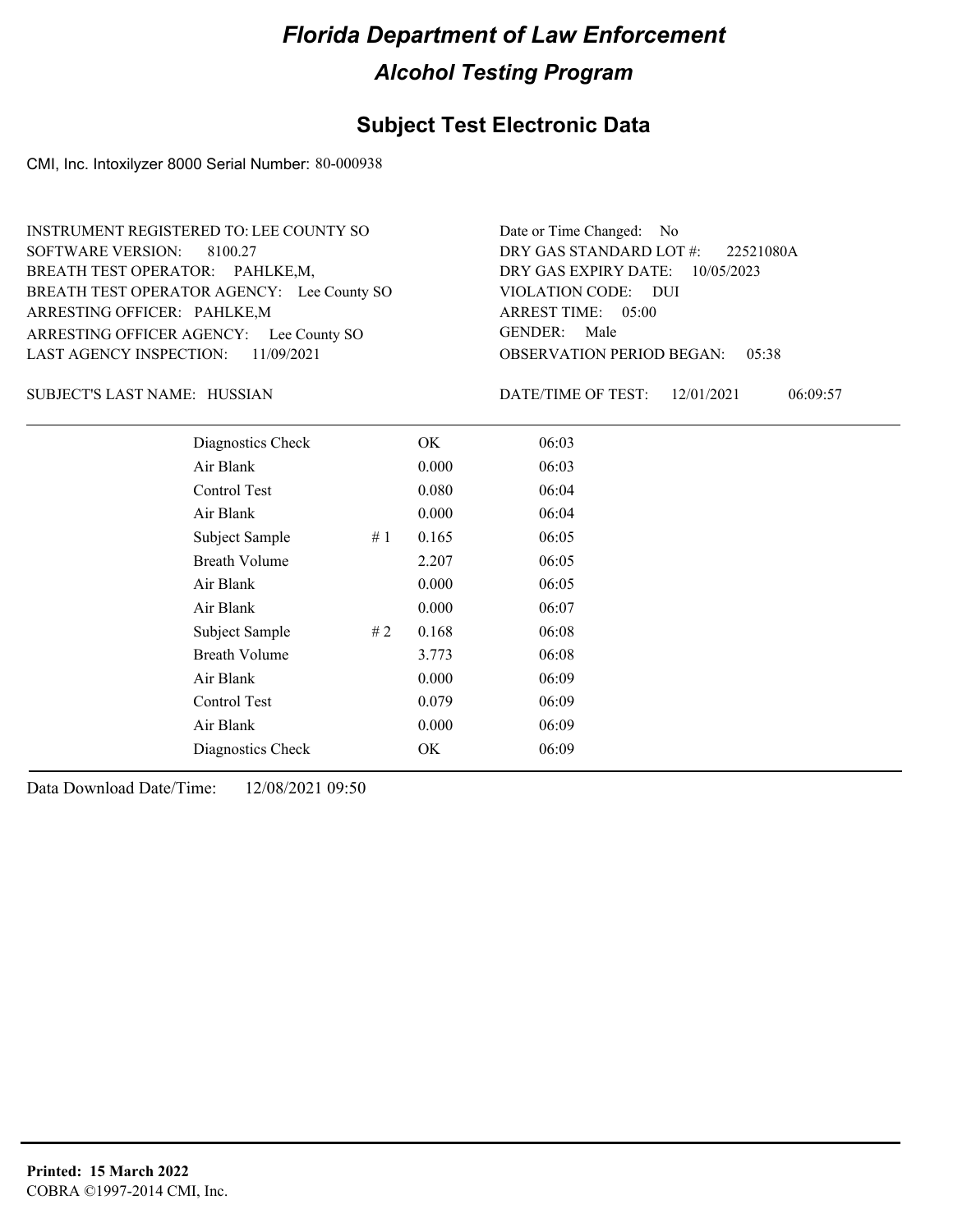#### **Subject Test Electronic Data**

CMI, Inc. Intoxilyzer 8000 Serial Number: 80-000938

ARRESTING OFFICER AGENCY: Fort Myers PD GENDER: BREATH TEST OPERATOR AGENCY: Fort Myers PD VIOLATION CODE: SOFTWARE VERSION: 8100.27 ARRESTING OFFICER: ZUNIGA, STEVENS BREATH TEST OPERATOR: KING,JONATHAN,L LAST AGENCY INSPECTION: 11/09/2021 INSTRUMENT REGISTERED TO: LEE COUNTY SO

OBSERVATION PERIOD BEGAN: 22:45 VIOLATION CODE: DUI ARREST TIME: 21:13 DRY GAS EXPIRY DATE: 10/05/2023 22521080A DRY GAS STANDARD LOT #: Date or Time Changed: No GENDER: Male

LOPEZ MEJIA SUBJECT'S LAST NAME: DATE/TIME OF TEST:

DATE/TIME OF TEST: 12/01/2021 23:17:53

| Diagnostics Check    |    | OK    | 23:11 |
|----------------------|----|-------|-------|
| Air Blank            |    | 0.000 | 23:11 |
| Control Test         |    | 0.080 | 23:12 |
| Air Blank            |    | 0.000 | 23:12 |
| Subject Sample       | #1 | 0.172 | 23:13 |
| <b>Breath Volume</b> |    | 1.964 | 23:13 |
| Air Blank            |    | 0.000 | 23:14 |
| Air Blank            |    | 0.000 | 23:15 |
| Subject Sample       | #2 | 0.160 | 23:16 |
| <b>Breath Volume</b> |    | 1.281 | 23:16 |
| Air Blank            |    | 0.000 | 23:16 |
| Control Test         |    | 0.076 | 23:17 |
| Air Blank            |    | 0.000 | 23:17 |
| Diagnostics Check    |    | OK    | 23:17 |
|                      |    |       |       |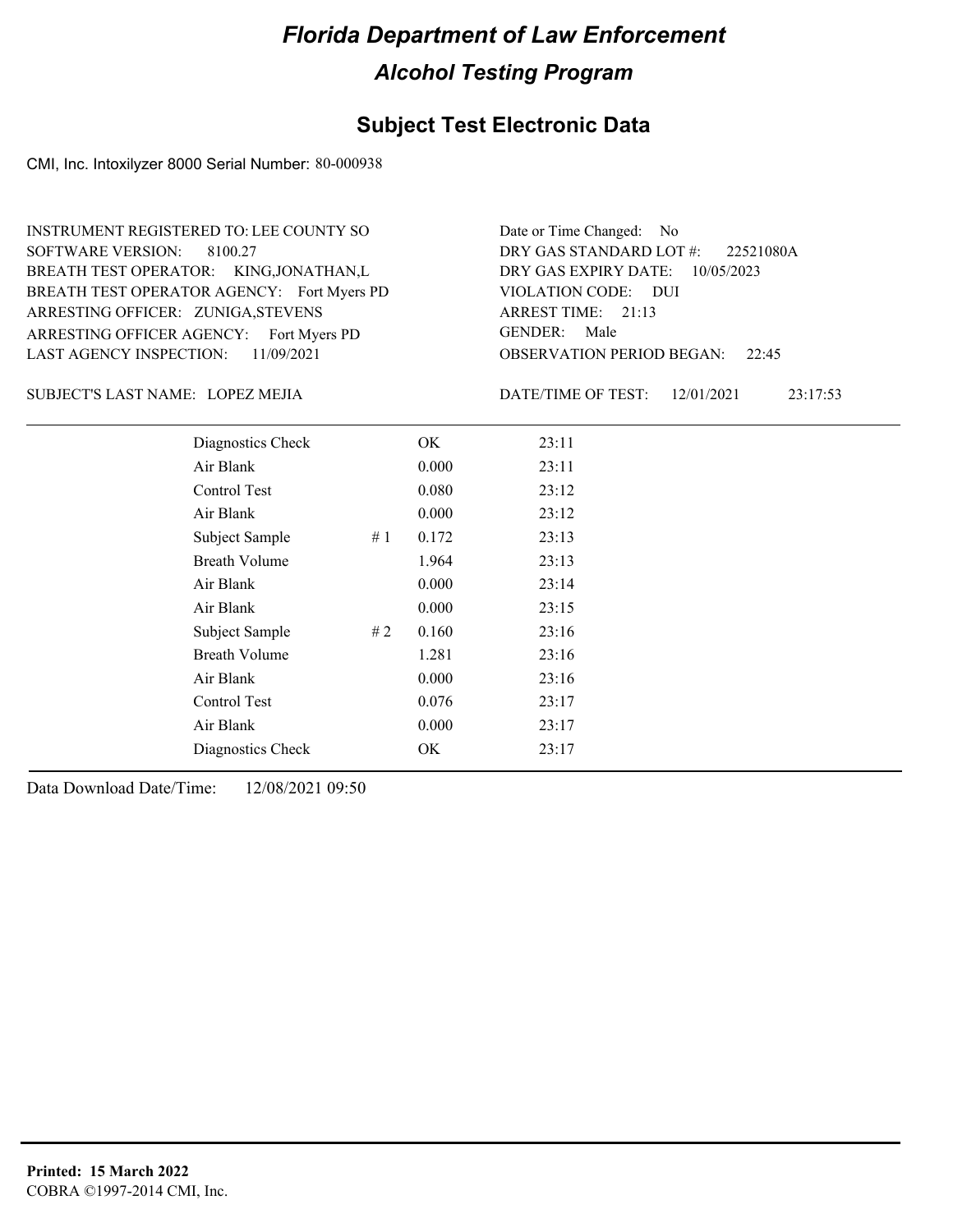### **Subject Test Electronic Data**

CMI, Inc. Intoxilyzer 8000 Serial Number: 80-000938

| <b>INSTRUMENT REGISTERED TO: LEE COUNTY SO</b> | Date or Time Changed: No              |                                              |  |  |
|------------------------------------------------|---------------------------------------|----------------------------------------------|--|--|
| SOFTWARE VERSION:<br>8100.27                   | DRY GAS STANDARD LOT #:<br>22521080A1 |                                              |  |  |
| BREATH TEST OPERATOR: TORRES, JAYDA, J         | DRY GAS EXPIRY DATE:<br>10/05/2023    |                                              |  |  |
| BREATH TEST OPERATOR AGENCY: Lee County SO     |                                       | VIOLATION CODE: DUI                          |  |  |
| ARRESTING OFFICER: ELSCHLAGER, A               |                                       | ARREST TIME: 18:22                           |  |  |
| ARRESTING OFFICER AGENCY: Lee County SO        |                                       | GENDER:<br>Male                              |  |  |
| <b>LAST AGENCY INSPECTION:</b><br>11/09/2021   |                                       | <b>OBSERVATION PERIOD BEGAN:</b><br>21:26    |  |  |
|                                                |                                       |                                              |  |  |
| SUBJECT'S LAST NAME: CHAMP                     |                                       | DATE/TIME OF TEST:<br>12/02/2021<br>22:27:41 |  |  |
|                                                |                                       |                                              |  |  |
| Diagnostics Check                              | OK.                                   | 22:26                                        |  |  |
| Air Blank                                      | 0.000                                 | 22:26                                        |  |  |
| Control Test                                   | 0.080                                 | 22:27                                        |  |  |
| Air Blank                                      |                                       | 22:27<br><b>RFI</b> Detect                   |  |  |
| Air Blank                                      | 0.000                                 | 22:27                                        |  |  |
|                                                |                                       |                                              |  |  |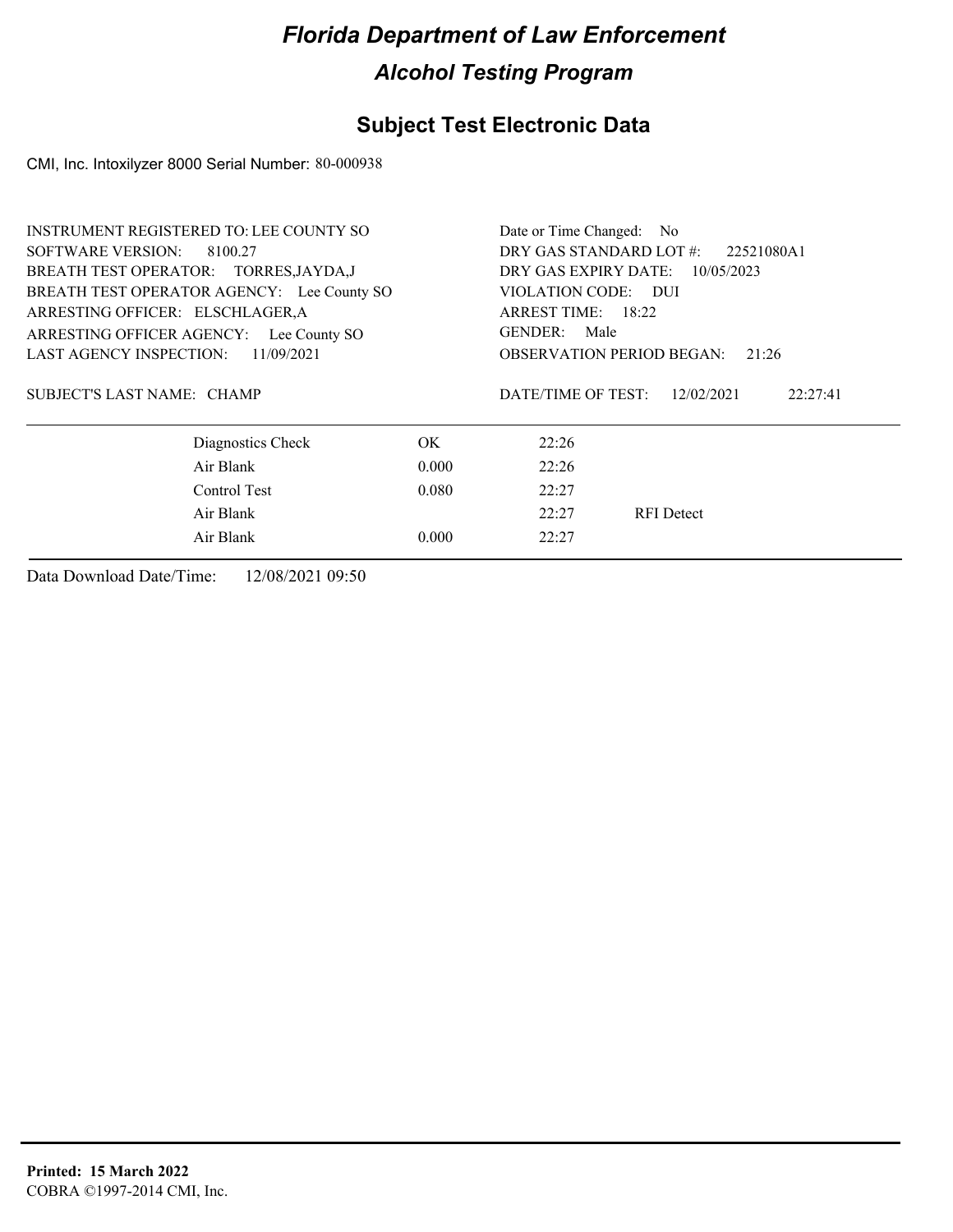### **Subject Test Electronic Data**

CMI, Inc. Intoxilyzer 8000 Serial Number: 80-000938

| <b>INSTRUMENT REGISTERED TO: LEE COUNTY SO</b><br>SOFTWARE VERSION: 8100.27<br>BREATH TEST OPERATOR: TORRES, JAYDA, J |       | Date or Time Changed: No<br>DRY GAS STANDARD LOT #:<br>22521080A1<br>DRY GAS EXPIRY DATE:<br>10/05/2023 |  |  |
|-----------------------------------------------------------------------------------------------------------------------|-------|---------------------------------------------------------------------------------------------------------|--|--|
| BREATH TEST OPERATOR AGENCY: Lee County SO<br>ARRESTING OFFICER: ELSCHLAGER, A                                        |       | VIOLATION CODE: DUI<br>ARREST TIME: 18:22                                                               |  |  |
| ARRESTING OFFICER AGENCY: Lee County SO<br>LAST AGENCY INSPECTION:<br>11/09/2021                                      |       | GENDER: Male<br><b>OBSERVATION PERIOD BEGAN:</b><br>21:26                                               |  |  |
| SUBJECT'S LAST NAME: CHAMP                                                                                            |       | DATE/TIME OF TEST:<br>12/02/2021<br>22:35:09                                                            |  |  |
| Diagnostics Check                                                                                                     | OK.   | 22:34                                                                                                   |  |  |
| Air Blank                                                                                                             |       | 22:34<br><b>RFI</b> Detect                                                                              |  |  |
| Air Blank                                                                                                             | 0.000 | 22:35                                                                                                   |  |  |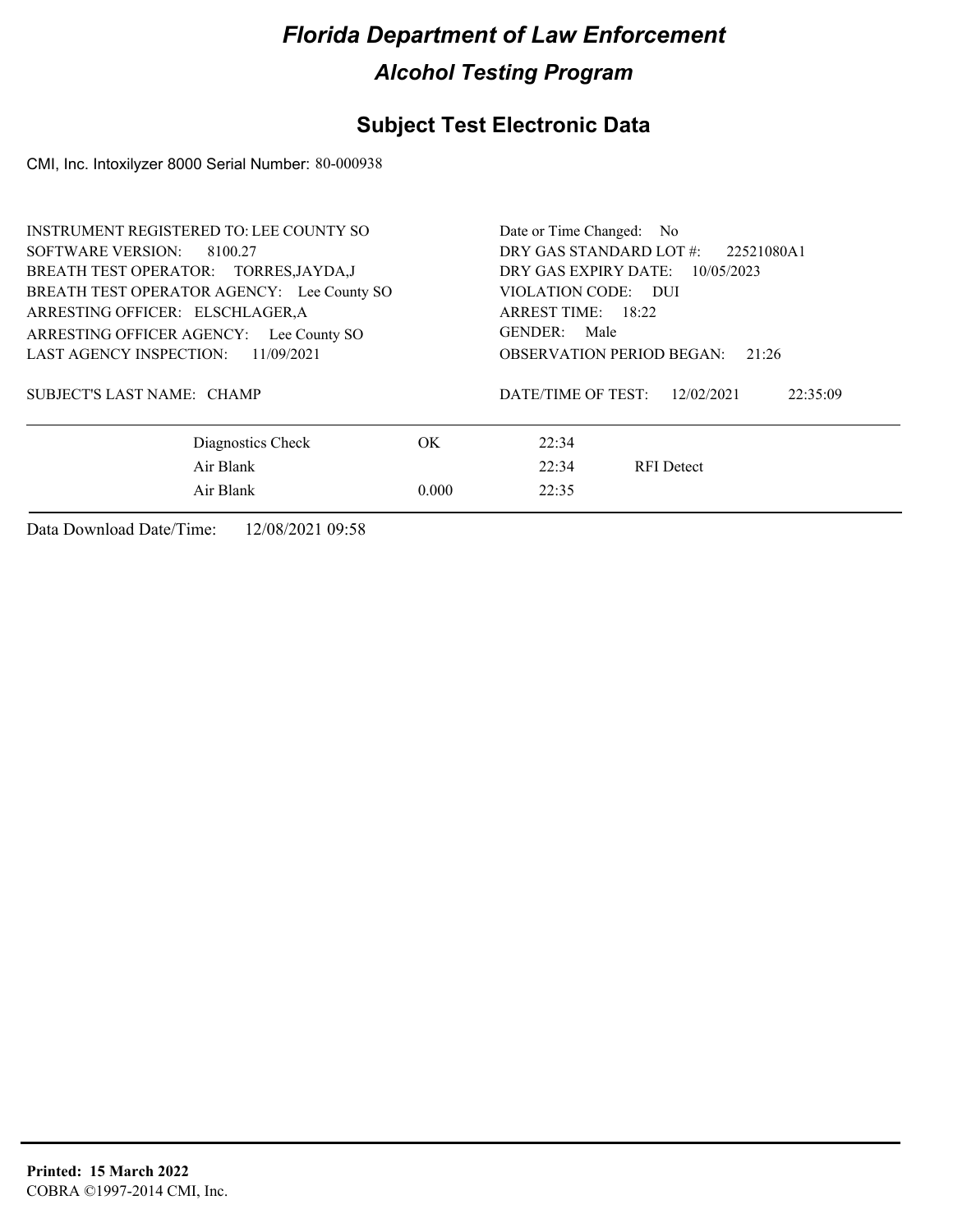#### **Subject Test Electronic Data**

CMI, Inc. Intoxilyzer 8000 Serial Number: 80-000938

ARRESTING OFFICER AGENCY: Lee County SO GENDER: BREATH TEST OPERATOR AGENCY: Lee County SO VIOLATION CODE: SOFTWARE VERSION: 8100.27 ARRESTING OFFICER: ELSCHLAGER, A BREATH TEST OPERATOR: TORRES,JAYDA,J LAST AGENCY INSPECTION: 11/09/2021 INSTRUMENT REGISTERED TO: LEE COUNTY SO

OBSERVATION PERIOD BEGAN: 21:26 VIOLATION CODE: DUI 18:22 ARREST TIME: DRY GAS EXPIRY DATE: 10/05/2023 22521080A1 DRY GAS STANDARD LOT #: Date or Time Changed: No GENDER: Male

CHAMP SUBJECT'S LAST NAME: DATE/TIME OF TEST:

DATE/TIME OF TEST: 12/02/2021 22:43:38

| Diagnostics Check    |    | OK    | 22:37 |
|----------------------|----|-------|-------|
| Air Blank            |    | 0.000 | 22:37 |
| Control Test         |    | 0.079 | 22:38 |
| Air Blank            |    | 0.000 | 22:38 |
| Subject Sample       | #1 | 0.160 | 22:39 |
| <b>Breath Volume</b> |    | 2.117 | 22:39 |
| Air Blank            |    | 0.000 | 22:40 |
| Air Blank            |    | 0.000 | 22:41 |
| Subject Sample       | #2 | 0.161 | 22:42 |
| <b>Breath Volume</b> |    | 1.410 | 22:42 |
| Air Blank            |    | 0.000 | 22:42 |
| Control Test         |    | 0.077 | 22:43 |
| Air Blank            |    | 0.000 | 22:43 |
| Diagnostics Check    |    | OK    | 22:43 |
|                      |    |       |       |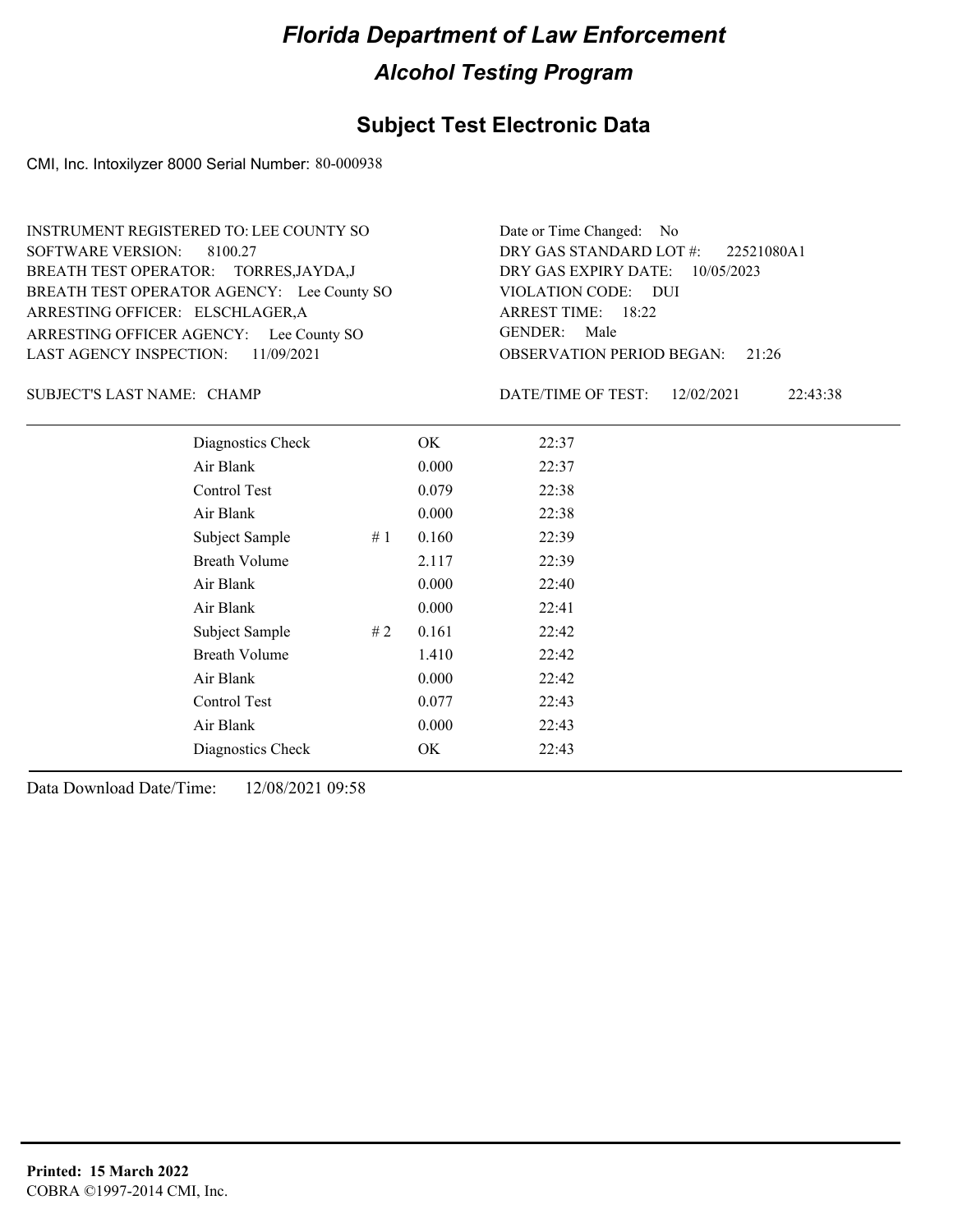#### **Subject Test Electronic Data**

CMI, Inc. Intoxilyzer 8000 Serial Number: 80-000938

ARRESTING OFFICER AGENCY: Lee County SO GENDER: BREATH TEST OPERATOR AGENCY: Lee County SO VIOLATION CODE: SOFTWARE VERSION: 8100.27 ARRESTING OFFICER: LINK,CHRIS BREATH TEST OPERATOR: LINK,CHRIS,D LAST AGENCY INSPECTION: 11/09/2021 INSTRUMENT REGISTERED TO: LEE COUNTY SO

OBSERVATION PERIOD BEGAN: 23:12 VIOLATION CODE: DUI 23:05 ARREST TIME: DRY GAS EXPIRY DATE: 10/05/2023 22521080A1 DRY GAS STANDARD LOT #: Date or Time Changed: No GENDER: Male

LOFORTE MATOS SUBJECT'S LAST NAME: DATE/TIME OF TEST:

DATE/TIME OF TEST: 12/02/2021 23:50:53

| Diagnostics Check    |    | OK    | 23:43 |
|----------------------|----|-------|-------|
| Air Blank            |    | 0.000 | 23:44 |
| Control Test         |    | 0.079 | 23:44 |
| Air Blank            |    | 0.000 | 23:45 |
| Subject Sample       | #1 | 0.140 | 23:45 |
| <b>Breath Volume</b> |    | 1.234 | 23:45 |
| Air Blank            |    | 0.000 | 23:46 |
| Air Blank            |    | 0.000 | 23:48 |
| Subject Sample       | #2 | 0.131 | 23:49 |
| <b>Breath Volume</b> |    | 1.171 | 23:49 |
| Air Blank            |    | 0.000 | 23:49 |
| Control Test         |    | 0.080 | 23:50 |
| Air Blank            |    | 0.000 | 23:50 |
| Diagnostics Check    |    | OK    | 23:50 |
|                      |    |       |       |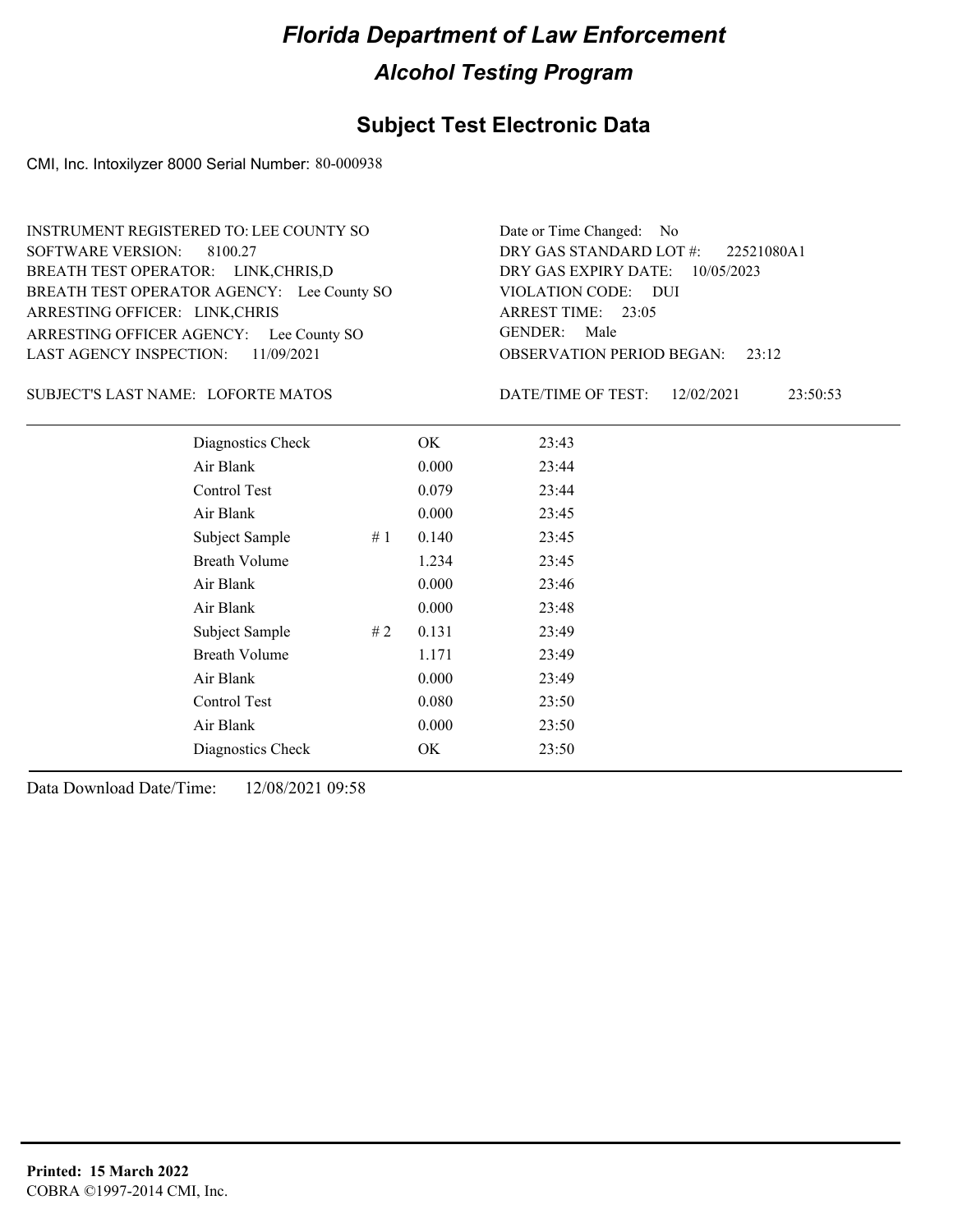#### **Subject Test Electronic Data**

CMI, Inc. Intoxilyzer 8000 Serial Number: 80-000938

ARRESTING OFFICER AGENCY: Lee County SO GENDER: BREATH TEST OPERATOR AGENCY: Lee County SO VIOLATION CODE: SOFTWARE VERSION: 8100.27 ARRESTING OFFICER: LEHMANN,DAMIAN BREATH TEST OPERATOR: SELLERS,BRANDON,J LAST AGENCY INSPECTION: 11/09/2021 INSTRUMENT REGISTERED TO: LEE COUNTY SO

OBSERVATION PERIOD BEGAN: 21:02 VIOLATION CODE: DUI 19:46 ARREST TIME: DRY GAS EXPIRY DATE: 10/05/2023 22521080A1 DRY GAS STANDARD LOT #: Date or Time Changed: No GENDER: Male

SUBJECT'S LAST NAME: CHASON DATE/TIME OF TEST:

DATE/TIME OF TEST: 12/03/2021 21:43:21

| Diagnostics Check    |    | OK    | 21:36 |
|----------------------|----|-------|-------|
| Air Blank            |    | 0.000 | 21:37 |
| Control Test         |    | 0.080 | 21:37 |
| Air Blank            |    | 0.000 | 21:37 |
| Subject Sample       | #1 | 0.246 | 21:38 |
| <b>Breath Volume</b> |    | 3.367 | 21:38 |
| Air Blank            |    | 0.000 | 21:39 |
| Air Blank            |    | 0.000 | 21:41 |
| Subject Sample       | #2 | 0.252 | 21:41 |
| <b>Breath Volume</b> |    | 3.425 | 21:41 |
| Air Blank            |    | 0.000 | 21:42 |
| Control Test         |    | 0.079 | 21:42 |
| Air Blank            |    | 0.000 | 21:43 |
| Diagnostics Check    |    | OK    | 21:43 |
|                      |    |       |       |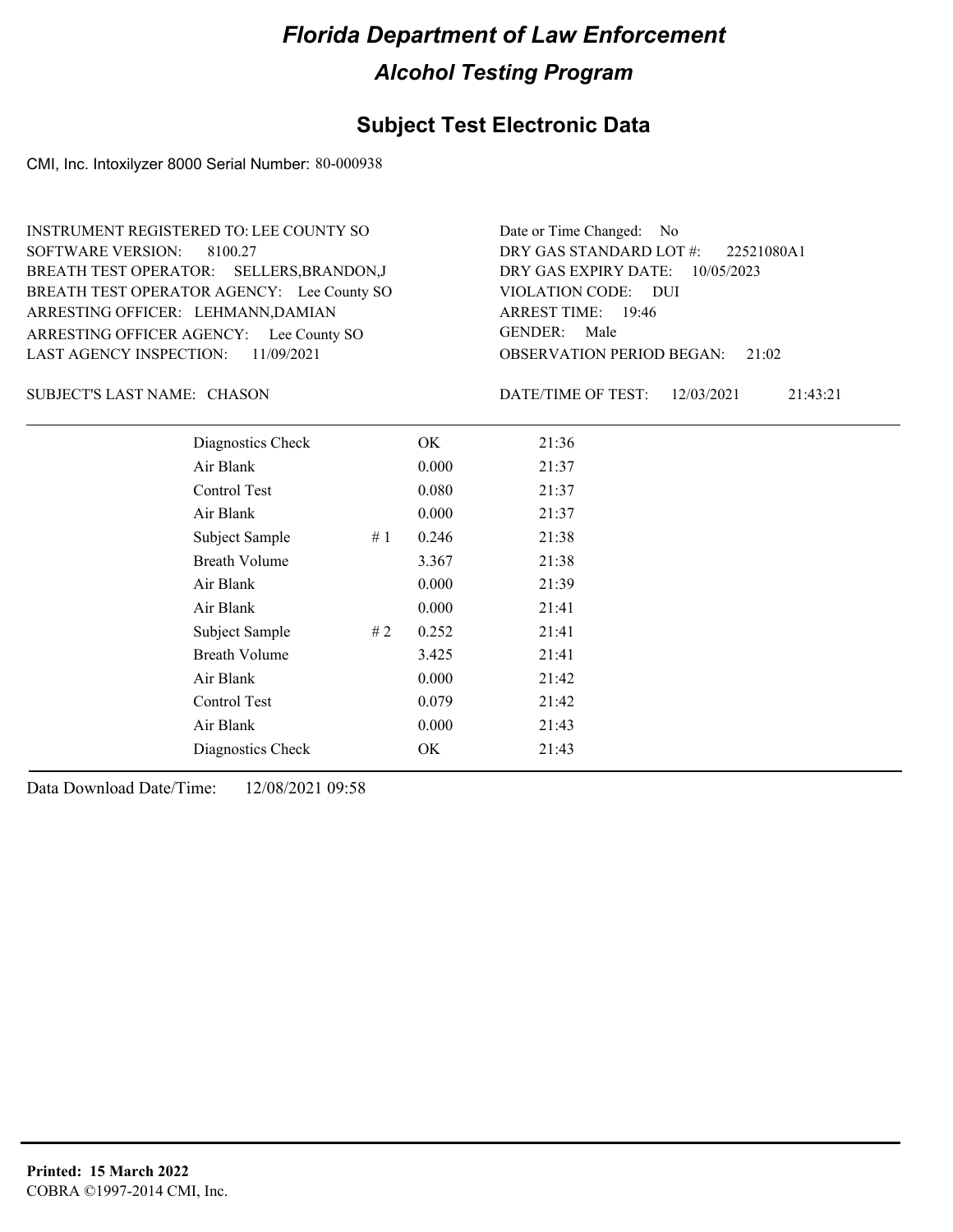#### **Subject Test Electronic Data**

CMI, Inc. Intoxilyzer 8000 Serial Number: 80-000938

ARRESTING OFFICER AGENCY: Lee County SO GENDER: BREATH TEST OPERATOR AGENCY: Lee County SO VIOLATION CODE: SOFTWARE VERSION: ARRESTING OFFICER: LEHMANN,DAMIAN BREATH TEST OPERATOR: SELLERS,BRANDON,J LAST AGENCY INSPECTION: 11/09/2021 8100.27 INSTRUMENT REGISTERED TO: LEE COUNTY SO

OBSERVATION PERIOD BEGAN: 20:32 VIOLATION CODE: DUI ARREST TIME: 19:45 DRY GAS EXPIRY DATE: 10/05/2023 22521080A DRY GAS STANDARD LOT #: GENDER: Male

Date or Time Changed: No

SUBJECT'S LAST NAME: MONTEALGRE-GONZALEZ DATE/TIME OF TEST:

DATE/TIME OF TEST: 12/04/2021 21:12:31

| Diagnostics Check    |       | OK    | 21:00 |                |
|----------------------|-------|-------|-------|----------------|
| Air Blank            |       | 0.000 | 21:00 |                |
| Control Test         |       | 0.079 | 21:01 |                |
| Air Blank            |       | 0.000 | 21:01 |                |
| Subject Sample       | #1    | 0.148 | 21:04 | Volume Not Met |
| <b>Breath Volume</b> |       | 0.097 | 21:04 |                |
| Air Blank            |       | 0.000 | 21:05 |                |
| Air Blank            |       | 0.000 | 21:07 |                |
| Subject Sample       | #2    | 0.194 | 21:07 |                |
| <b>Breath Volume</b> |       | 2.718 | 21:07 |                |
| Air Blank            |       | 0.000 | 21:08 |                |
| Air Blank            |       | 0.000 | 21:10 |                |
| Subject Sample       | # $3$ | 0.188 | 21:10 |                |
| <b>Breath Volume</b> |       | 1.593 | 21:10 |                |
| Air Blank            |       | 0.000 | 21:11 |                |
| Control Test         |       | 0.078 | 21:11 |                |
| Air Blank            |       | 0.000 | 21:12 |                |
| Diagnostics Check    |       | OK    | 21:12 |                |
|                      |       |       |       |                |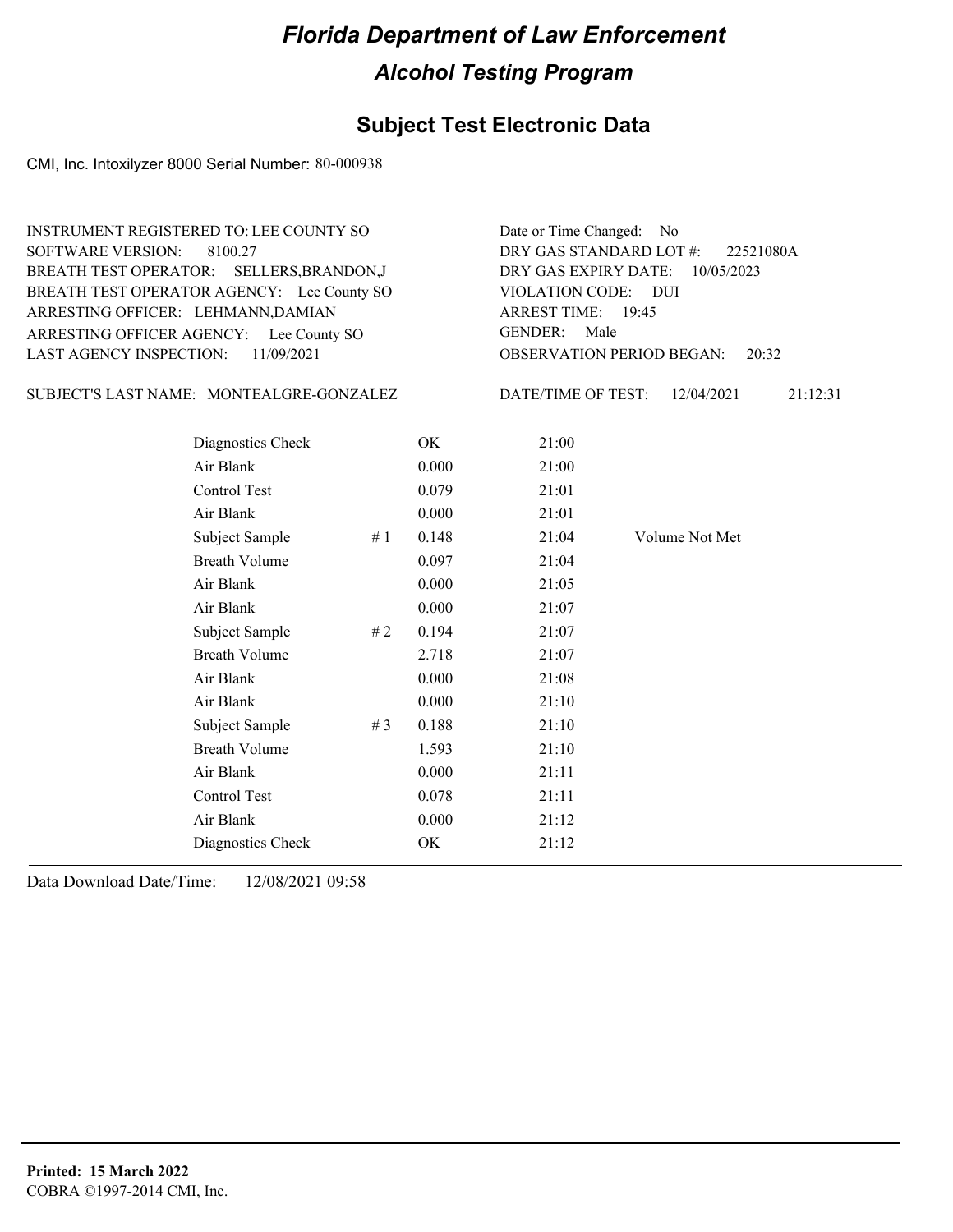#### **Subject Test Electronic Data**

CMI, Inc. Intoxilyzer 8000 Serial Number: 80-000938

ARRESTING OFFICER AGENCY: Lee County SO GENDER: BREATH TEST OPERATOR AGENCY: Lee County SO VIOLATION CODE: SOFTWARE VERSION: 8100.27 ARRESTING OFFICER: MILLIGAN, MATTHEW BREATH TEST OPERATOR: SELLERS,BRANDON,J LAST AGENCY INSPECTION: 11/09/2021 INSTRUMENT REGISTERED TO: LEE COUNTY SO

OBSERVATION PERIOD BEGAN: 20:44 VIOLATION CODE: DUI ARREST TIME: 20:01 DRY GAS EXPIRY DATE: 10/05/2023 22521080A DRY GAS STANDARD LOT #: Date or Time Changed: No GENDER: Male

SUBJECT'S LAST NAME: MURRAY DATE/TIME OF TEST:

DATE/TIME OF TEST: 12/04/2021 21:21:06

| Diagnostics Check    |    | OK    | 21:14 |
|----------------------|----|-------|-------|
| Air Blank            |    | 0.000 | 21:15 |
| Control Test         |    | 0.077 | 21:15 |
| Air Blank            |    | 0.000 | 21:16 |
| Subject Sample       | #1 | 0.171 | 21:16 |
| <b>Breath Volume</b> |    | 4.539 | 21:16 |
| Air Blank            |    | 0.000 | 21:17 |
| Air Blank            |    | 0.000 | 21:19 |
| Subject Sample       | #2 | 0.166 | 21:19 |
| <b>Breath Volume</b> |    | 3.941 | 21:19 |
| Air Blank            |    | 0.000 | 21:20 |
| Control Test         |    | 0.079 | 21:20 |
| Air Blank            |    | 0.000 | 21:21 |
| Diagnostics Check    |    | OK    | 21:21 |
|                      |    |       |       |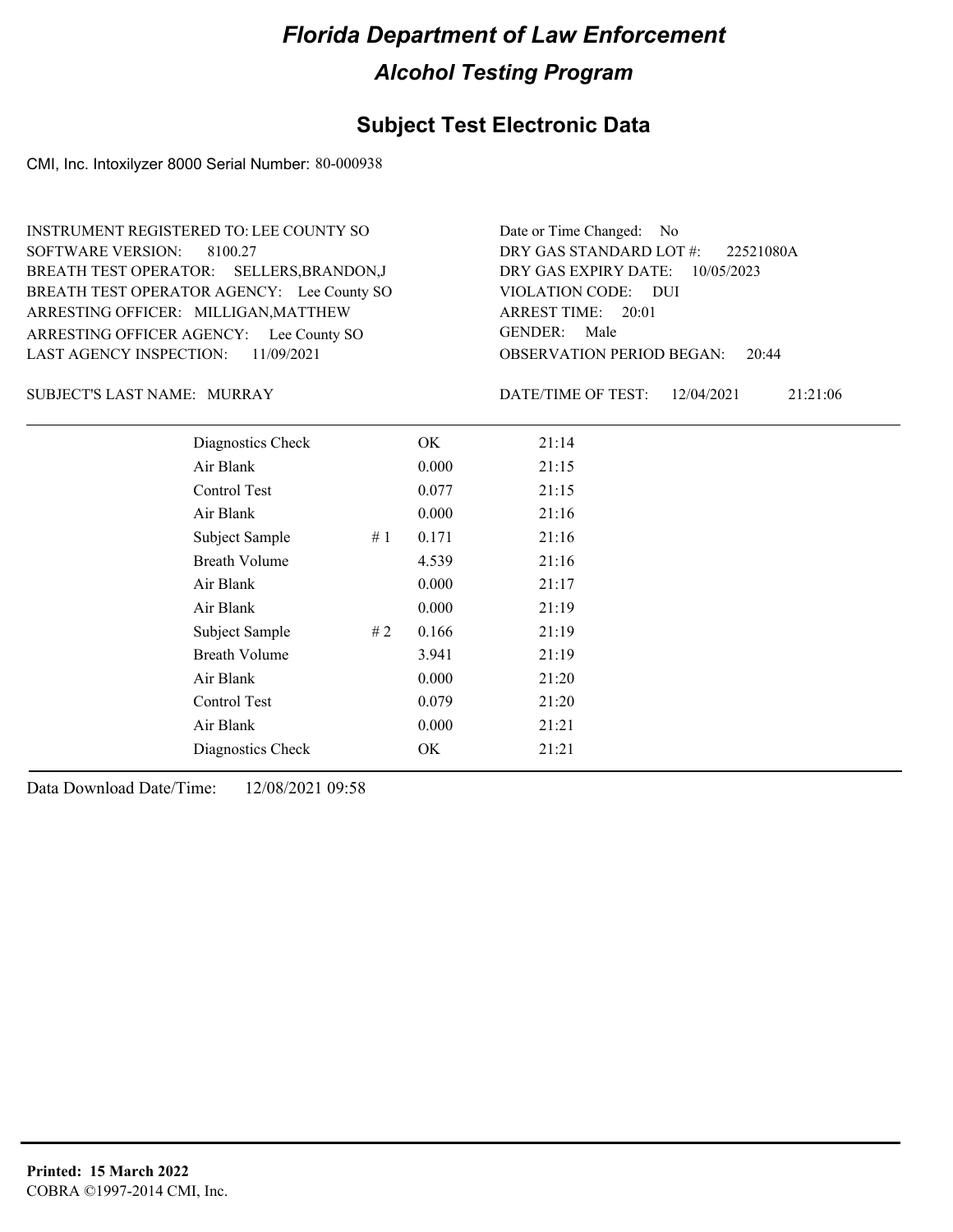#### **Subject Test Electronic Data**

CMI, Inc. Intoxilyzer 8000 Serial Number: 80-000938

ARRESTING OFFICER AGENCY: Cape Coral PD GENDER: BREATH TEST OPERATOR AGENCY: Cape Coral PD VIOLATION CODE: SOFTWARE VERSION: 8100.27 ARRESTING OFFICER: MAKSIMOVIC,DRAGOSLAV BREATH TEST OPERATOR: LOWE,ALEXANDER,A LAST AGENCY INSPECTION: 11/09/2021 INSTRUMENT REGISTERED TO: LEE COUNTY SO

OBSERVATION PERIOD BEGAN: 01:24 VIOLATION CODE: DUI ARREST TIME: 00:54 DRY GAS EXPIRY DATE: 10/05/2023 22521080A DRY GAS STANDARD LOT #: Date or Time Changed: No GENDER: Male

SUBJECT'S LAST NAME: ANTONACCI DATE/TIME OF TEST:

DATE/TIME OF TEST: 12/05/2021 01:53:50

| Diagnostics Check    |    | OK    | 01:45 |
|----------------------|----|-------|-------|
| Air Blank            |    | 0.000 | 01:45 |
| Control Test         |    | 0.079 | 01:46 |
| Air Blank            |    | 0.000 | 01:46 |
| Subject Sample       | #1 | 0.141 | 01:47 |
| <b>Breath Volume</b> |    | 1.367 | 01:47 |
| Air Blank            |    | 0.000 | 01:48 |
| Air Blank            |    | 0.000 | 01:50 |
| Subject Sample       | #2 | 0.145 | 01:52 |
| <b>Breath Volume</b> |    | 2.726 | 01:52 |
| Air Blank            |    | 0.000 | 01:52 |
| Control Test         |    | 0.079 | 01:53 |
| Air Blank            |    | 0.000 | 01:53 |
| Diagnostics Check    |    | OK    | 01:53 |
|                      |    |       |       |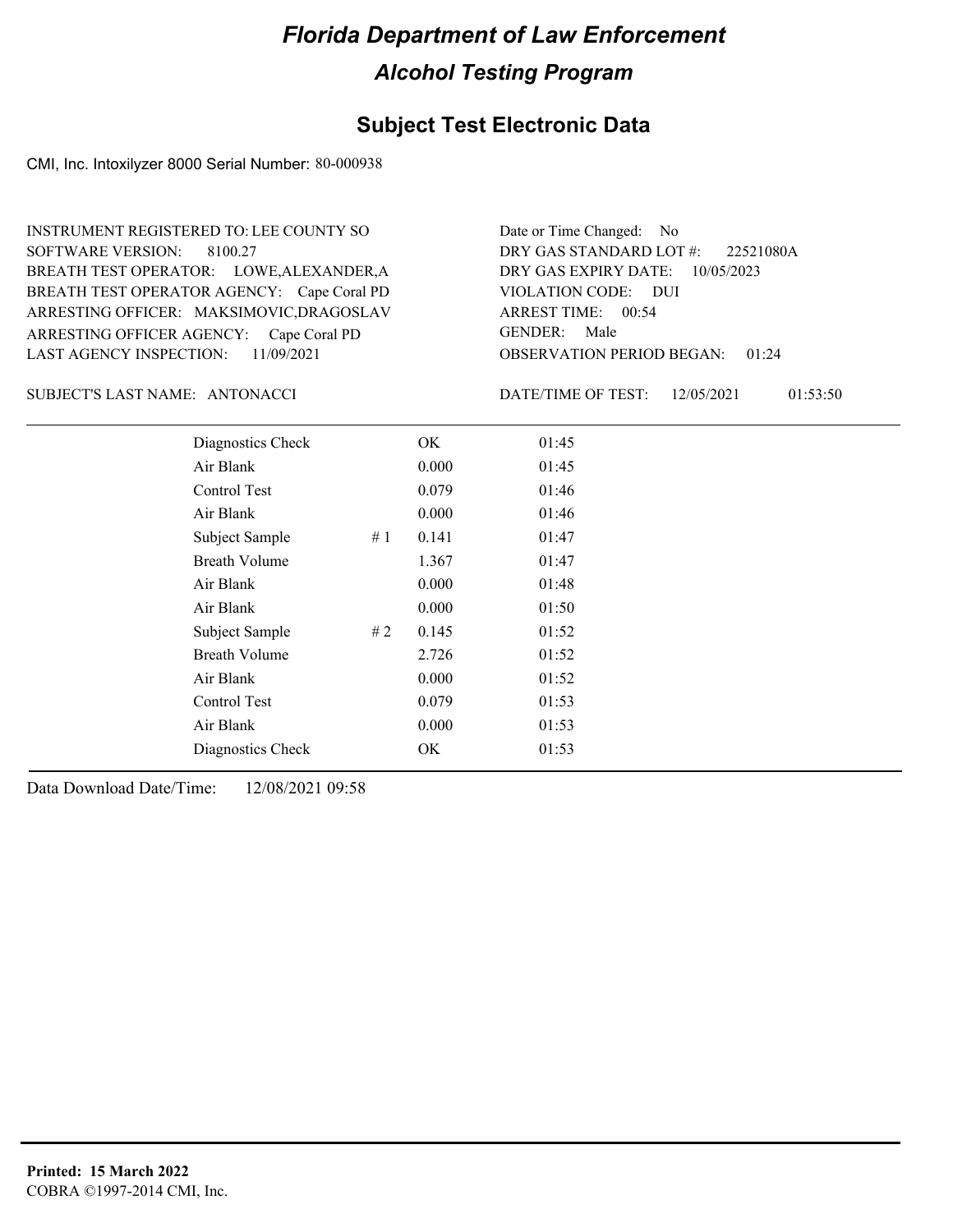### **Subject Test Electronic Data**

CMI, Inc. Intoxilyzer 8000 Serial Number: 80-000938

|                                | <b>INSTRUMENT REGISTERED TO: LEE COUNTY SO</b> |    |                                      |                                                                     | Date or Time Changed: No |  |  |
|--------------------------------|------------------------------------------------|----|--------------------------------------|---------------------------------------------------------------------|--------------------------|--|--|
| <b>SOFTWARE VERSION:</b>       | 8100.27                                        |    | DRY GAS STANDARD LOT #:<br>22521080A |                                                                     |                          |  |  |
|                                | BREATH TEST OPERATOR: LOWE, ALEXANDER, A       |    | DRY GAS EXPIRY DATE:<br>10/05/2023   |                                                                     |                          |  |  |
|                                | BREATH TEST OPERATOR AGENCY: Cape Coral PD     |    |                                      | VIOLATION CODE: DUI                                                 |                          |  |  |
|                                | ARRESTING OFFICER: MALLONE, NICHOLAS           |    |                                      | ARREST TIME: 02:53                                                  |                          |  |  |
|                                | ARRESTING OFFICER AGENCY: Fort Myers PD        |    |                                      | <b>GENDER:</b><br>Male<br><b>OBSERVATION PERIOD BEGAN:</b><br>03:20 |                          |  |  |
| <b>LAST AGENCY INSPECTION:</b> | 11/09/2021                                     |    |                                      |                                                                     |                          |  |  |
| SUBJECT'S LAST NAME: SILVA     |                                                |    |                                      | DATE/TIME OF TEST:                                                  | 12/05/2021<br>04:01:35   |  |  |
|                                | Diagnostics Check                              |    | OK.                                  | 03:55                                                               |                          |  |  |
|                                | Air Blank                                      |    | 0.000                                | 03:56                                                               |                          |  |  |
|                                | Control Test                                   |    | 0.079                                | 03:56                                                               |                          |  |  |
|                                | Air Blank                                      |    | 0.000                                | 03:57                                                               |                          |  |  |
|                                | Subject Sample                                 | #1 | 0.158                                | 04:00                                                               | Volume Not Met           |  |  |
|                                | <b>Breath Volume</b>                           |    | 0.195                                | 04:00                                                               |                          |  |  |
|                                | Air Blank                                      |    |                                      | 04:01                                                               | Purge Fail               |  |  |
|                                | Air Blank                                      |    | 0.000                                | 04:01                                                               |                          |  |  |
|                                |                                                |    |                                      |                                                                     |                          |  |  |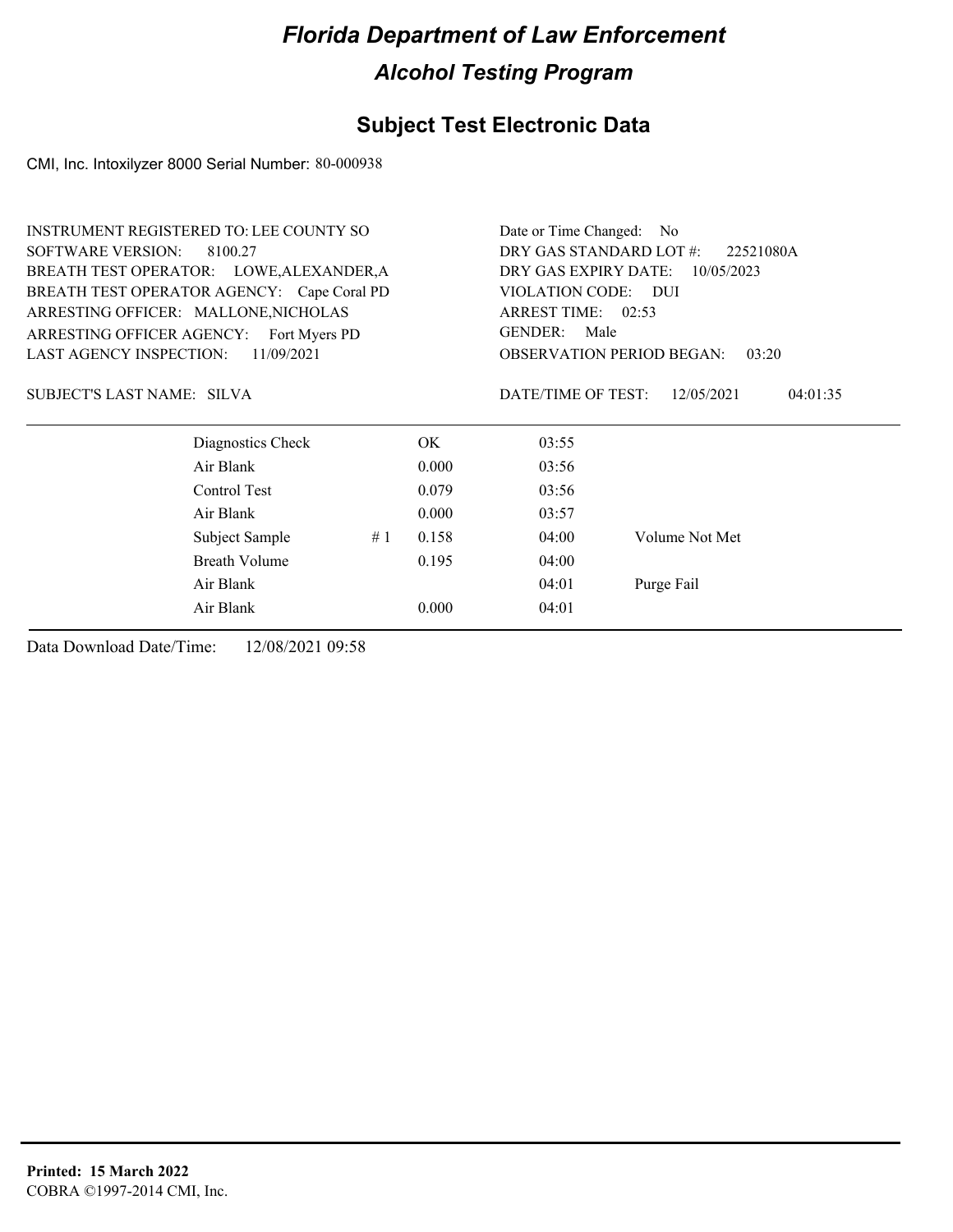#### **Subject Test Electronic Data**

CMI, Inc. Intoxilyzer 8000 Serial Number: 80-000938

ARRESTING OFFICER AGENCY: Lee County SO GENDER: BREATH TEST OPERATOR AGENCY: Lee County SO VIOLATION CODE: SOFTWARE VERSION: 8100.27 ARRESTING OFFICER: ALEJO,THOMAS BREATH TEST OPERATOR: SELLERS,BRANDON,J LAST AGENCY INSPECTION: 11/09/2021 INSTRUMENT REGISTERED TO: LEE COUNTY SO

OBSERVATION PERIOD BEGAN: 20:49 VIOLATION CODE: DUI 20:04 ARREST TIME: DRY GAS EXPIRY DATE: 10/05/2023 22521080A DRY GAS STANDARD LOT #: Date or Time Changed: No GENDER: Male

SUBJECT'S LAST NAME: LINT  $\qquad \qquad$  DATE/TIME OF TEST:

DATE/TIME OF TEST: 12/05/2021 21:28:44

| Diagnostics Check    |    | OK    | 21:22 |
|----------------------|----|-------|-------|
| Air Blank            |    | 0.000 | 21:22 |
| Control Test         |    | 0.080 | 21:23 |
| Air Blank            |    | 0.000 | 21:23 |
| Subject Sample       | #1 | 0.261 | 21:24 |
| <b>Breath Volume</b> |    | 2.492 | 21:24 |
| Air Blank            |    | 0.000 | 21:24 |
| Air Blank            |    | 0.000 | 21:26 |
| Subject Sample       | #2 | 0.252 | 21:27 |
| <b>Breath Volume</b> |    | 1.628 | 21:27 |
| Air Blank            |    | 0.000 | 21:27 |
| Control Test         |    | 0.078 | 21:28 |
| Air Blank            |    | 0.000 | 21:28 |
| Diagnostics Check    |    | OK    | 21:28 |
|                      |    |       |       |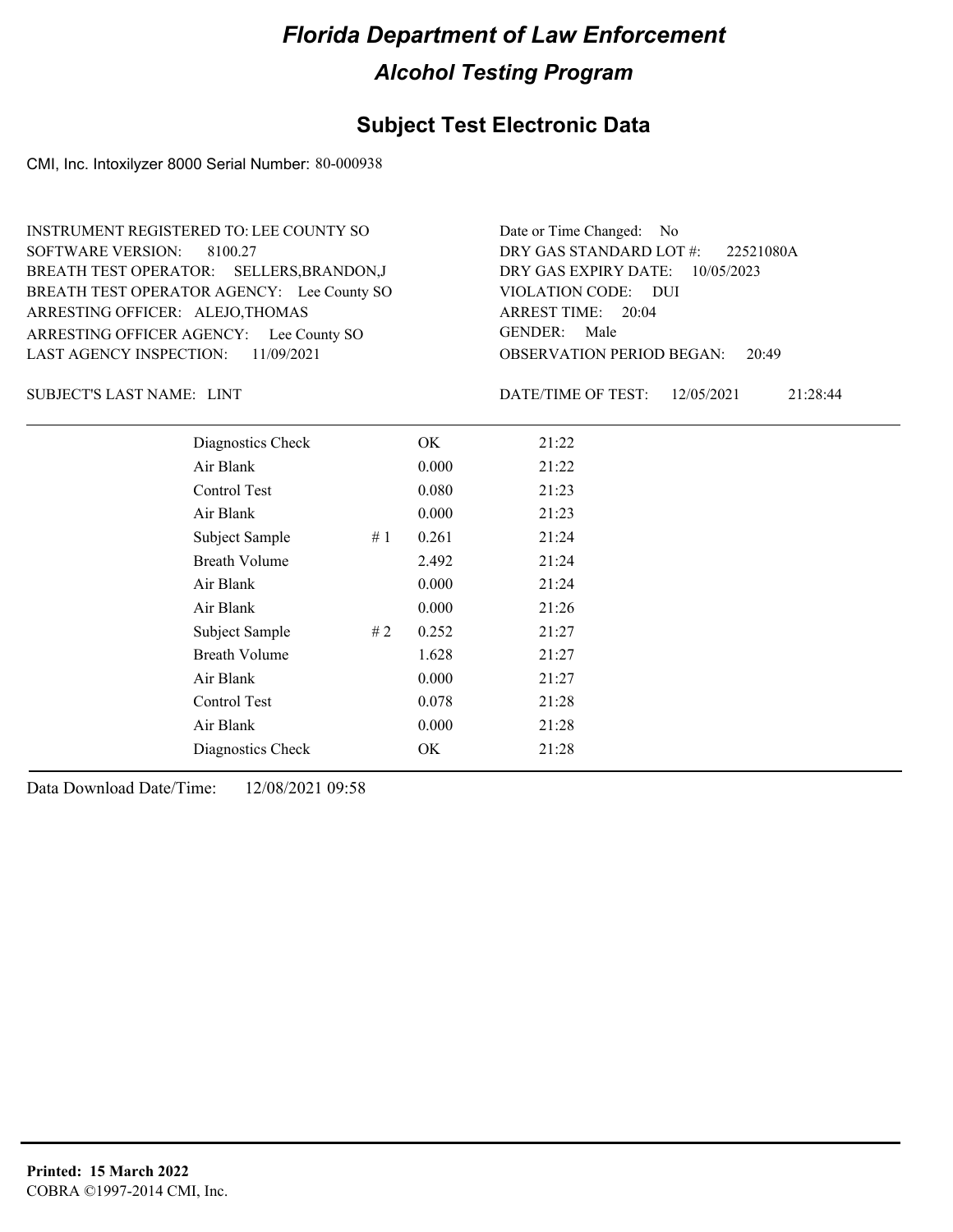#### **Subject Test Electronic Data**

CMI, Inc. Intoxilyzer 8000 Serial Number: 80-000938

ARRESTING OFFICER AGENCY: Lee County SO GENDER: BREATH TEST OPERATOR AGENCY: Lee County SO VIOLATION CODE: SOFTWARE VERSION: 8100.27 ARRESTING OFFICER: LINK,CHRIS BREATH TEST OPERATOR: LINK,CHRIS,D LAST AGENCY INSPECTION: 11/09/2021 INSTRUMENT REGISTERED TO: LEE COUNTY SO

OBSERVATION PERIOD BEGAN: 18:37 VIOLATION CODE: DUI ARREST TIME: 17:59 DRY GAS EXPIRY DATE: 10/05/2023 22521080A1 DRY GAS STANDARD LOT #: Date or Time Changed: No GENDER: Female

SUBJECT'S LAST NAME: MOONEY DATE/TIME OF TEST:

DATE/TIME OF TEST: 12/06/2021 19:05:19

| Diagnostics Check    |     | OK    | 18:58 |
|----------------------|-----|-------|-------|
| Air Blank            |     | 0.000 | 18:58 |
| Control Test         |     | 0.079 | 18:59 |
| Air Blank            |     | 0.000 | 18:59 |
| Subject Sample       | #1  | 0.212 | 19:00 |
| <b>Breath Volume</b> |     | 1.453 | 19:00 |
| Air Blank            |     | 0.000 | 19:01 |
| Air Blank            |     | 0.000 | 19:03 |
| Subject Sample       | # 2 | 0.211 | 19:03 |
| <b>Breath Volume</b> |     | 1.597 | 19:03 |
| Air Blank            |     | 0.000 | 19:04 |
| Control Test         |     | 0.079 | 19:04 |
| Air Blank            |     | 0.000 | 19:05 |
| Diagnostics Check    |     | OK    | 19:05 |
|                      |     |       |       |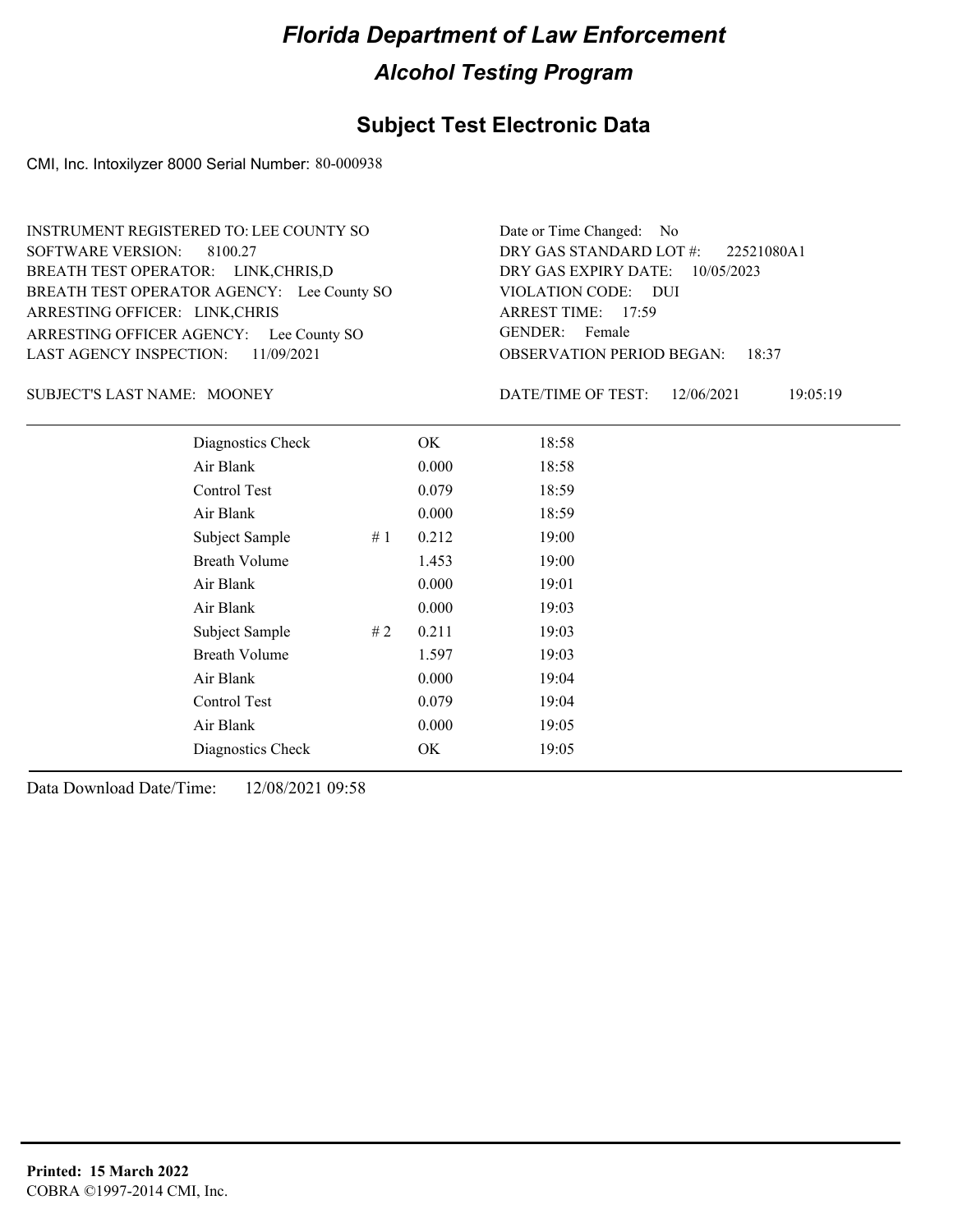#### **Subject Test Electronic Data**

CMI, Inc. Intoxilyzer 8000 Serial Number: 80-000938

ARRESTING OFFICER AGENCY: Lee County SO GENDER: BREATH TEST OPERATOR AGENCY: Lee County SO VIOLATION CODE: SOFTWARE VERSION: 8100.27 ARRESTING OFFICER: LINK,CHRIS BREATH TEST OPERATOR: LINK,CHRIS,D LAST AGENCY INSPECTION: 11/09/2021 INSTRUMENT REGISTERED TO: LEE COUNTY SO

OBSERVATION PERIOD BEGAN: 00:43 VIOLATION CODE: DUI ARREST TIME: 00:15 DRY GAS EXPIRY DATE: 10/05/2023 22521080A1 DRY GAS STANDARD LOT #: Date or Time Changed: No GENDER: Female

MIGLIOZZI SUBJECT'S LAST NAME: DATE/TIME OF TEST:

DATE/TIME OF TEST: 12/08/2021 01:11:34

| Diagnostics Check    |    | OK    | 01:05 |
|----------------------|----|-------|-------|
| Air Blank            |    | 0.000 | 01:05 |
| Control Test         |    | 0.080 | 01:05 |
| Air Blank            |    | 0.000 | 01:06 |
| Subject Sample       | #1 | 0.108 | 01:06 |
| <b>Breath Volume</b> |    | 1.742 | 01:06 |
| Air Blank            |    | 0.000 | 01:07 |
| Air Blank            |    | 0.000 | 01:09 |
| Subject Sample       | #2 | 0.107 | 01:09 |
| <b>Breath Volume</b> |    | 1.785 | 01:09 |
| Air Blank            |    | 0.000 | 01:10 |
| Control Test         |    | 0.079 | 01:10 |
| Air Blank            |    | 0.000 | 01:11 |
| Diagnostics Check    |    | OK    | 01:11 |
|                      |    |       |       |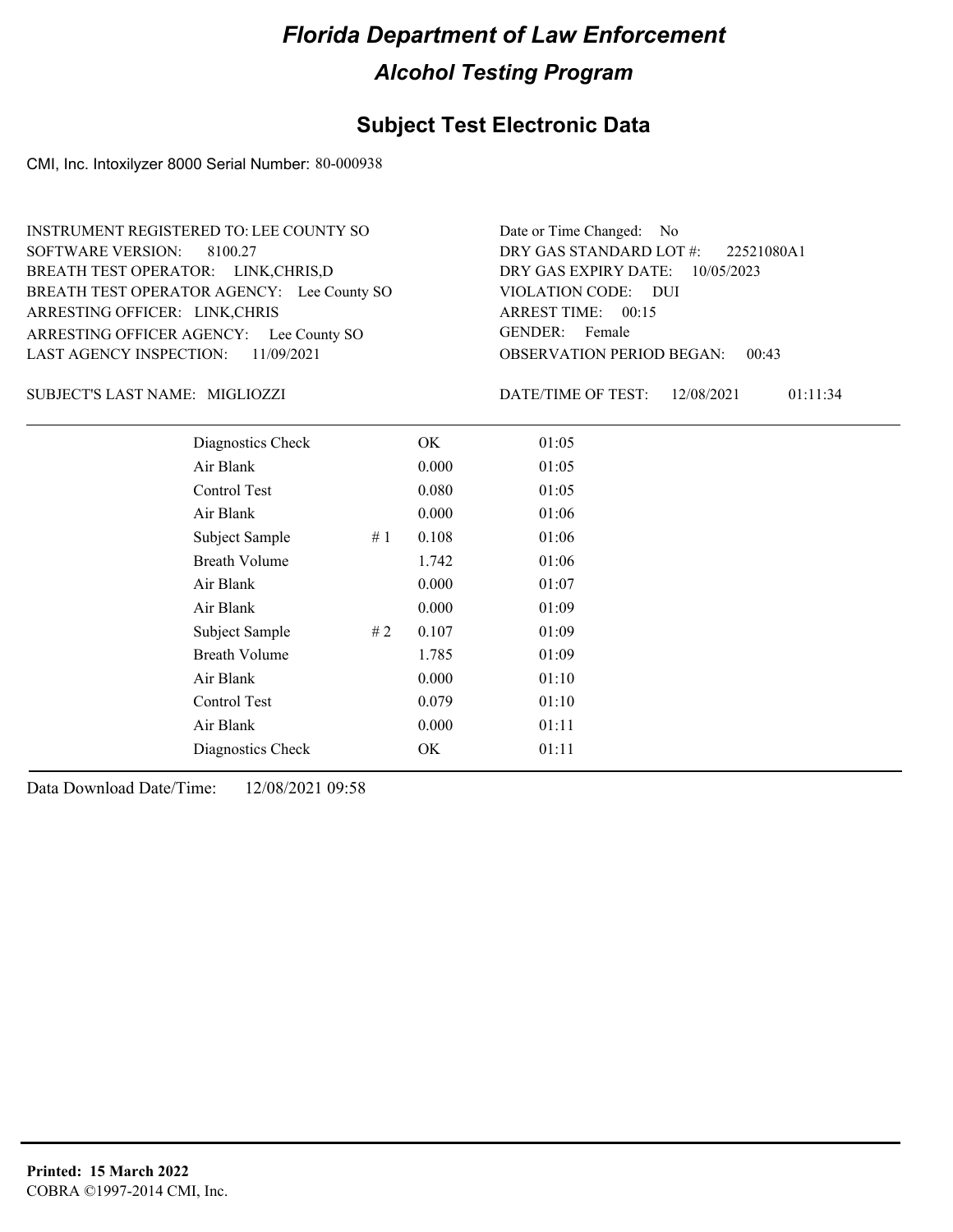#### **Subject Test Electronic Data**

CMI, Inc. Intoxilyzer 8000 Serial Number: 80-000938

OBSERVATION PERIOD BEGAN: 13:33 ARRESTING OFFICER AGENCY: Lee County SO GENDER: BREATH TEST OPERATOR AGENCY: Lee County SO VIOLATION CODE: SOFTWARE VERSION: 8100.27 VIOLATION CODE: DUI ARREST TIME: 12:06 ARRESTING OFFICER: ORTINO,E DRY GAS EXPIRY DATE: 10/05/2023 BREATH TEST OPERATOR: BONSALL,MATTHEW,A LAST AGENCY INSPECTION: 12/08/2021 INSTRUMENT REGISTERED TO: LEE COUNTY SO DRY GAS STANDARD LOT #: Date or Time Changed: No GENDER: Male

#### SUBJECT'S LAST NAME: RAMIREZ DATE/TIME OF TEST:

DATE/TIME OF TEST: 12/09/2021 14:01:10

22521080A

| Diagnostics Check    |    | OK    | 13:53 |  |
|----------------------|----|-------|-------|--|
| Air Blank            |    | 0.000 | 13:54 |  |
| Control Test         |    | 0.079 | 13:54 |  |
| Air Blank            |    | 0.000 | 13:54 |  |
| Subject Sample       | #1 | 0.190 | 13:56 |  |
| <b>Breath Volume</b> |    | 1.371 | 13:56 |  |
| Air Blank            |    | 0.000 | 13:57 |  |
| Air Blank            |    | 0.000 | 13:58 |  |
| Subject Sample       | #2 | 0.198 | 13:59 |  |
| <b>Breath Volume</b> |    | 1.394 | 13:59 |  |
| Air Blank            |    | 0.000 | 14:00 |  |
| Control Test         |    | 0.078 | 14:00 |  |
| Air Blank            |    | 0.000 | 14:01 |  |
| Diagnostics Check    |    | OK.   | 14:01 |  |
|                      |    |       |       |  |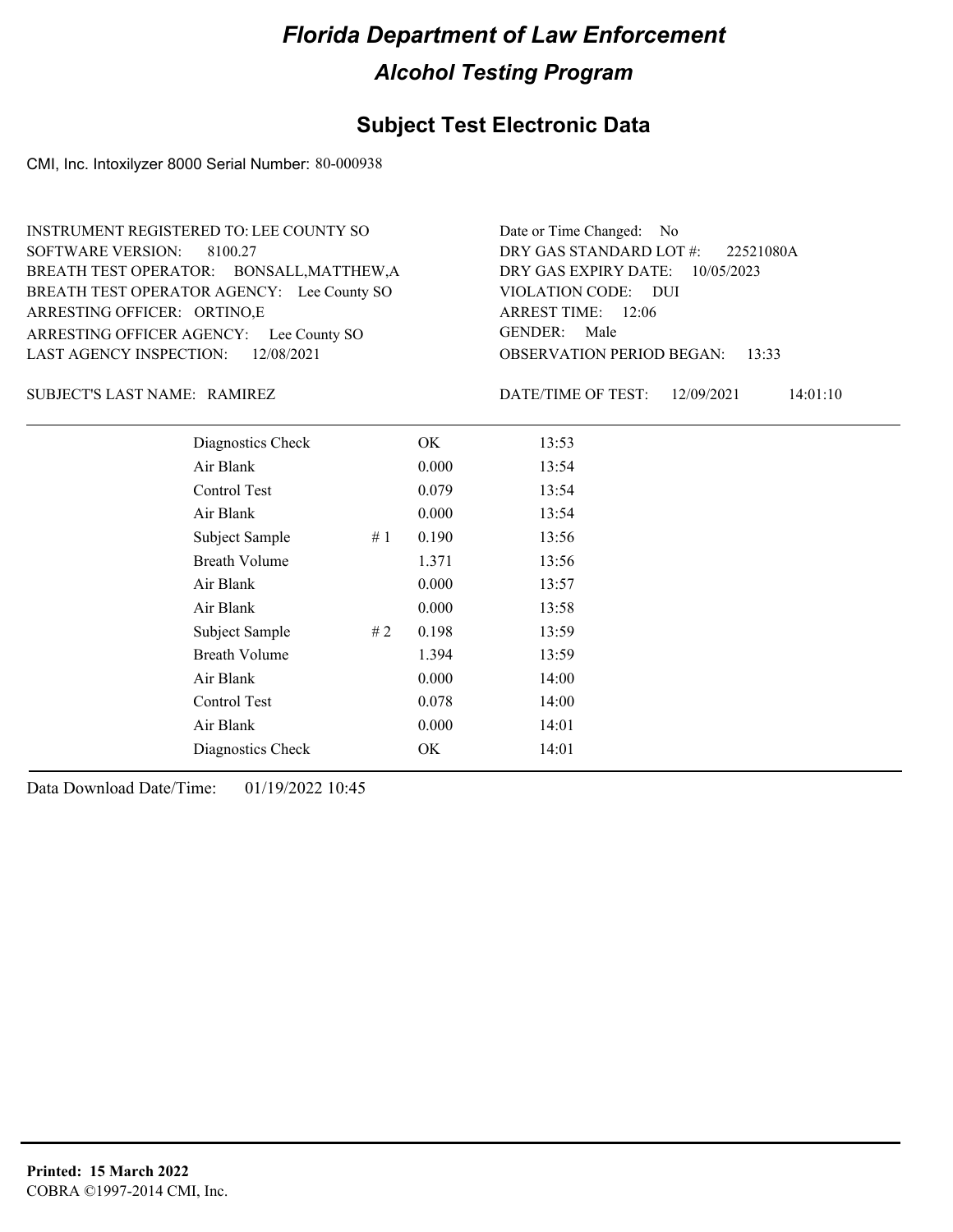#### **Subject Test Electronic Data**

CMI, Inc. Intoxilyzer 8000 Serial Number: 80-000938

ARRESTING OFFICER AGENCY: Lee County SO GENDER: BREATH TEST OPERATOR AGENCY: Lee County SO VIOLATION CODE: SOFTWARE VERSION: 8100.27 ARRESTING OFFICER: PAHLKE,M BREATH TEST OPERATOR: PAHLKE,M, LAST AGENCY INSPECTION: 12/08/2021 INSTRUMENT REGISTERED TO: LEE COUNTY SO

OBSERVATION PERIOD BEGAN: 19:03 VIOLATION CODE: DUI ARREST TIME: 18:03 DRY GAS EXPIRY DATE: 10/05/2023 22521080A DRY GAS STANDARD LOT #: Date or Time Changed: No GENDER: Male

WELCH JR SUBJECT'S LAST NAME: DATE/TIME OF TEST:

DATE/TIME OF TEST: 12/09/2021 19:33:57

| Diagnostics Check    |    | OK    | 19:27 |
|----------------------|----|-------|-------|
| Air Blank            |    | 0.000 | 19:27 |
| Control Test         |    | 0.080 | 19:28 |
| Air Blank            |    | 0.000 | 19:28 |
| Subject Sample       | #1 | 0.158 | 19:29 |
| <b>Breath Volume</b> |    | 3.320 | 19:29 |
| Air Blank            |    | 0.000 | 19:30 |
| Air Blank            |    | 0.000 | 19:31 |
| Subject Sample       | #2 | 0.146 | 19:32 |
| <b>Breath Volume</b> |    | 4.101 | 19:32 |
| Air Blank            |    | 0.000 | 19:33 |
| Control Test         |    | 0.079 | 19:33 |
| Air Blank            |    | 0.000 | 19:33 |
| Diagnostics Check    |    | OK    | 19:33 |
|                      |    |       |       |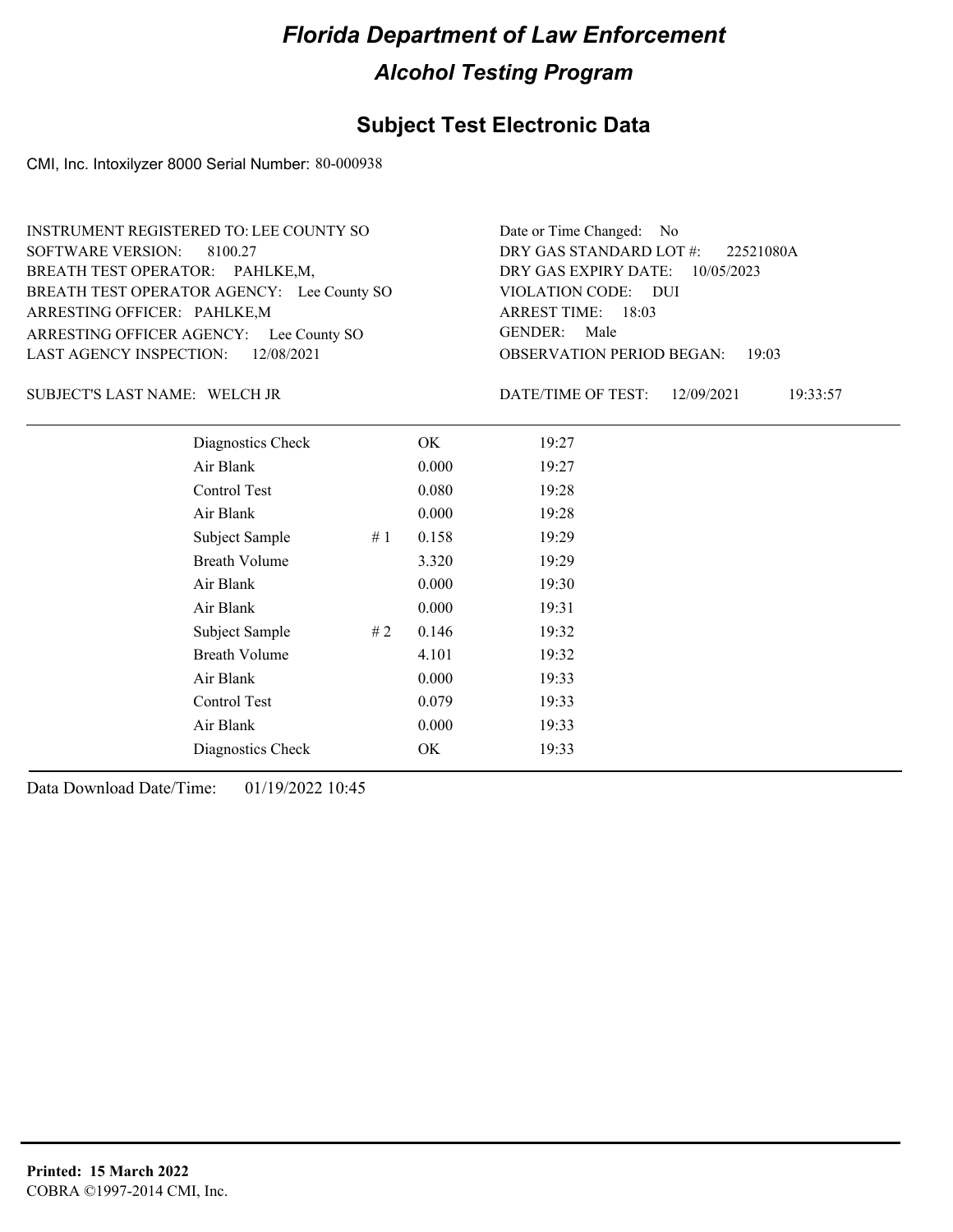#### **Subject Test Electronic Data**

CMI, Inc. Intoxilyzer 8000 Serial Number: 80-000938

ARRESTING OFFICER AGENCY: Lee County SO GENDER: BREATH TEST OPERATOR AGENCY: Lee County SO VIOLATION CODE: SOFTWARE VERSION: 8100.27 ARRESTING OFFICER: LINK,CHRIS BREATH TEST OPERATOR: LINK,CHRIS,D LAST AGENCY INSPECTION: 12/08/2021 INSTRUMENT REGISTERED TO: LEE COUNTY SO

OBSERVATION PERIOD BEGAN: 00:15 VIOLATION CODE: DUI 23:44 ARREST TIME: DRY GAS EXPIRY DATE: 10/05/2023 22521080A1 DRY GAS STANDARD LOT #: Date or Time Changed: No GENDER: Female

#### EIKMEIER SUBJECT'S LAST NAME: DATE/TIME OF TEST:

DATE/TIME OF TEST: 12/11/2021 00:44:52

| Diagnostics Check    |    | OK    | 00:37 |  |
|----------------------|----|-------|-------|--|
| Air Blank            |    | 0.000 | 00:37 |  |
| Control Test         |    | 0.080 | 00:38 |  |
| Air Blank            |    | 0.000 | 00:38 |  |
| Subject Sample       | #1 | 0.233 | 00:40 |  |
| <b>Breath Volume</b> |    | 2.675 | 00:40 |  |
| Air Blank            |    | 0.000 | 00:40 |  |
| Air Blank            |    | 0.000 | 00:42 |  |
| Subject Sample       | #2 | 0.246 | 00:43 |  |
| <b>Breath Volume</b> |    | 3.113 | 00:43 |  |
| Air Blank            |    | 0.000 | 00:43 |  |
| Control Test         |    | 0.079 | 00:44 |  |
| Air Blank            |    | 0.000 | 00:44 |  |
| Diagnostics Check    |    | OK    | 00:44 |  |
|                      |    |       |       |  |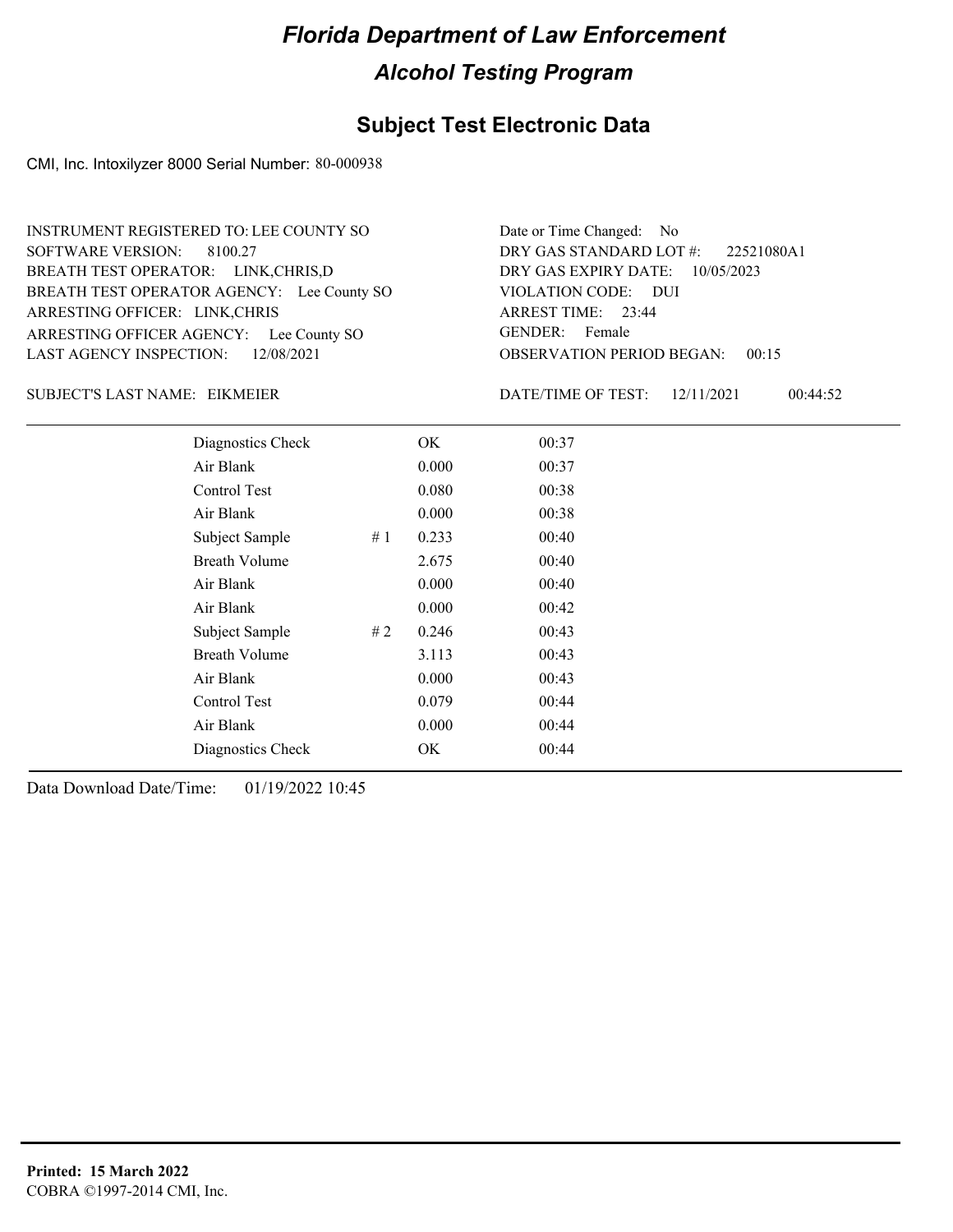#### **Subject Test Electronic Data**

CMI, Inc. Intoxilyzer 8000 Serial Number: 80-000938

ARRESTING OFFICER AGENCY: Fort Myers PD GENDER: BREATH TEST OPERATOR AGENCY: Fort Myers PD VIOLATION CODE: SOFTWARE VERSION: 8100.27 ARRESTING OFFICER: JOHNSTON,TORI BREATH TEST OPERATOR: JOHNSTON,TORI,D LAST AGENCY INSPECTION: 12/08/2021 INSTRUMENT REGISTERED TO: LEE COUNTY SO

OBSERVATION PERIOD BEGAN: 00:40 VIOLATION CODE: DUI ARREST TIME: 00:25 DRY GAS EXPIRY DATE: 10/05/2023 22521080A DRY GAS STANDARD LOT #: Date or Time Changed: No GENDER: Female

VELEZ ROSA SUBJECT'S LAST NAME: DATE/TIME OF TEST:

DATE/TIME OF TEST: 12/11/2021 01:10:28

| Diagnostics Check    |    | OK    | 01:02 |
|----------------------|----|-------|-------|
| Air Blank            |    | 0.000 | 01:02 |
| Control Test         |    | 0.079 | 01:02 |
| Air Blank            |    | 0.000 | 01:03 |
| Subject Sample       | #1 | 0.249 | 01:05 |
| <b>Breath Volume</b> |    | 1.230 | 01:05 |
| Air Blank            |    | 0.000 | 01:06 |
| Air Blank            |    | 0.000 | 01:08 |
| Subject Sample       | #2 | 0.235 | 01:08 |
| <b>Breath Volume</b> |    | 1.214 | 01:08 |
| Air Blank            |    | 0.000 | 01:09 |
| Control Test         |    | 0.075 | 01:09 |
| Air Blank            |    | 0.000 | 01:10 |
| Diagnostics Check    |    | OK    | 01:10 |
|                      |    |       |       |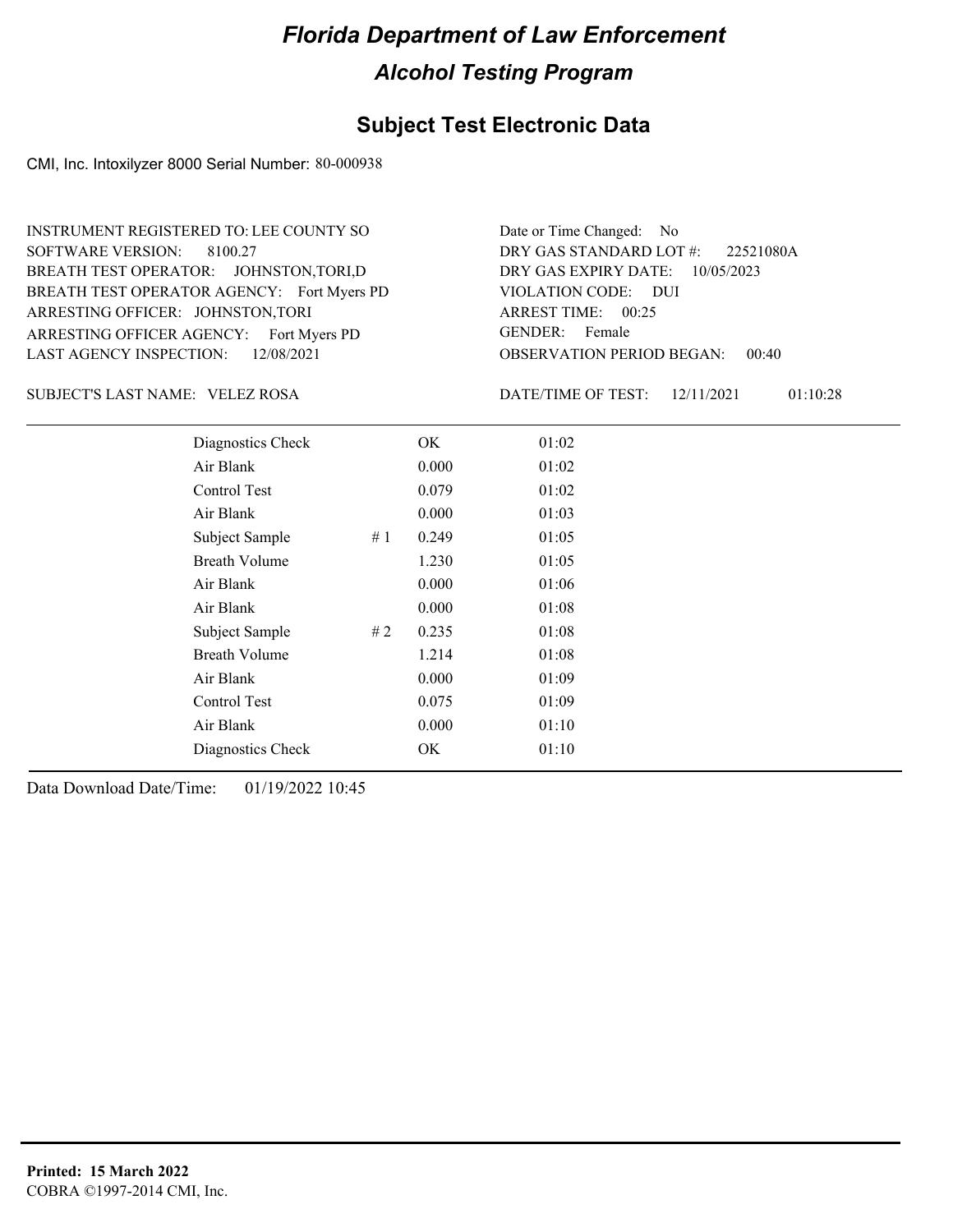#### **Subject Test Electronic Data**

CMI, Inc. Intoxilyzer 8000 Serial Number: 80-000938

ARRESTING OFFICER AGENCY: Fort Myers PD GENDER: BREATH TEST OPERATOR AGENCY: Fort Myers PD VIOLATION CODE: SOFTWARE VERSION: 8100.27 ARRESTING OFFICER: KIRCIKYAN,ROBERT BREATH TEST OPERATOR: KING,JONATHAN,L LAST AGENCY INSPECTION: 12/08/2021 INSTRUMENT REGISTERED TO: LEE COUNTY SO

OBSERVATION PERIOD BEGAN: 02:03 VIOLATION CODE: DUI ARREST TIME: 01:21 DRY GAS EXPIRY DATE: 10/05/2023 22521080A DRY GAS STANDARD LOT #: Date or Time Changed: No GENDER: Male

SUBJECT'S LAST NAME: BENITO MATEO **Example 20** DATE/TIME OF TEST:

DATE/TIME OF TEST: 12/11/2021 02:33:10

| Diagnostics Check    |    | OK    | 02:25 |
|----------------------|----|-------|-------|
| Air Blank            |    | 0.000 | 02:25 |
| Control Test         |    | 0.079 | 02:26 |
| Air Blank            |    | 0.000 | 02:26 |
| Subject Sample       | #1 | 0.251 | 02:27 |
| <b>Breath Volume</b> |    | 2.359 | 02:27 |
| Air Blank            |    | 0.000 | 02:28 |
| Air Blank            |    | 0.000 | 02:30 |
| Subject Sample       | #2 | 0.244 | 02:31 |
| <b>Breath Volume</b> |    | 2.277 | 02:31 |
| Air Blank            |    | 0.000 | 02:32 |
| Control Test         |    | 0.076 | 02:32 |
| Air Blank            |    | 0.000 | 02:33 |
| Diagnostics Check    |    | OK    | 02:33 |
|                      |    |       |       |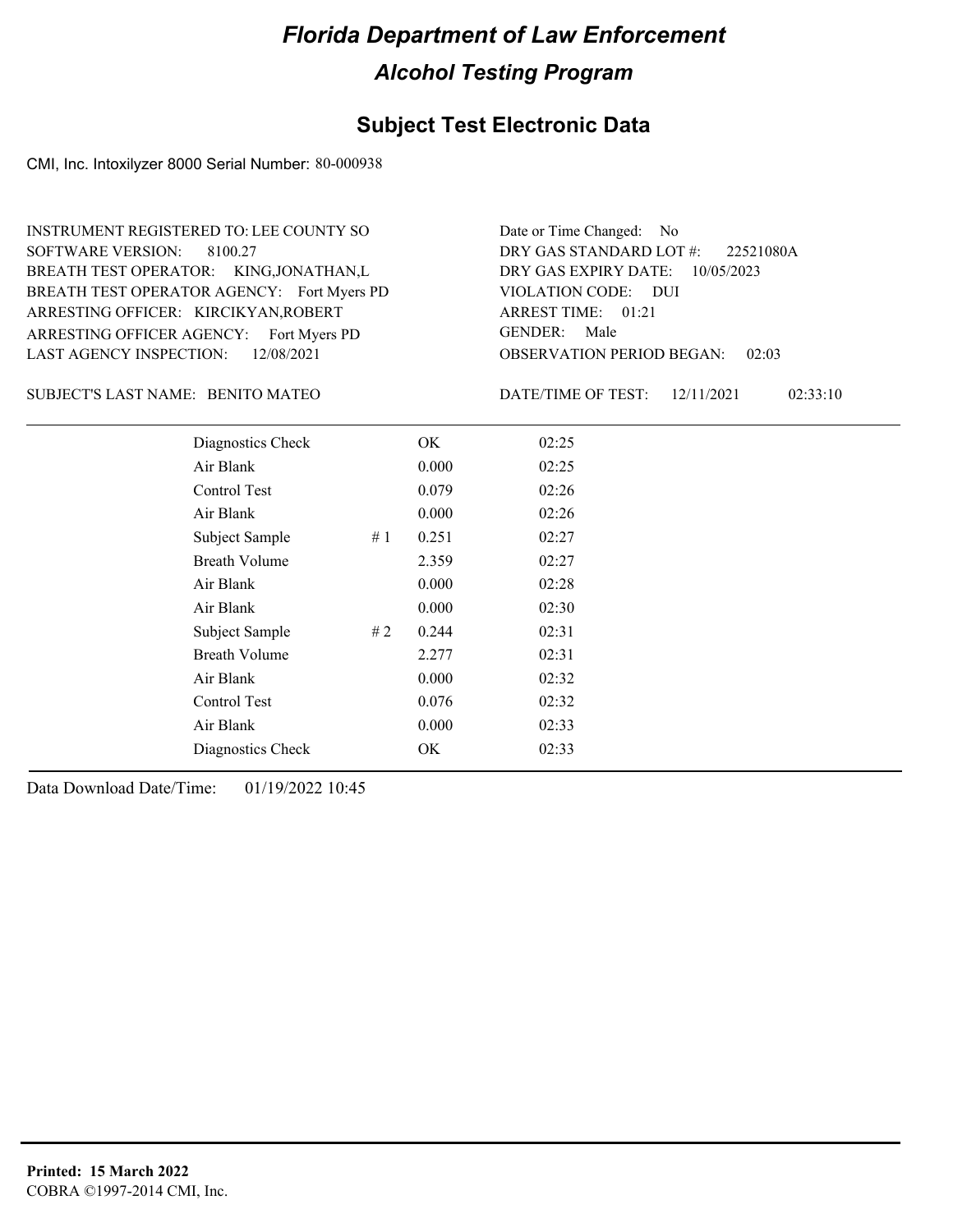### **Subject Test Electronic Data**

CMI, Inc. Intoxilyzer 8000 Serial Number: 80-000938

| INSTRUMENT REGISTERED TO: LEE COUNTY SO     | Date or Time Changed: No               |
|---------------------------------------------|----------------------------------------|
| SOFTWARE VERSION: 8100.27                   | DRY GAS STANDARD LOT #: 22521080A      |
| BREATH TEST OPERATOR: WINCELOWICZ, LARRY, R | DRY GAS EXPIRY DATE: 10/05/2023        |
| BREATH TEST OPERATOR AGENCY: Lee County SO  | VIOLATION CODE: DUI                    |
| ARRESTING OFFICER: VICIOSO, Y               | ARREST TIME: 06:49                     |
| ARRESTING OFFICER AGENCY: Fort Myers PD     | GENDER: Male                           |
| LAST AGENCY INSPECTION: 12/08/2021          | <b>OBSERVATION PERIOD BEGAN: 11:05</b> |

#### SUBJECT'S LAST NAME: BARRETT DATE/TIME OF TEST:

DATE/TIME OF TEST: 12/12/2021 11:39:32

| Diagnostics Check       | OK    | 11:33 |
|-------------------------|-------|-------|
| Air Blank               | 0.000 | 11:33 |
| Control Test            | 0.080 | 11:33 |
| Air Blank               | 0.000 | 11:34 |
| # $1$<br>Subject Sample | 0.000 | 11:35 |
| <b>Breath Volume</b>    | 3.546 | 11:35 |
| Air Blank               | 0.000 | 11:35 |
| Air Blank               | 0.000 | 11:37 |
| Subject Sample<br>#2    | 0.000 | 11:38 |
| <b>Breath Volume</b>    | 3.351 | 11:38 |
| Air Blank               | 0.000 | 11:38 |
| Control Test            | 0.080 | 11:38 |
| Air Blank               | 0.000 | 11:39 |
| Diagnostics Check       | OK    | 11:39 |
|                         |       |       |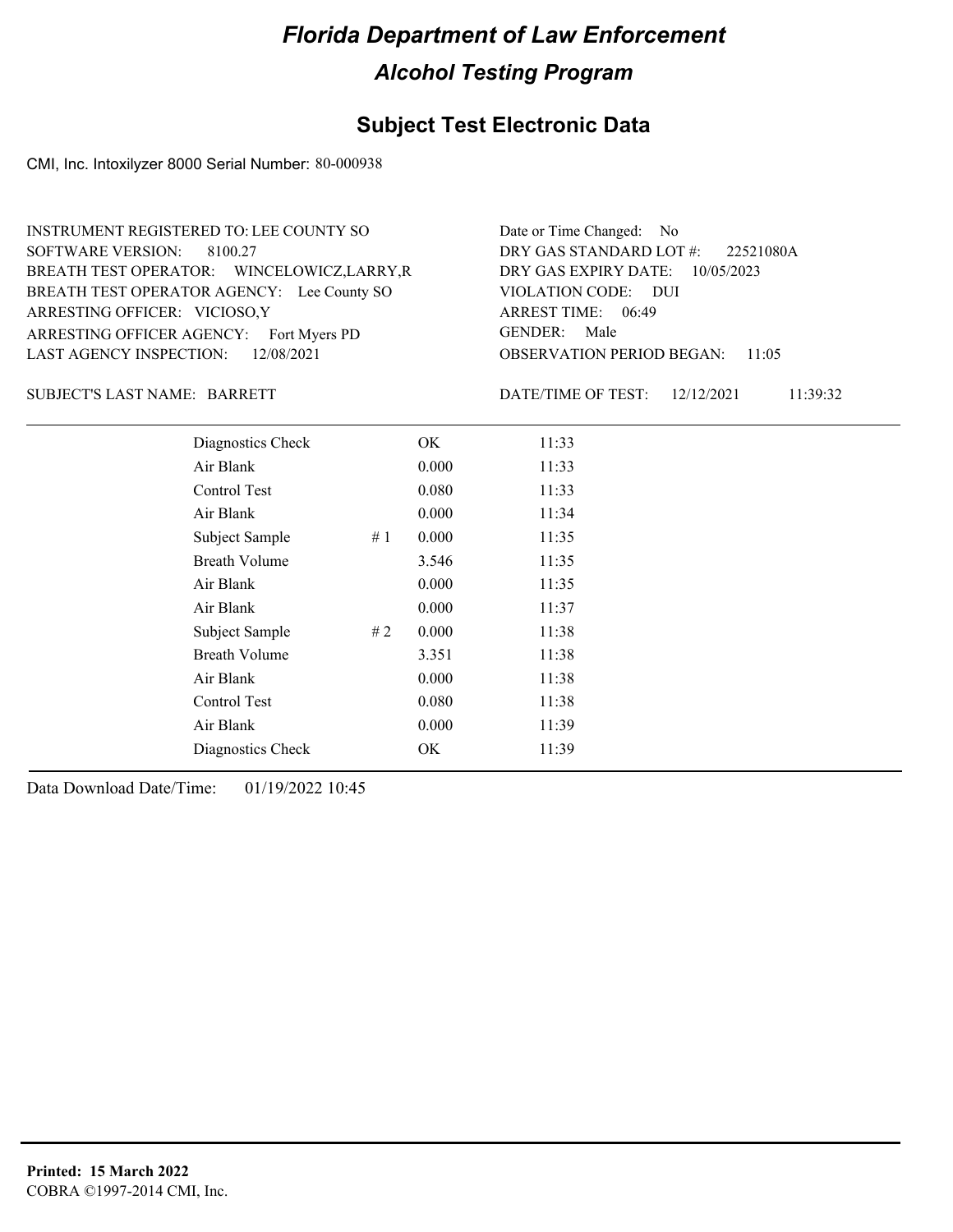#### **Subject Test Electronic Data**

CMI, Inc. Intoxilyzer 8000 Serial Number: 80-000938

ARRESTING OFFICER AGENCY: Fort Myers PD GENDER: BREATH TEST OPERATOR AGENCY: Fort Myers PD VIOLATION CODE: SOFTWARE VERSION: 8100.27 ARRESTING OFFICER: MCCURRY, KELLEY BREATH TEST OPERATOR: KING,JONATHAN,L LAST AGENCY INSPECTION: 12/08/2021 INSTRUMENT REGISTERED TO: LEE COUNTY SO

OBSERVATION PERIOD BEGAN: 01:34 VIOLATION CODE: DUI 23:19 ARREST TIME: DRY GAS EXPIRY DATE: 10/05/2023 22521080A DRY GAS STANDARD LOT #: Date or Time Changed: No GENDER: Male

SUBJECT'S LAST NAME: POTTER DATE/TIME OF TEST:

DATE/TIME OF TEST: 12/13/2021 02:09:22

| Diagnostics Check    |    | OK    | 02:03 |
|----------------------|----|-------|-------|
| Air Blank            |    | 0.000 | 02:03 |
| Control Test         |    | 0.081 | 02:04 |
| Air Blank            |    | 0.000 | 02:04 |
| Subject Sample       | #1 | 0.000 | 02:05 |
| <b>Breath Volume</b> |    | 2.414 | 02:05 |
| Air Blank            |    | 0.000 | 02:05 |
| Air Blank            |    | 0.000 | 02:07 |
| Subject Sample       | #2 | 0.000 | 02:07 |
| <b>Breath Volume</b> |    | 1.976 | 02:07 |
| Air Blank            |    | 0.000 | 02:08 |
| <b>Control Test</b>  |    | 0.079 | 02:08 |
| Air Blank            |    | 0.000 | 02:09 |
| Diagnostics Check    |    | OK    | 02:09 |
|                      |    |       |       |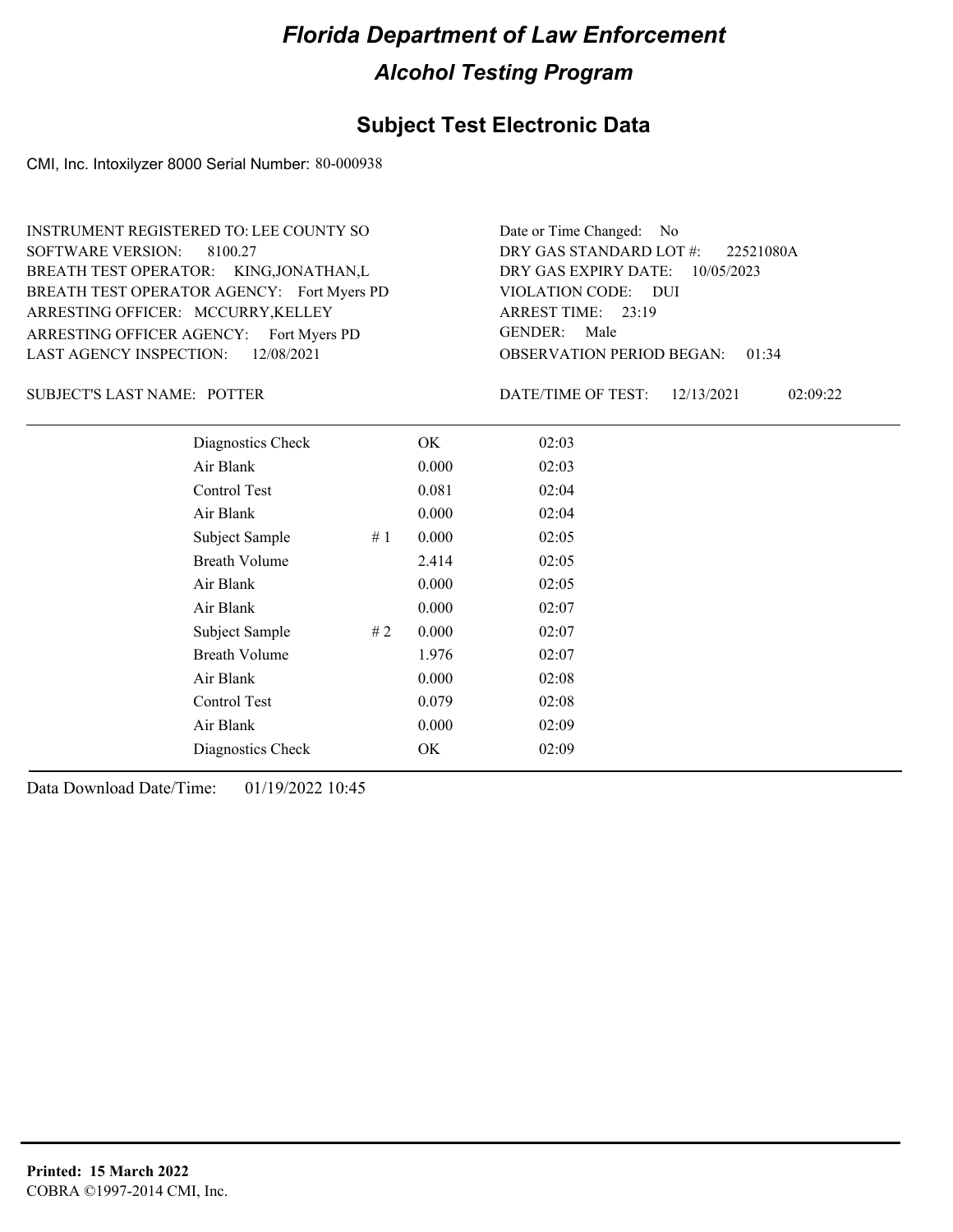#### **Subject Test Electronic Data**

CMI, Inc. Intoxilyzer 8000 Serial Number: 80-000938

ARRESTING OFFICER AGENCY: Lee County SO GENDER: BREATH TEST OPERATOR AGENCY: Lee County SO VIOLATION CODE: SOFTWARE VERSION: 8100.27 ARRESTING OFFICER: MOSES, JARRED BREATH TEST OPERATOR: SELLERS,BRANDON,J LAST AGENCY INSPECTION: 12/08/2021 INSTRUMENT REGISTERED TO: LEE COUNTY SO

OBSERVATION PERIOD BEGAN: 02:00 VIOLATION CODE: DUI ARREST TIME: 01:14 DRY GAS EXPIRY DATE: 10/05/2023 22521080A1 DRY GAS STANDARD LOT #: Date or Time Changed: No GENDER: Female

OCHU SUBJECT'S LAST NAME: DATE/TIME OF TEST:

DATE/TIME OF TEST: 12/14/2021 02:38:41

| Diagnostics Check    |    | OK    | 02:32 |
|----------------------|----|-------|-------|
| Air Blank            |    | 0.000 | 02:32 |
| Control Test         |    | 0.080 | 02:32 |
| Air Blank            |    | 0.000 | 02:33 |
| Subject Sample       | #1 | 0.090 | 02:34 |
| <b>Breath Volume</b> |    | 2.140 | 02:34 |
| Air Blank            |    | 0.000 | 02:34 |
| Air Blank            |    | 0.000 | 02:36 |
| Subject Sample       | #2 | 0.096 | 02:37 |
| <b>Breath Volume</b> |    | 2.160 | 02:37 |
| Air Blank            |    | 0.000 | 02:37 |
| Control Test         |    | 0.080 | 02:38 |
| Air Blank            |    | 0.000 | 02:38 |
| Diagnostics Check    |    | OK.   | 02:38 |
|                      |    |       |       |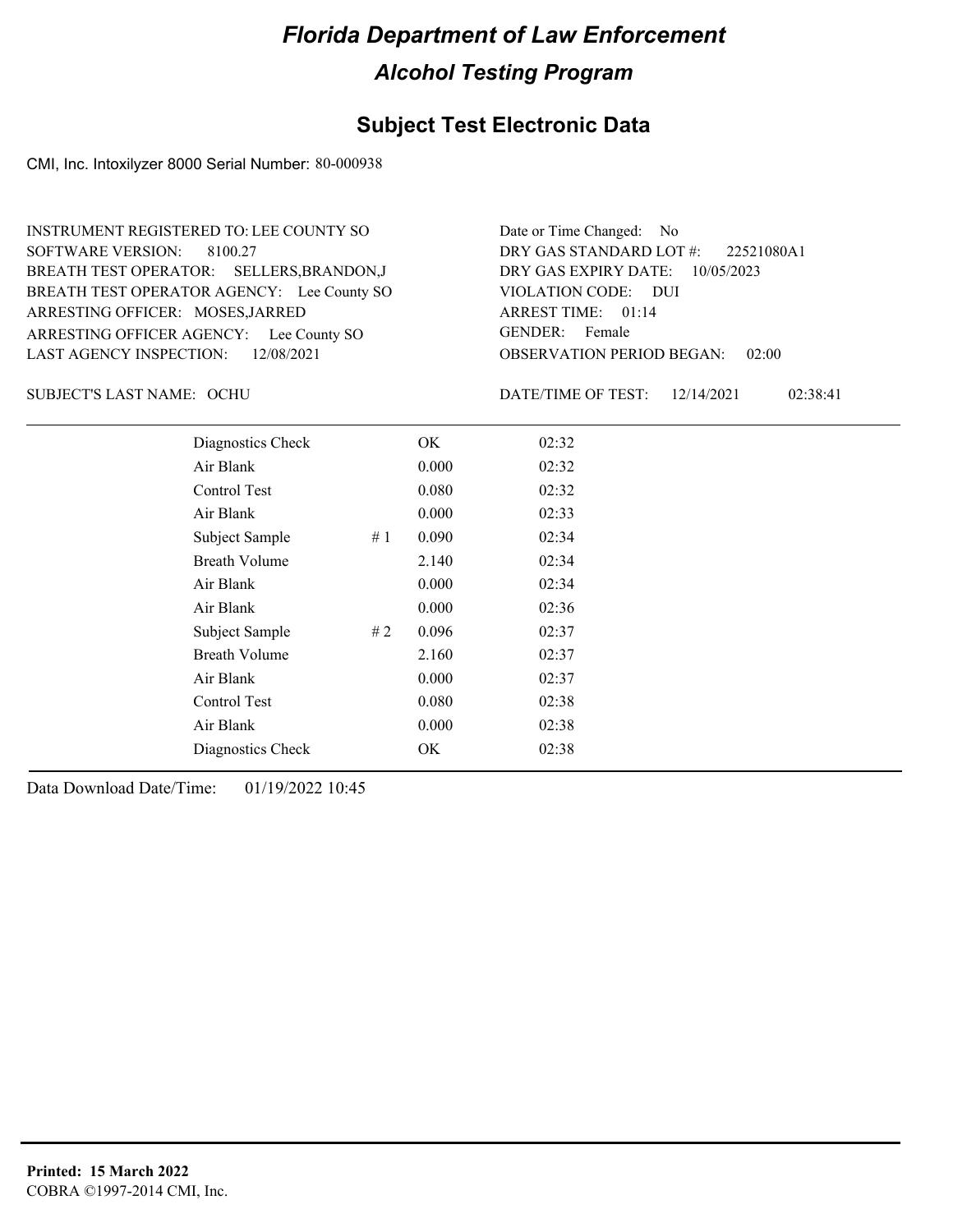#### **Subject Test Electronic Data**

CMI, Inc. Intoxilyzer 8000 Serial Number: 80-000938

ARRESTING OFFICER AGENCY: Lee County SO GENDER: BREATH TEST OPERATOR AGENCY: Lee County SO VIOLATION CODE: SOFTWARE VERSION: 8100.27 ARRESTING OFFICER: BONSALL, M BREATH TEST OPERATOR: BONSALL,MATTHEW,A LAST AGENCY INSPECTION: 12/08/2021 INSTRUMENT REGISTERED TO: LEE COUNTY SO

OBSERVATION PERIOD BEGAN: 11:22 VIOLATION CODE: DUI ARREST TIME: 09:11 DRY GAS EXPIRY DATE: 10/05/2023 22521080A DRY GAS STANDARD LOT #: Date or Time Changed: No GENDER: Male

SUBJECT'S LAST NAME: SMITH **Example 2018** DATE/TIME OF TEST:

DATE/TIME OF TEST: 12/15/2021 11:48:54

| Diagnostics Check    |    | OK    | 11:42 |
|----------------------|----|-------|-------|
| Air Blank            |    | 0.000 | 11:43 |
| Control Test         |    | 0.081 | 11:43 |
| Air Blank            |    | 0.000 | 11:44 |
| Subject Sample       | #1 | 0.000 | 11:44 |
| <b>Breath Volume</b> |    | 2.203 | 11:44 |
| Air Blank            |    | 0.000 | 11:45 |
| Air Blank            |    | 0.000 | 11:47 |
| Subject Sample       | #2 | 0.000 | 11:47 |
| <b>Breath Volume</b> |    | 1.703 | 11:47 |
| Air Blank            |    | 0.000 | 11:47 |
| Control Test         |    | 0.080 | 11:48 |
| Air Blank            |    | 0.000 | 11:48 |
| Diagnostics Check    |    | OK    | 11:48 |
|                      |    |       |       |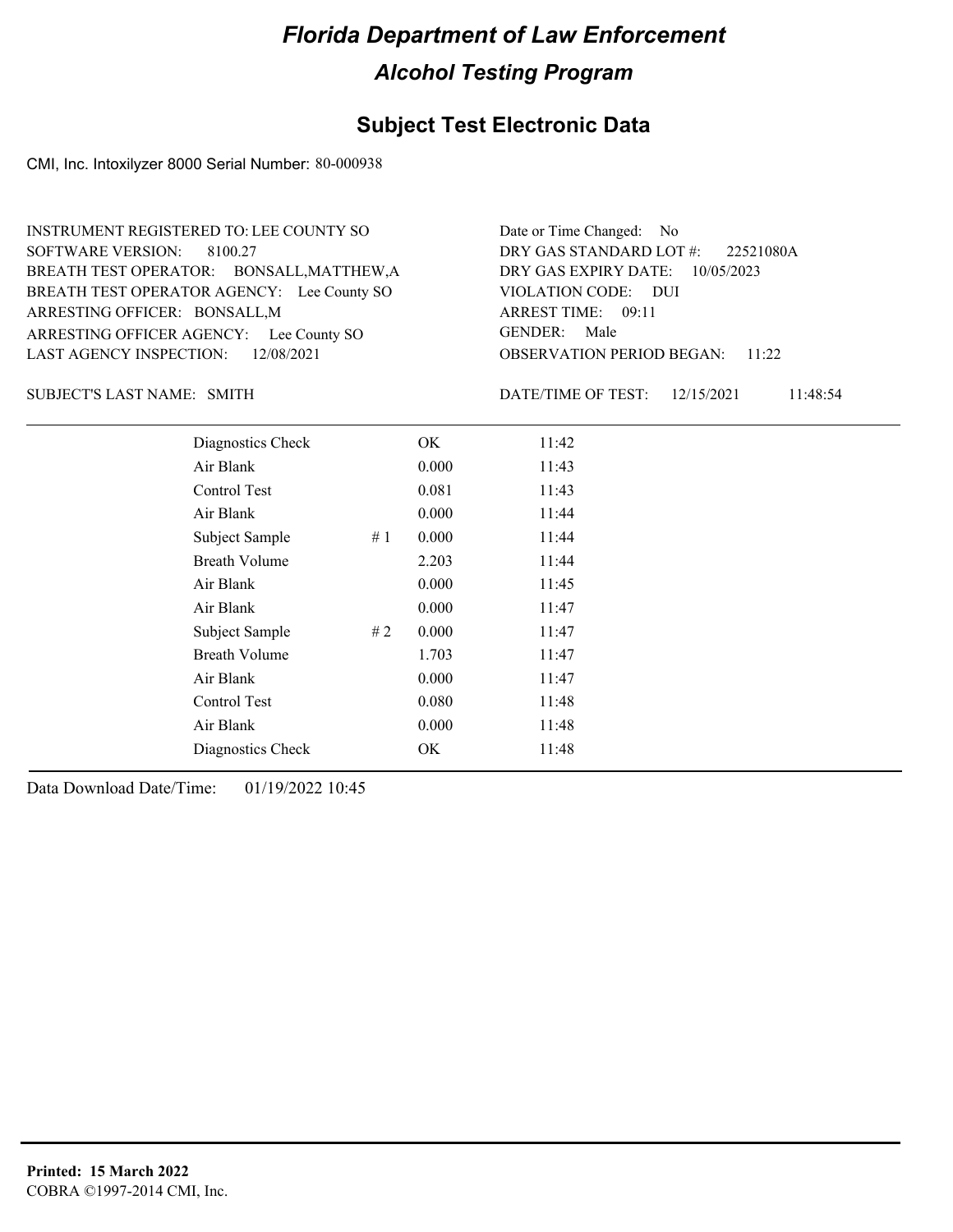#### **Subject Test Electronic Data**

CMI, Inc. Intoxilyzer 8000 Serial Number: 80-000938

ARRESTING OFFICER AGENCY: Fort Myers PD GENDER: BREATH TEST OPERATOR AGENCY: Fort Myers PD VIOLATION CODE: SOFTWARE VERSION: 8100.27 ARRESTING OFFICER: KING,JONATHAN BREATH TEST OPERATOR: KING,JONATHAN,L LAST AGENCY INSPECTION: 12/08/2021 INSTRUMENT REGISTERED TO: LEE COUNTY SO

OBSERVATION PERIOD BEGAN: 03:43 VIOLATION CODE: DUI ARREST TIME: 02:10 DRY GAS EXPIRY DATE: 10/05/2023 22521080A DRY GAS STANDARD LOT #: Date or Time Changed: No GENDER: Male

SUBJECT'S LAST NAME: BARNES DATE/TIME OF TEST:

DATE/TIME OF TEST: 12/17/2021 04:10:15

| Diagnostics Check    |    | OK    | 04:03 |
|----------------------|----|-------|-------|
| Air Blank            |    | 0.000 | 04:04 |
| Control Test         |    | 0.080 | 04:04 |
| Air Blank            |    | 0.000 | 04:04 |
| Subject Sample       | #1 | 0.170 | 04:05 |
| <b>Breath Volume</b> |    | 2.335 | 04:05 |
| Air Blank            |    | 0.000 | 04:06 |
| Air Blank            |    | 0.000 | 04:07 |
| Subject Sample       | #2 | 0.163 | 04:08 |
| <b>Breath Volume</b> |    | 1.796 | 04:08 |
| Air Blank            |    | 0.000 | 04:09 |
| Control Test         |    | 0.079 | 04:09 |
| Air Blank            |    | 0.000 | 04:10 |
| Diagnostics Check    |    | OK    | 04:10 |
|                      |    |       |       |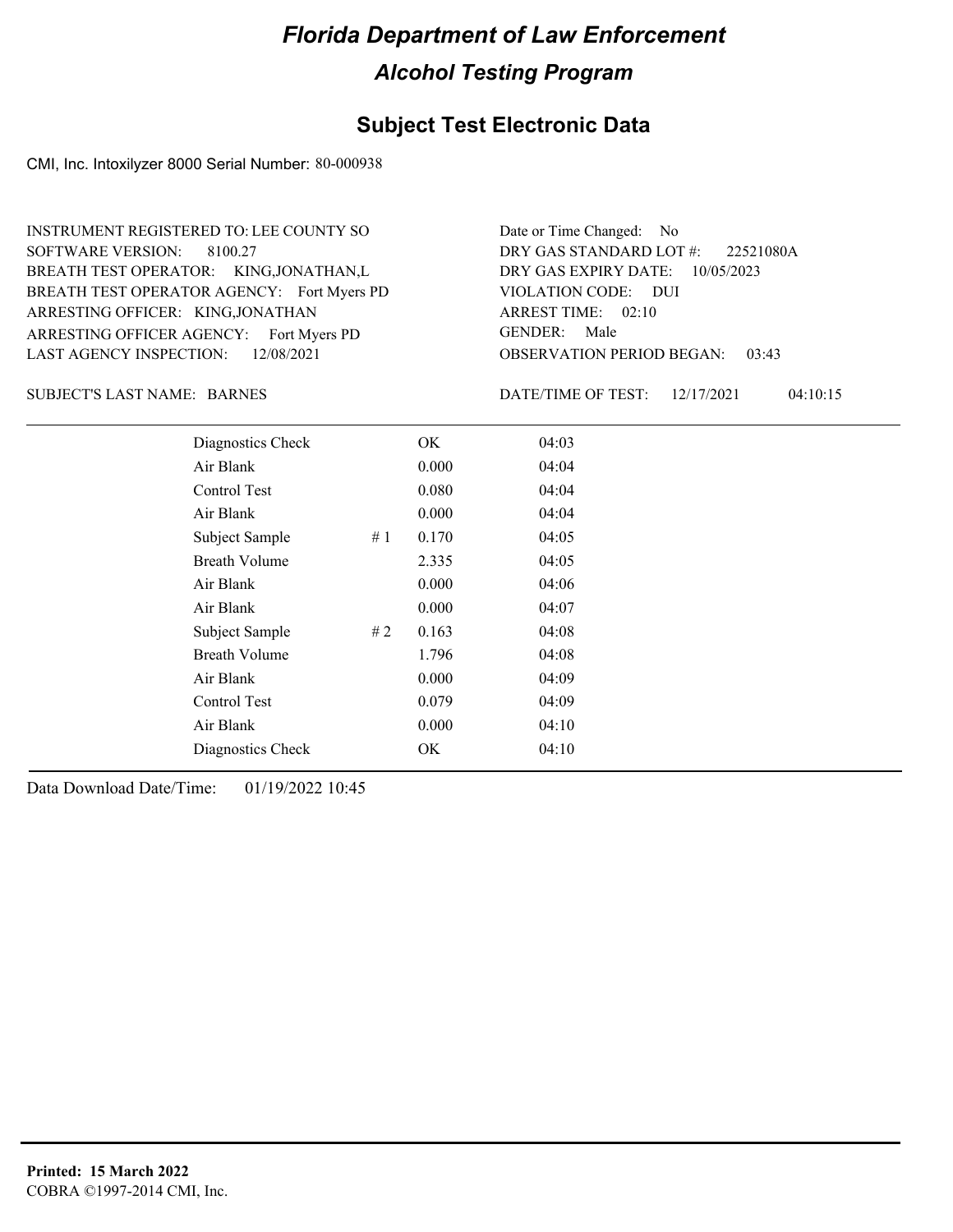#### **Subject Test Electronic Data**

CMI, Inc. Intoxilyzer 8000 Serial Number: 80-000938

ARRESTING OFFICER AGENCY: Lee County SO GENDER: BREATH TEST OPERATOR AGENCY: Lee County SO VIOLATION CODE: SOFTWARE VERSION: 8100.27 ARRESTING OFFICER: PAHLKE,M BREATH TEST OPERATOR: PAHLKE,M, LAST AGENCY INSPECTION: 12/08/2021 INSTRUMENT REGISTERED TO: LEE COUNTY SO

OBSERVATION PERIOD BEGAN: 00:39 VIOLATION CODE: DUI ARREST TIME: 00:18 DRY GAS EXPIRY DATE: 10/05/2023 22521080A DRY GAS STANDARD LOT #: Date or Time Changed: No GENDER: Male

JARVIS SUBJECT'S LAST NAME: DATE/TIME OF TEST:

DATE/TIME OF TEST: 12/18/2021 01:09:18

| Diagnostics Check    |    | OK    | 01:02 |
|----------------------|----|-------|-------|
| Air Blank            |    | 0.000 | 01:03 |
| Control Test         |    | 0.079 | 01:03 |
| Air Blank            |    | 0.000 | 01:03 |
| Subject Sample       | #1 | 0.181 | 01:04 |
| <b>Breath Volume</b> |    | 3.453 | 01:04 |
| Air Blank            |    | 0.000 | 01:05 |
| Air Blank            |    | 0.000 | 01:07 |
| Subject Sample       | #2 | 0.189 | 01:07 |
| <b>Breath Volume</b> |    | 3.597 | 01:07 |
| Air Blank            |    | 0.000 | 01:08 |
| Control Test         |    | 0.079 | 01:08 |
| Air Blank            |    | 0.000 | 01:09 |
| Diagnostics Check    |    | OK    | 01:09 |
|                      |    |       |       |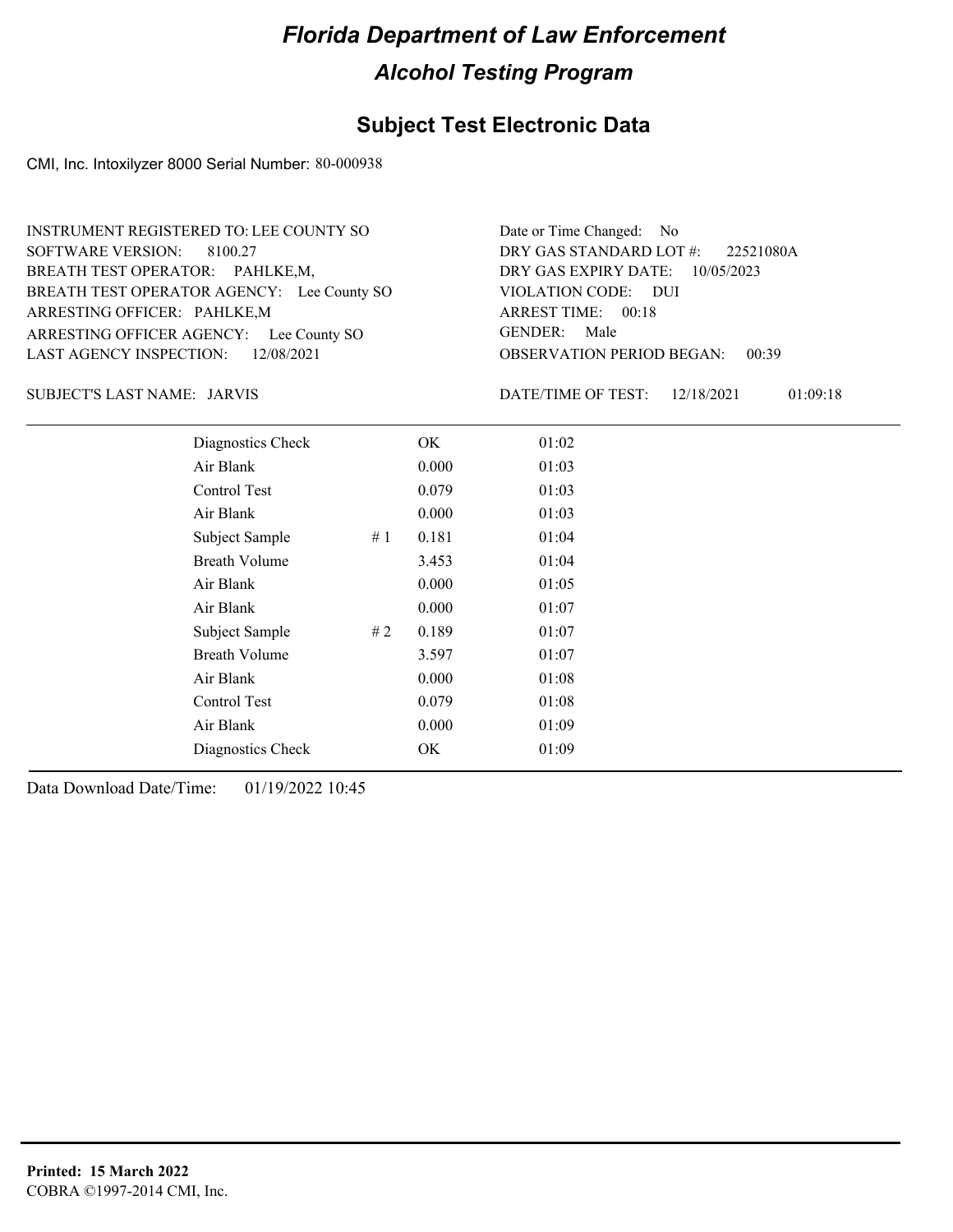#### **Subject Test Electronic Data**

CMI, Inc. Intoxilyzer 8000 Serial Number: 80-000938

ARRESTING OFFICER AGENCY: Lee County SO GENDER: BREATH TEST OPERATOR AGENCY: Cape Coral PD VIOLATION CODE: SOFTWARE VERSION: 8100.27 ARRESTING OFFICER: SOMMERS, EDWARD BREATH TEST OPERATOR: LOWE,ALEXANDER,A LAST AGENCY INSPECTION: 12/08/2021 INSTRUMENT REGISTERED TO: LEE COUNTY SO

OBSERVATION PERIOD BEGAN: 02:41 VIOLATION CODE: DUI ARREST TIME: 02:21 DRY GAS EXPIRY DATE: 10/05/2023 22521080A DRY GAS STANDARD LOT #: Date or Time Changed: No GENDER: Male

DIEGO SUBJECT'S LAST NAME: DATE/TIME OF TEST:

DATE/TIME OF TEST: 12/18/2021 03:10:15

| Diagnostics Check    | OK    | 03:01 |
|----------------------|-------|-------|
| Air Blank            | 0.000 | 03:01 |
| Control Test         | 0.079 | 03:02 |
| Air Blank            | 0.000 | 03:02 |
| Subject Sample<br>#1 | 0.187 | 03:05 |
| <b>Breath Volume</b> | 1.800 | 03:05 |
| Air Blank            | 0.000 | 03:06 |
| Air Blank            | 0.000 | 03:08 |
| Subject Sample<br>#2 | 0.188 | 03:08 |
| <b>Breath Volume</b> | 1.496 | 03:08 |
| Air Blank            | 0.000 | 03:09 |
| <b>Control Test</b>  | 0.078 | 03:09 |
| Air Blank            | 0.000 | 03:10 |
| Diagnostics Check    | OK    | 03:10 |
|                      |       |       |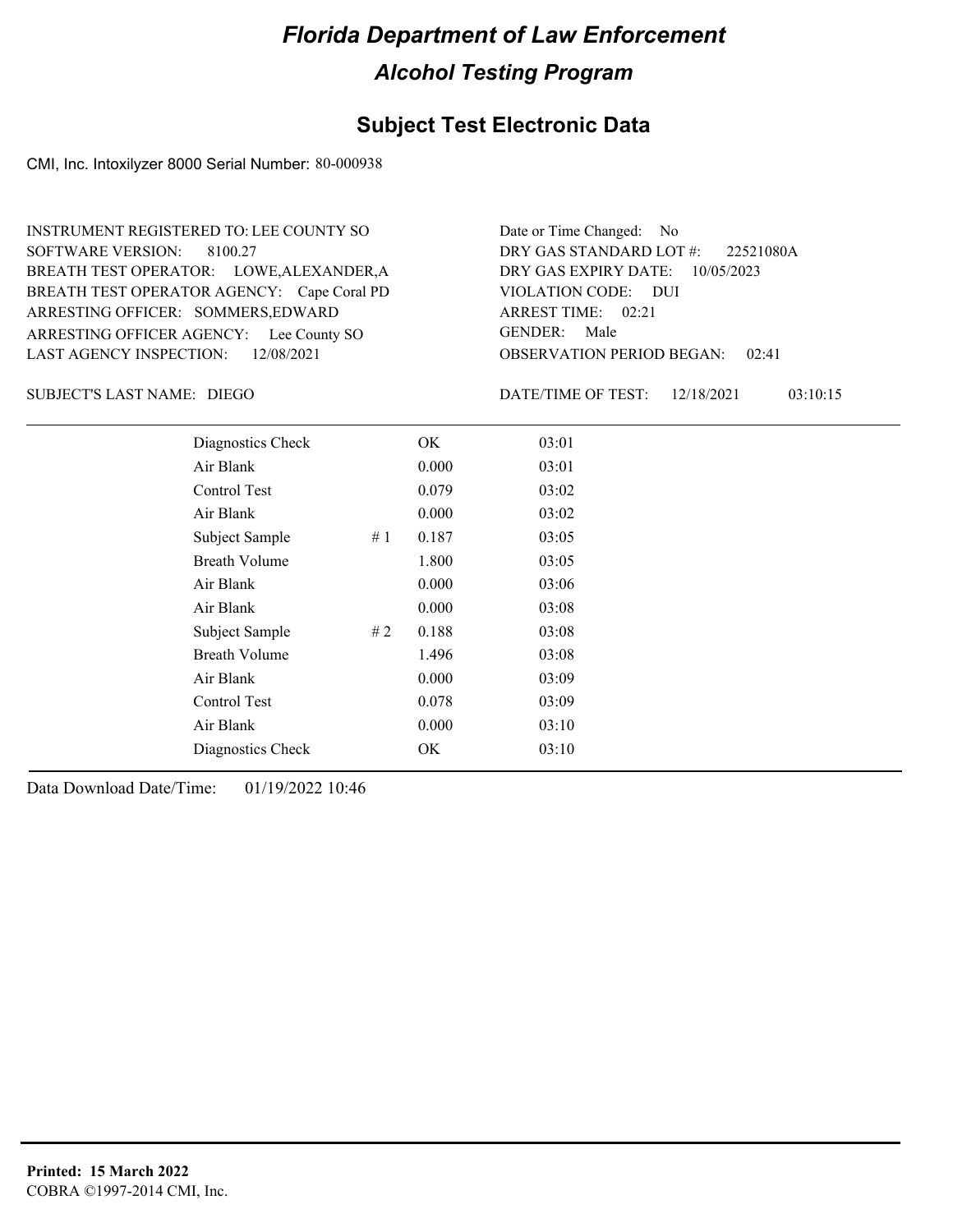#### **Subject Test Electronic Data**

CMI, Inc. Intoxilyzer 8000 Serial Number: 80-000938

ARRESTING OFFICER AGENCY: FHP Troop F GENDER: BREATH TEST OPERATOR AGENCY: FHP Troop F VIOLATION CODE: SOFTWARE VERSION: 8100.27 ARRESTING OFFICER: ADAMS, JAMES BREATH TEST OPERATOR: ADAMS,JAMES,R LAST AGENCY INSPECTION: 12/08/2021 INSTRUMENT REGISTERED TO: LEE COUNTY SO

OBSERVATION PERIOD BEGAN: 03:45 VIOLATION CODE: DUI ARREST TIME: 03:00 DRY GAS EXPIRY DATE: 10/05/2023 22521080A DRY GAS STANDARD LOT #: Date or Time Changed: No GENDER: Male

ROSALES ALVARADO SUBJECT'S LAST NAME: DATE/TIME OF TEST:

DATE/TIME OF TEST: 12/18/2021 04:15:06

| Diagnostics Check    |    | OK    | 04:07 |
|----------------------|----|-------|-------|
| Air Blank            |    | 0.000 | 04:08 |
| Control Test         |    | 0.079 | 04:08 |
| Air Blank            |    | 0.000 | 04:09 |
| Subject Sample       | #1 | 0.171 | 04:10 |
| <b>Breath Volume</b> |    | 3.066 | 04:10 |
| Air Blank            |    | 0.000 | 04:11 |
| Air Blank            |    | 0.000 | 04:12 |
| Subject Sample       | #2 | 0.170 | 04:13 |
| <b>Breath Volume</b> |    | 3.113 | 04:13 |
| Air Blank            |    | 0.000 | 04:14 |
| Control Test         |    | 0.079 | 04:14 |
| Air Blank            |    | 0.000 | 04:15 |
| Diagnostics Check    |    | OK    | 04:15 |
|                      |    |       |       |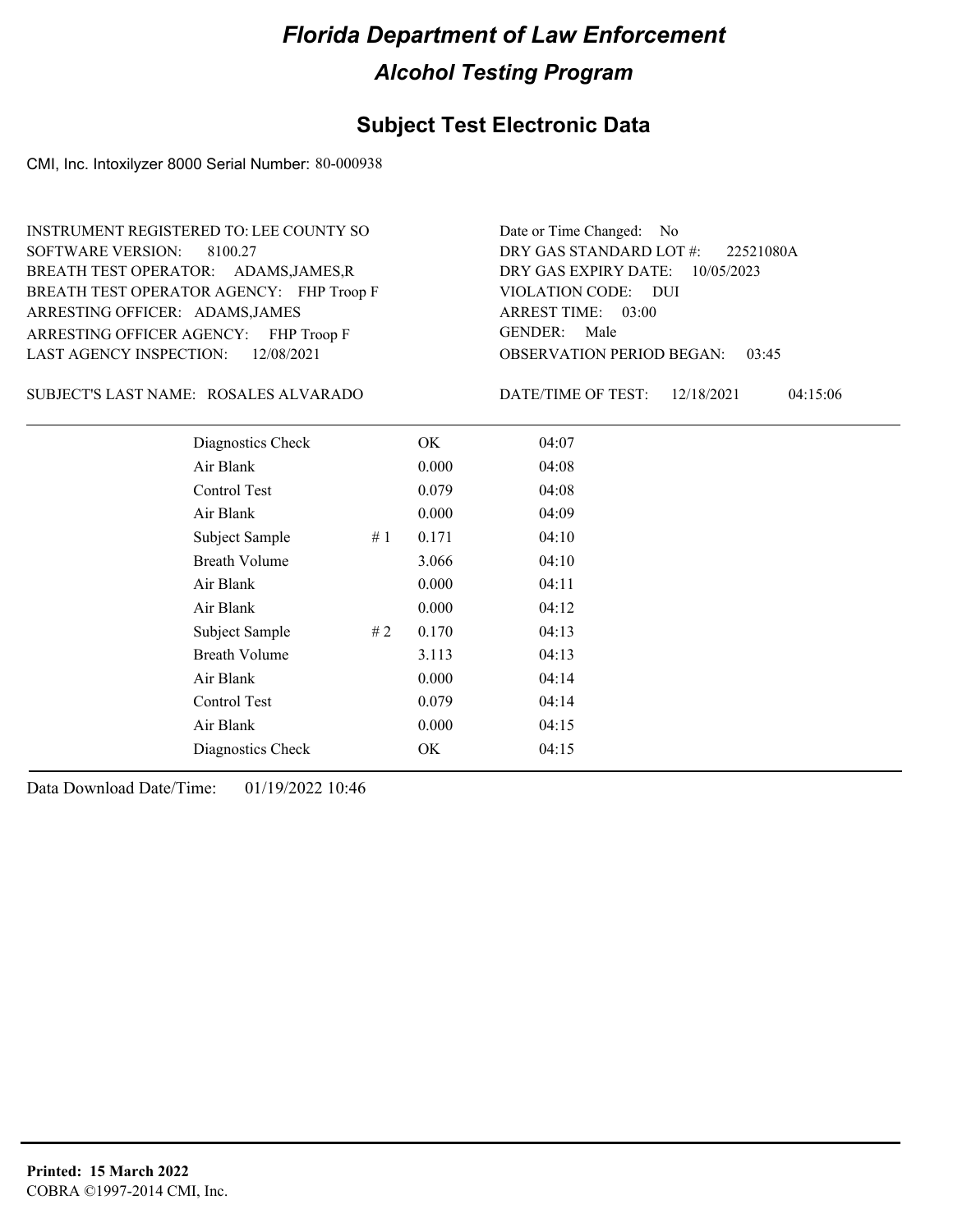#### **Subject Test Electronic Data**

CMI, Inc. Intoxilyzer 8000 Serial Number: 80-000938

ARRESTING OFFICER AGENCY: FHP Troop F GENDER: BREATH TEST OPERATOR AGENCY: FHP Troop F VIOLATION CODE: SOFTWARE VERSION: 8100.27 ARRESTING OFFICER: ADAMS, JAMES BREATH TEST OPERATOR: ADAMS,JAMES,R LAST AGENCY INSPECTION: 12/08/2021 INSTRUMENT REGISTERED TO: LEE COUNTY SO

OBSERVATION PERIOD BEGAN: 22:07 VIOLATION CODE: DUI ARREST TIME: 21:40 DRY GAS EXPIRY DATE: 10/05/2023 22521080A DRY GAS STANDARD LOT #: Date or Time Changed: No GENDER: Male

SUBJECT'S LAST NAME: GARZA MORALES DATE/TIME OF TEST:

DATE/TIME OF TEST: 12/18/2021 22:36:42

| Diagnostics Check     | OK    | 22:29 |
|-----------------------|-------|-------|
| Air Blank             | 0.000 | 22:30 |
| Control Test          | 0.079 | 22:30 |
| Air Blank             | 0.000 | 22:31 |
| Subject Sample<br>#1  | 0.130 | 22:31 |
| <b>Breath Volume</b>  | 1.781 | 22:31 |
| Air Blank             | 0.000 | 22:32 |
| Air Blank             | 0.000 | 22:34 |
| # 2<br>Subject Sample | 0.136 | 22:35 |
| <b>Breath Volume</b>  | 1.207 | 22:35 |
| Air Blank             | 0.000 | 22:35 |
| Control Test          | 0.080 | 22:36 |
| Air Blank             | 0.000 | 22:36 |
| Diagnostics Check     | OK    | 22:36 |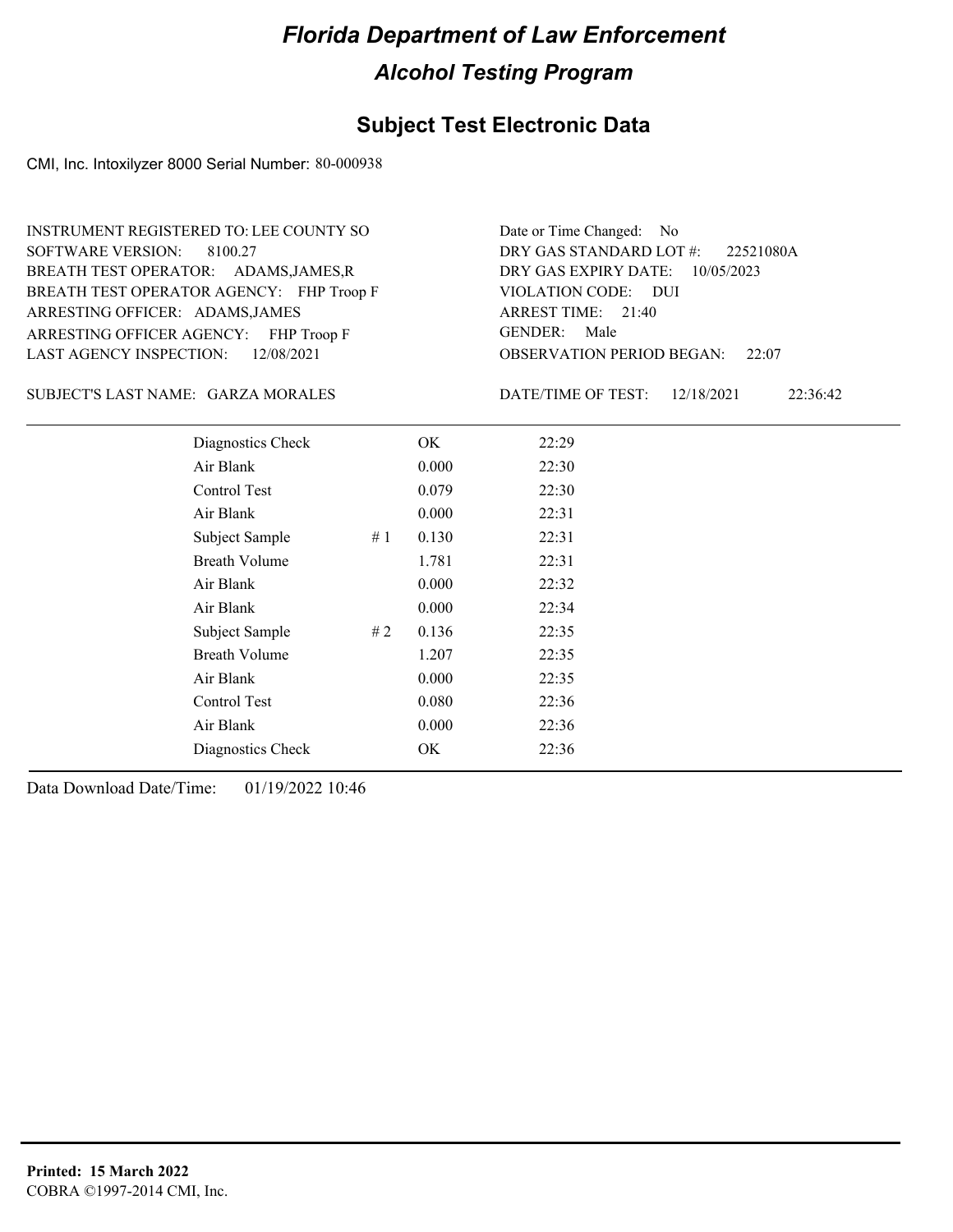#### **Subject Test Electronic Data**

CMI, Inc. Intoxilyzer 8000 Serial Number: 80-000938

ARRESTING OFFICER AGENCY: Lee County SO GENDER: BREATH TEST OPERATOR AGENCY: Lee County SO VIOLATION CODE: SOFTWARE VERSION: 8100.27 ARRESTING OFFICER: MILLER,J BREATH TEST OPERATOR: MILLER,J,T LAST AGENCY INSPECTION: 12/08/2021 INSTRUMENT REGISTERED TO: LEE COUNTY SO

OBSERVATION PERIOD BEGAN: 01:53 VIOLATION CODE: DUI ARREST TIME: 01:29 DRY GAS EXPIRY DATE: 10/05/2023 22521080A DRY GAS STANDARD LOT #: Date or Time Changed: No GENDER: Female

#### SUBJECT'S LAST NAME: HENNES DATE/TIME OF TEST:

DATE/TIME OF TEST: 12/19/2021 02:36:50

| Diagnostics Check    |    | OK    | 02:30 |  |
|----------------------|----|-------|-------|--|
| Air Blank            |    | 0.000 | 02:30 |  |
| Control Test         |    | 0.079 | 02:31 |  |
| Air Blank            |    | 0.000 | 02:31 |  |
| Subject Sample       | #1 | 0.097 | 02:31 |  |
| <b>Breath Volume</b> |    | 2.187 | 02:31 |  |
| Air Blank            |    | 0.000 | 02:32 |  |
| Air Blank            |    | 0.000 | 02:34 |  |
| Subject Sample       | #2 | 0.096 | 02:35 |  |
| <b>Breath Volume</b> |    | 2.253 | 02:35 |  |
| Air Blank            |    | 0.000 | 02:35 |  |
| Control Test         |    | 0.078 | 02:36 |  |
| Air Blank            |    | 0.000 | 02:36 |  |
| Diagnostics Check    |    | OK.   | 02:36 |  |
|                      |    |       |       |  |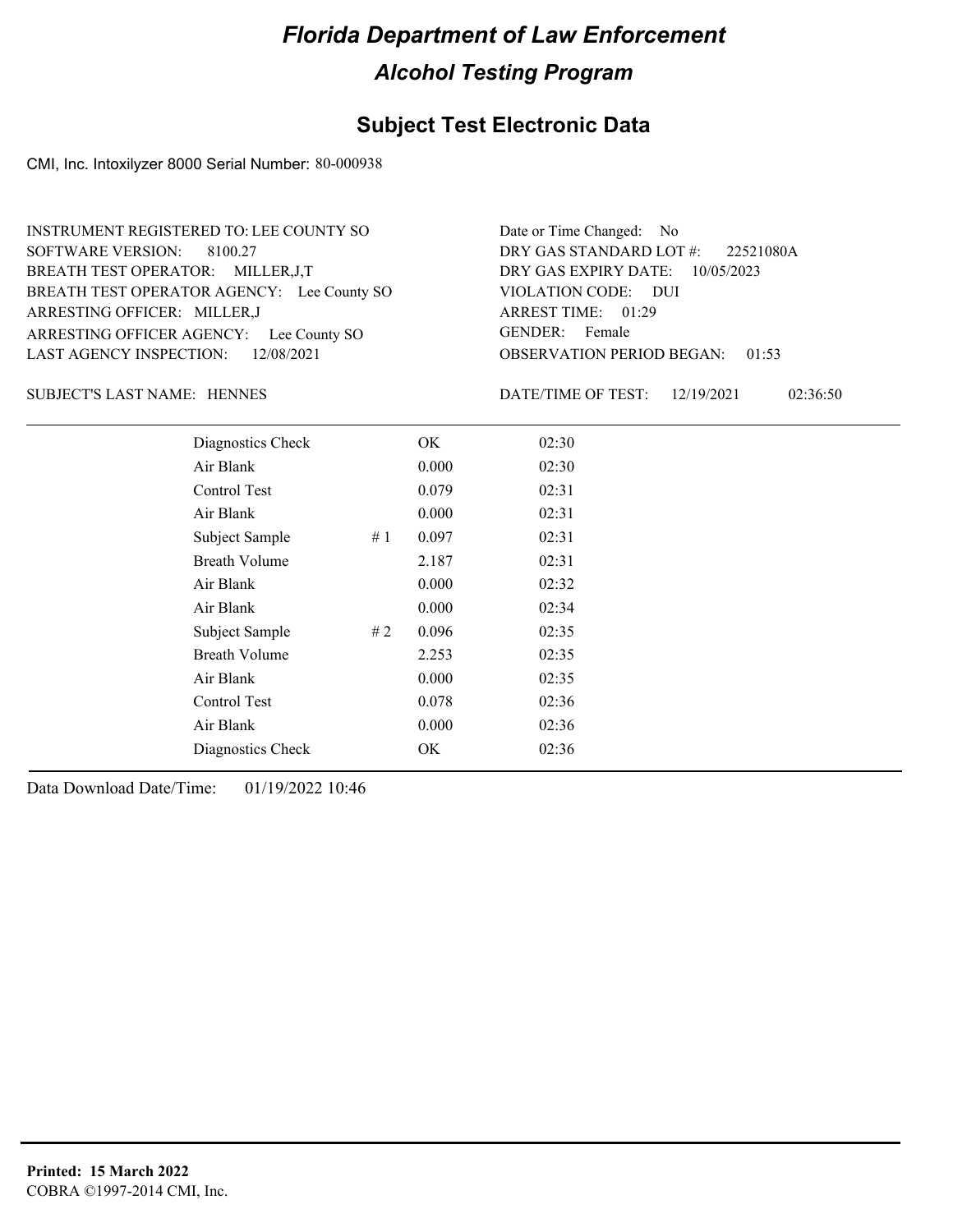### **Subject Test Electronic Data**

CMI, Inc. Intoxilyzer 8000 Serial Number: 80-000938

|                                    | <b>INSTRUMENT REGISTERED TO: LEE COUNTY SO</b> |                                      | Date or Time Changed: No                  |                             |  |  |
|------------------------------------|------------------------------------------------|--------------------------------------|-------------------------------------------|-----------------------------|--|--|
| <b>SOFTWARE VERSION:</b>           | 8100.27                                        | DRY GAS STANDARD LOT #:<br>22521080A |                                           |                             |  |  |
| BREATH TEST OPERATOR: MILLER, J, T |                                                |                                      | DRY GAS EXPIRY DATE:<br>10/05/2023        |                             |  |  |
|                                    | BREATH TEST OPERATOR AGENCY: Lee County SO     |                                      | <b>VIOLATION CODE:</b><br><b>DUI</b>      |                             |  |  |
| ARRESTING OFFICER: WEISS, M        |                                                |                                      | ARREST TIME: 01:59                        |                             |  |  |
| ARRESTING OFFICER AGENCY:          | Lee County SO                                  |                                      | GENDER:<br>Male                           |                             |  |  |
| <b>LAST AGENCY INSPECTION:</b>     | 12/08/2021                                     |                                      | <b>OBSERVATION PERIOD BEGAN:</b><br>03:16 |                             |  |  |
| SUBJECT'S LAST NAME: BARROSO JR    |                                                |                                      | DATE/TIME OF TEST:                        | 12/19/2021<br>04:24:50      |  |  |
|                                    | Diagnostics Check                              | OK.                                  | 04:21                                     |                             |  |  |
|                                    | Air Blank                                      | 0.000                                | 04:22                                     |                             |  |  |
|                                    | Control Test                                   | 0.079                                | 04:22                                     |                             |  |  |
|                                    | Air Blank                                      | 0.000                                | 04:23                                     |                             |  |  |
|                                    | Subject Sample<br>#1                           |                                      | 04:23                                     | <b>Subject Test Refused</b> |  |  |
|                                    | <b>Breath Volume</b>                           | 0.000                                | 04:23                                     |                             |  |  |
|                                    | Air Blank                                      | 0.000                                | 04:23                                     |                             |  |  |
|                                    | Control Test                                   | 0.078                                | 04:24                                     |                             |  |  |
|                                    | Air Blank                                      | 0.000                                | 04:24                                     |                             |  |  |
|                                    | Diagnostics Check                              | OK                                   | 04:24                                     |                             |  |  |
|                                    |                                                |                                      |                                           |                             |  |  |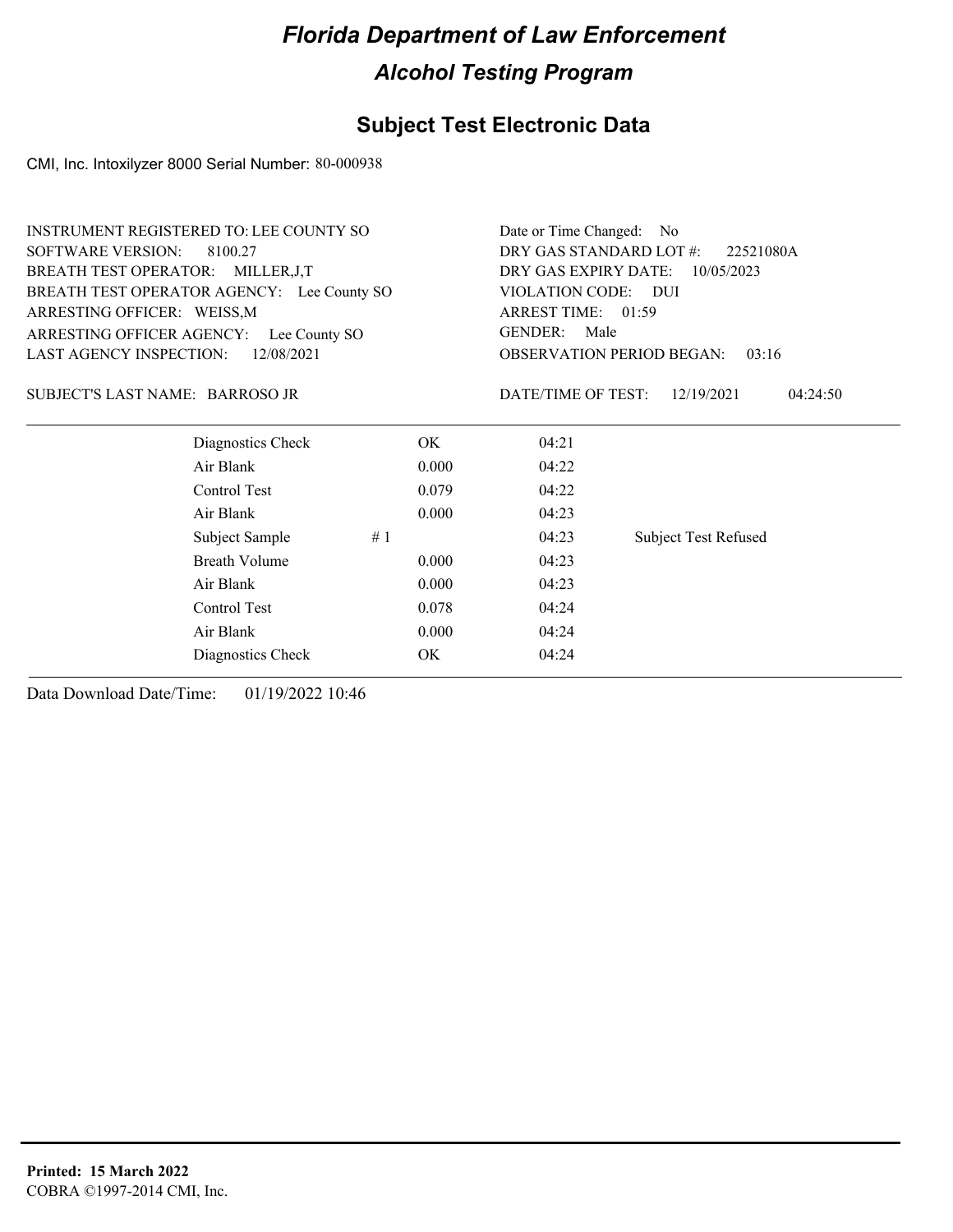### **Subject Test Electronic Data**

CMI, Inc. Intoxilyzer 8000 Serial Number: 80-000938

| INSTRUMENT REGISTERED TO: LEE COUNTY SO     | Date or Time Changed: No               |
|---------------------------------------------|----------------------------------------|
| SOFTWARE VERSION: 8100.27                   | DRY GAS STANDARD LOT #: 22521080A      |
| BREATH TEST OPERATOR: WINCELOWICZ, LARRY, R | DRY GAS EXPIRY DATE: 10/05/2023        |
| BREATH TEST OPERATOR AGENCY: Lee County SO  | VIOLATION CODE: DUI                    |
| ARRESTING OFFICER: LUTZ,D                   | ARREST TIME: 03:04                     |
| ARRESTING OFFICER AGENCY: Fort Myers PD     | GENDER: Female                         |
| LAST AGENCY INSPECTION: 12/08/2021          | <b>OBSERVATION PERIOD BEGAN: 04:27</b> |

#### STROH SUBJECT'S LAST NAME: DATE/TIME OF TEST:

DATE/TIME OF TEST: 12/20/2021 04:57:54

| Diagnostics Check    |    | OK    | 04:51 |
|----------------------|----|-------|-------|
| Air Blank            |    | 0.000 | 04:52 |
| Control Test         |    | 0.080 | 04:52 |
| Air Blank            |    | 0.000 | 04:52 |
| Subject Sample       | #1 | 0.206 | 04:53 |
| <b>Breath Volume</b> |    | 2.054 | 04:53 |
| Air Blank            |    | 0.000 | 04:53 |
| Air Blank            |    | 0.000 | 04:55 |
| Subject Sample       | #2 | 0.189 | 04:56 |
| <b>Breath Volume</b> |    | 2.375 | 04:56 |
| Air Blank            |    | 0.000 | 04:56 |
| Control Test         |    | 0.079 | 04:57 |
| Air Blank            |    | 0.000 | 04:57 |
| Diagnostics Check    |    | OK    | 04:57 |
|                      |    |       |       |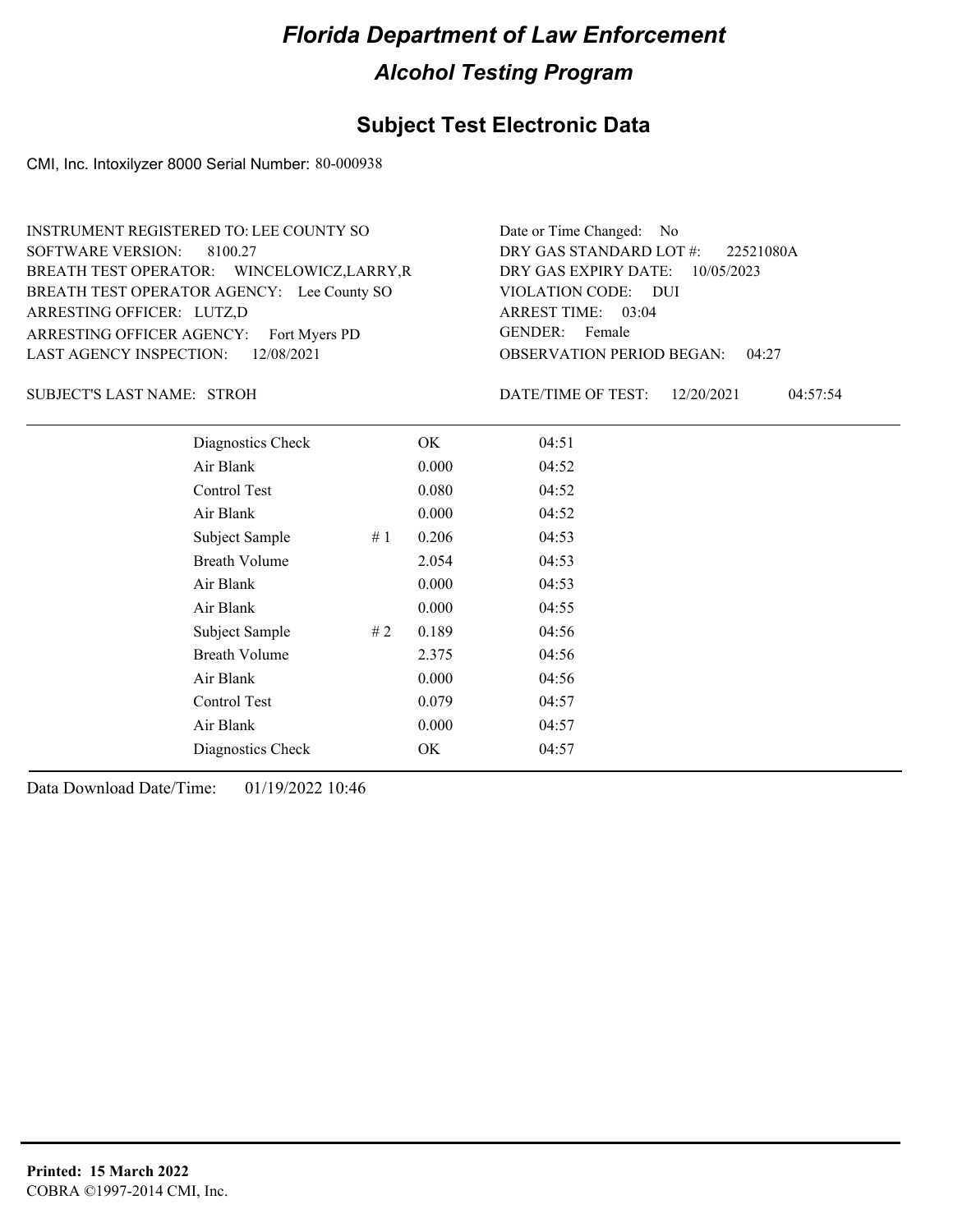#### **Subject Test Electronic Data**

CMI, Inc. Intoxilyzer 8000 Serial Number: 80-000938

ARRESTING OFFICER AGENCY: Fort Myers PD GENDER: BREATH TEST OPERATOR AGENCY: FHP Troop F VIOLATION CODE: SOFTWARE VERSION: 8100.27 ARRESTING OFFICER: CAMERON,DAVID BREATH TEST OPERATOR: LEMEN,LOGAN,C LAST AGENCY INSPECTION: 12/08/2021 INSTRUMENT REGISTERED TO: LEE COUNTY SO

OBSERVATION PERIOD BEGAN: 02:35 VIOLATION CODE: DUI ARREST TIME: 01:11 DRY GAS EXPIRY DATE: 10/05/2023 22521080A DRY GAS STANDARD LOT #: Date or Time Changed: No GENDER: Male

SUBJECT'S LAST NAME: LUCAS DATE/TIME OF TEST:

DATE/TIME OF TEST: 12/21/2021 03:07:28

| Diagnostics Check    |    | OK    | 03:00 |
|----------------------|----|-------|-------|
| Air Blank            |    | 0.000 | 03:01 |
| Control Test         |    | 0.080 | 03:01 |
| Air Blank            |    | 0.000 | 03:02 |
| Subject Sample       | #1 | 0.113 | 03:02 |
| <b>Breath Volume</b> |    | 1.187 | 03:02 |
| Air Blank            |    | 0.000 | 03:03 |
| Air Blank            |    | 0.000 | 03:05 |
| Subject Sample       | #2 | 0.118 | 03:05 |
| <b>Breath Volume</b> |    | 1.128 | 03:05 |
| Air Blank            |    | 0.000 | 03:06 |
| Control Test         |    | 0.079 | 03:06 |
| Air Blank            |    | 0.000 | 03:07 |
| Diagnostics Check    |    | OK    | 03:07 |
|                      |    |       |       |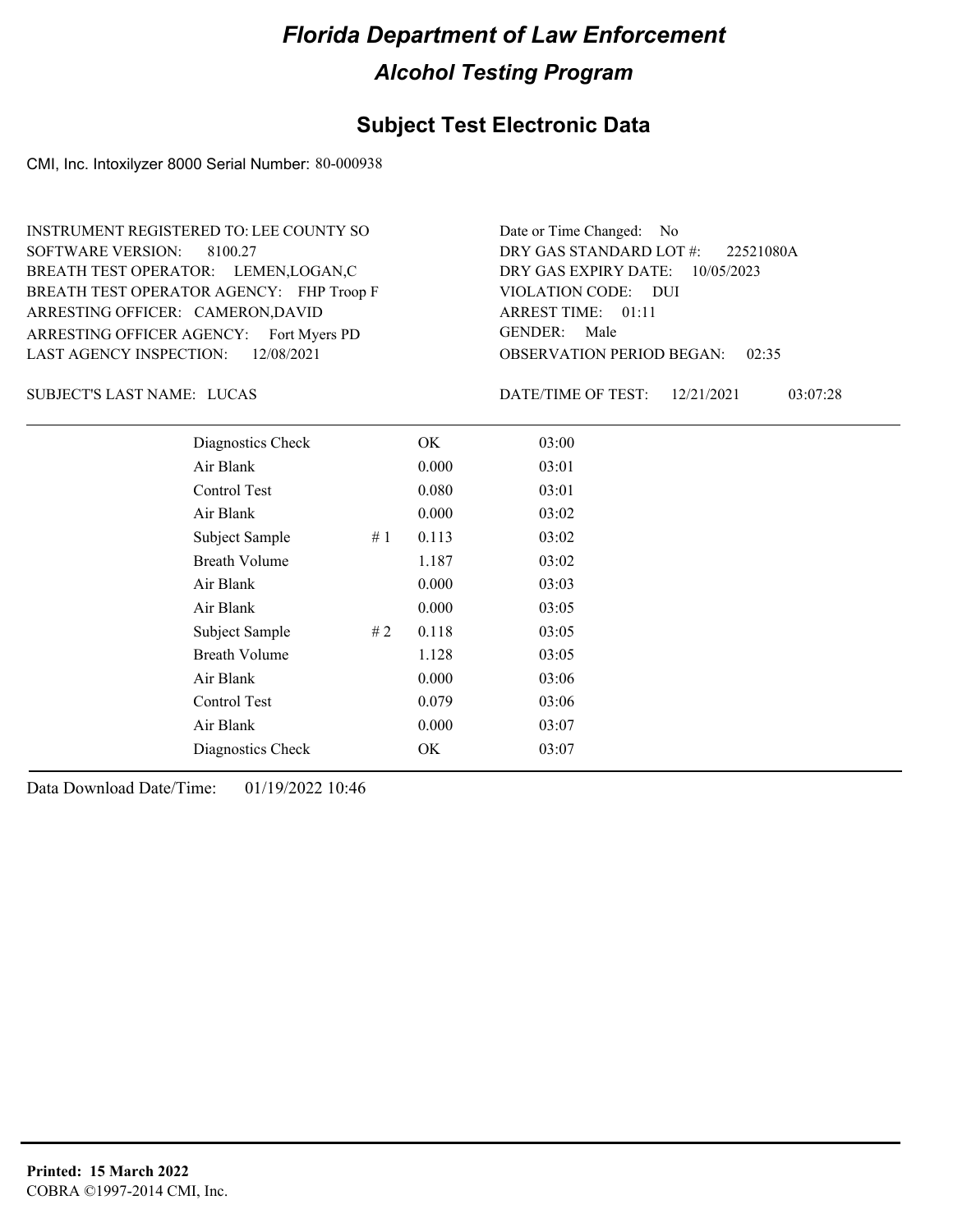#### **Subject Test Electronic Data**

CMI, Inc. Intoxilyzer 8000 Serial Number: 80-000938

ARRESTING OFFICER AGENCY: Lee County SO GENDER: BREATH TEST OPERATOR AGENCY: Lee County SO VIOLATION CODE: SOFTWARE VERSION: 8100.27 ARRESTING OFFICER: LINK,CHRIS BREATH TEST OPERATOR: LINK,CHRIS,D LAST AGENCY INSPECTION: 12/08/2021 INSTRUMENT REGISTERED TO: LEE COUNTY SO

OBSERVATION PERIOD BEGAN: 01:07 VIOLATION CODE: DUI ARREST TIME: 00:32 DRY GAS EXPIRY DATE: 10/05/2023 22521080A1 DRY GAS STANDARD LOT #: Date or Time Changed: No GENDER: Male

PINEDA DURAN SUBJECT'S LAST NAME: DATE/TIME OF TEST:

DATE/TIME OF TEST: 12/22/2021 01:36:21

| Diagnostics Check    |    | OK    | 01:30 |
|----------------------|----|-------|-------|
| Air Blank            |    | 0.000 | 01:30 |
| Control Test         |    | 0.079 | 01:30 |
| Air Blank            |    | 0.000 | 01:31 |
| Subject Sample       | #1 | 0.188 | 01:31 |
| <b>Breath Volume</b> |    | 2.207 | 01:31 |
| Air Blank            |    | 0.000 | 01:32 |
| Air Blank            |    | 0.000 | 01:34 |
| Subject Sample       | #2 | 0.189 | 01:34 |
| <b>Breath Volume</b> |    | 1.902 | 01:34 |
| Air Blank            |    | 0.000 | 01:35 |
| <b>Control Test</b>  |    | 0.079 | 01:35 |
| Air Blank            |    | 0.000 | 01:36 |
| Diagnostics Check    |    | OK    | 01:36 |
|                      |    |       |       |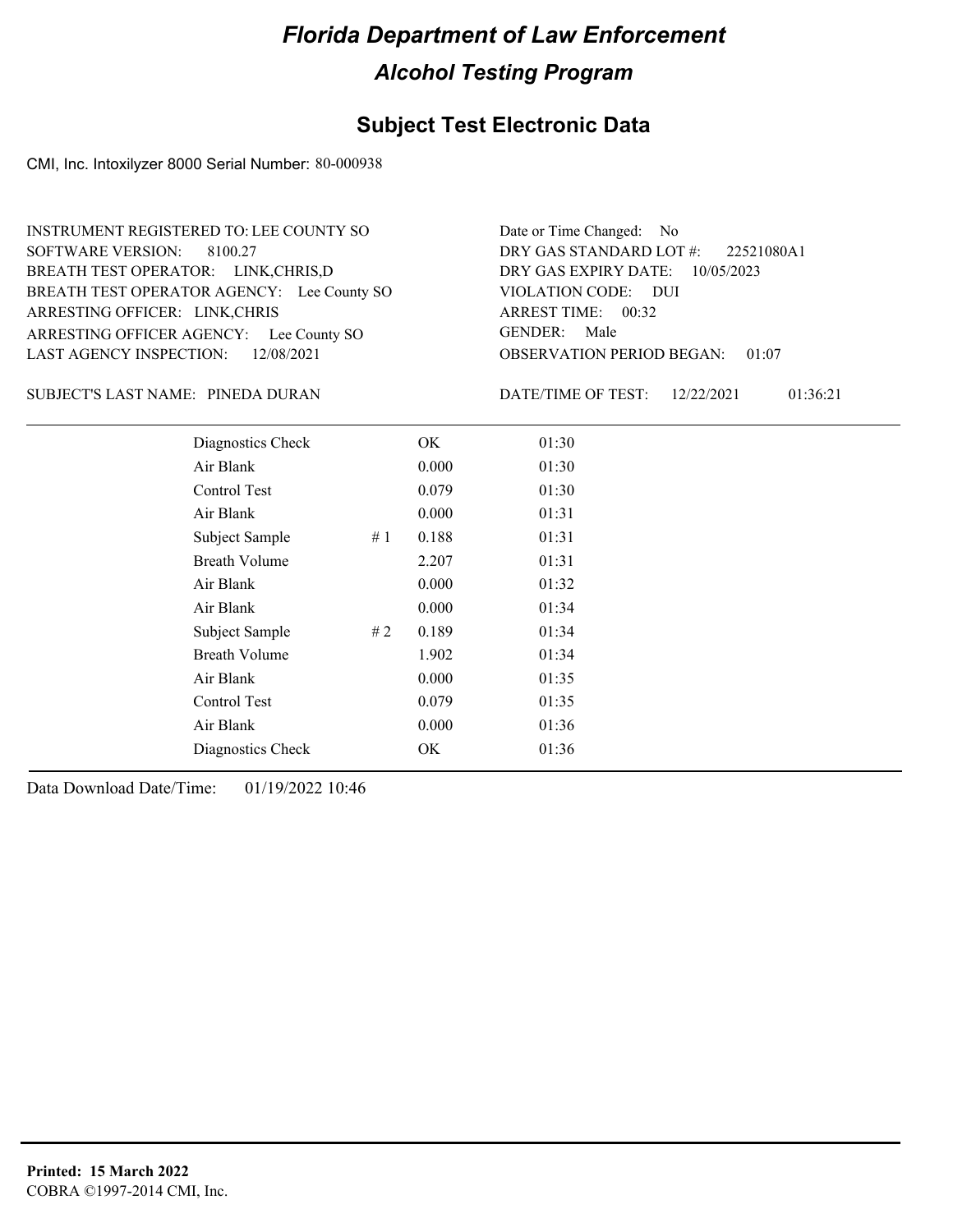#### **Subject Test Electronic Data**

CMI, Inc. Intoxilyzer 8000 Serial Number: 80-000938

| INSTRUMENT REGISTERED TO: LEE COUNTY SO    | Date or Time Changed: No    |
|--------------------------------------------|-----------------------------|
| SOFTWARE VERSION: 8100.27                  | DRY GAS STANDARD LOT        |
| BREATH TEST OPERATOR: MILLER, J, T         | DRY GAS EXPIRY DATE:        |
| BREATH TEST OPERATOR AGENCY: Lee County SO | VIOLATION CODE: DUI         |
| ARRESTING OFFICER: MILLER,J                | ARREST TIME: 02:11          |
| ARRESTING OFFICER AGENCY: Lee County SO    | GENDER: Male                |
| LAST AGENCY INSPECTION: 12/08/2021         | <b>OBSERVATION PERIOD B</b> |

OBSERVATION PERIOD BEGAN: 02:36 ARREST TIME: 02:11 DRY GAS EXPIRY DATE: 10/05/2023 22521080A DRY GAS STANDARD LOT #: Date or Time Changed: No GENDER: Male

#### MACHADO SUBJECT'S LAST NAME: DATE/TIME OF TEST:

DATE/TIME OF TEST: 12/23/2021 03:02:45

| Diagnostics Check    |    | OK    | 02:57 |                   |
|----------------------|----|-------|-------|-------------------|
| Air Blank            |    | 0.000 | 02:57 |                   |
| Control Test         |    | 0.080 | 02:57 |                   |
| Air Blank            |    | 0.000 | 02:58 |                   |
| Subject Sample       | #1 | 0.190 | 02:59 |                   |
| <b>Breath Volume</b> |    | 1.214 | 02:59 |                   |
| Air Blank            |    | 0.000 | 02:59 |                   |
| Air Blank            |    | 0.000 | 03:01 |                   |
| Subject Sample       | #2 | 0.190 | 03:02 |                   |
| <b>Breath Volume</b> |    | 1.390 | 03:02 |                   |
| Air Blank            |    |       | 03:02 | <b>RFI</b> Detect |
| Air Blank            |    | 0.000 | 03:02 |                   |
|                      |    |       |       |                   |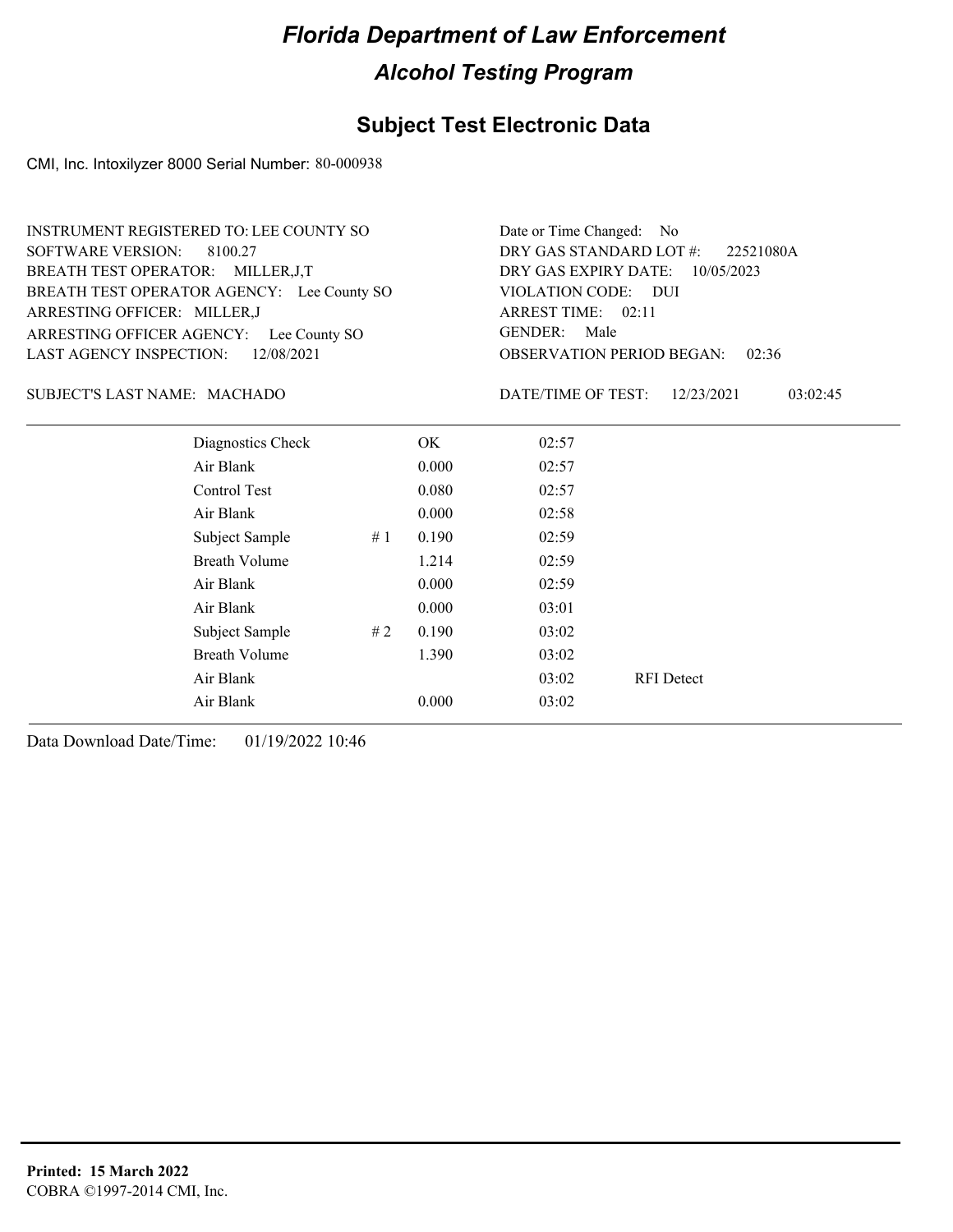#### **Subject Test Electronic Data**

CMI, Inc. Intoxilyzer 8000 Serial Number: 80-000938

ARRESTING OFFICER AGENCY: Lee County SO GENDER: BREATH TEST OPERATOR AGENCY: Lee County SO VIOLATION CODE: SOFTWARE VERSION: 8100.27 ARRESTING OFFICER: MILLER,J BREATH TEST OPERATOR: MILLER,J,T LAST AGENCY INSPECTION: 12/08/2021 INSTRUMENT REGISTERED TO: LEE COUNTY SO

OBSERVATION PERIOD BEGAN: 02:36 VIOLATION CODE: DUI ARREST TIME: 02:11 DRY GAS EXPIRY DATE: 10/05/2023 22521080A DRY GAS STANDARD LOT #: Date or Time Changed: No GENDER: Male

#### MACHADO SUBJECT'S LAST NAME: DATE/TIME OF TEST:

DATE/TIME OF TEST: 12/23/2021 03:11:09

| Diagnostics Check    |    | OK    | 03:04 |
|----------------------|----|-------|-------|
| Air Blank            |    | 0.000 | 03:04 |
| Control Test         |    | 0.079 | 03:05 |
| Air Blank            |    | 0.000 | 03:05 |
| Subject Sample       | #1 | 0.183 | 03:06 |
| <b>Breath Volume</b> |    | 1.898 | 03:06 |
| Air Blank            |    | 0.000 | 03:07 |
| Air Blank            |    | 0.000 | 03:08 |
| Subject Sample       | #2 | 0.200 | 03:09 |
| <b>Breath Volume</b> |    | 2.363 | 03:09 |
| Air Blank            |    | 0.000 | 03:10 |
| Control Test         |    | 0.076 | 03:10 |
| Air Blank            |    | 0.000 | 03:11 |
| Diagnostics Check    |    | OK    | 03:11 |
|                      |    |       |       |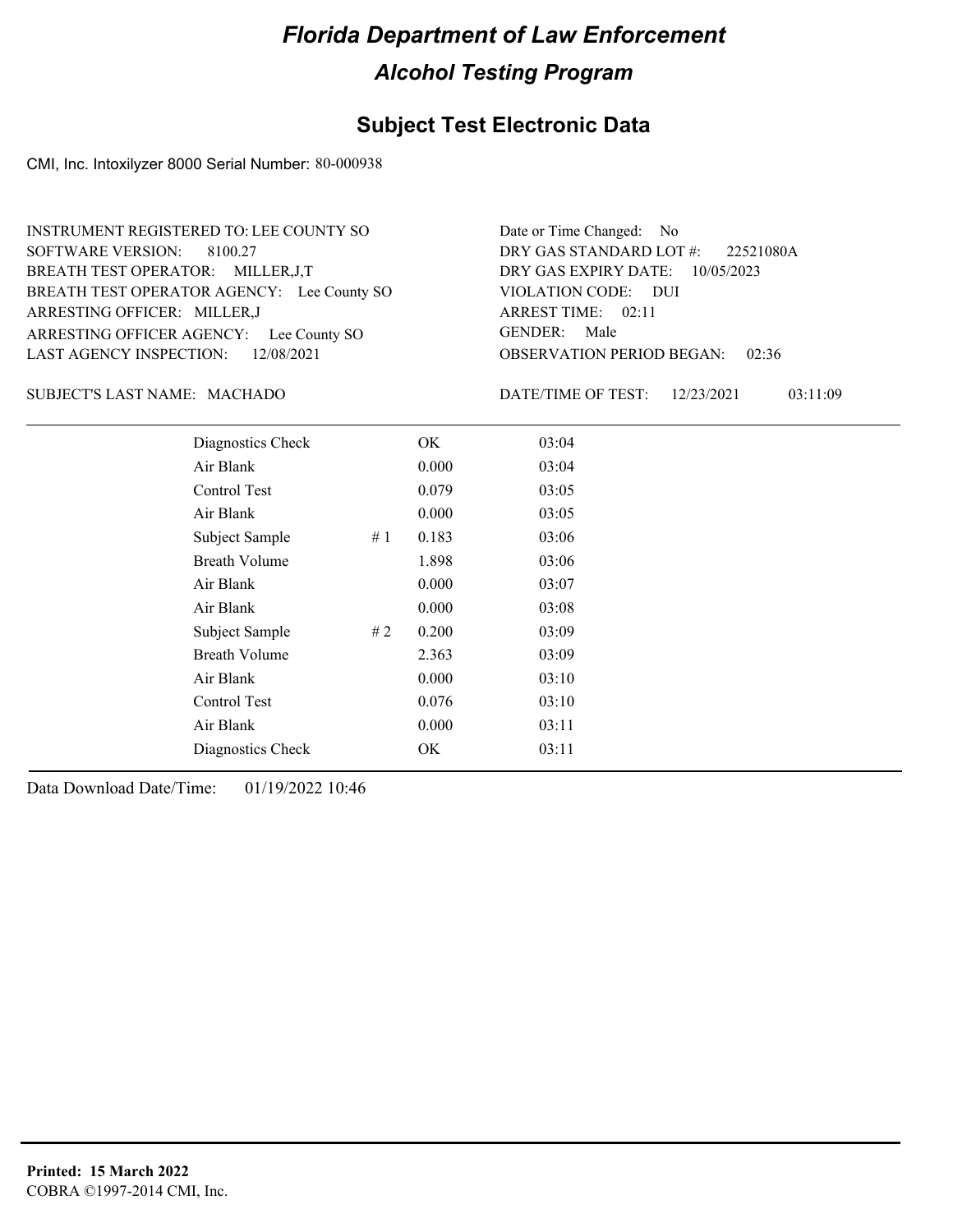#### **Subject Test Electronic Data**

CMI, Inc. Intoxilyzer 8000 Serial Number: 80-000938

ARRESTING OFFICER AGENCY: Lee County SO GENDER: BREATH TEST OPERATOR AGENCY: Lee County SO VIOLATION CODE: SOFTWARE VERSION: 8100.27 ARRESTING OFFICER: LEHMANN,D BREATH TEST OPERATOR: MILLER,J,T LAST AGENCY INSPECTION: 12/08/2021 INSTRUMENT REGISTERED TO: LEE COUNTY SO

OBSERVATION PERIOD BEGAN: 03:40 VIOLATION CODE: DUI ARREST TIME: 01:52 DRY GAS EXPIRY DATE: 10/05/2023 22521080A DRY GAS STANDARD LOT #: Date or Time Changed: No GENDER: Male

SUBJECT'S LAST NAME: FOCO HOLBROOK DATE/TIME OF TEST:

DATE/TIME OF TEST: 12/23/2021 04:12:40

| Diagnostics Check    |    | OK    | 04:06 |
|----------------------|----|-------|-------|
| Air Blank            |    | 0.000 | 04:07 |
| Control Test         |    | 0.080 | 04:07 |
| Air Blank            |    | 0.000 | 04:08 |
| Subject Sample       | #1 | 0.000 | 04:08 |
| <b>Breath Volume</b> |    | 3.171 | 04:08 |
| Air Blank            |    | 0.000 | 04:08 |
| Air Blank            |    | 0.000 | 04:10 |
| Subject Sample       | #2 | 0.000 | 04:11 |
| <b>Breath Volume</b> |    | 1.378 | 04:11 |
| Air Blank            |    | 0.000 | 04:11 |
| Control Test         |    | 0.078 | 04:12 |
| Air Blank            |    | 0.000 | 04:12 |
| Diagnostics Check    |    | OK    | 04:12 |
|                      |    |       |       |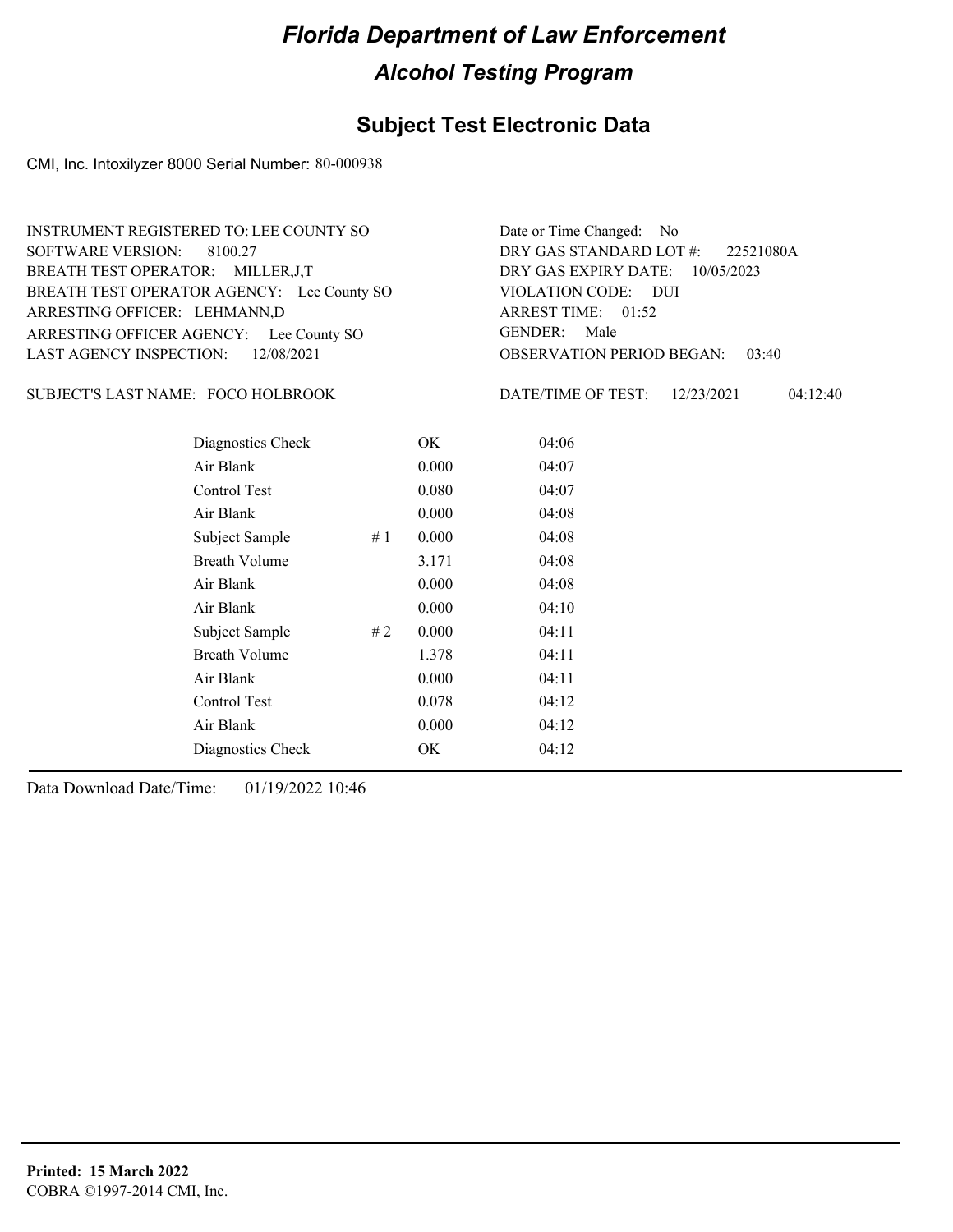### **Subject Test Electronic Data**

CMI, Inc. Intoxilyzer 8000 Serial Number: 80-000938

| DRY GAS STANDARD LOT #:<br><b>SOFTWARE VERSION:</b><br>8100.27<br>22521080A<br>BREATH TEST OPERATOR: PAHLKE,M,<br>DRY GAS EXPIRY DATE:<br>10/05/2023<br>BREATH TEST OPERATOR AGENCY: Lee County SO<br>VIOLATION CODE: DUI<br>ARREST TIME: 23:44<br>ARRESTING OFFICER: WEISS, M<br><b>GENDER:</b><br>Male<br>ARRESTING OFFICER AGENCY: Lee County SO<br>LAST AGENCY INSPECTION:<br>12/08/2021<br><b>OBSERVATION PERIOD BEGAN:</b><br>00:18<br>SUBJECT'S LAST NAME: SARANGO<br>DATE/TIME OF TEST:<br>12/24/2021<br>00:41:07<br>Diagnostics Check<br>OK.<br>00:38<br>Air Blank<br>00:38<br>0.000<br>Control Test<br>0.080<br>00:39<br>Air Blank<br>0.000<br>00:39<br>#1<br><b>Subject Test Refused</b><br>Subject Sample<br>00:39<br><b>Breath Volume</b><br>0.000<br>00:39<br>Air Blank<br>0.000<br>00:40<br>Control Test<br>0.080<br>00:40<br>Air Blank<br>0.000<br>00:41 | <b>INSTRUMENT REGISTERED TO: LEE COUNTY SO</b> | Date or Time Changed: | N <sub>0</sub> |  |  |  |
|--------------------------------------------------------------------------------------------------------------------------------------------------------------------------------------------------------------------------------------------------------------------------------------------------------------------------------------------------------------------------------------------------------------------------------------------------------------------------------------------------------------------------------------------------------------------------------------------------------------------------------------------------------------------------------------------------------------------------------------------------------------------------------------------------------------------------------------------------------------------------|------------------------------------------------|-----------------------|----------------|--|--|--|
|                                                                                                                                                                                                                                                                                                                                                                                                                                                                                                                                                                                                                                                                                                                                                                                                                                                                          |                                                |                       |                |  |  |  |
|                                                                                                                                                                                                                                                                                                                                                                                                                                                                                                                                                                                                                                                                                                                                                                                                                                                                          |                                                |                       |                |  |  |  |
|                                                                                                                                                                                                                                                                                                                                                                                                                                                                                                                                                                                                                                                                                                                                                                                                                                                                          |                                                |                       |                |  |  |  |
|                                                                                                                                                                                                                                                                                                                                                                                                                                                                                                                                                                                                                                                                                                                                                                                                                                                                          |                                                |                       |                |  |  |  |
|                                                                                                                                                                                                                                                                                                                                                                                                                                                                                                                                                                                                                                                                                                                                                                                                                                                                          |                                                |                       |                |  |  |  |
|                                                                                                                                                                                                                                                                                                                                                                                                                                                                                                                                                                                                                                                                                                                                                                                                                                                                          |                                                |                       |                |  |  |  |
|                                                                                                                                                                                                                                                                                                                                                                                                                                                                                                                                                                                                                                                                                                                                                                                                                                                                          |                                                |                       |                |  |  |  |
|                                                                                                                                                                                                                                                                                                                                                                                                                                                                                                                                                                                                                                                                                                                                                                                                                                                                          |                                                |                       |                |  |  |  |
|                                                                                                                                                                                                                                                                                                                                                                                                                                                                                                                                                                                                                                                                                                                                                                                                                                                                          |                                                |                       |                |  |  |  |
|                                                                                                                                                                                                                                                                                                                                                                                                                                                                                                                                                                                                                                                                                                                                                                                                                                                                          |                                                |                       |                |  |  |  |
|                                                                                                                                                                                                                                                                                                                                                                                                                                                                                                                                                                                                                                                                                                                                                                                                                                                                          |                                                |                       |                |  |  |  |
|                                                                                                                                                                                                                                                                                                                                                                                                                                                                                                                                                                                                                                                                                                                                                                                                                                                                          |                                                |                       |                |  |  |  |
|                                                                                                                                                                                                                                                                                                                                                                                                                                                                                                                                                                                                                                                                                                                                                                                                                                                                          |                                                |                       |                |  |  |  |
|                                                                                                                                                                                                                                                                                                                                                                                                                                                                                                                                                                                                                                                                                                                                                                                                                                                                          |                                                |                       |                |  |  |  |
|                                                                                                                                                                                                                                                                                                                                                                                                                                                                                                                                                                                                                                                                                                                                                                                                                                                                          |                                                |                       |                |  |  |  |
|                                                                                                                                                                                                                                                                                                                                                                                                                                                                                                                                                                                                                                                                                                                                                                                                                                                                          |                                                |                       |                |  |  |  |
|                                                                                                                                                                                                                                                                                                                                                                                                                                                                                                                                                                                                                                                                                                                                                                                                                                                                          | Diagnostics Check                              | OK.                   | 00:41          |  |  |  |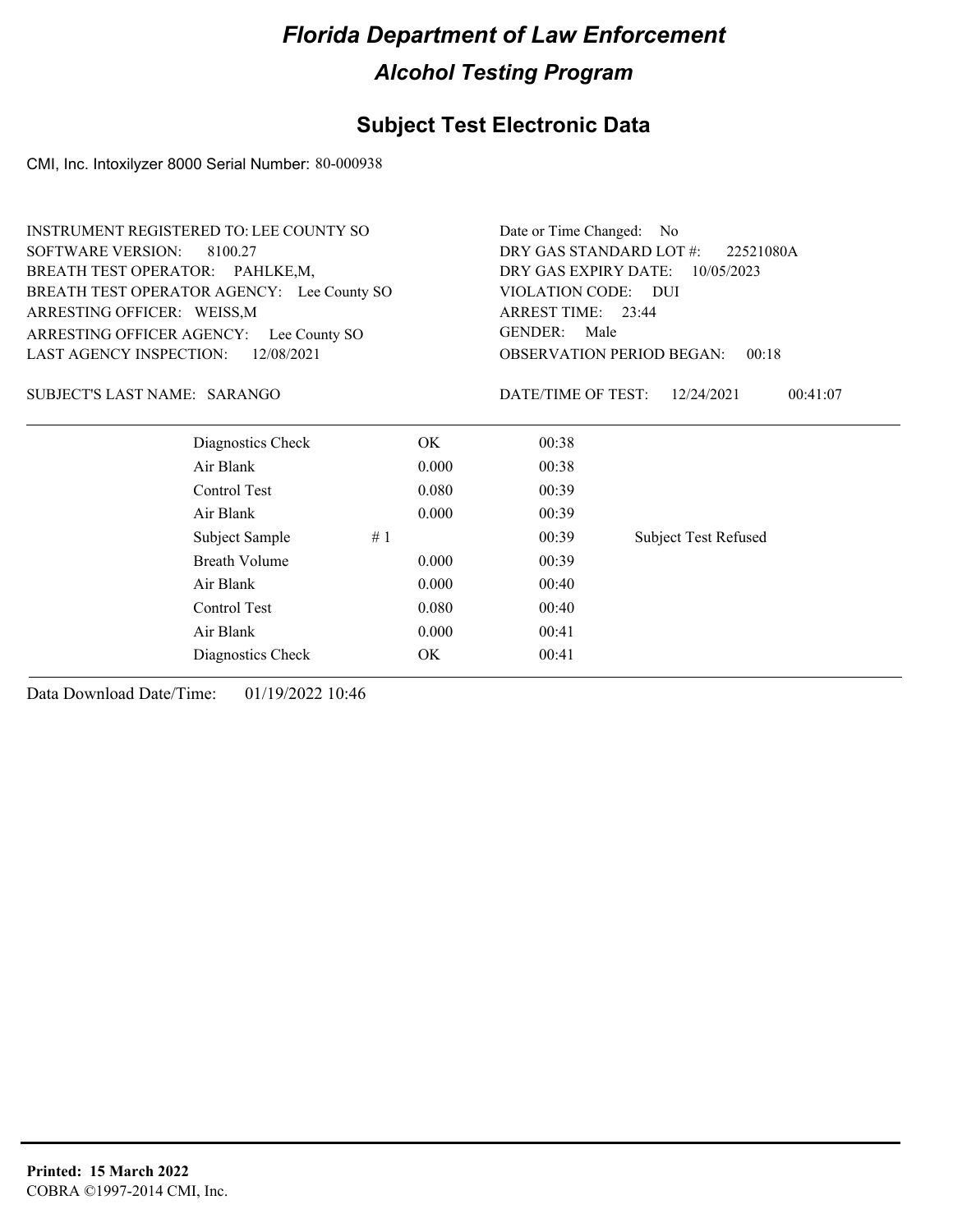### **Subject Test Electronic Data**

CMI, Inc. Intoxilyzer 8000 Serial Number: 80-000938

| INSTRUMENT REGISTERED TO: LEE COUNTY SO      | Date or Time Changed:<br>No |                                                           |                             |  |  |
|----------------------------------------------|-----------------------------|-----------------------------------------------------------|-----------------------------|--|--|
| <b>SOFTWARE VERSION:</b><br>8100.27          |                             | DRY GAS STANDARD LOT #:<br>22521080A                      |                             |  |  |
| BREATH TEST OPERATOR: PAHLKE,M,              |                             | DRY GAS EXPIRY DATE:<br>10/05/2023<br>VIOLATION CODE: DUI |                             |  |  |
| BREATH TEST OPERATOR AGENCY: Lee County SO   |                             |                                                           |                             |  |  |
| ARRESTING OFFICER: WEISS, M                  |                             | ARREST TIME: 23:44                                        |                             |  |  |
| ARRESTING OFFICER AGENCY: Lee County SO      |                             | <b>GENDER:</b><br>Male                                    |                             |  |  |
| <b>LAST AGENCY INSPECTION:</b><br>12/08/2021 |                             | <b>OBSERVATION PERIOD BEGAN:</b><br>00:18                 |                             |  |  |
| SUBJECT'S LAST NAME: SARANGO                 |                             | DATE/TIME OF TEST:                                        | 12/24/2021<br>00:55:00      |  |  |
| Diagnostics Check                            | OK.                         | 00:49                                                     |                             |  |  |
| Air Blank                                    | 0.000                       | 00:50                                                     |                             |  |  |
| Control Test                                 | 0.080                       | 00:50                                                     |                             |  |  |
| Air Blank                                    | 0.000                       | 00:51                                                     |                             |  |  |
| Subject Sample                               | #1                          | 00:53                                                     | <b>Subject Test Refused</b> |  |  |
| <b>Breath Volume</b>                         | 0.066                       | 00:53                                                     |                             |  |  |
| Air Blank                                    | 0.000                       | 00:54                                                     |                             |  |  |
| Control Test                                 | 0.081                       | 00:54                                                     |                             |  |  |
| Air Blank                                    | 0.000                       | 00:54                                                     |                             |  |  |
| Diagnostics Check                            | OK.                         | 00:55                                                     |                             |  |  |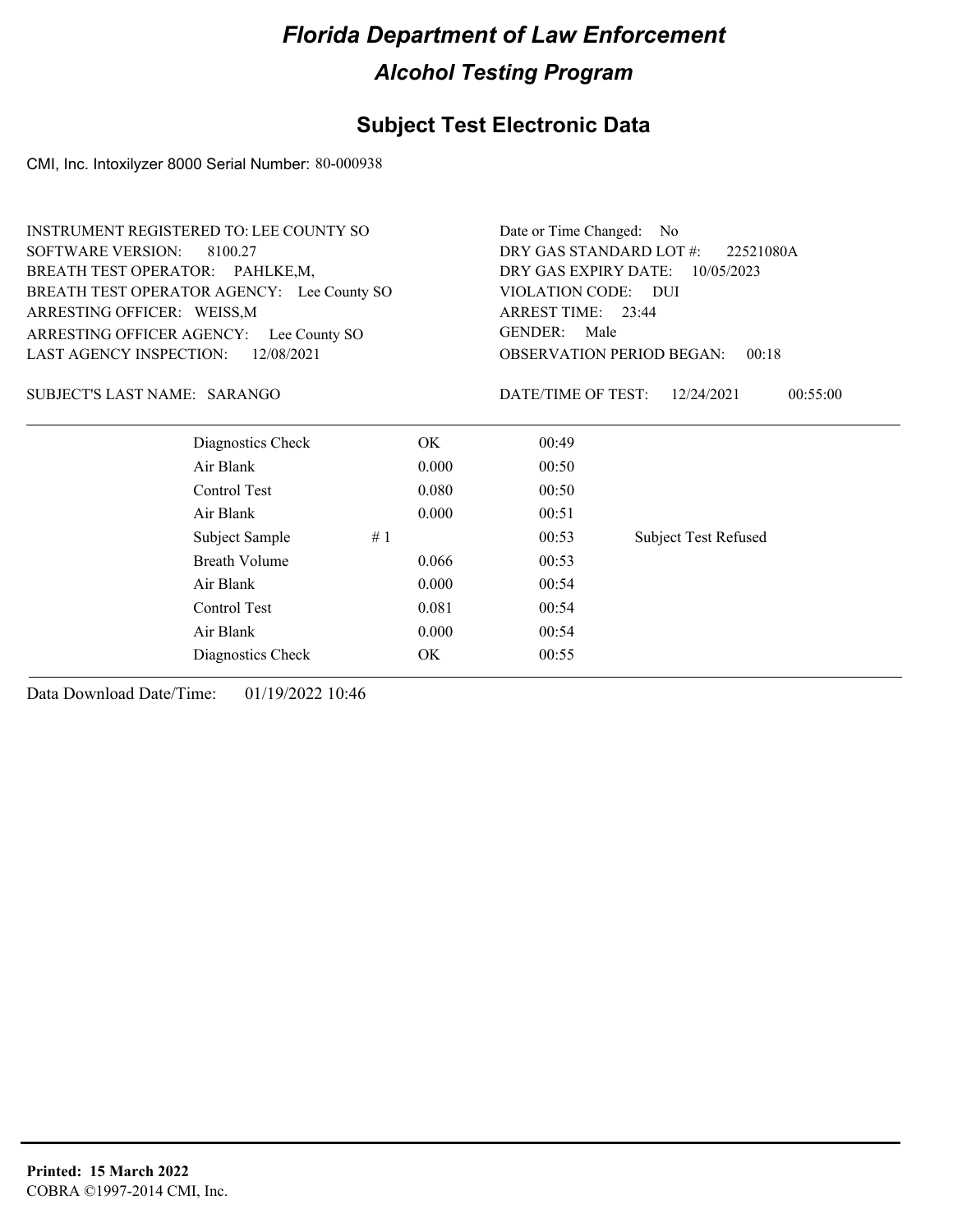#### **Subject Test Electronic Data**

CMI, Inc. Intoxilyzer 8000 Serial Number: 80-000938

ARRESTING OFFICER AGENCY: Lee County SO GENDER: BREATH TEST OPERATOR AGENCY: Lee County SO VIOLATION CODE: SOFTWARE VERSION: 8100.27 ARRESTING OFFICER: OLEARY, P BREATH TEST OPERATOR: TORRES,JAYDA,J LAST AGENCY INSPECTION: 12/08/2021 INSTRUMENT REGISTERED TO: LEE COUNTY SO

OBSERVATION PERIOD BEGAN: 19:00 VIOLATION CODE: DUI ARREST TIME: 17:30 DRY GAS EXPIRY DATE: 10/05/2023 22521080A1 DRY GAS STANDARD LOT #: Date or Time Changed: No GENDER: Male

SUBJECT'S LAST NAME: MEZA-PEREZ DATE/TIME OF TEST:

DATE/TIME OF TEST: 12/24/2021 21:23:49

| Diagnostics Check    | OK    | 21:16 |
|----------------------|-------|-------|
| Air Blank            | 0.000 | 21:17 |
| Control Test         | 0.080 | 21:17 |
| Air Blank            | 0.000 | 21:18 |
| Subject Sample<br>#1 | 0.131 | 21:19 |
| <b>Breath Volume</b> | 1.871 | 21:19 |
| Air Blank            | 0.000 | 21:20 |
| Air Blank            | 0.000 | 21:21 |
| Subject Sample<br>#2 | 0.125 | 21:22 |
| <b>Breath Volume</b> | 1.968 | 21:22 |
| Air Blank            | 0.000 | 21:22 |
| <b>Control Test</b>  | 0.077 | 21:23 |
| Air Blank            | 0.000 | 21:23 |
| Diagnostics Check    | OK    | 21:23 |
|                      |       |       |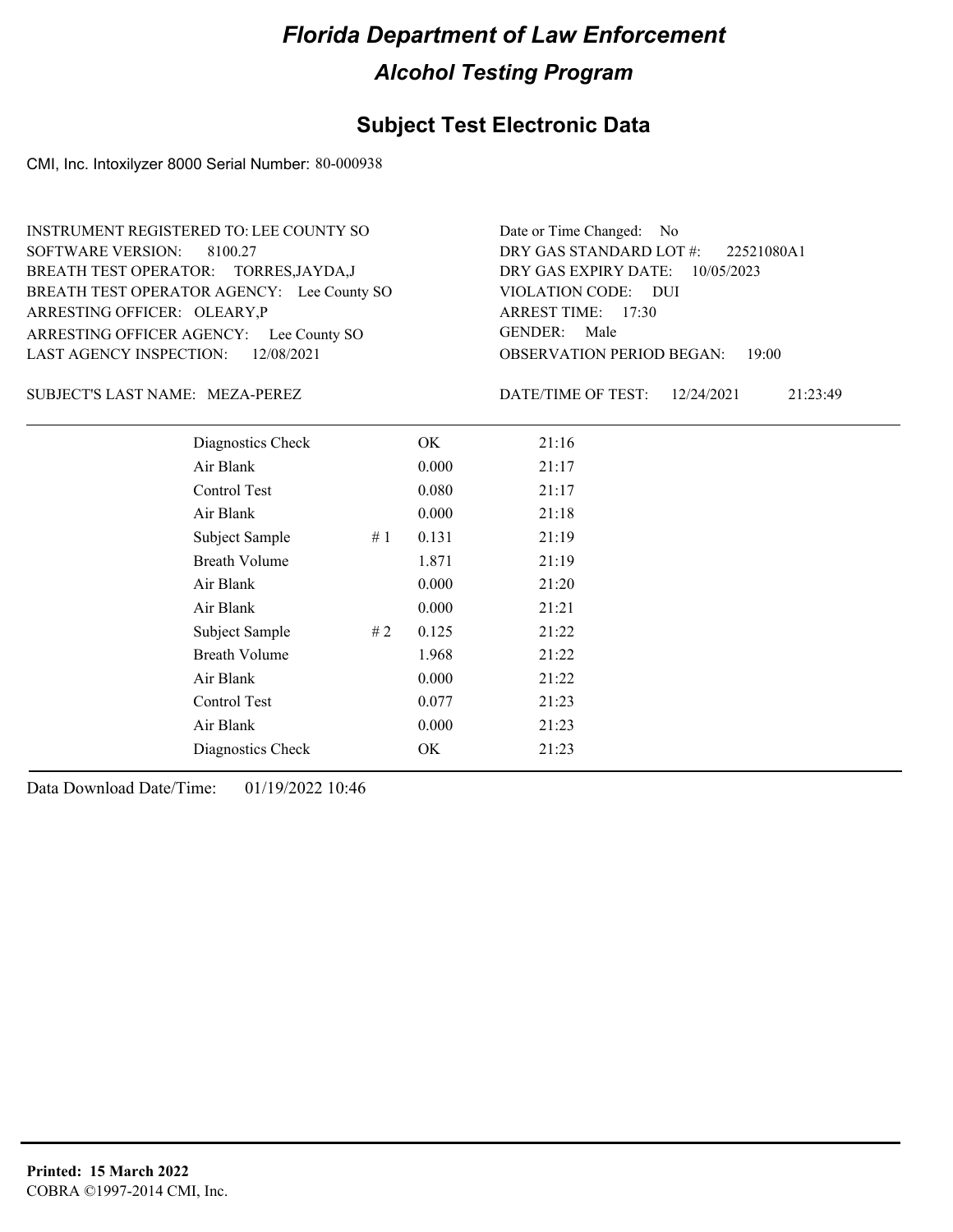### **Subject Test Electronic Data**

CMI, Inc. Intoxilyzer 8000 Serial Number: 80-000938

| INSTRUMENT REGISTERED TO: LEE COUNTY SO     | Date or Time Changed: No               |
|---------------------------------------------|----------------------------------------|
| SOFTWARE VERSION: 8100.27                   | DRY GAS STANDARD LOT #: 22521080A      |
| BREATH TEST OPERATOR: WINCELOWICZ, LARRY, R | DRY GAS EXPIRY DATE: 10/05/2023        |
| BREATH TEST OPERATOR AGENCY: Lee County SO  | VIOLATION CODE: DUI                    |
| ARRESTING OFFICER: KELLY,S                  | ARREST TIME: 06:05                     |
| ARRESTING OFFICER AGENCY: Fort Myers PD     | GENDER: Male                           |
| LAST AGENCY INSPECTION: 12/08/2021          | <b>OBSERVATION PERIOD BEGAN: 06:57</b> |

JIMENEZ SUBJECT'S LAST NAME: DATE/TIME OF TEST:

DATE/TIME OF TEST: 12/26/2021 07:50:16

| Diagnostics Check    |    | OK    | 07:43 |
|----------------------|----|-------|-------|
| Air Blank            |    | 0.000 | 07:44 |
| Control Test         |    | 0.080 | 07:44 |
| Air Blank            |    | 0.000 | 07:45 |
| Subject Sample       | #1 | 0.133 | 07:45 |
| <b>Breath Volume</b> |    | 2.980 | 07:45 |
| Air Blank            |    | 0.000 | 07:46 |
| Air Blank            |    | 0.000 | 07:48 |
| Subject Sample       | #2 | 0.133 | 07:48 |
| <b>Breath Volume</b> |    | 3.597 | 07:48 |
| Air Blank            |    | 0.000 | 07:49 |
| Control Test         |    | 0.080 | 07:49 |
| Air Blank            |    | 0.000 | 07:50 |
| Diagnostics Check    |    | OK    | 07:50 |
|                      |    |       |       |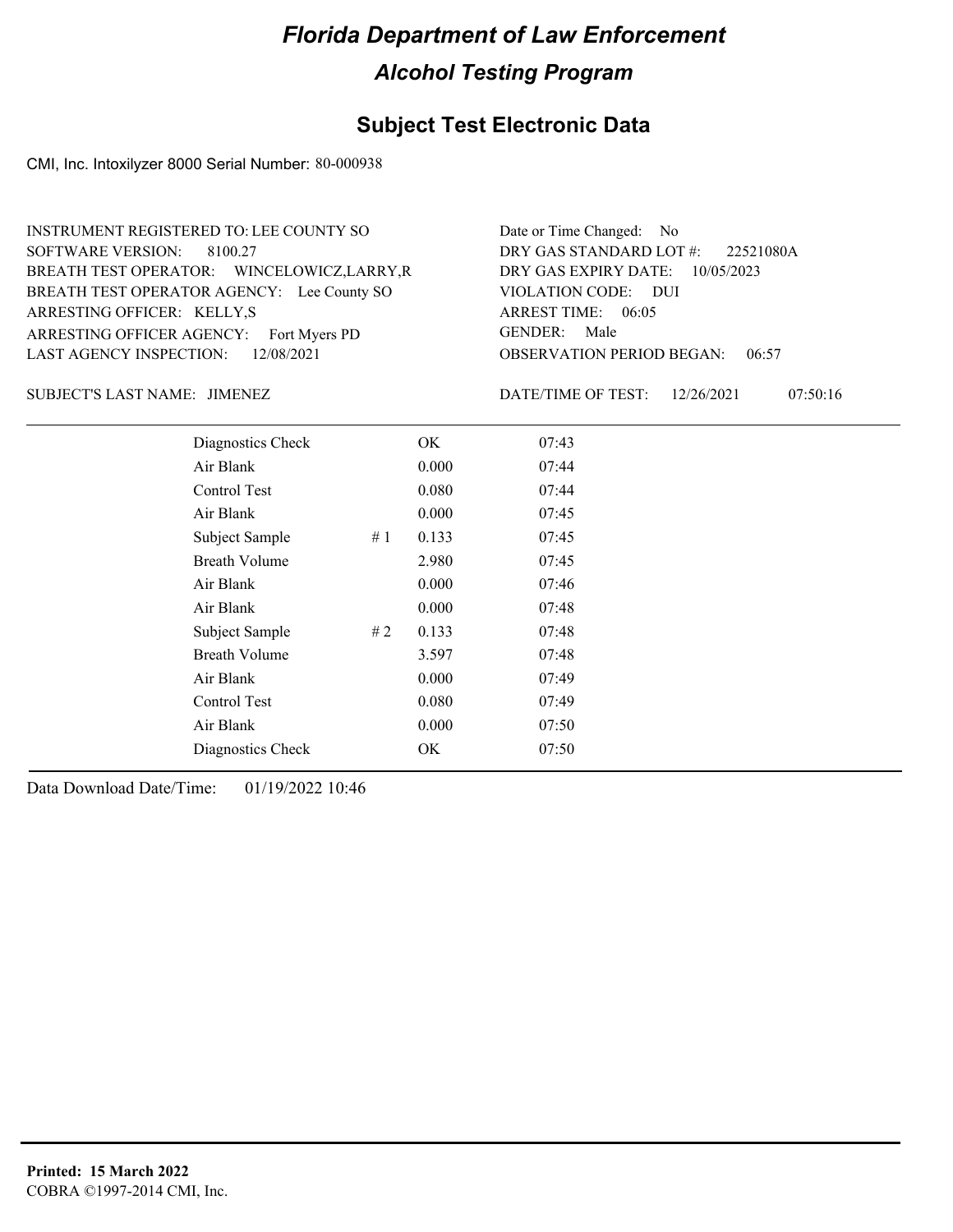#### **Subject Test Electronic Data**

CMI, Inc. Intoxilyzer 8000 Serial Number: 80-000938

ARRESTING OFFICER AGENCY: Fort Myers PD GENDER: BREATH TEST OPERATOR AGENCY: Fort Myers PD VIOLATION CODE: SOFTWARE VERSION: 8100.27 ARRESTING OFFICER: REMY, LUCKENSON BREATH TEST OPERATOR: KING,JONATHAN,L LAST AGENCY INSPECTION: 12/08/2021 INSTRUMENT REGISTERED TO: LEE COUNTY SO

OBSERVATION PERIOD BEGAN: 20:38 VIOLATION CODE: DUI ARREST TIME: 14:58 DRY GAS EXPIRY DATE: 10/05/2023 22521080A DRY GAS STANDARD LOT #: Date or Time Changed: No GENDER: Male

SUBJECT'S LAST NAME: BROGAN DATE/TIME OF TEST:

DATE/TIME OF TEST: 12/26/2021 21:07:33

| Diagnostics Check    | OK    | 20:58 |                             |
|----------------------|-------|-------|-----------------------------|
| Air Blank            | 0.000 | 20:59 |                             |
| Control Test         | 0.080 | 20:59 |                             |
| Air Blank            | 0.000 | 21:00 |                             |
| Subject Sample<br>#1 |       | 21:03 | No Sample Provided          |
| <b>Breath Volume</b> | 0.000 | 21:03 |                             |
| Air Blank            | 0.000 | 21:03 |                             |
| Air Blank            | 0.000 | 21:05 |                             |
| Subject Sample<br>#2 |       | 21:06 | <b>Subject Test Refused</b> |
| <b>Breath Volume</b> | 0.000 | 21:06 |                             |
| Air Blank            | 0.000 | 21:06 |                             |
| Control Test         | 0.079 | 21:06 |                             |
| Air Blank            | 0.000 | 21:07 |                             |
| Diagnostics Check    | OK    | 21:07 |                             |
|                      |       |       |                             |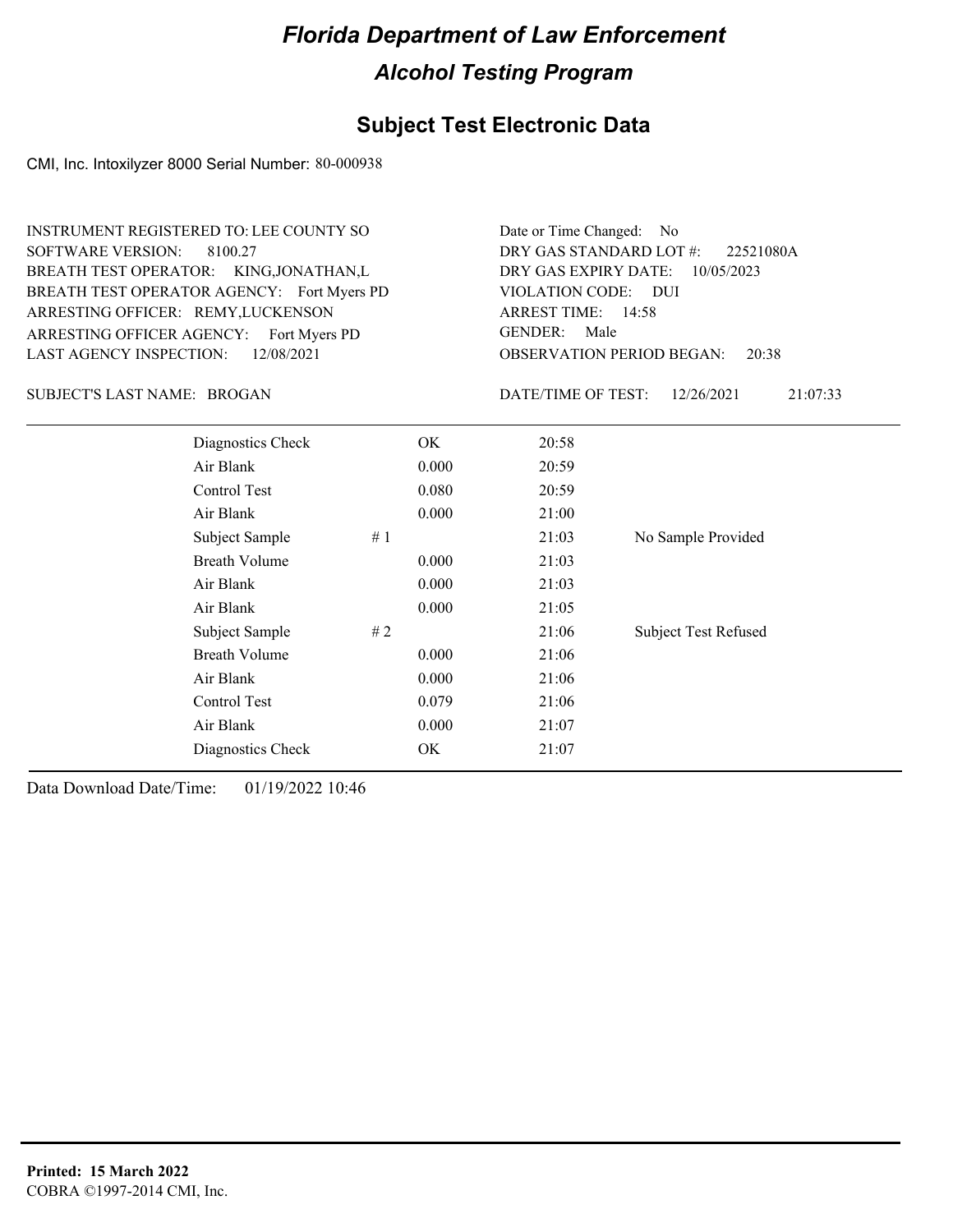#### **Subject Test Electronic Data**

CMI, Inc. Intoxilyzer 8000 Serial Number: 80-000938

ARRESTING OFFICER AGENCY: Fort Myers PD GENDER: BREATH TEST OPERATOR AGENCY: Fort Myers PD VIOLATION CODE: SOFTWARE VERSION: 8100.27 ARRESTING OFFICER: JOHNSTON,TORI BREATH TEST OPERATOR: JOHNSTON,TORI,D LAST AGENCY INSPECTION: 12/08/2021 INSTRUMENT REGISTERED TO: LEE COUNTY SO

OBSERVATION PERIOD BEGAN: 02:45 VIOLATION CODE: DUI 02:36 ARREST TIME: DRY GAS EXPIRY DATE: 10/05/2023 22521080A DRY GAS STANDARD LOT #: Date or Time Changed: No GENDER: Female

HASSANO SUBJECT'S LAST NAME: DATE/TIME OF TEST:

DATE/TIME OF TEST: 12/28/2021 03:15:15

| Diagnostics Check    |    | OK    | 03:08 |
|----------------------|----|-------|-------|
| Air Blank            |    | 0.000 | 03:09 |
| Control Test         |    | 0.079 | 03:09 |
| Air Blank            |    | 0.000 | 03:10 |
| Subject Sample       | #1 | 0.238 | 03:10 |
| <b>Breath Volume</b> |    | 2.328 | 03:10 |
| Air Blank            |    | 0.000 | 03:11 |
| Air Blank            |    | 0.000 | 03:13 |
| Subject Sample       | #2 | 0.230 | 03:13 |
| <b>Breath Volume</b> |    | 2.230 | 03:13 |
| Air Blank            |    | 0.000 | 03:14 |
| Control Test         |    | 0.076 | 03:14 |
| Air Blank            |    | 0.000 | 03:15 |
| Diagnostics Check    |    | OK    | 03:15 |
|                      |    |       |       |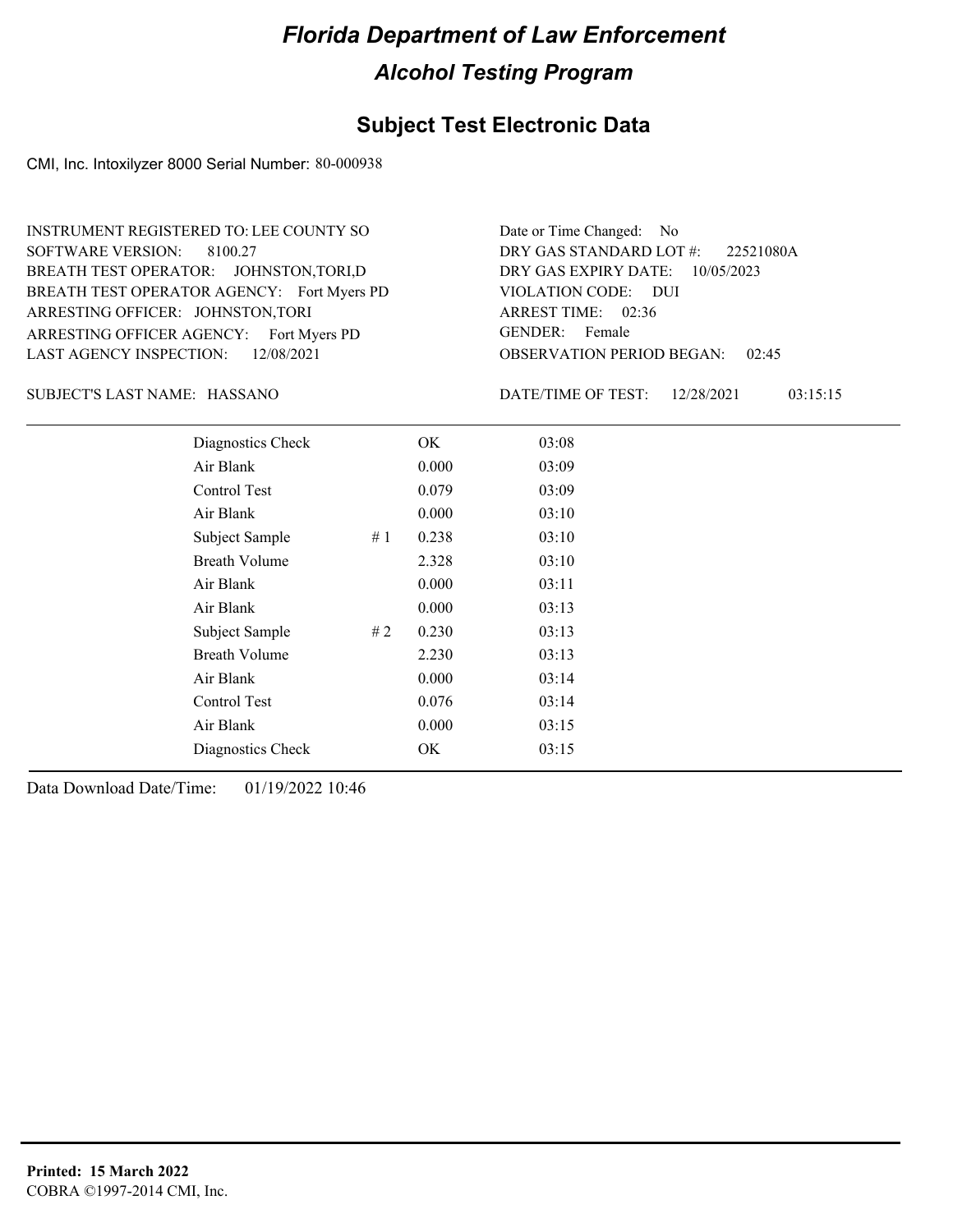#### **Subject Test Electronic Data**

CMI, Inc. Intoxilyzer 8000 Serial Number: 80-000938

ARRESTING OFFICER AGENCY: Lee County SO GENDER: BREATH TEST OPERATOR AGENCY: Lee County SO VIOLATION CODE: SOFTWARE VERSION: 8100.27 ARRESTING OFFICER: WINCELOWICZ,LARRY BREATH TEST OPERATOR: WINCELOWICZ,LARRY,R LAST AGENCY INSPECTION: 12/08/2021 INSTRUMENT REGISTERED TO: LEE COUNTY SO

OBSERVATION PERIOD BEGAN: 11:47 VIOLATION CODE: DUI ARREST TIME: 11:21 DRY GAS EXPIRY DATE: 10/05/2023 22521080A DRY GAS STANDARD LOT #: Date or Time Changed: No GENDER: Male

GILBERT SUBJECT'S LAST NAME: DATE/TIME OF TEST:

DATE/TIME OF TEST: 12/29/2021 12:15:23

| Diagnostics Check    |    | OK    | 12:09 |
|----------------------|----|-------|-------|
| Air Blank            |    | 0.000 | 12:09 |
| Control Test         |    | 0.080 | 12:10 |
| Air Blank            |    | 0.000 | 12:10 |
| Subject Sample       | #1 | 0.000 | 12:11 |
| <b>Breath Volume</b> |    | 2.335 | 12:11 |
| Air Blank            |    | 0.000 | 12:11 |
| Air Blank            |    | 0.000 | 12:13 |
| Subject Sample       | #2 | 0.000 | 12:14 |
| <b>Breath Volume</b> |    | 2.808 | 12:14 |
| Air Blank            |    | 0.000 | 12:14 |
| Control Test         |    | 0.079 | 12:14 |
| Air Blank            |    | 0.000 | 12:15 |
| Diagnostics Check    |    | OK    | 12:15 |
|                      |    |       |       |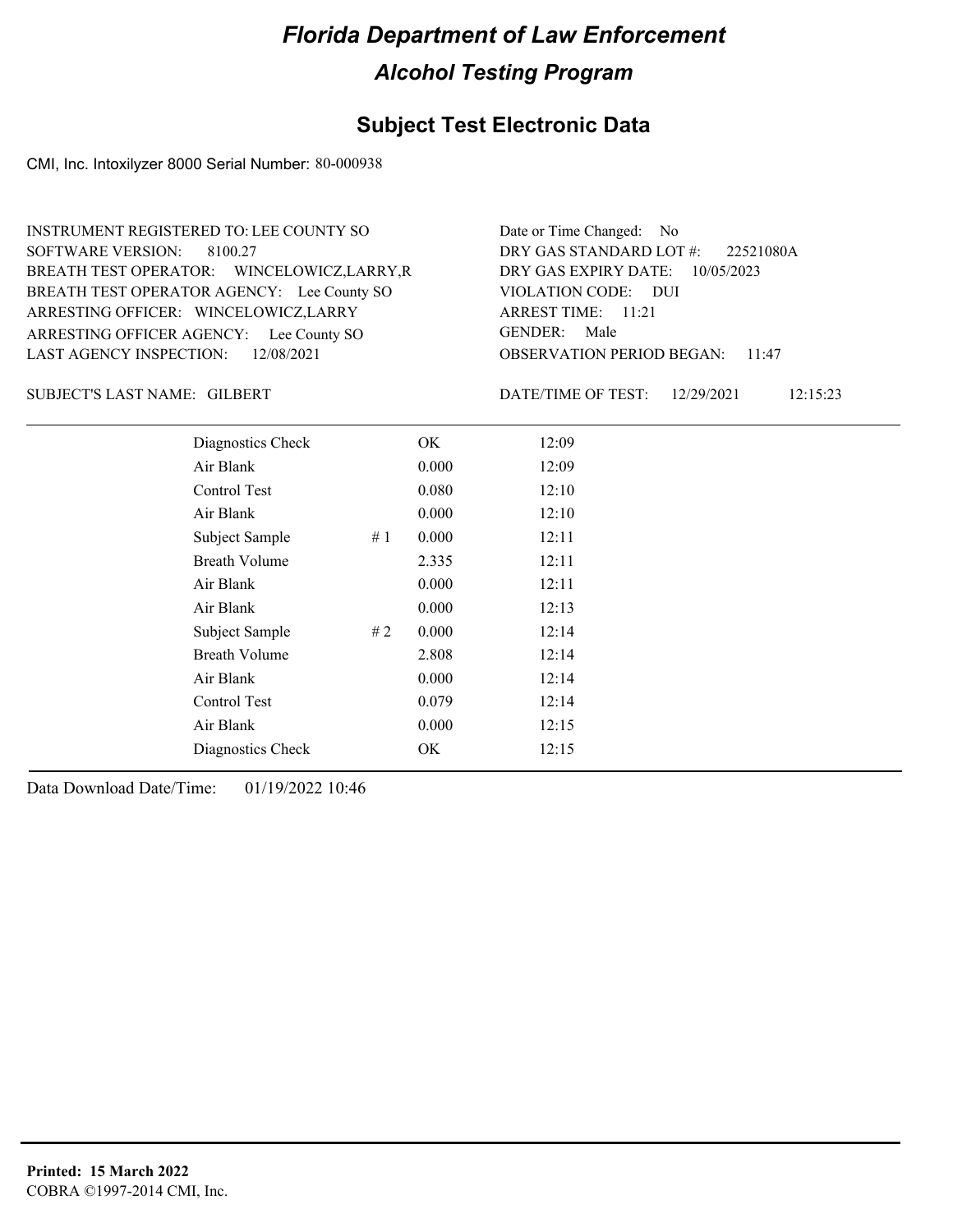#### **Subject Test Electronic Data**

CMI, Inc. Intoxilyzer 8000 Serial Number: 80-000938

ARRESTING OFFICER AGENCY: Lee County SO GENDER: BREATH TEST OPERATOR AGENCY: Lee County SO VIOLATION CODE: SOFTWARE VERSION: 8100.27 ARRESTING OFFICER: LINK,CHRIS BREATH TEST OPERATOR: LINK,CHRIS,D LAST AGENCY INSPECTION: 12/08/2021 INSTRUMENT REGISTERED TO: LEE COUNTY SO

OBSERVATION PERIOD BEGAN: 23:33 VIOLATION CODE: DUI 23:07 ARREST TIME: DRY GAS EXPIRY DATE: 10/05/2023 22521080A1 DRY GAS STANDARD LOT #: Date or Time Changed: No GENDER: Female

SUBJECT'S LAST NAME: WELCH DATE/TIME OF TEST:

DATE/TIME OF TEST: 12/31/2021 00:01:39

| Diagnostics Check    | OK    | 23:55 |
|----------------------|-------|-------|
| Air Blank            | 0.000 | 23:55 |
| Control Test         | 0.080 | 23:56 |
| Air Blank            | 0.000 | 23:56 |
| Subject Sample<br>#2 | 0.115 | 23:57 |
| <b>Breath Volume</b> | 1.304 | 23:57 |
| Air Blank            | 0.000 | 23:57 |
| Air Blank            | 0.000 | 23:59 |
| Subject Sample<br>#1 | 0.106 | 00:00 |
| <b>Breath Volume</b> | 1.609 | 00:00 |
| Air Blank            | 0.000 | 00:00 |
| Control Test         | 0.079 | 00:01 |
| Air Blank            | 0.000 | 00:01 |
| Diagnostics Check    | OK    | 00:01 |
|                      |       |       |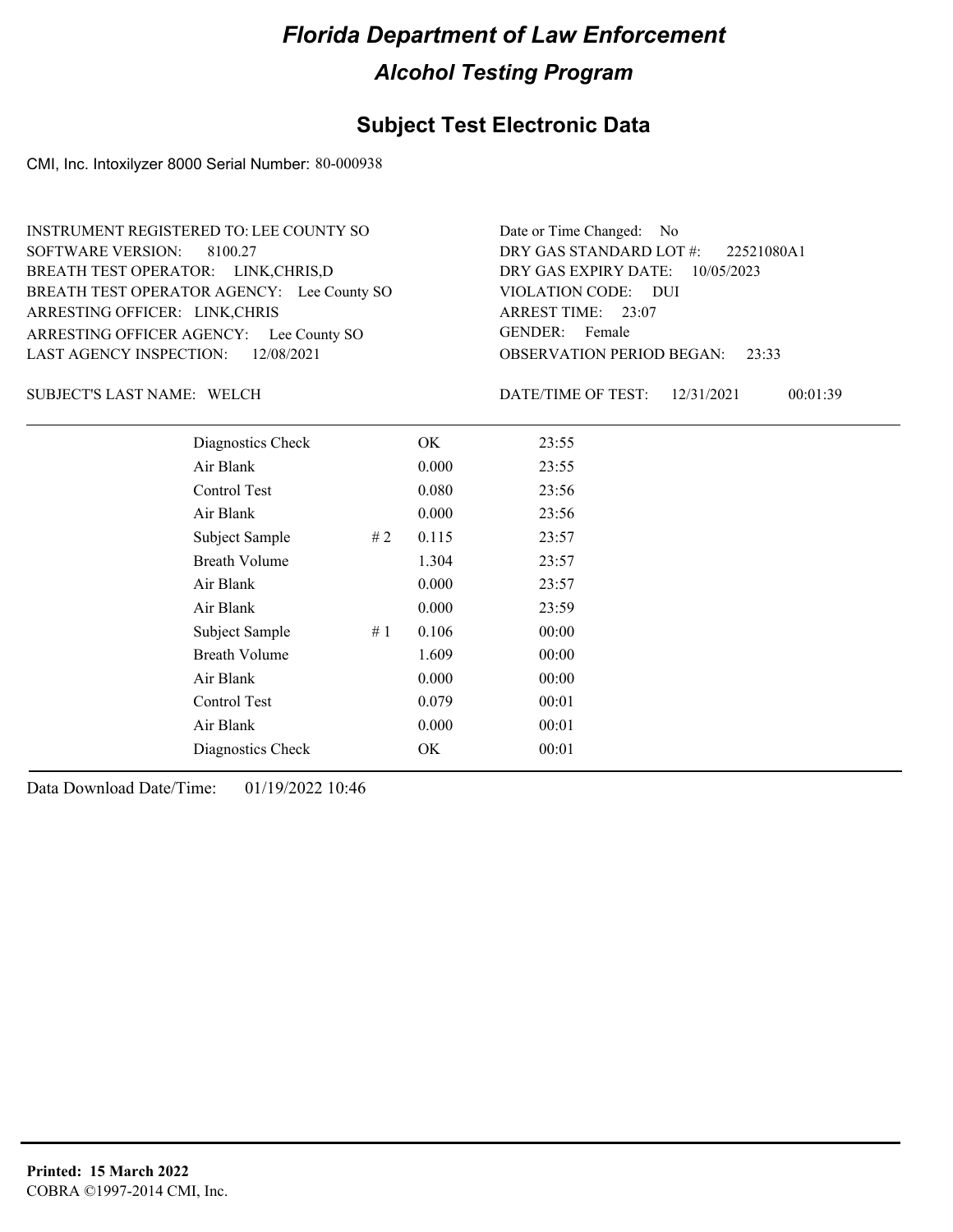### **Subject Test Electronic Data**

CMI, Inc. Intoxilyzer 8000 Serial Number: 80-000938

|                                   | <b>INSTRUMENT REGISTERED TO: LEE COUNTY SO</b> |                                      |       | Date or Time Changed: No                  |                        |  |
|-----------------------------------|------------------------------------------------|--------------------------------------|-------|-------------------------------------------|------------------------|--|
| <b>SOFTWARE VERSION:</b>          | 8100.27                                        | DRY GAS STANDARD LOT #:<br>22521080A |       |                                           |                        |  |
|                                   | BREATH TEST OPERATOR: JOHNSTON, TORI, D        | DRY GAS EXPIRY DATE:<br>10/05/2023   |       |                                           |                        |  |
|                                   | BREATH TEST OPERATOR AGENCY: Fort Myers PD     |                                      |       | VIOLATION CODE: DUI                       |                        |  |
| ARRESTING OFFICER: JOHNSTON, TORI |                                                | ARREST TIME: 21:11                   |       |                                           |                        |  |
|                                   | ARRESTING OFFICER AGENCY: Fort Myers PD        | Male<br><b>GENDER:</b>               |       |                                           |                        |  |
| <b>LAST AGENCY INSPECTION:</b>    | 12/08/2021                                     |                                      |       | <b>OBSERVATION PERIOD BEGAN:</b><br>21:36 |                        |  |
| <b>SUBJECT'S LAST NAME: NALLE</b> |                                                |                                      |       | DATE/TIME OF TEST:                        | 12/31/2021<br>22:01:58 |  |
|                                   | Diagnostics Check                              |                                      | OK.   | 21:58                                     |                        |  |
|                                   | Air Blank                                      |                                      | 0.000 | 21:59                                     |                        |  |
|                                   | Control Test                                   |                                      | 0.080 | 21:59                                     |                        |  |
|                                   | Air Blank                                      |                                      | 0.000 | 22:00                                     |                        |  |
|                                   | Subject Sample                                 | #1                                   | 0.345 | 22:00                                     |                        |  |
|                                   | Breath Volume                                  |                                      | 4.828 | 22:00                                     |                        |  |
|                                   | Air Blank                                      |                                      |       | 22:01                                     | Purge Fail             |  |
|                                   | Air Blank                                      |                                      | 0.000 | 22:01                                     |                        |  |
|                                   |                                                |                                      |       |                                           |                        |  |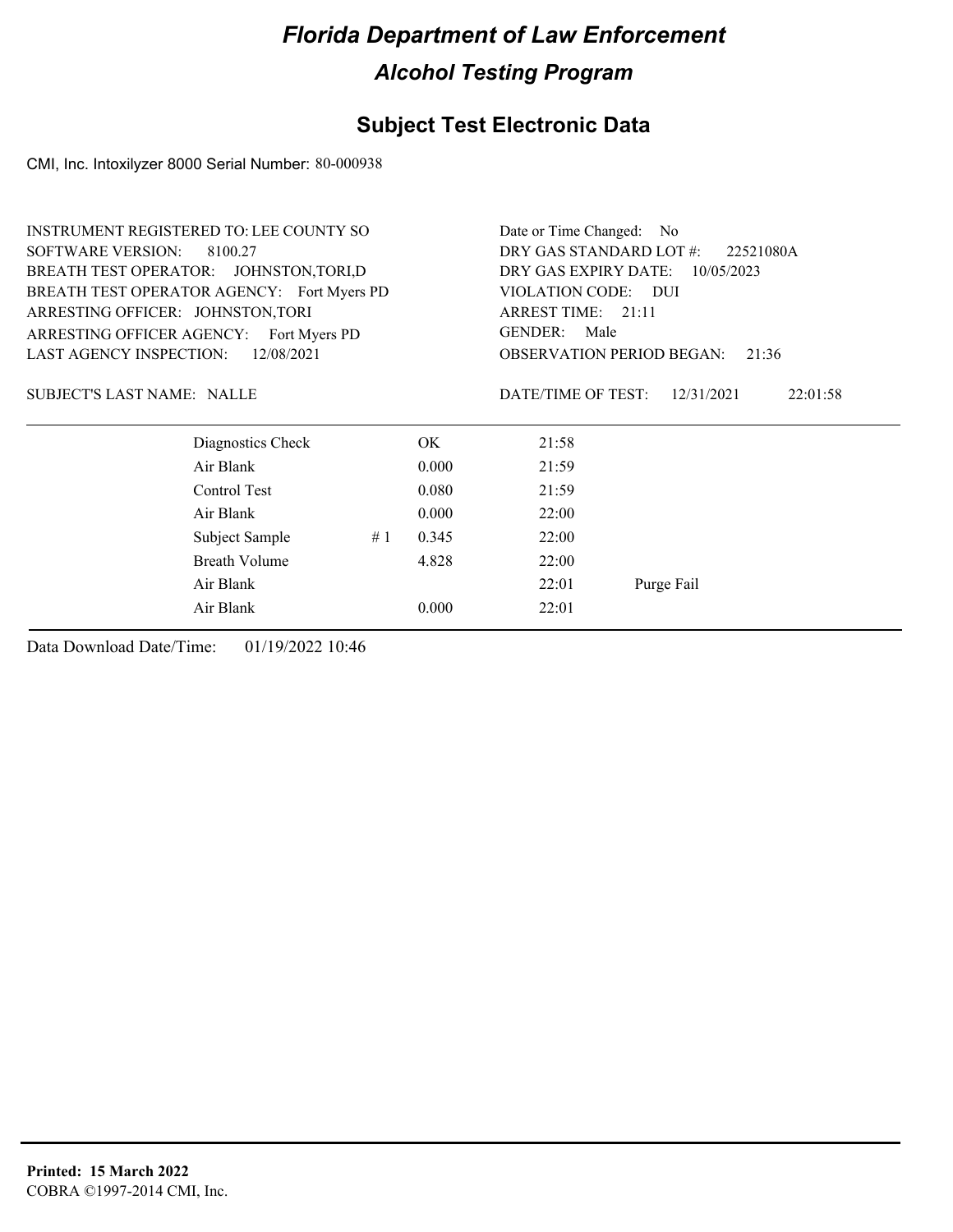### **Subject Test Electronic Data**

CMI, Inc. Intoxilyzer 8000 Serial Number: 80-000938

|                                   | <b>INSTRUMENT REGISTERED TO: LEE COUNTY SO</b> |                                      |       | Date or Time Changed: No                  |                        |  |  |
|-----------------------------------|------------------------------------------------|--------------------------------------|-------|-------------------------------------------|------------------------|--|--|
| <b>SOFTWARE VERSION:</b>          | 8100.27                                        | DRY GAS STANDARD LOT #:<br>22521080A |       |                                           |                        |  |  |
|                                   | BREATH TEST OPERATOR: JOHNSTON, TORI, D        |                                      |       | DRY GAS EXPIRY DATE:<br>10/05/2023        |                        |  |  |
|                                   | BREATH TEST OPERATOR AGENCY: Fort Myers PD     |                                      |       | VIOLATION CODE: DUI                       |                        |  |  |
| ARRESTING OFFICER: JOHNSTON, TORI |                                                | ARREST TIME: 21:11                   |       |                                           |                        |  |  |
|                                   | ARRESTING OFFICER AGENCY: Fort Myers PD        | Male<br><b>GENDER:</b>               |       |                                           |                        |  |  |
| <b>LAST AGENCY INSPECTION:</b>    | 12/08/2021                                     |                                      |       | <b>OBSERVATION PERIOD BEGAN:</b><br>21:36 |                        |  |  |
| <b>SUBJECT'S LAST NAME: NALLE</b> |                                                |                                      |       | DATE/TIME OF TEST:                        | 12/31/2021<br>22:06:53 |  |  |
|                                   | Diagnostics Check                              |                                      | OK.   | 22:03                                     |                        |  |  |
|                                   | Air Blank                                      |                                      | 0.000 | 22:04                                     |                        |  |  |
|                                   | Control Test                                   |                                      | 0.075 | 22:04                                     |                        |  |  |
|                                   | Air Blank                                      |                                      | 0.000 | 22:04                                     |                        |  |  |
|                                   | Subject Sample                                 | #1                                   | 0.350 | 22:05                                     |                        |  |  |
|                                   | Breath Volume                                  |                                      | 3.066 | 22:05                                     |                        |  |  |
|                                   | Air Blank                                      |                                      |       | 22:06                                     | Purge Fail             |  |  |
|                                   | Air Blank                                      |                                      | 0.000 | 22:06                                     |                        |  |  |
|                                   |                                                |                                      |       |                                           |                        |  |  |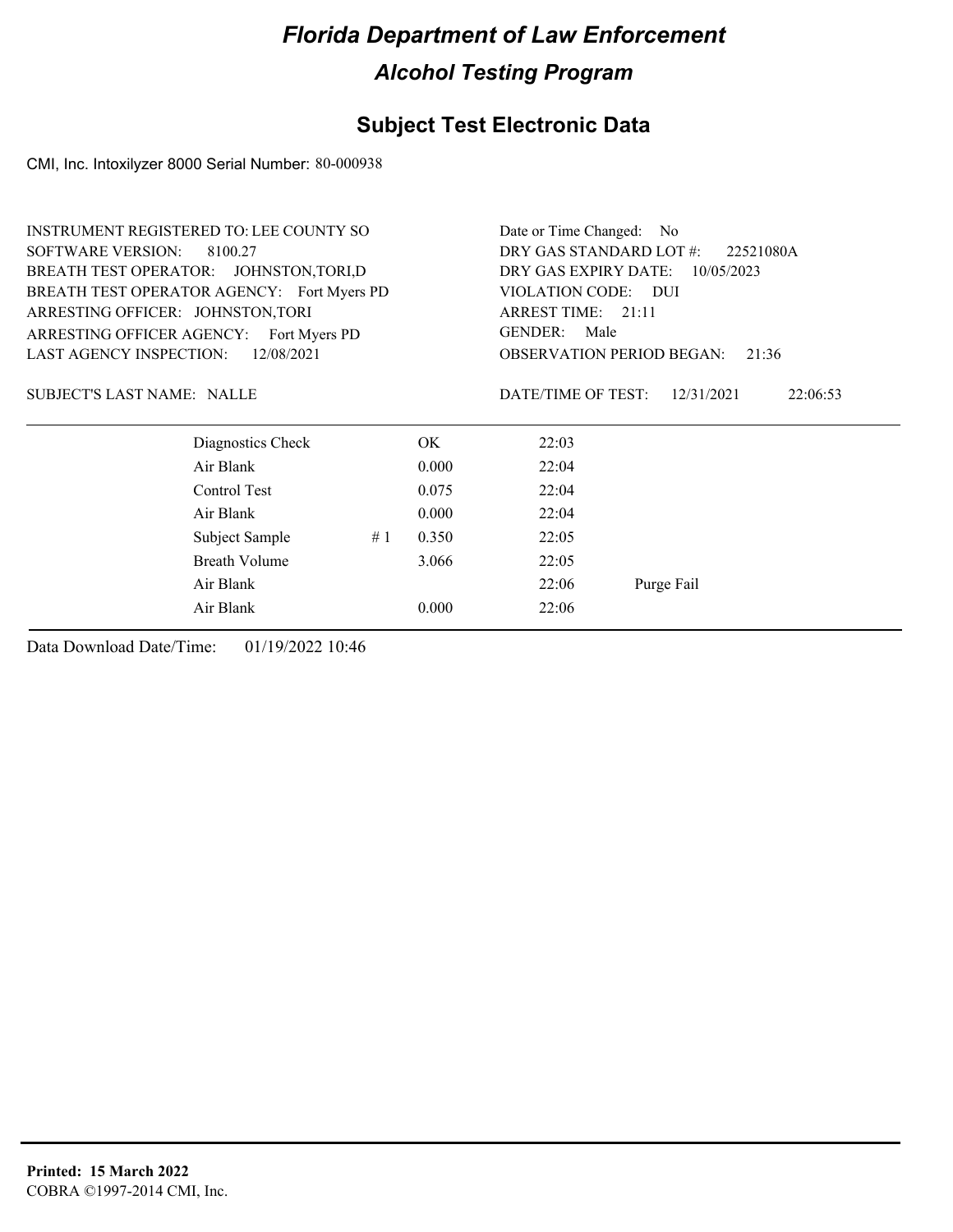### **Subject Test Electronic Data**

CMI, Inc. Intoxilyzer 8000 Serial Number: 80-000938

|                                   | <b>INSTRUMENT REGISTERED TO: LEE COUNTY SO</b> |                                           |       | Date or Time Changed: No                                  |                        |  |  |
|-----------------------------------|------------------------------------------------|-------------------------------------------|-------|-----------------------------------------------------------|------------------------|--|--|
| <b>SOFTWARE VERSION:</b>          | 8100.27                                        | DRY GAS STANDARD LOT #:<br>22521080A      |       |                                                           |                        |  |  |
|                                   | BREATH TEST OPERATOR: JOHNSTON, TORI, D        |                                           |       | DRY GAS EXPIRY DATE:<br>10/05/2023<br>VIOLATION CODE: DUI |                        |  |  |
|                                   | BREATH TEST OPERATOR AGENCY: Fort Myers PD     |                                           |       |                                                           |                        |  |  |
| ARRESTING OFFICER: JOHNSTON, TORI |                                                | ARREST TIME: 21:11                        |       |                                                           |                        |  |  |
| ARRESTING OFFICER AGENCY:         | Fort Myers PD                                  | <b>GENDER:</b><br>Male                    |       |                                                           |                        |  |  |
| <b>LAST AGENCY INSPECTION:</b>    | 12/08/2021                                     | <b>OBSERVATION PERIOD BEGAN:</b><br>21:36 |       |                                                           |                        |  |  |
| <b>SUBJECT'S LAST NAME: NALLE</b> |                                                |                                           |       | DATE/TIME OF TEST:                                        | 12/31/2021<br>22:11:44 |  |  |
|                                   | Diagnostics Check                              |                                           | OK.   | 22:08                                                     |                        |  |  |
|                                   | Air Blank                                      |                                           | 0.000 | 22:08                                                     |                        |  |  |
|                                   | Control Test                                   |                                           | 0.077 | 22:09                                                     |                        |  |  |
|                                   | Air Blank                                      |                                           | 0.000 | 22:09                                                     |                        |  |  |
|                                   | Subject Sample                                 | #1                                        | 0.348 | 22:10                                                     |                        |  |  |
|                                   | <b>Breath Volume</b>                           |                                           | 4.980 | 22:10                                                     |                        |  |  |
|                                   | Air Blank                                      |                                           |       | 22:11                                                     | Purge Fail             |  |  |
|                                   | Air Blank                                      |                                           | 0.000 | 22:11                                                     |                        |  |  |
|                                   |                                                |                                           |       |                                                           |                        |  |  |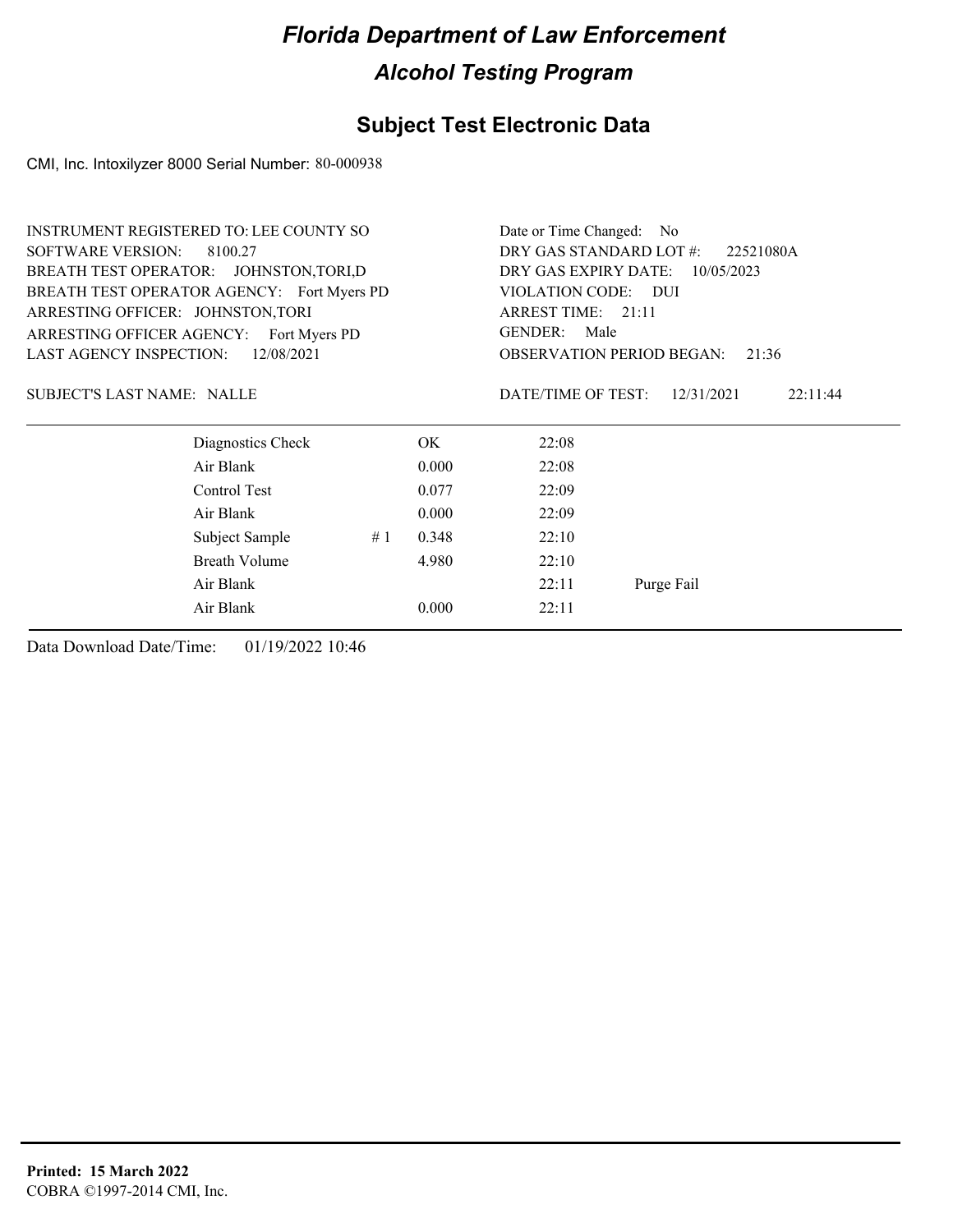#### **Subject Test Electronic Data**

CMI, Inc. Intoxilyzer 8000 Serial Number: 80-000938

ARRESTING OFFICER AGENCY: Fort Myers PD GENDER: BREATH TEST OPERATOR AGENCY: Fort Myers PD VIOLATION CODE: SOFTWARE VERSION: ARRESTING OFFICER: JOHNSTON,TORI BREATH TEST OPERATOR: JOHNSTON,TORI,D LAST AGENCY INSPECTION: 12/08/2021 8100.27 INSTRUMENT REGISTERED TO: LEE COUNTY SO

OBSERVATION PERIOD BEGAN: 21:36 VIOLATION CODE: DUI ARREST TIME: 21:11 DRY GAS EXPIRY DATE: 10/05/2023 22521080A DRY GAS STANDARD LOT #: Date or Time Changed: No GENDER: Male

SUBJECT'S LAST NAME: NALLE DATE/TIME OF TEST:

DATE/TIME OF TEST: 12/31/2021 22:47:14

| Diagnostics Check    |    | OK    | 22:41 |                   |  |
|----------------------|----|-------|-------|-------------------|--|
| Air Blank            |    | 0.000 | 22:41 |                   |  |
| Control Test         |    | 0.079 | 22:42 |                   |  |
| Air Blank            |    | 0.000 | 22:42 |                   |  |
| Subject Sample       | #1 | 0.332 | 22:43 |                   |  |
| <b>Breath Volume</b> |    | 4.507 | 22:43 |                   |  |
| Air Blank            |    | 0.000 | 22:44 |                   |  |
| Air Blank            |    | 0.000 | 22:45 |                   |  |
| Subject Sample       | #2 | 0.328 | 22:46 |                   |  |
| <b>Breath Volume</b> |    | 4.789 | 22:46 |                   |  |
| Air Blank            |    |       | 22:47 | <b>RFI</b> Detect |  |
| Air Blank            |    |       | 22:47 | <b>RFI</b> Detect |  |
|                      |    |       |       |                   |  |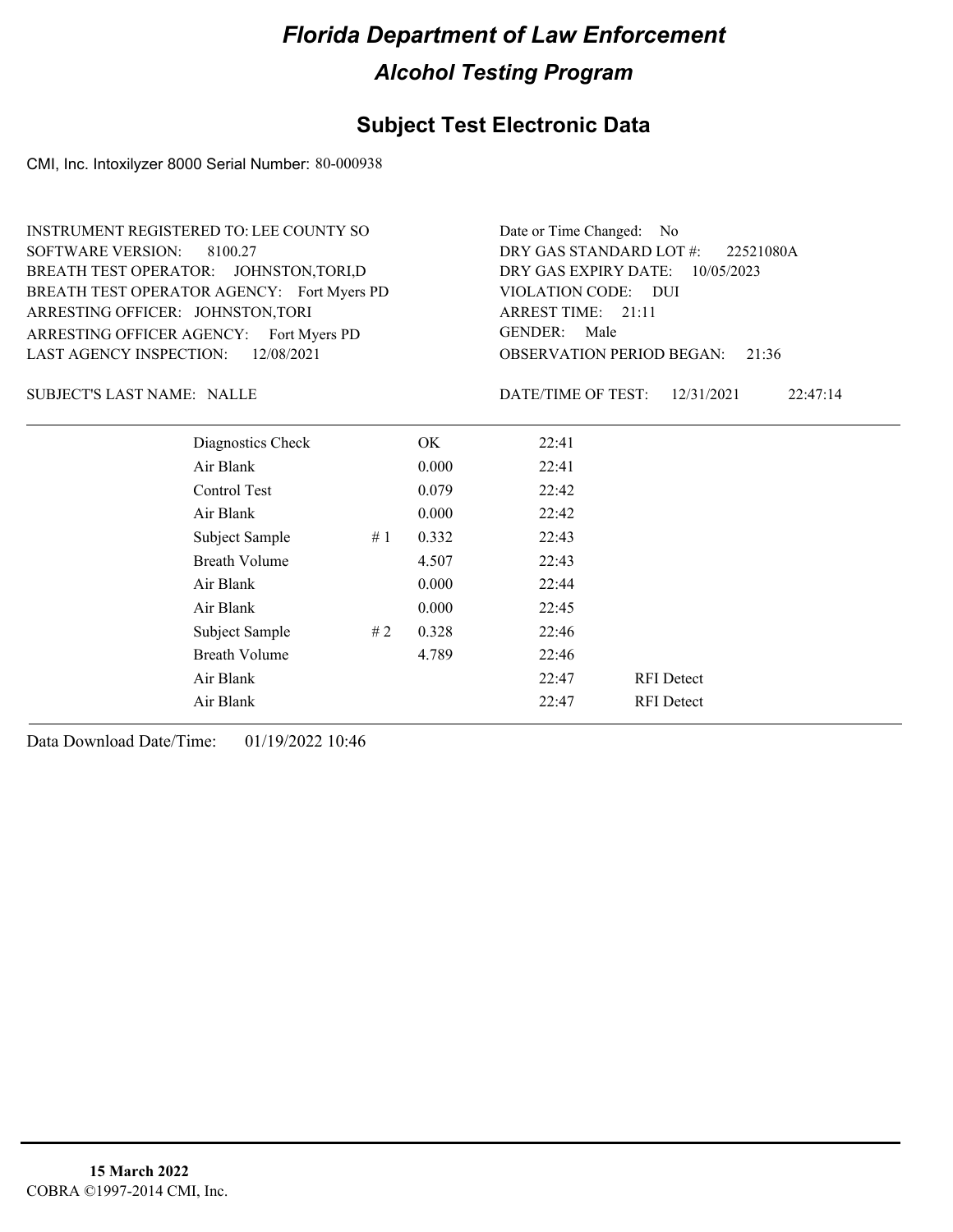#### **Subject Test Electronic Data**

CMI, Inc. Intoxilyzer 8000 Serial Number: 80-000938

ARRESTING OFFICER AGENCY: Fort Myers PD GENDER: BREATH TEST OPERATOR AGENCY: Fort Myers PD VIOLATION CODE: SOFTWARE VERSION: 8100.27 ARRESTING OFFICER: JOHNSTON,TORI BREATH TEST OPERATOR: JOHNSTON,TORI,D LAST AGENCY INSPECTION: 12/08/2021 INSTRUMENT REGISTERED TO: LEE COUNTY SO

OBSERVATION PERIOD BEGAN: 21:36 VIOLATION CODE: DUI ARREST TIME: 21:11 DRY GAS EXPIRY DATE: 10/05/2023 22521080A DRY GAS STANDARD LOT #: Date or Time Changed: No GENDER: Male

SUBJECT'S LAST NAME: NALLE DATE/TIME OF TEST:

DATE/TIME OF TEST: 12/31/2021 23:22:37

| Diagnostics Check    |    | OK    | 23:16 |
|----------------------|----|-------|-------|
| Air Blank            |    | 0.000 | 23:16 |
| Control Test         |    | 0.078 | 23:16 |
| Air Blank            |    | 0.000 | 23:17 |
| Subject Sample       | #1 | 0.322 | 23:17 |
| <b>Breath Volume</b> |    | 3.902 | 23:17 |
| Air Blank            |    | 0.000 | 23:18 |
| Air Blank            |    | 0.000 | 23:20 |
| Subject Sample       | #2 | 0.326 | 23:20 |
| <b>Breath Volume</b> |    | 4.378 | 23:20 |
| Air Blank            |    | 0.000 | 23:21 |
| Control Test         |    | 0.077 | 23:21 |
| Air Blank            |    | 0.000 | 23:22 |
| Diagnostics Check    |    | OK.   | 23:22 |
|                      |    |       |       |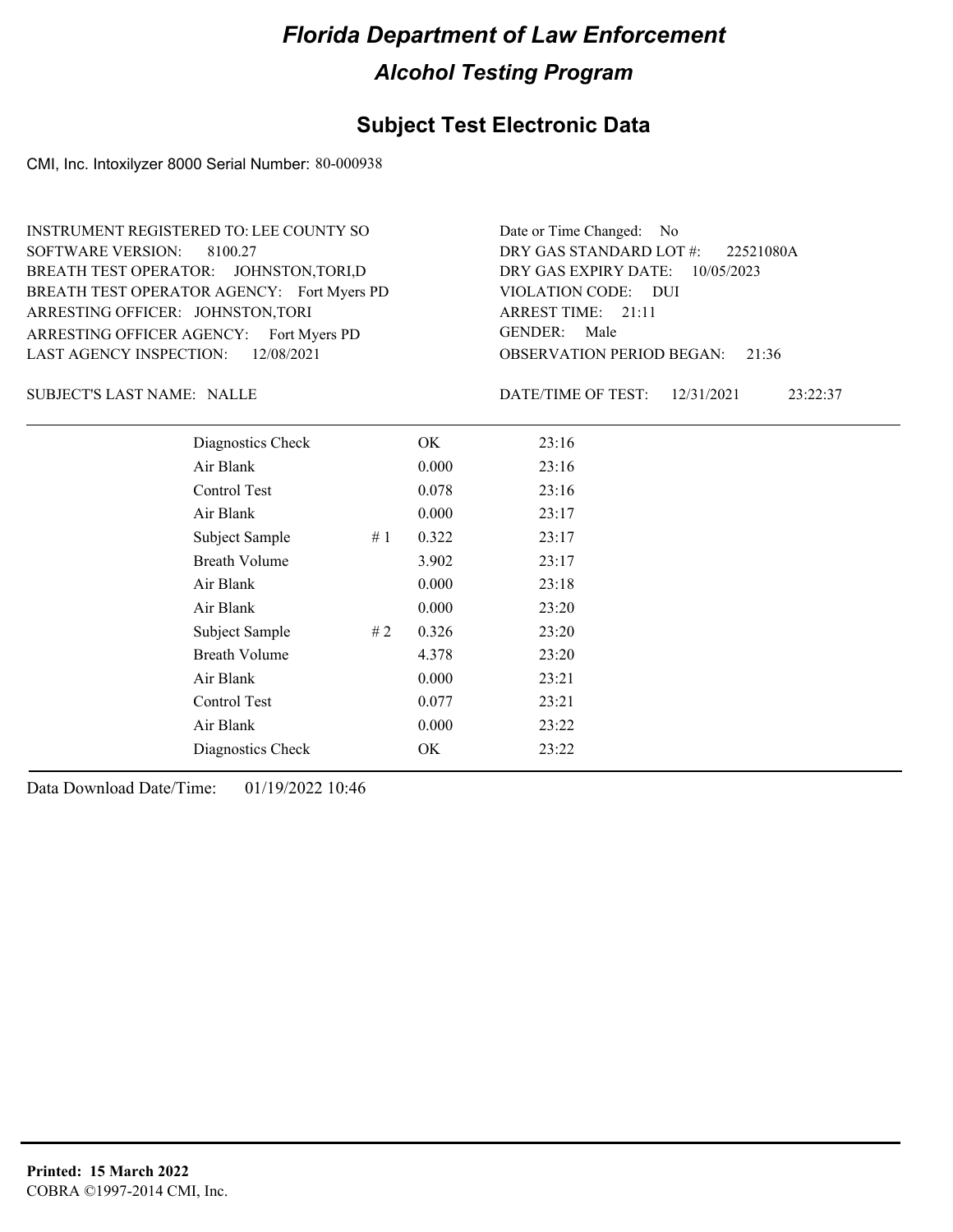### **Subject Test Electronic Data**

CMI, Inc. Intoxilyzer 8000 Serial Number: 80-000956

| INSTRUMENT REGISTERED TO: JEFFERSON COUNTY SO | Date or Time Changed: No               |
|-----------------------------------------------|----------------------------------------|
| SOFTWARE VERSION: 8100.27                     | DRY GAS STANDARD LOT $\#$ : 34520080A1 |
| BREATH TEST OPERATOR: BALZA, PAOLOGENE, R     | DRY GAS EXPIRY DATE: 02/05/2023        |
| BREATH TEST OPERATOR AGENCY: FHP Troop H      | VIOLATION CODE: DUI                    |
| ARRESTING OFFICER: BARTON, JEREMY             | ARREST TIME: 20:56                     |
| ARRESTING OFFICER AGENCY: FHP Troop H         | GENDER: Male                           |
| LAST AGENCY INSPECTION: 12/27/2021            | <b>OBSERVATION PERIOD BEGAN: 21:43</b> |

SUBJECT'S LAST NAME: MANUEL **Example 20 SUBJECT'S LAST NAME:** MANUEL

DATE/TIME OF TEST: 12/31/2021 22:11:33

| Diagnostics Check    | OK    |       | 22:04 |
|----------------------|-------|-------|-------|
| Air Blank            | 0.000 |       | 22:04 |
| Control Test         | 0.078 |       | 22:05 |
| Air Blank            |       | 0.000 | 22:05 |
| Subject Sample<br>#1 | 0.117 |       | 22:06 |
| <b>Breath Volume</b> | 3.425 |       | 22:06 |
| Air Blank            | 0.000 |       | 22:07 |
| Air Blank            |       | 0.000 | 22:09 |
| Subject Sample<br>#2 | 0.119 |       | 22:09 |
| <b>Breath Volume</b> | 4.117 |       | 22:09 |
| Air Blank            | 0.000 |       | 22:10 |
| Control Test         | 0.079 |       | 22:10 |
| Air Blank            |       | 0.000 | 22:11 |
| Diagnostics Check    | OK    |       | 22:11 |
|                      |       |       |       |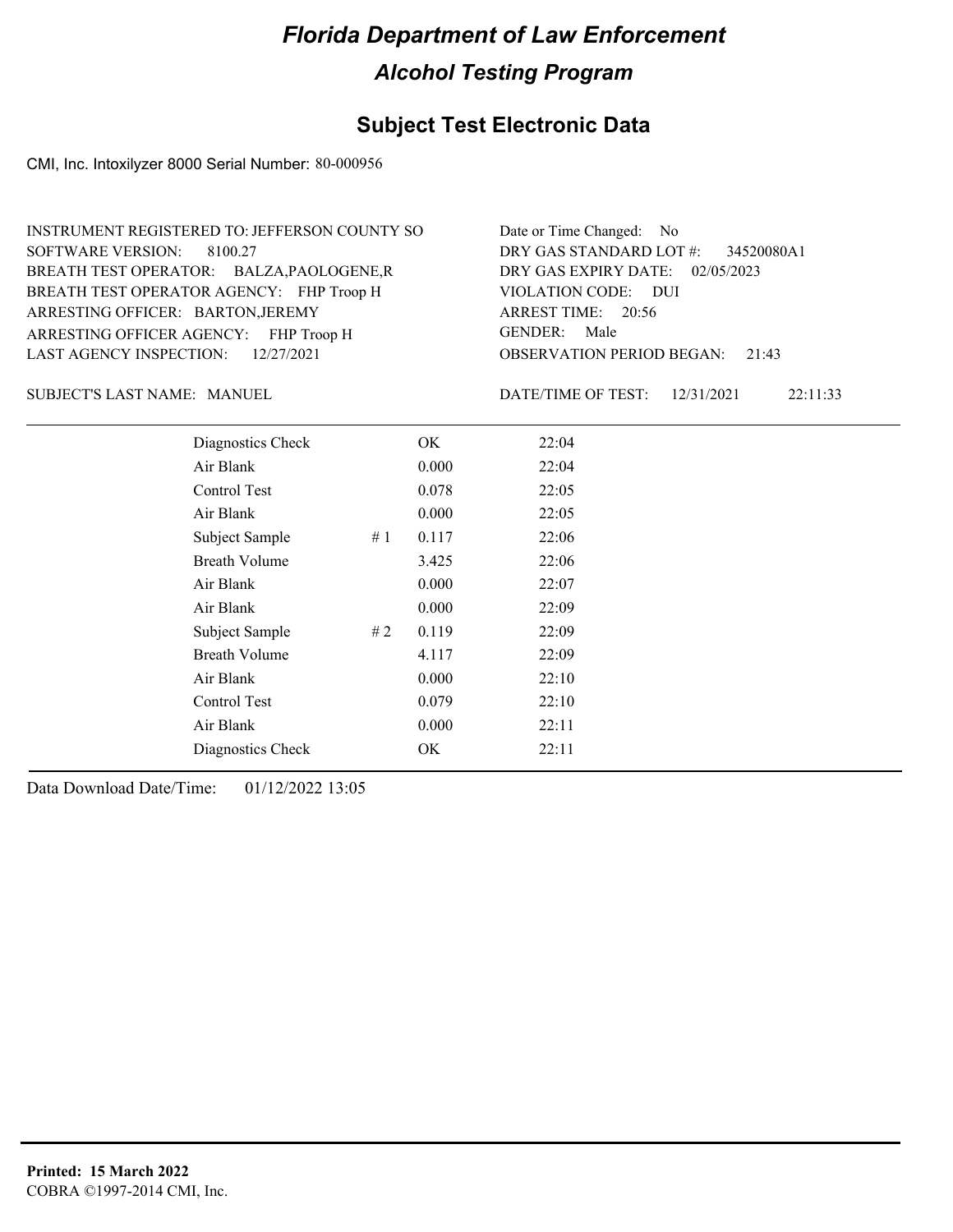### **Subject Test Electronic Data**

CMI, Inc. Intoxilyzer 8000 Serial Number: 80-000958

|                                      | <b>INSTRUMENT REGISTERED TO: LEON COUNTY SO</b> |                                       | Date or Time Changed: No                  |                             |  |  |
|--------------------------------------|-------------------------------------------------|---------------------------------------|-------------------------------------------|-----------------------------|--|--|
| <b>SOFTWARE VERSION:</b>             | 8100.27                                         | DRY GAS STANDARD LOT #:<br>04120080A1 |                                           |                             |  |  |
|                                      | BREATH TEST OPERATOR: THOMPSON, JEFFREY, A      | DRY GAS EXPIRY DATE:<br>03/05/2022    |                                           |                             |  |  |
|                                      | BREATH TEST OPERATOR AGENCY: Tallahassee PD     |                                       | VIOLATION CODE:                           | <b>DUI</b>                  |  |  |
| ARRESTING OFFICER: GLOVER, ELIZABETH |                                                 |                                       | ARREST TIME: 20:57                        |                             |  |  |
| ARRESTING OFFICER AGENCY:            | Tallahassee PD                                  | <b>GENDER:</b><br>Male                |                                           |                             |  |  |
| <b>LAST AGENCY INSPECTION:</b>       | 11/02/2021                                      |                                       | <b>OBSERVATION PERIOD BEGAN:</b><br>21:24 |                             |  |  |
| <b>SUBJECT'S LAST NAME: BLANCO</b>   |                                                 |                                       | DATE/TIME OF TEST:                        | 12/04/2021<br>22:03:13      |  |  |
|                                      | Diagnostics Check                               | OK.                                   | 21:59                                     |                             |  |  |
|                                      | Air Blank                                       | 0.000                                 | 21:59                                     |                             |  |  |
|                                      | Control Test                                    | 0.080                                 | 22:00                                     |                             |  |  |
|                                      | Air Blank                                       | 0.000                                 | 22:00                                     |                             |  |  |
|                                      | Subject Sample                                  | #1                                    | 22:01                                     | <b>Subject Test Refused</b> |  |  |
|                                      | Breath Volume                                   | 0.000                                 | 22:01                                     |                             |  |  |
|                                      | Air Blank                                       | 0.000                                 | 22:02                                     |                             |  |  |
|                                      | Control Test                                    | 0.079                                 | 22:02                                     |                             |  |  |
|                                      | Air Blank                                       | 0.000                                 | 22:03                                     |                             |  |  |
|                                      | Diagnostics Check                               | OK                                    | 22:03                                     |                             |  |  |
|                                      |                                                 |                                       |                                           |                             |  |  |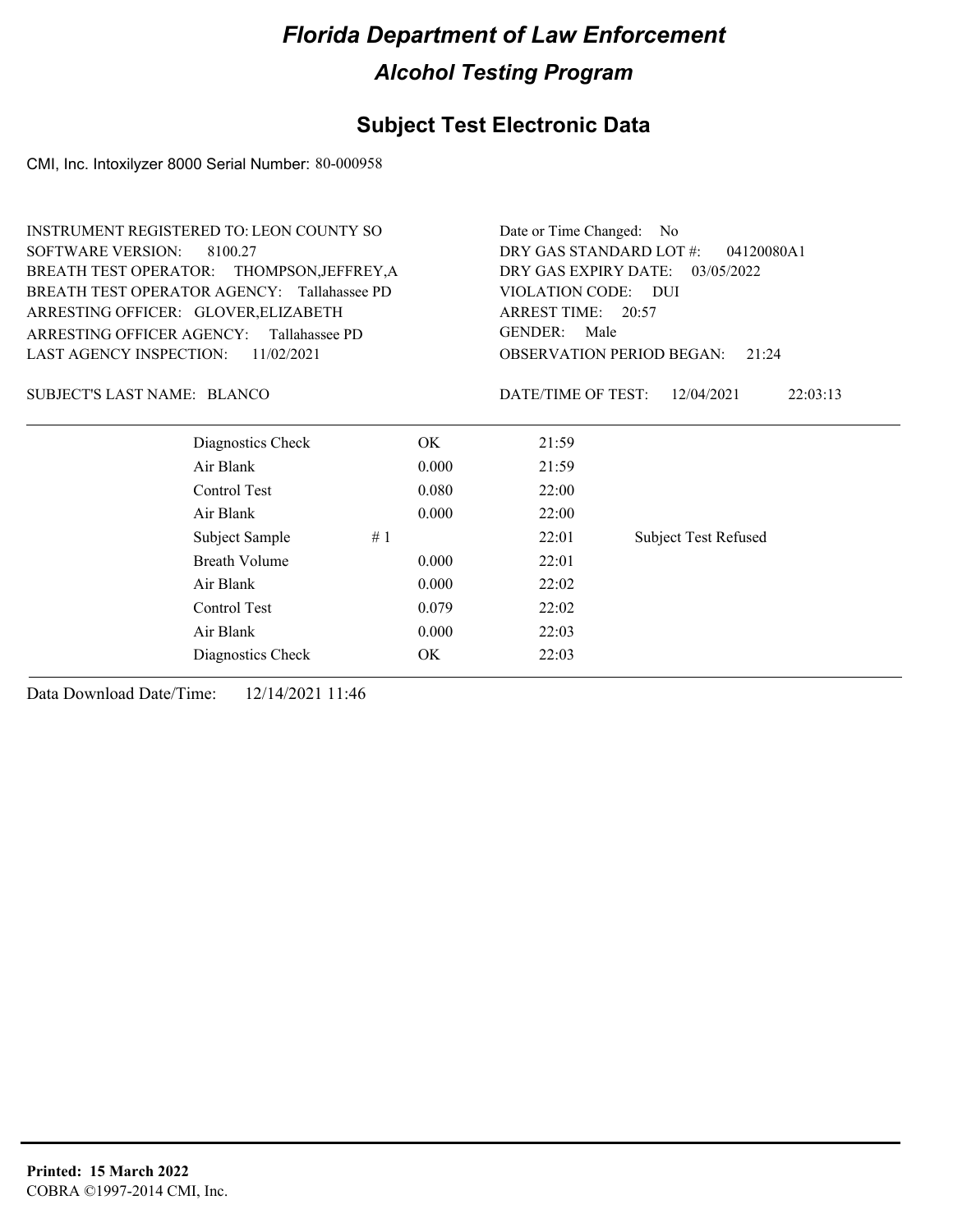### **Subject Test Electronic Data**

CMI, Inc. Intoxilyzer 8000 Serial Number: 80-000958

| INSTRUMENT REGISTERED TO: LEON COUNTY SO    | Date or Time Changed: No               |
|---------------------------------------------|----------------------------------------|
| SOFTWARE VERSION: 8100.27                   | DRY GAS STANDARD LOT $#$ : 04120080A1  |
| BREATH TEST OPERATOR: HANSFORD,C,B          | DRY GAS EXPIRY DATE: 03/05/2022        |
| BREATH TEST OPERATOR AGENCY: Tallahassee PD | VIOLATION CODE: DUI                    |
| ARRESTING OFFICER: HARRISON, G              | ARREST TIME: 01:55                     |
| ARRESTING OFFICER AGENCY: Tallahassee PD    | GENDER: Female                         |
| LAST AGENCY INSPECTION: $11/02/2021$        | <b>OBSERVATION PERIOD BEGAN: 03:15</b> |

JOHNSON SUBJECT'S LAST NAME: DATE/TIME OF TEST:

DATE/TIME OF TEST: 12/09/2021 03:47:09

| Diagnostics Check    |    | OK    | 03:41 |
|----------------------|----|-------|-------|
| Air Blank            |    | 0.000 | 03:41 |
| Control Test         |    | 0.080 | 03:41 |
| Air Blank            |    | 0.000 | 03:42 |
| Subject Sample       | #1 | 0.111 | 03:42 |
| <b>Breath Volume</b> |    | 3.421 | 03:42 |
| Air Blank            |    | 0.000 | 03:43 |
| Air Blank            |    | 0.000 | 03:45 |
| Subject Sample       | #2 | 0.118 | 03:45 |
| <b>Breath Volume</b> |    | 4.468 | 03:45 |
| Air Blank            |    | 0.000 | 03:46 |
| Control Test         |    | 0.080 | 03:46 |
| Air Blank            |    | 0.000 | 03:47 |
| Diagnostics Check    |    | OK    | 03:47 |
|                      |    |       |       |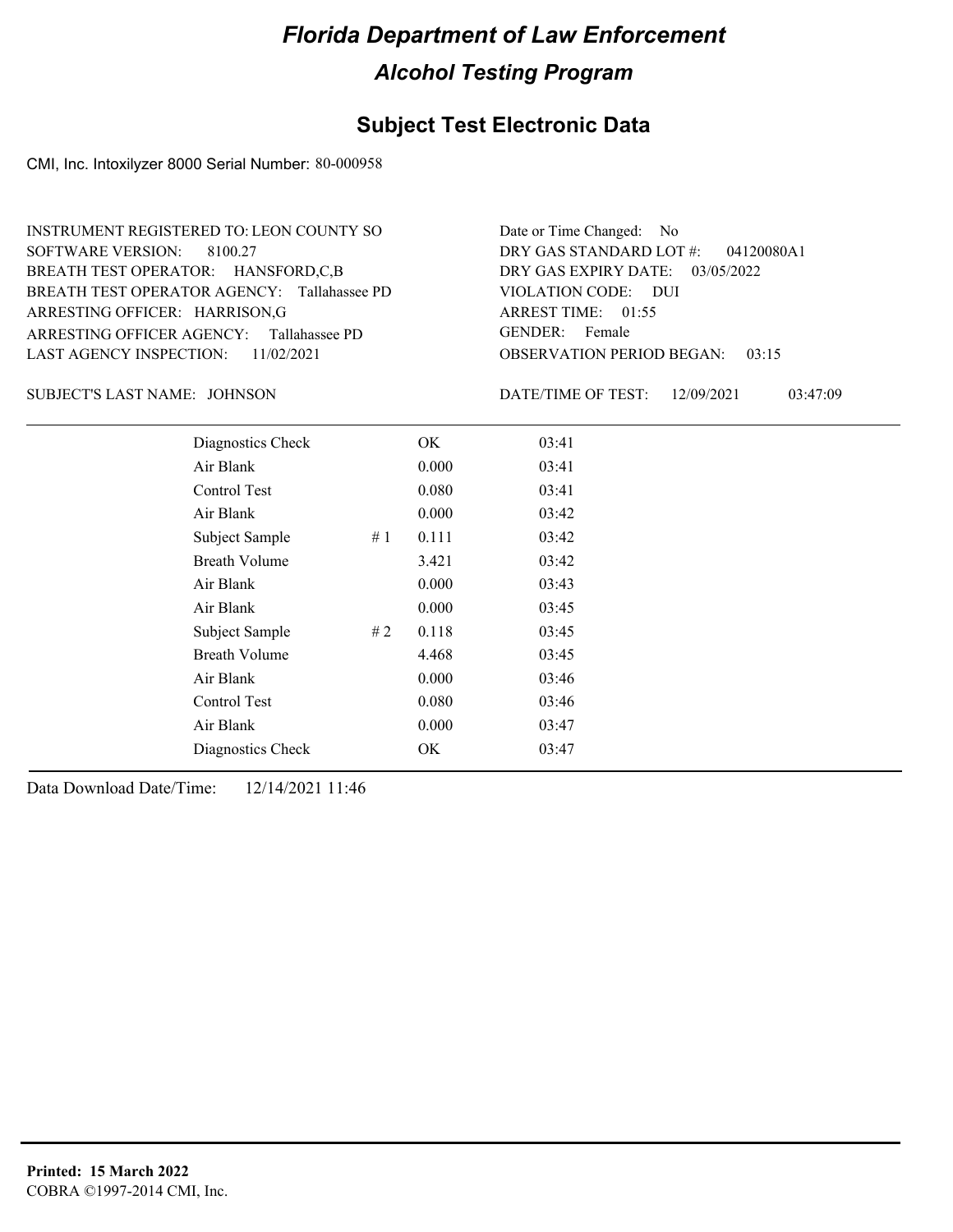#### **Subject Test Electronic Data**

CMI, Inc. Intoxilyzer 8000 Serial Number: 80-000958

ARRESTING OFFICER AGENCY: FHP Troop H GENDER: BREATH TEST OPERATOR AGENCY: FHP Troop H VIOLATION CODE: SOFTWARE VERSION: ARRESTING OFFICER: REAGLE, ASHLEY BREATH TEST OPERATOR: REAGLE,ASHLEY,R LAST AGENCY INSPECTION: 11/02/2021 8100.27 INSTRUMENT REGISTERED TO: LEON COUNTY SO

OBSERVATION PERIOD BEGAN: 21:57 VIOLATION CODE: DUI ARREST TIME: 21:13 DRY GAS EXPIRY DATE: 03/05/2022 04120080A1 DRY GAS STANDARD LOT #: Date or Time Changed: No GENDER: Male

BLACKBURN SUBJECT'S LAST NAME: DATE/TIME OF TEST:

DATE/TIME OF TEST: 12/12/2021 22:27:46

| Diagnostics Check    |    | OK    | 22:18 |
|----------------------|----|-------|-------|
| Air Blank            |    | 0.000 | 22:18 |
| Control Test         |    | 0.080 | 22:18 |
| Air Blank            |    | 0.000 | 22:19 |
| Subject Sample       | #1 | 0.188 | 22:20 |
| <b>Breath Volume</b> |    | 2.910 | 22:20 |
| Air Blank            |    | 0.000 | 22:20 |
| Air Blank            |    | 0.000 | 22:22 |
| Subject Sample       | #2 | 0.160 | 22:23 |
| <b>Breath Volume</b> |    | 1.417 | 22:23 |
| Air Blank            |    | 0.000 | 22:23 |
| Air Blank            |    | 0.000 | 22:25 |
| Subject Sample       | #3 | 0.193 | 22:26 |
| <b>Breath Volume</b> |    | 1.804 | 22:26 |
| Air Blank            |    | 0.000 | 22:26 |
| Control Test         |    | 0.079 | 22:27 |
| Air Blank            |    | 0.000 | 22:27 |
| Diagnostics Check    |    | OK    | 22:27 |
|                      |    |       |       |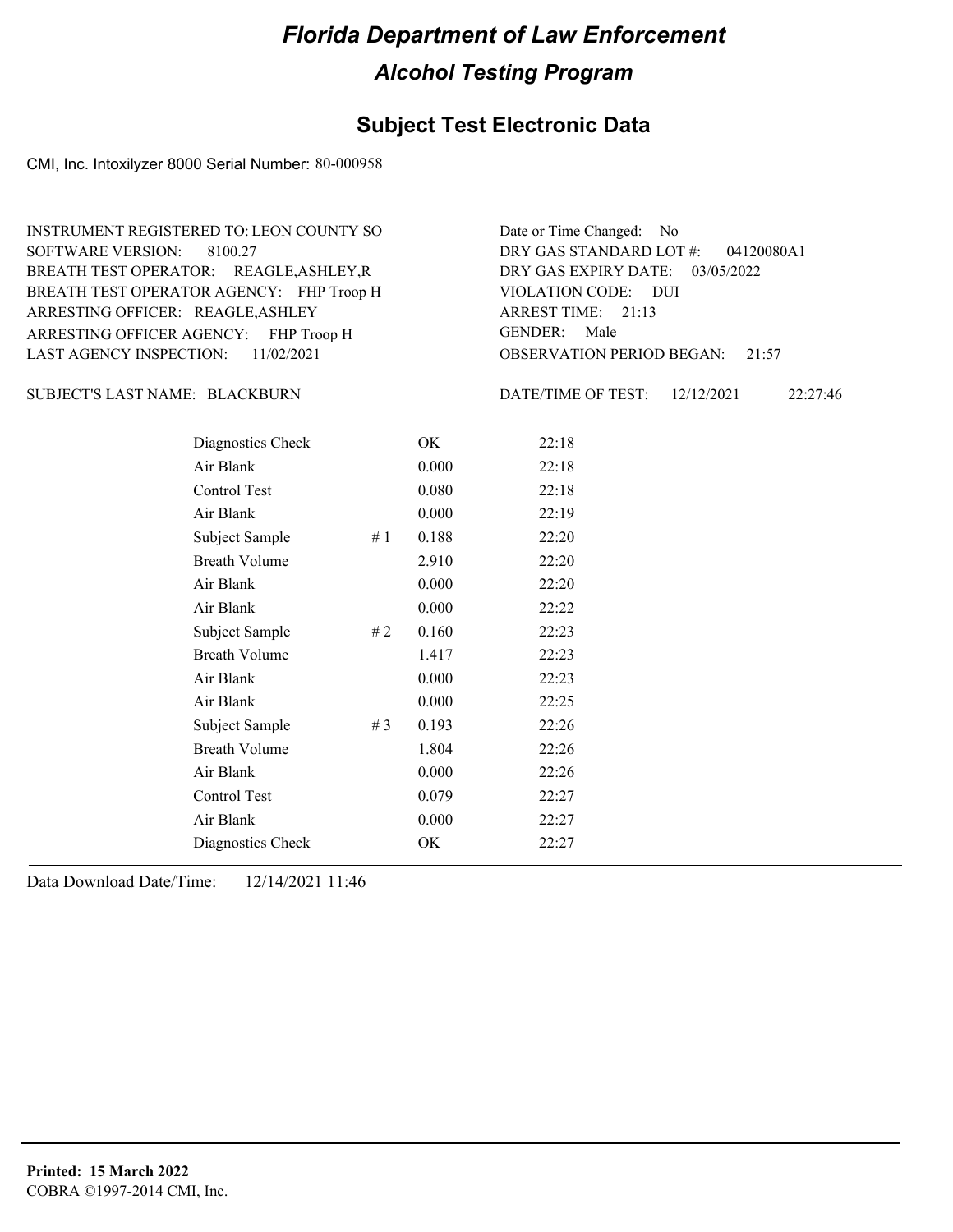### **Subject Test Electronic Data**

CMI, Inc. Intoxilyzer 8000 Serial Number: 80-000958

| INSTRUMENT REGISTERED TO: LEON COUNTY SO      | Date or Time Changed: No               |
|-----------------------------------------------|----------------------------------------|
| SOFTWARE VERSION: 8100.27                     | DRY GAS STANDARD LOT $\#$ : 04120080A1 |
| BREATH TEST OPERATOR: BRAXTON,D,L             | DRY GAS EXPIRY DATE: 03/05/2022        |
| BREATH TEST OPERATOR AGENCY: Tallahassee PD   | VIOLATION CODE: DUI                    |
| ARRESTING OFFICER: TACZAK,D                   | ARREST TIME: $22:55$                   |
| ARRESTING OFFICER AGENCY: FL State University | GENDER: Male                           |
| LAST AGENCY INSPECTION: $11/02/2021$          | <b>OBSERVATION PERIOD BEGAN: 23:50</b> |

#### SARTORIO SUBJECT'S LAST NAME: DATE/TIME OF TEST:

DATE/TIME OF TEST: 12/13/2021 00:40:36

| Diagnostics Check    |    | OK    | 00:34 |
|----------------------|----|-------|-------|
| Air Blank            |    | 0.000 | 00:35 |
| Control Test         |    | 0.080 | 00:35 |
| Air Blank            |    | 0.000 | 00:36 |
| Subject Sample       | #1 | 0.000 | 00:36 |
| <b>Breath Volume</b> |    | 3.531 | 00:36 |
| Air Blank            |    | 0.000 | 00:36 |
| Air Blank            |    | 0.000 | 00:38 |
| Subject Sample       | #2 | 0.000 | 00:39 |
| <b>Breath Volume</b> |    | 3.691 | 00:39 |
| Air Blank            |    | 0.000 | 00:39 |
| Control Test         |    | 0.080 | 00:40 |
| Air Blank            |    | 0.000 | 00:40 |
| Diagnostics Check    |    | OK    | 00:40 |
|                      |    |       |       |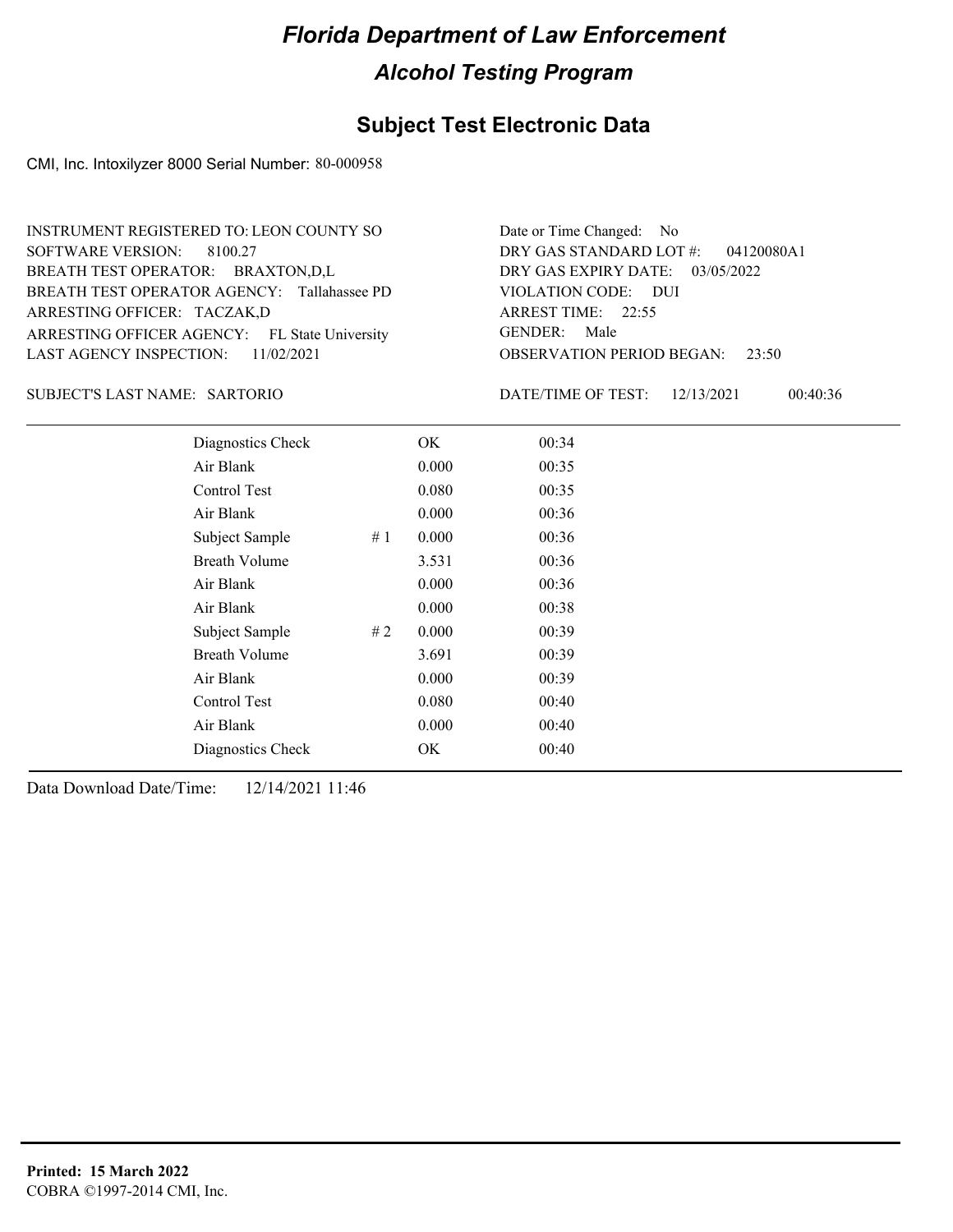### **Subject Test Electronic Data**

CMI, Inc. Intoxilyzer 8000 Serial Number: 80-000958

| INSTRUMENT REGISTERED TO: LEON COUNTY SO    | Date or Time Changed: No               |
|---------------------------------------------|----------------------------------------|
| SOFTWARE VERSION: 8100.27                   | DRY GAS STANDARD LOT $\#$ : 04120080A1 |
| BREATH TEST OPERATOR: ROY, GARY,            | DRY GAS EXPIRY DATE: $03/05/2022$      |
| BREATH TEST OPERATOR AGENCY: Tallahassee PD | VIOLATION CODE: DUI                    |
| ARRESTING OFFICER: ROY, GARY                | ARREST TIME: $23:02$                   |
| ARRESTING OFFICER AGENCY: Tallahassee PD    | GENDER: Female                         |
| LAST AGENCY INSPECTION: $12/14/2021$        | <b>OBSERVATION PERIOD BEGAN: 23:30</b> |

#### SUBJECT'S LAST NAME: KEMP-MESCAN DATE/TIME OF TEST:

DATE/TIME OF TEST: 12/14/2021 23:59:57

| Diagnostics Check    |    | OK.   | 23:53 |
|----------------------|----|-------|-------|
| Air Blank            |    | 0.000 | 23:54 |
| Control Test         |    | 0.080 | 23:54 |
| Air Blank            |    | 0.000 | 23:55 |
| Subject Sample       | #1 | 0.000 | 23:55 |
| <b>Breath Volume</b> |    | 1.617 | 23:55 |
| Air Blank            |    | 0.000 | 23:56 |
| Air Blank            |    | 0.000 | 23:58 |
| Subject Sample       | #2 | 0.000 | 23:58 |
| Breath Volume        |    | 2.574 | 23:58 |
| Air Blank            |    | 0.000 | 23:59 |
| Control Test         |    | 0.079 | 23:59 |
| Air Blank            |    | 0.000 | 23:59 |
| Diagnostics Check    |    | OK    | 23:59 |
|                      |    |       |       |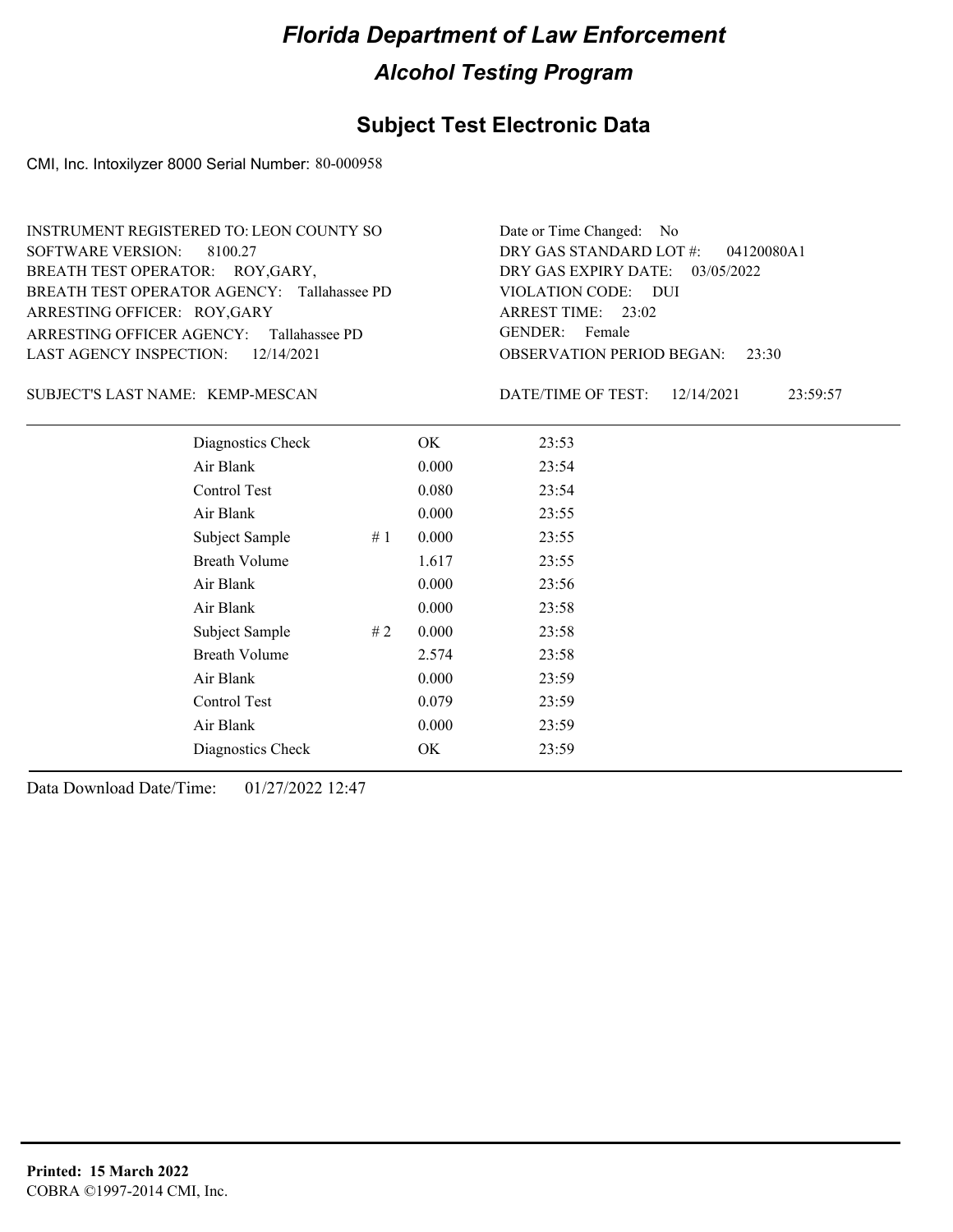#### **Subject Test Electronic Data**

CMI, Inc. Intoxilyzer 8000 Serial Number: 80-000958

ARRESTING OFFICER AGENCY: FHP Troop H GENDER: BREATH TEST OPERATOR AGENCY: FHP Troop H VIOLATION CODE: SOFTWARE VERSION: 8100.27 ARRESTING OFFICER: MARTINA,RYAN BREATH TEST OPERATOR: MARTINA,RYAN,M LAST AGENCY INSPECTION: 12/14/2021 INSTRUMENT REGISTERED TO: LEON COUNTY SO

OBSERVATION PERIOD BEGAN: 19:16 VIOLATION CODE: DUI ARREST TIME: 18:25 DRY GAS EXPIRY DATE: 03/05/2022 04120080A1 DRY GAS STANDARD LOT #: Date or Time Changed: No GENDER: Male

STUMP SUBJECT'S LAST NAME: DATE/TIME OF TEST:

DATE/TIME OF TEST: 12/20/2021 19:43:58

| Diagnostics Check    |    | OK    | 19:37 |
|----------------------|----|-------|-------|
| Air Blank            |    | 0.000 | 19:38 |
| Control Test         |    | 0.080 | 19:38 |
| Air Blank            |    | 0.000 | 19:39 |
| Subject Sample       | #1 | 0.280 | 19:39 |
| <b>Breath Volume</b> |    | 1.902 | 19:39 |
| Air Blank            |    | 0.000 | 19:40 |
| Air Blank            |    | 0.000 | 19:41 |
| Subject Sample       | #2 | 0.265 | 19:42 |
| <b>Breath Volume</b> |    | 1.757 | 19:42 |
| Air Blank            |    | 0.000 | 19:43 |
| Control Test         |    | 0.077 | 19:43 |
| Air Blank            |    | 0.000 | 19:43 |
| Diagnostics Check    |    | OK    | 19:43 |
|                      |    |       |       |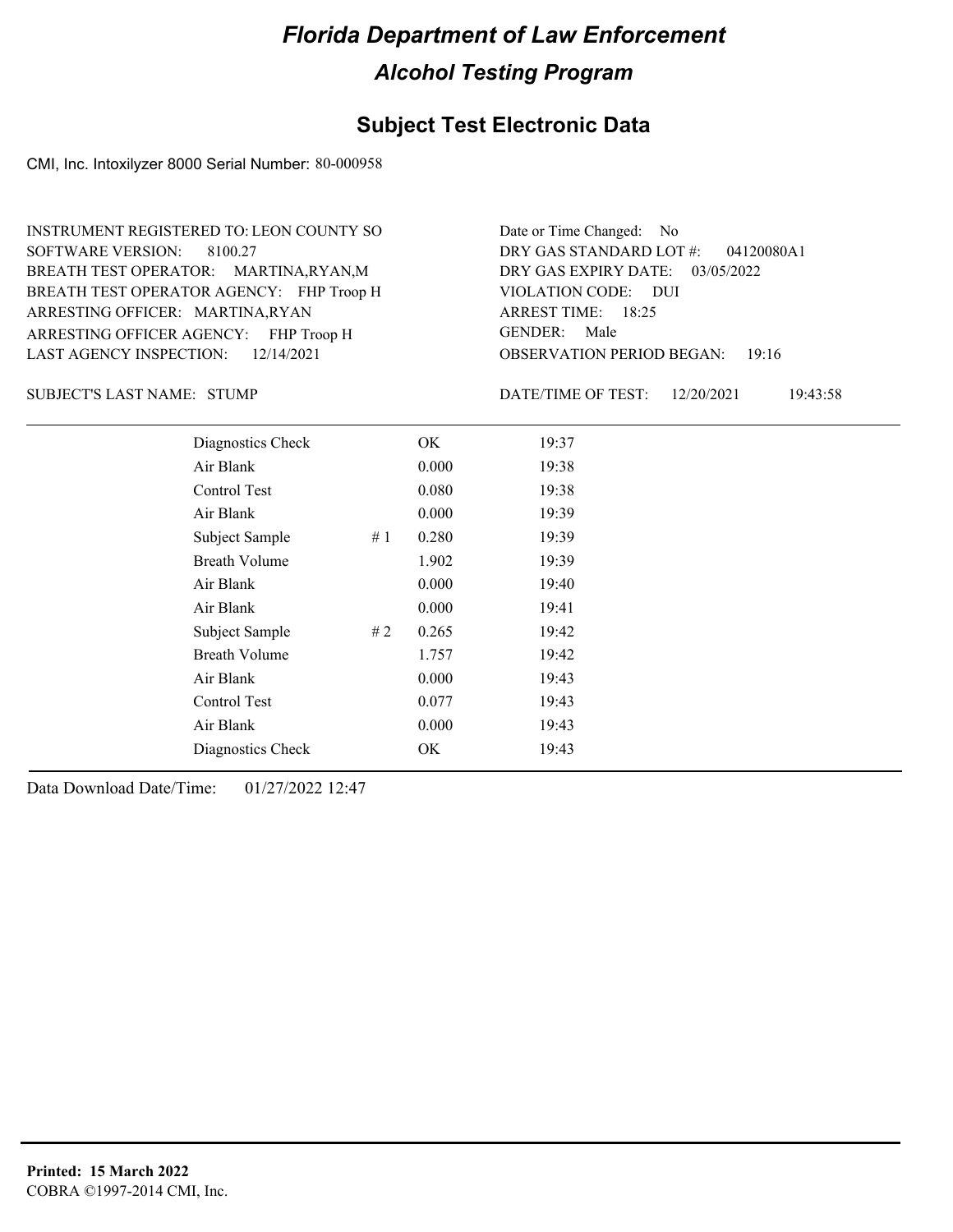#### **Subject Test Electronic Data**

CMI, Inc. Intoxilyzer 8000 Serial Number: 80-000958

ARRESTING OFFICER AGENCY: Leon County SO GENDER: BREATH TEST OPERATOR AGENCY: Leon County SO VIOLATION CODE: SOFTWARE VERSION: ARRESTING OFFICER: COPELAND, MICHAEL BREATH TEST OPERATOR: COPELAND,MICHAEL,C LAST AGENCY INSPECTION: 12/14/2021 8100.27 INSTRUMENT REGISTERED TO: LEON COUNTY SO

OBSERVATION PERIOD BEGAN: 20:01 VIOLATION CODE: DUI ARREST TIME: 19:11 DRY GAS EXPIRY DATE: 03/05/2022 04120080A1 DRY GAS STANDARD LOT #: Date or Time Changed: Yes GENDER: Male

DOBBS, III SUBJECT'S LAST NAME: DATE/TIME OF TEST:

DATE/TIME OF TEST: 12/23/2021 20:41:45

| Diagnostics Check    |     | OK    | 20:35 |
|----------------------|-----|-------|-------|
| Air Blank            |     | 0.000 | 20:35 |
| Control Test         |     | 0.080 | 20:35 |
| Air Blank            |     | 0.000 | 20:36 |
| Subject Sample       | #1  | 0.147 | 20:37 |
| <b>Breath Volume</b> |     | 2.277 | 20:37 |
| Air Blank            |     | 0.000 | 20:37 |
| Air Blank            |     | 0.000 | 20:39 |
| Subject Sample       | # 2 | 0.146 | 20:40 |
| <b>Breath Volume</b> |     | 2.378 | 20:40 |
| Air Blank            |     | 0.000 | 20:40 |
| <b>Control Test</b>  |     | 0.080 | 20:41 |
| Air Blank            |     | 0.000 | 20:41 |
| Diagnostics Check    |     | OK    | 20:41 |
|                      |     |       |       |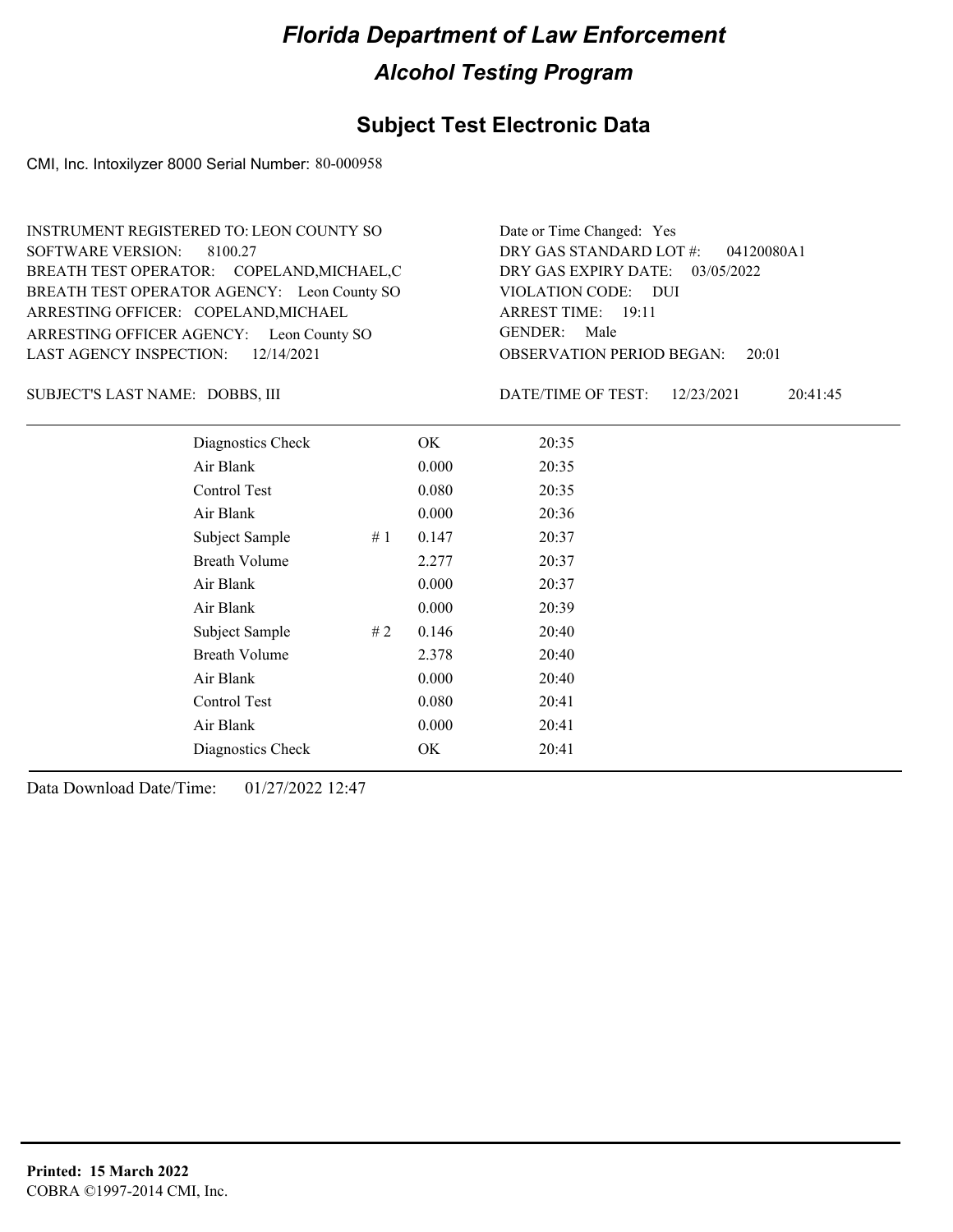## **Subject Test Electronic Data**

CMI, Inc. Intoxilyzer 8000 Serial Number: 80-000958

| <b>INSTRUMENT REGISTERED TO: LEON COUNTY SO</b><br>SOFTWARE VERSION: 8100.27<br>BREATH TEST OPERATOR: STEELE.R.L        |     | Date or Time Changed: No<br>DRY GAS STANDARD LOT #:<br>04120080A1<br>DRY GAS EXPIRY DATE: 03/05/2022 |  |  |
|-------------------------------------------------------------------------------------------------------------------------|-----|------------------------------------------------------------------------------------------------------|--|--|
| BREATH TEST OPERATOR AGENCY: Tallahassee PD<br>ARRESTING OFFICER: STEELE, R<br>ARRESTING OFFICER AGENCY: Tallahassee PD |     | VIOLATION CODE: DUI<br>ARREST TIME: 01:41<br>GENDER: Male                                            |  |  |
| LAST AGENCY INSPECTION: 12/14/2021<br><b>SUBJECT'S LAST NAME: FORBES</b>                                                |     | <b>OBSERVATION PERIOD BEGAN:</b><br>02:01<br>DATE/TIME OF TEST:<br>12/25/2021<br>02:21:57            |  |  |
| Diagnostics Check                                                                                                       | OK. | 02:21                                                                                                |  |  |
| Air Blank<br>Air Blank                                                                                                  |     | 02:21<br><b>RFI</b> Detect<br>02:21<br><b>RFI</b> Detect                                             |  |  |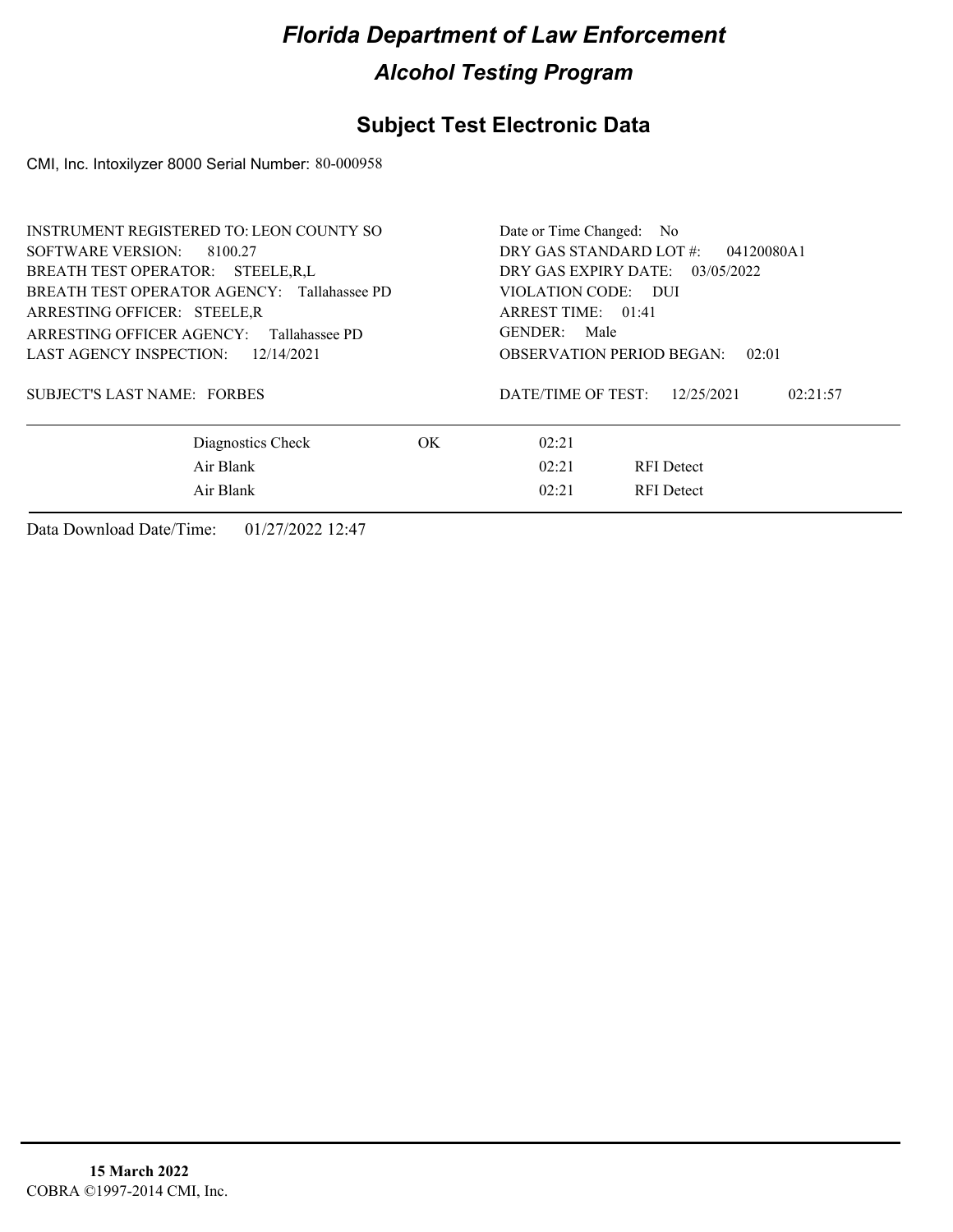## **Subject Test Electronic Data**

CMI, Inc. Intoxilyzer 8000 Serial Number: 80-000958

| <b>INSTRUMENT REGISTERED TO: LEON COUNTY SO</b> | Date or Time Changed: No               |
|-------------------------------------------------|----------------------------------------|
| SOFTWARE VERSION: 8100.27                       | DRY GAS STANDARD LOT $\#$ : 04120080A1 |
| BREATH TEST OPERATOR: STEELE, R, L              | DRY GAS EXPIRY DATE: $03/05/2022$      |
| BREATH TEST OPERATOR AGENCY: Tallahassee PD     | VIOLATION CODE: DUI                    |
| ARRESTING OFFICER: STEELE, R                    | ARREST TIME: 01:41                     |
| ARRESTING OFFICER AGENCY: Tallahassee PD        | GENDER: Male                           |
| LAST AGENCY INSPECTION: $12/14/2021$            | <b>OBSERVATION PERIOD BEGAN: 02:01</b> |

#### SUBJECT'S LAST NAME: FORBES DATE/TIME OF TEST:

DATE/TIME OF TEST: 12/25/2021 02:30:12

| Diagnostics Check    |    | OK    | 02:23 |
|----------------------|----|-------|-------|
| Air Blank            |    | 0.000 | 02:23 |
| Control Test         |    | 0.080 | 02:24 |
| Air Blank            |    | 0.000 | 02:24 |
| Subject Sample       | #1 | 0.147 | 02:25 |
| <b>Breath Volume</b> |    | 2.492 | 02:25 |
| Air Blank            |    | 0.000 | 02:26 |
| Air Blank            |    | 0.000 | 02:28 |
| Subject Sample       | #2 | 0.149 | 02:28 |
| <b>Breath Volume</b> |    | 2.242 | 02:28 |
| Air Blank            |    | 0.000 | 02:29 |
| Control Test         |    | 0.078 | 02:29 |
| Air Blank            |    | 0.000 | 02:30 |
| Diagnostics Check    |    | OK    | 02:30 |
|                      |    |       |       |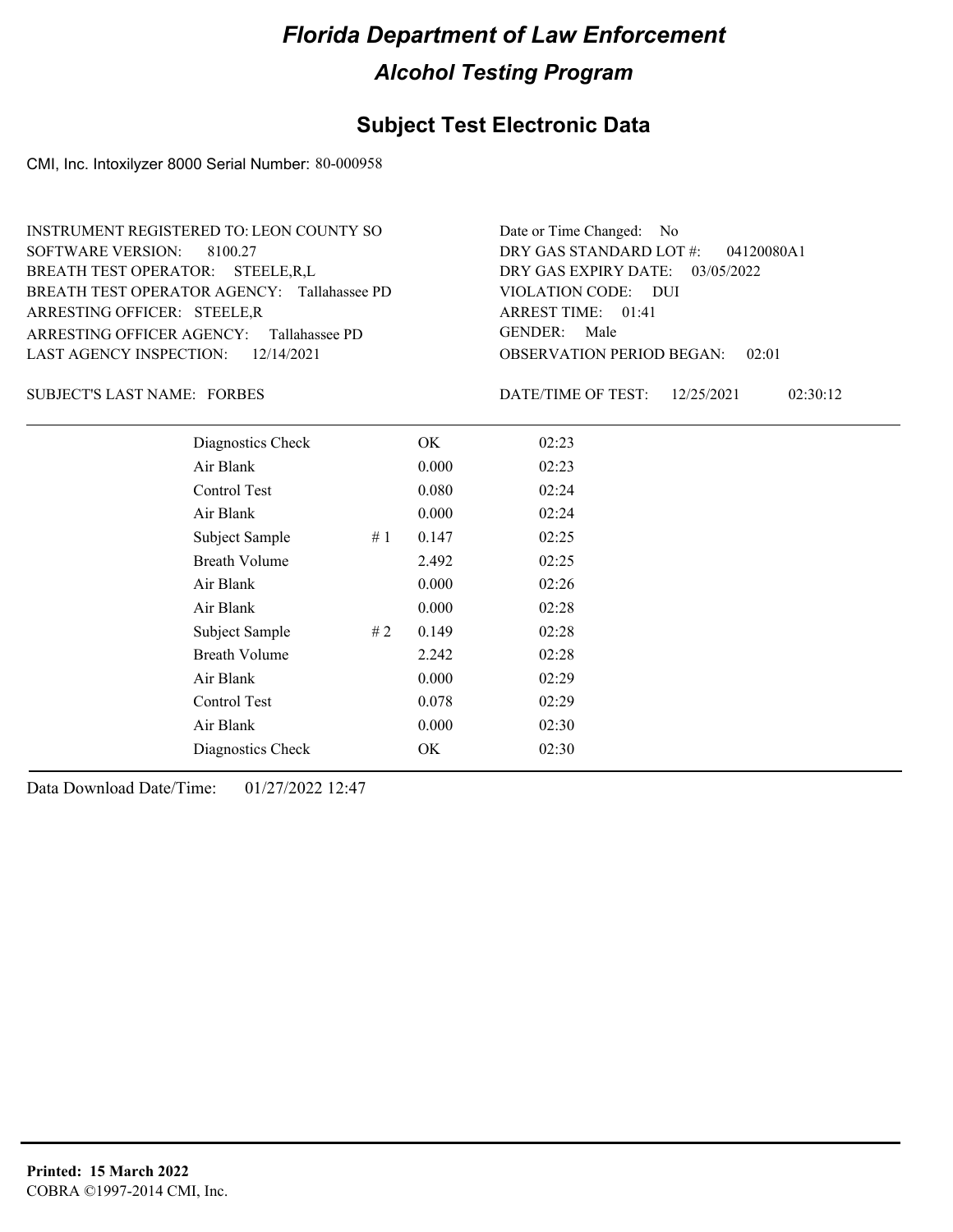## **Subject Test Electronic Data**

CMI, Inc. Intoxilyzer 8000 Serial Number: 80-000958

| INSTRUMENT REGISTERED TO: LEON COUNTY SO    | Date or Time Changed: No               |
|---------------------------------------------|----------------------------------------|
| SOFTWARE VERSION: 8100.27                   | DRY GAS STANDARD LOT $#$ : 04120080A1  |
| BREATH TEST OPERATOR: STEELE, R, L          | DRY GAS EXPIRY DATE: $03/05/2022$      |
| BREATH TEST OPERATOR AGENCY: Tallahassee PD | VIOLATION CODE: DUI                    |
| ARRESTING OFFICER: STEELE, R                | ARREST TIME: 20:27                     |
| ARRESTING OFFICER AGENCY: Tallahassee PD    | GENDER: Male                           |
| LAST AGENCY INSPECTION: $12/14/2021$        | <b>OBSERVATION PERIOD BEGAN:</b> 20:58 |

SUBJECT'S LAST NAME: HILL SUBJECT'S LAST NAME: HILL

DATE/TIME OF TEST: 12/25/2021 21:25:21

| Diagnostics Check    |    | OK    | 21:19 |
|----------------------|----|-------|-------|
| Air Blank            |    | 0.000 | 21:19 |
| Control Test         |    | 0.079 | 21:20 |
| Air Blank            |    | 0.000 | 21:20 |
| Subject Sample       | #1 | 0.217 | 21:20 |
| <b>Breath Volume</b> |    | 2.363 | 21:20 |
| Air Blank            |    | 0.000 | 21:21 |
| Air Blank            |    | 0.000 | 21:23 |
| Subject Sample       | #2 | 0.216 | 21:23 |
| <b>Breath Volume</b> |    | 2.386 | 21:23 |
| Air Blank            |    | 0.000 | 21:24 |
| Control Test         |    | 0.078 | 21:24 |
| Air Blank            |    | 0.000 | 21:25 |
| Diagnostics Check    |    | OK    | 21:25 |
|                      |    |       |       |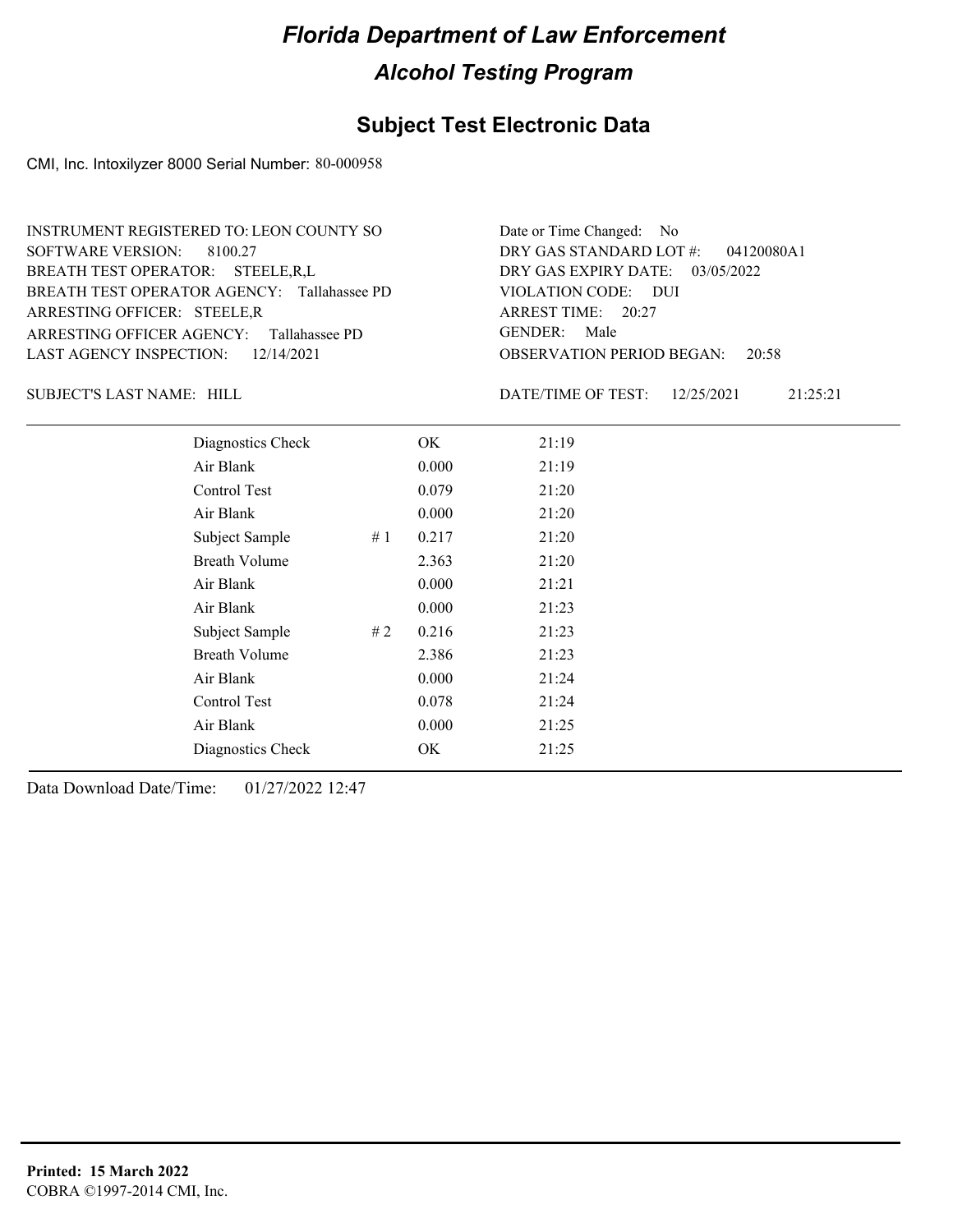#### **Subject Test Electronic Data**

CMI, Inc. Intoxilyzer 8000 Serial Number: 80-000958

ARRESTING OFFICER AGENCY: FHP Troop H GENDER: BREATH TEST OPERATOR AGENCY: FHP Troop H VIOLATION CODE: SOFTWARE VERSION: 8100.27 ARRESTING OFFICER: BARTON, JEREMY BREATH TEST OPERATOR: BARTON,JEREMY,R LAST AGENCY INSPECTION: 12/14/2021 INSTRUMENT REGISTERED TO: LEON COUNTY SO

OBSERVATION PERIOD BEGAN: 01:38 VIOLATION CODE: DUI ARREST TIME: 01:38 DRY GAS EXPIRY DATE: 03/05/2022 04120080A1 DRY GAS STANDARD LOT #: Date or Time Changed: No GENDER: Male

SUBJECT'S LAST NAME: LYONS DATE/TIME OF TEST:

DATE/TIME OF TEST: 12/26/2021 02:10:53

| Diagnostics Check    |    | OK    | 02:04 |  |
|----------------------|----|-------|-------|--|
| Air Blank            |    | 0.000 | 02:04 |  |
| Control Test         |    | 0.079 | 02:05 |  |
| Air Blank            |    | 0.000 | 02:05 |  |
| Subject Sample       | #1 | 0.166 | 02:06 |  |
| <b>Breath Volume</b> |    | 1.832 | 02:06 |  |
| Air Blank            |    | 0.000 | 02:07 |  |
| Air Blank            |    | 0.000 | 02:09 |  |
| Subject Sample       | #2 | 0.166 | 02:09 |  |
| <b>Breath Volume</b> |    | 1.296 | 02:09 |  |
| Air Blank            |    | 0.000 | 02:09 |  |
| Control Test         |    | 0.077 | 02:10 |  |
| Air Blank            |    | 0.000 | 02:10 |  |
| Diagnostics Check    |    | OK    | 02:10 |  |
|                      |    |       |       |  |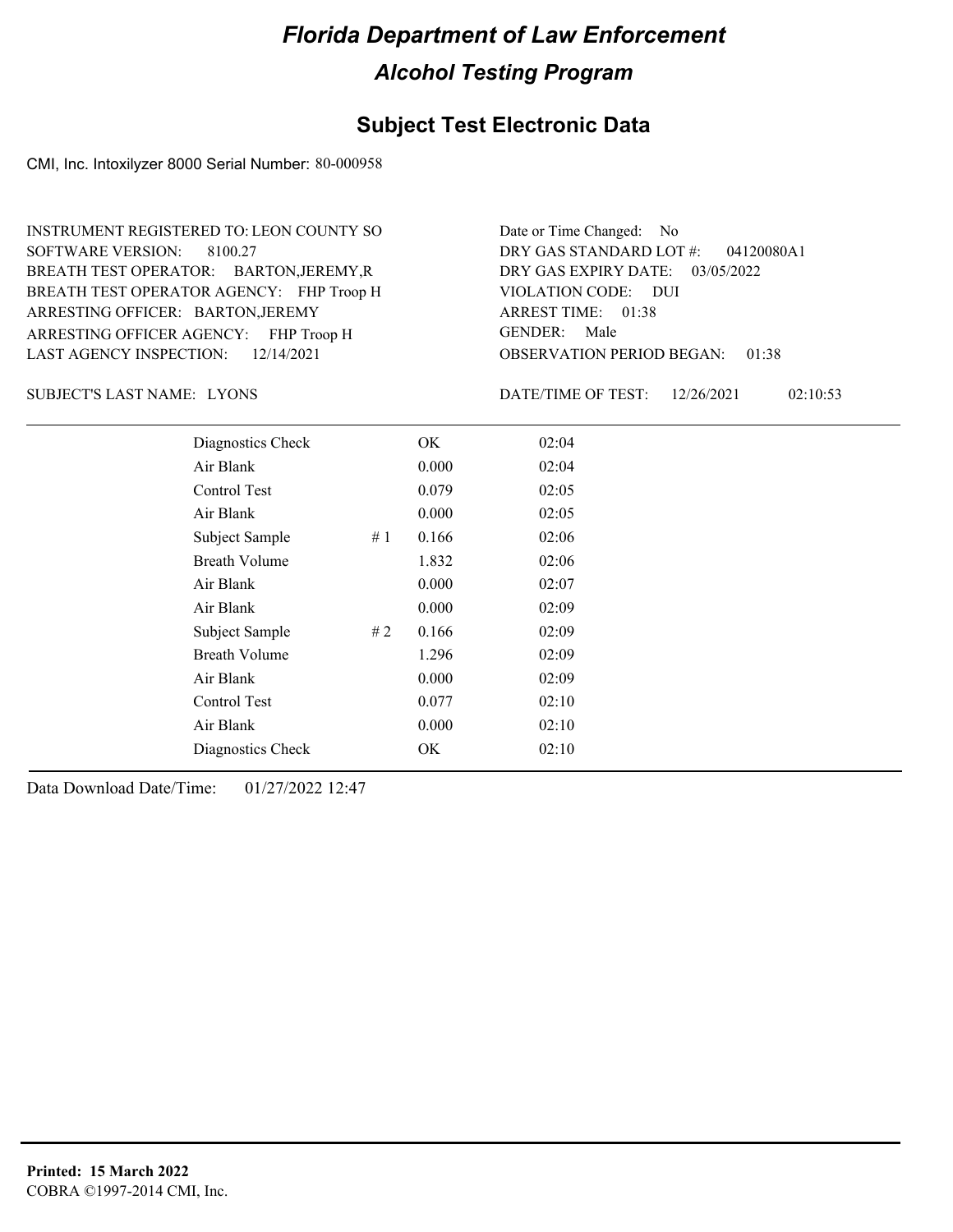## **Subject Test Electronic Data**

CMI, Inc. Intoxilyzer 8000 Serial Number: 80-000958

| <b>INSTRUMENT REGISTERED TO: LEON COUNTY SO</b> |                      |                                       | Date or Time Changed: No                                                                                  |                             |  |  |
|-------------------------------------------------|----------------------|---------------------------------------|-----------------------------------------------------------------------------------------------------------|-----------------------------|--|--|
| <b>SOFTWARE VERSION:</b>                        | 8100.27              | DRY GAS STANDARD LOT #:<br>04120080A1 |                                                                                                           |                             |  |  |
| BREATH TEST OPERATOR: WONSCH, J, W              |                      |                                       | DRY GAS EXPIRY DATE: 03/05/2022                                                                           |                             |  |  |
| BREATH TEST OPERATOR AGENCY: Tallahassee PD     |                      |                                       | VIOLATION CODE: DUI<br>ARREST TIME: 01:26<br>GENDER:<br>Male<br><b>OBSERVATION PERIOD BEGAN:</b><br>01:56 |                             |  |  |
| ARRESTING OFFICER: HEALY,T                      |                      |                                       |                                                                                                           |                             |  |  |
| <b>ARRESTING OFFICER AGENCY:</b>                | Tallahassee PD       |                                       |                                                                                                           |                             |  |  |
| <b>LAST AGENCY INSPECTION:</b>                  | 12/14/2021           |                                       |                                                                                                           |                             |  |  |
| <b>SUBJECT'S LAST NAME: WADE</b>                |                      |                                       | DATE/TIME OF TEST:                                                                                        | 12/28/2021<br>02:20:46      |  |  |
|                                                 | Diagnostics Check    | OK.                                   | 02:17                                                                                                     |                             |  |  |
|                                                 | Air Blank            | 0.000                                 | 02:18                                                                                                     |                             |  |  |
|                                                 | Control Test         | 0.081                                 | 02:18                                                                                                     |                             |  |  |
|                                                 | Air Blank            | 0.000                                 | 02:19                                                                                                     |                             |  |  |
|                                                 | Subject Sample<br>#1 |                                       | 02:19                                                                                                     | <b>Subject Test Refused</b> |  |  |
|                                                 | <b>Breath Volume</b> | 0.000                                 | 02:19                                                                                                     |                             |  |  |
|                                                 | Air Blank            | 0.000                                 | 02:19                                                                                                     |                             |  |  |
|                                                 | Control Test         | 0.080                                 | 02:20                                                                                                     |                             |  |  |
|                                                 | Air Blank            | 0.000                                 | 02:20                                                                                                     |                             |  |  |
|                                                 | Diagnostics Check    | OK                                    | 02:20                                                                                                     |                             |  |  |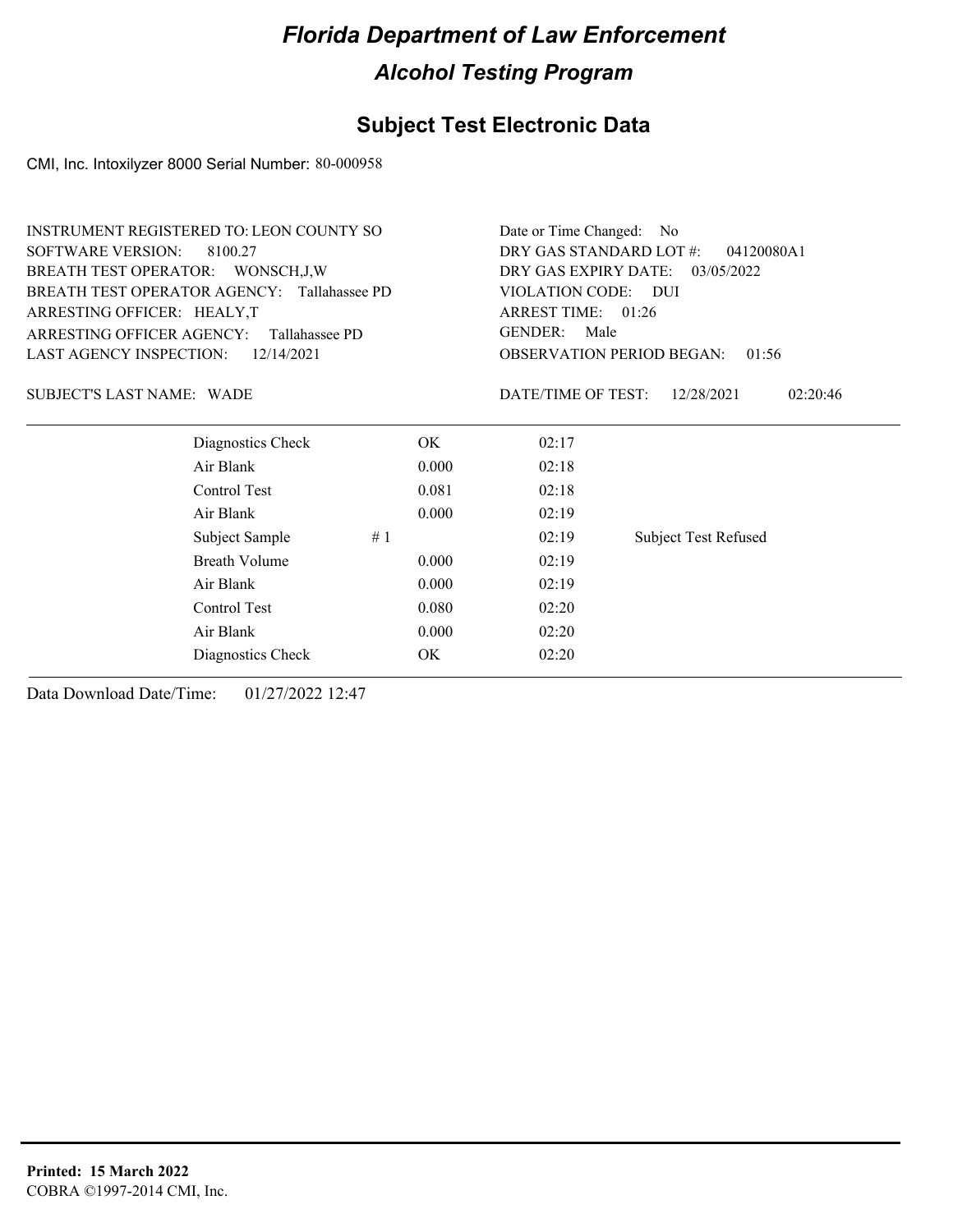## **Subject Test Electronic Data**

CMI, Inc. Intoxilyzer 8000 Serial Number: 80-000958

| INSTRUMENT REGISTERED TO: LEON COUNTY SO    | Date or Time Changed: No               |
|---------------------------------------------|----------------------------------------|
| SOFTWARE VERSION: 8100.27                   | DRY GAS STANDARD LOT #: 04120080A1     |
| BREATH TEST OPERATOR: COPELAND, MICHAEL, C  | DRY GAS EXPIRY DATE: 03/05/2022        |
| BREATH TEST OPERATOR AGENCY: Leon County SO | VIOLATION CODE: DUI                    |
| ARRESTING OFFICER: FORD, TREVON             | ARREST TIME: 19:26                     |
|                                             |                                        |
| ARRESTING OFFICER AGENCY: Leon County SO    | GENDER: Male                           |
| LAST AGENCY INSPECTION: 12/14/2021          | <b>OBSERVATION PERIOD BEGAN: 19:57</b> |

#### ROBINSON SUBJECT'S LAST NAME: DATE/TIME OF TEST:

DATE/TIME OF TEST: 12/28/2021 20:38:20

| Diagnostics Check    |        | OK    | 20:21 |                |
|----------------------|--------|-------|-------|----------------|
| Air Blank            |        | 0.000 | 20:22 |                |
| Control Test         |        | 0.080 | 20:22 |                |
| Air Blank            |        | 0.000 | 20:23 |                |
| Subject Sample       | # $1$  | 0.185 | 20:26 | Volume Not Met |
| <b>Breath Volume</b> |        | 0.226 | 20:26 |                |
| Air Blank            |        | 0.000 | 20:27 |                |
| Air Blank            |        | 0.000 | 20:28 |                |
| Subject Sample       | $\#$ 2 | 0.197 | 20:31 |                |
| <b>Breath Volume</b> |        | 2.093 | 20:31 |                |
| Air Blank            |        | 0.000 | 20:31 |                |
| Air Blank            |        | 0.000 | 20:33 |                |
| Subject Sample       | # $3$  | 0.183 | 20:36 | Volume Not Met |
| <b>Breath Volume</b> |        | 1.019 | 20:36 |                |
| Air Blank            |        | 0.000 | 20:37 |                |
| Control Test         |        | 0.077 | 20:37 |                |
| Air Blank            |        | 0.000 | 20:38 |                |
| Diagnostics Check    |        | OK    | 20:38 |                |
|                      |        |       |       |                |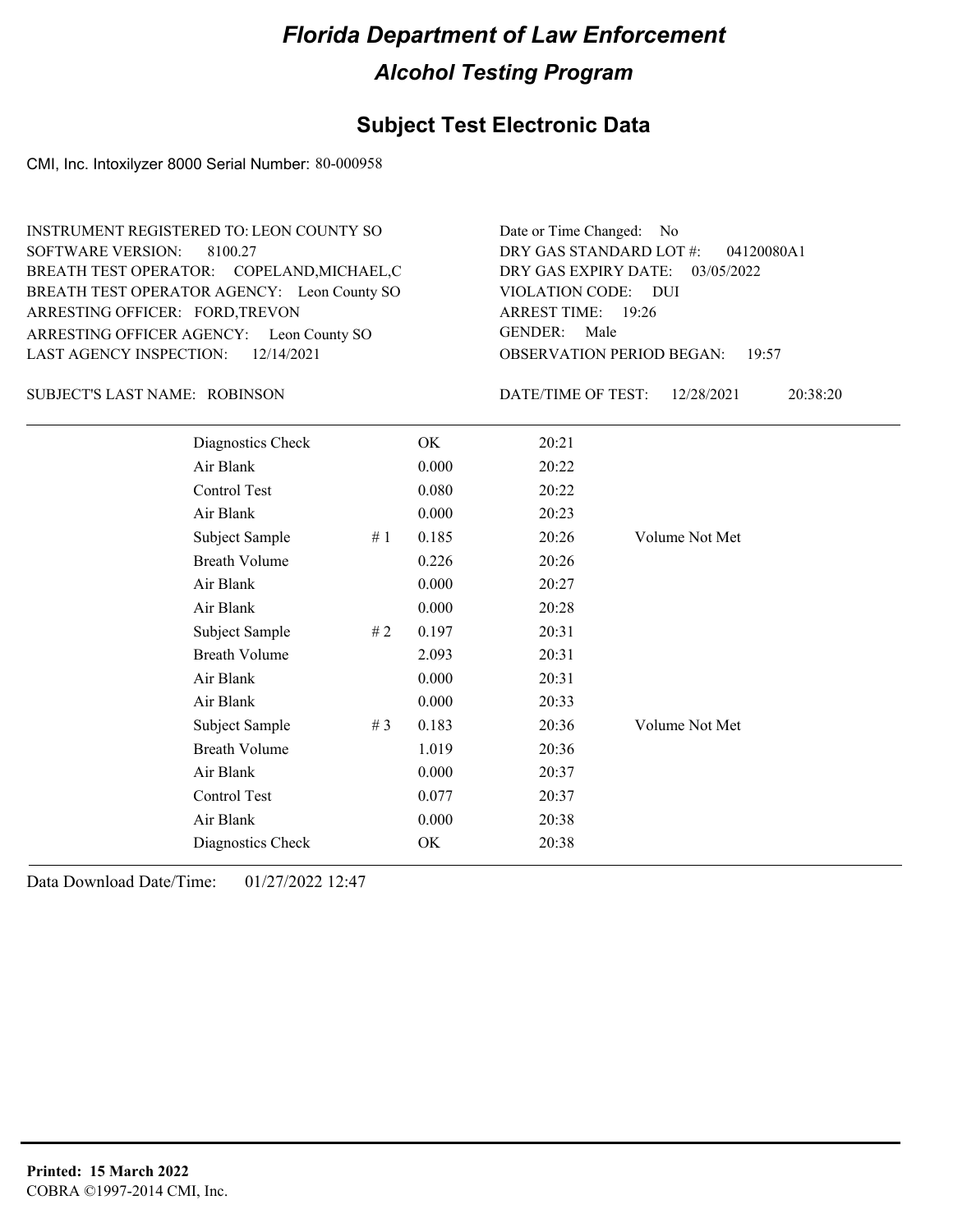#### **Subject Test Electronic Data**

CMI, Inc. Intoxilyzer 8000 Serial Number: 80-000958

ARRESTING OFFICER AGENCY: FHP Troop H GENDER: BREATH TEST OPERATOR AGENCY: FHP Troop H VIOLATION CODE: SOFTWARE VERSION: 8100.27 ARRESTING OFFICER: ALLEN,JAMES BREATH TEST OPERATOR: ALLEN,JAMES,R LAST AGENCY INSPECTION: 12/14/2021 INSTRUMENT REGISTERED TO: LEON COUNTY SO

OBSERVATION PERIOD BEGAN: 23:28 VIOLATION CODE: DUI ARREST TIME: 23:30 DRY GAS EXPIRY DATE: 03/05/2022 04120080A1 DRY GAS STANDARD LOT #: Date or Time Changed: No GENDER: Male

MELENDEZ SUBJECT'S LAST NAME: DATE/TIME OF TEST:

DATE/TIME OF TEST: 12/29/2021 23:55:07

| Diagnostics Check    |    | OK    | 23:49 |
|----------------------|----|-------|-------|
| Air Blank            |    | 0.000 | 23:49 |
| Control Test         |    | 0.080 | 23:49 |
| Air Blank            |    | 0.000 | 23:50 |
| Subject Sample       | #1 | 0.223 | 23:50 |
| <b>Breath Volume</b> |    | 2.359 | 23:50 |
| Air Blank            |    | 0.000 | 23:51 |
| Air Blank            |    | 0.000 | 23:53 |
| Subject Sample       | #2 | 0.218 | 23:53 |
| <b>Breath Volume</b> |    | 2.886 | 23:53 |
| Air Blank            |    | 0.000 | 23:54 |
| Control Test         |    | 0.079 | 23:54 |
| Air Blank            |    | 0.000 | 23:55 |
| Diagnostics Check    |    | OK    | 23:55 |
|                      |    |       |       |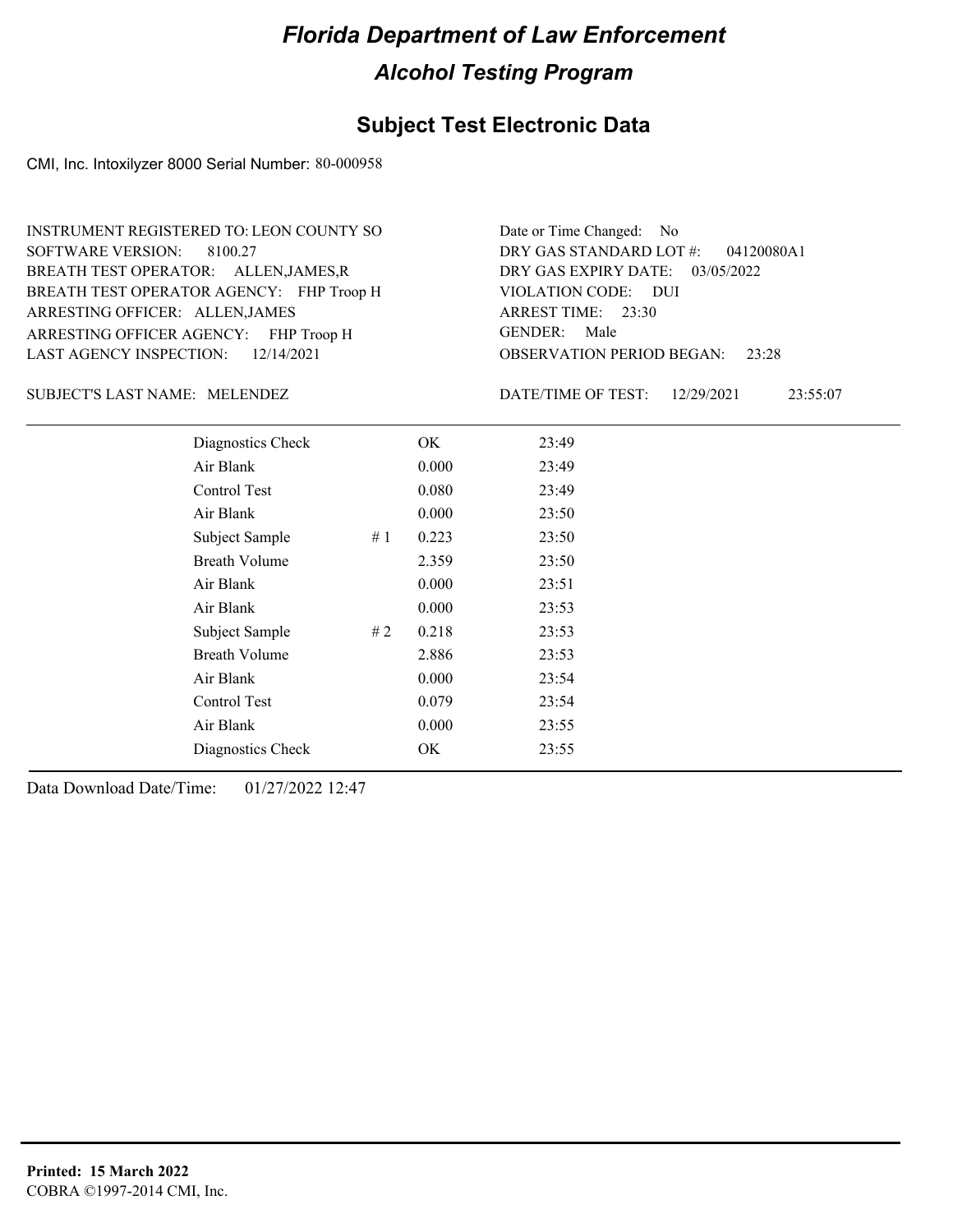## **Subject Test Electronic Data**

CMI, Inc. Intoxilyzer 8000 Serial Number: 80-000959

| INSTRUMENT REGISTERED TO: GADSDEN COUNTY SO | Date or Time Changed: No               |
|---------------------------------------------|----------------------------------------|
| SOFTWARE VERSION: 8100.27                   | DRY GAS STANDARD LOT #: 04120080A1     |
| BREATH TEST OPERATOR: GARRISON, JUSTIN, N   | DRY GAS EXPIRY DATE: 03/05/2022        |
| BREATH TEST OPERATOR AGENCY: FHP Troop H    | VIOLATION CODE: DUI                    |
| ARRESTING OFFICER: GARRISON, JUSTIN         | ARREST TIME: 23:00                     |
| ARRESTING OFFICER AGENCY: FHP Troop H       | GENDER: Male                           |
| LAST AGENCY INSPECTION: 12/22/2021          | <b>OBSERVATION PERIOD BEGAN:</b> 22:50 |

BETHEA SUBJECT'S LAST NAME: DATE/TIME OF TEST:

DATE/TIME OF TEST: 12/23/2021 23:29:09

| Diagnostics Check    |    | OK.   | 23:22 |
|----------------------|----|-------|-------|
| Air Blank            |    | 0.000 | 23:23 |
| Control Test         |    | 0.083 | 23:23 |
| Air Blank            |    | 0.000 | 23:24 |
| Subject Sample       | #1 | 0.158 | 23:24 |
| <b>Breath Volume</b> |    | 2.414 | 23:24 |
| Air Blank            |    | 0.000 | 23:25 |
| Air Blank            |    | 0.000 | 23:27 |
| Subject Sample       | #2 | 0.162 | 23:27 |
| <b>Breath Volume</b> |    | 1.914 | 23:27 |
| Air Blank            |    | 0.000 | 23:28 |
| Control Test         |    | 0.083 | 23:28 |
| Air Blank            |    | 0.000 | 23:29 |
| Diagnostics Check    |    | OK    | 23:29 |
|                      |    |       |       |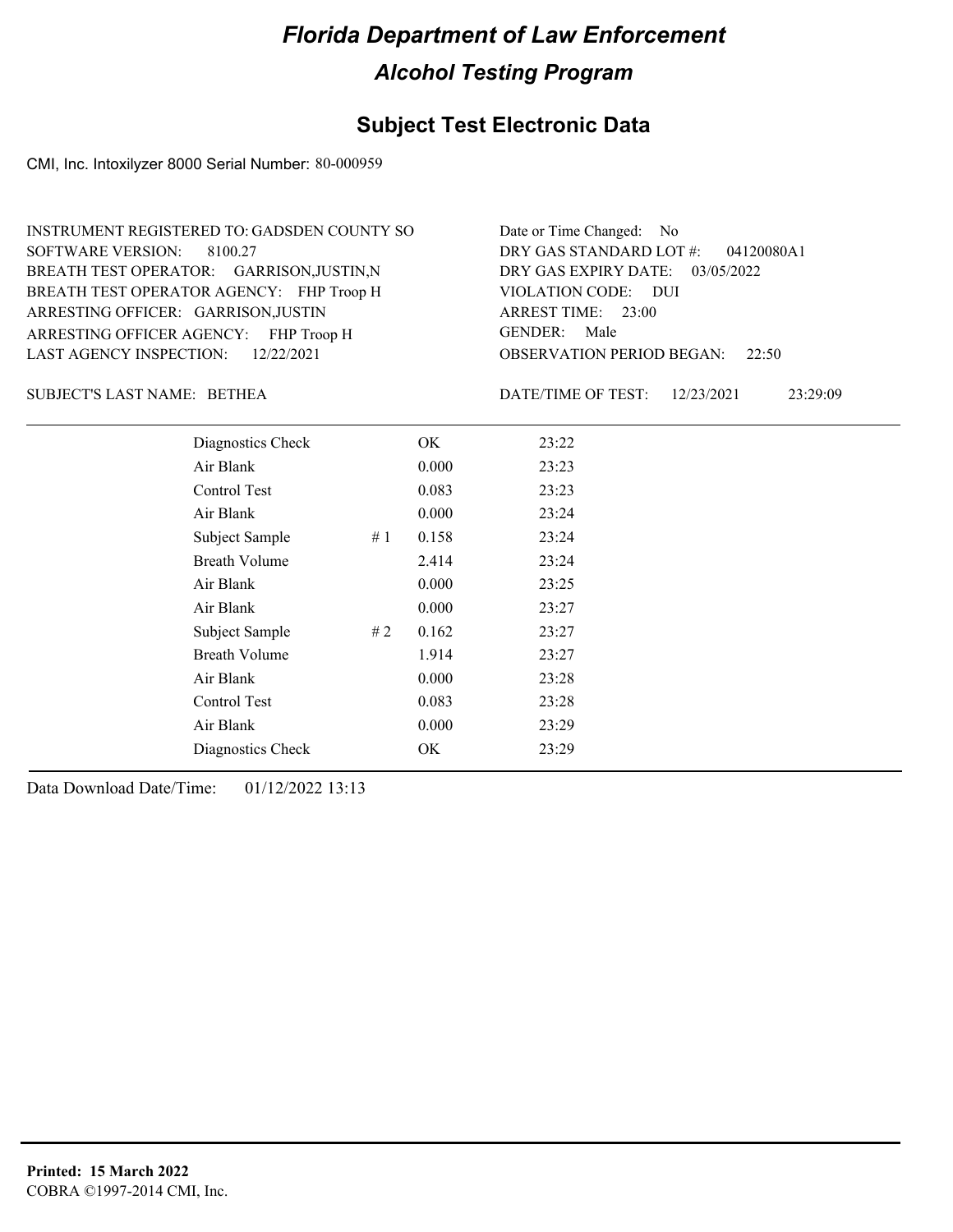## **Subject Test Electronic Data**

CMI, Inc. Intoxilyzer 8000 Serial Number: 80-000962

| INSTRUMENT REGISTERED TO: WAKULLA COUNTY SO | Date or Time Changed: No               |
|---------------------------------------------|----------------------------------------|
| SOFTWARE VERSION: 8100.27                   | DRY GAS STANDARD LOT #: 34520080A1     |
| BREATH TEST OPERATOR: VOLLERTSEN, CRAIG, W  | DRY GAS EXPIRY DATE: 02/05/2023        |
| BREATH TEST OPERATOR AGENCY: FHP Troop H    | VIOLATION CODE: DUI                    |
| ARRESTING OFFICER: CREEL, JEREMY            | ARREST TIME: 06:13                     |
| ARRESTING OFFICER AGENCY: Wakulla County SO | GENDER: Male                           |
| LAST AGENCY INSPECTION: $11/23/2021$        | <b>OBSERVATION PERIOD BEGAN: 06:55</b> |

SUBJECT'S LAST NAME: PACK DATE/TIME OF TEST:

DATE/TIME OF TEST: 12/01/2021 07:22:14

| Diagnostics Check    |    | OK    | 07:15 |
|----------------------|----|-------|-------|
| Air Blank            |    | 0.000 | 07:16 |
| <b>Control Test</b>  |    | 0.081 | 07:16 |
| Air Blank            |    | 0.000 | 07:17 |
| Subject Sample       | #1 | 0.079 | 07:17 |
| <b>Breath Volume</b> |    | 1.699 | 07:17 |
| Air Blank            |    | 0.000 | 07:18 |
| Air Blank            |    | 0.000 | 07:20 |
| Subject Sample       | #2 | 0.075 | 07:20 |
| <b>Breath Volume</b> |    | 1.230 | 07:20 |
| Air Blank            |    | 0.000 | 07:21 |
| Control Test         |    | 0.081 | 07:21 |
| Air Blank            |    | 0.000 | 07:22 |
| Diagnostics Check    |    | OK    | 07:22 |
|                      |    |       |       |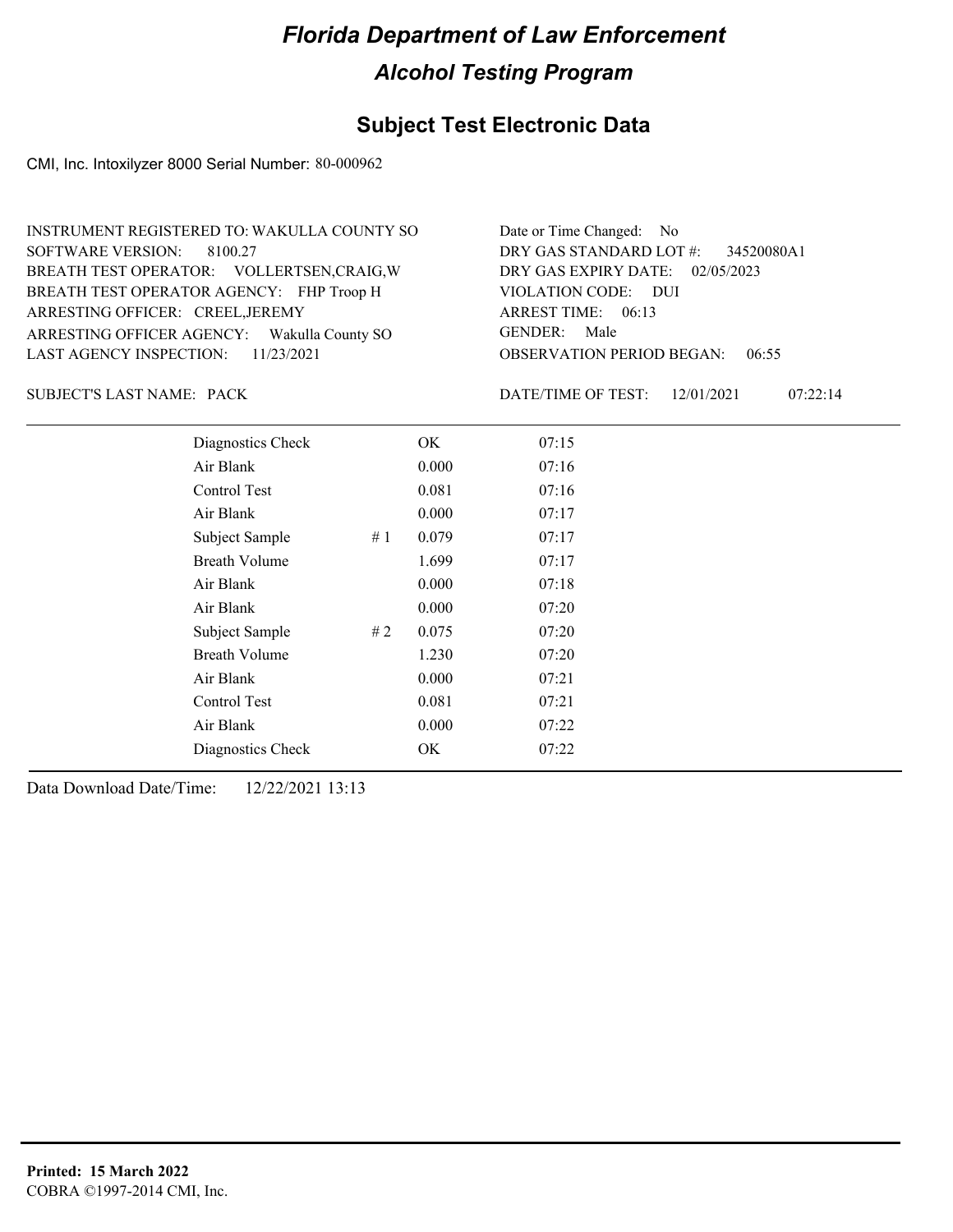## **Subject Test Electronic Data**

CMI, Inc. Intoxilyzer 8000 Serial Number: 80-000962

| Date or Time Changed: No               |
|----------------------------------------|
| DRY GAS STANDARD LOT $\#$ : 34520080A1 |
| DRY GAS EXPIRY DATE: 02/05/2023        |
| VIOLATION CODE: DUI                    |
| ARREST TIME: 23:25                     |
| GENDER: Male                           |
| <b>OBSERVATION PERIOD BEGAN: 00:00</b> |
|                                        |

#### SUBJECT'S LAST NAME: EMERY-PEREZ DATE/TIME OF TEST:

DATE/TIME OF TEST: 12/22/2021 00:26:17

| Diagnostics Check    |    | OK    | 00:20 |
|----------------------|----|-------|-------|
| Air Blank            |    | 0.000 | 00:20 |
| Control Test         |    | 0.081 | 00:21 |
| Air Blank            |    | 0.000 | 00:21 |
| Subject Sample       | #1 | 0.169 | 00:21 |
| <b>Breath Volume</b> |    | 2.605 | 00:21 |
| Air Blank            |    | 0.000 | 00:22 |
| Air Blank            |    | 0.000 | 00:24 |
| Subject Sample       | #2 | 0.160 | 00:24 |
| <b>Breath Volume</b> |    | 1.679 | 00:24 |
| Air Blank            |    | 0.000 | 00:25 |
| Control Test         |    | 0.081 | 00:25 |
| Air Blank            |    | 0.000 | 00:26 |
| Diagnostics Check    |    | OK    | 00:26 |
|                      |    |       |       |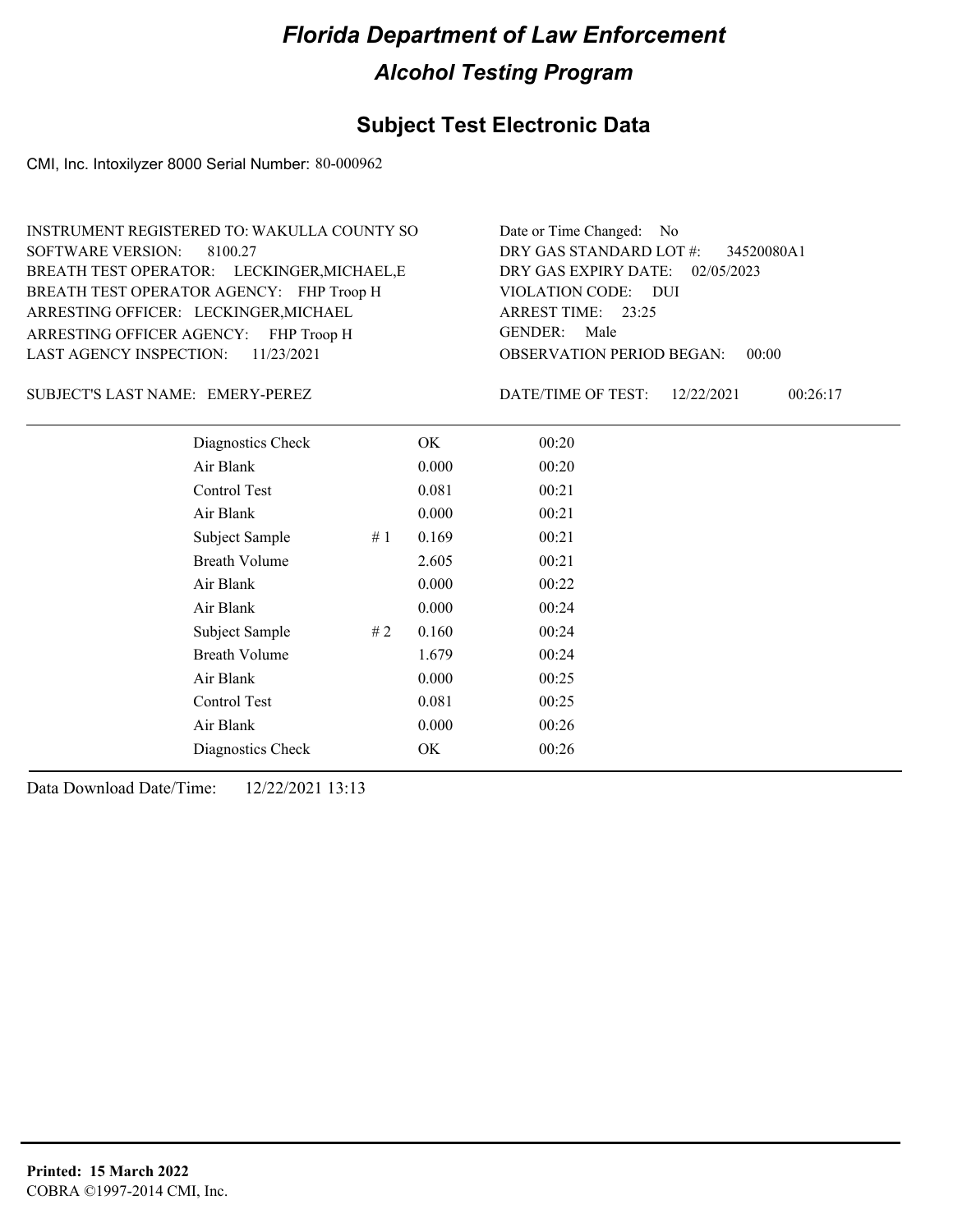## **Subject Test Electronic Data**

CMI, Inc. Intoxilyzer 8000 Serial Number: 80-000962

| INSTRUMENT REGISTERED TO: WAKULLA COUNTY SO  |    | Date or Time Changed: No                                                                               |                                           |                        |  |
|----------------------------------------------|----|--------------------------------------------------------------------------------------------------------|-------------------------------------------|------------------------|--|
| <b>SOFTWARE VERSION:</b><br>8100.27          |    | DRY GAS STANDARD LOT #:<br>34520080A1                                                                  |                                           |                        |  |
| BREATH TEST OPERATOR: VOLLERTSEN, CRAIG, W   |    | DRY GAS EXPIRY DATE: 02/05/2023<br>VIOLATION CODE: DUI<br>ARREST TIME: 03:14<br><b>GENDER:</b><br>Male |                                           |                        |  |
| BREATH TEST OPERATOR AGENCY: FHP Troop H     |    |                                                                                                        |                                           |                        |  |
| ARRESTING OFFICER: VOLLERTSEN, CRAIG         |    |                                                                                                        |                                           |                        |  |
| ARRESTING OFFICER AGENCY: FHP Troop H        |    |                                                                                                        |                                           |                        |  |
| <b>LAST AGENCY INSPECTION:</b><br>12/22/2021 |    |                                                                                                        | <b>OBSERVATION PERIOD BEGAN:</b><br>03:29 |                        |  |
| <b>SUBJECT'S LAST NAME: PACK</b>             |    |                                                                                                        | DATE/TIME OF TEST:                        | 12/25/2021<br>03:54:33 |  |
| Diagnostics Check                            |    | OK.                                                                                                    | 03:49                                     |                        |  |
| Air Blank                                    |    | 0.000                                                                                                  | 03:49                                     |                        |  |
| Control Test                                 |    | 0.080                                                                                                  | 03:50                                     |                        |  |
| Air Blank                                    |    | 0.000                                                                                                  | 03:50                                     |                        |  |
| Subject Sample                               | #1 | 0.185                                                                                                  | 03:52                                     |                        |  |
| <b>Breath Volume</b>                         |    | 1.488                                                                                                  | 03:52                                     |                        |  |
| Air Blank                                    |    | 03:53                                                                                                  | Purge Fail                                |                        |  |
| Air Blank                                    |    |                                                                                                        | 03:54                                     | Purge Fail             |  |
|                                              |    |                                                                                                        |                                           |                        |  |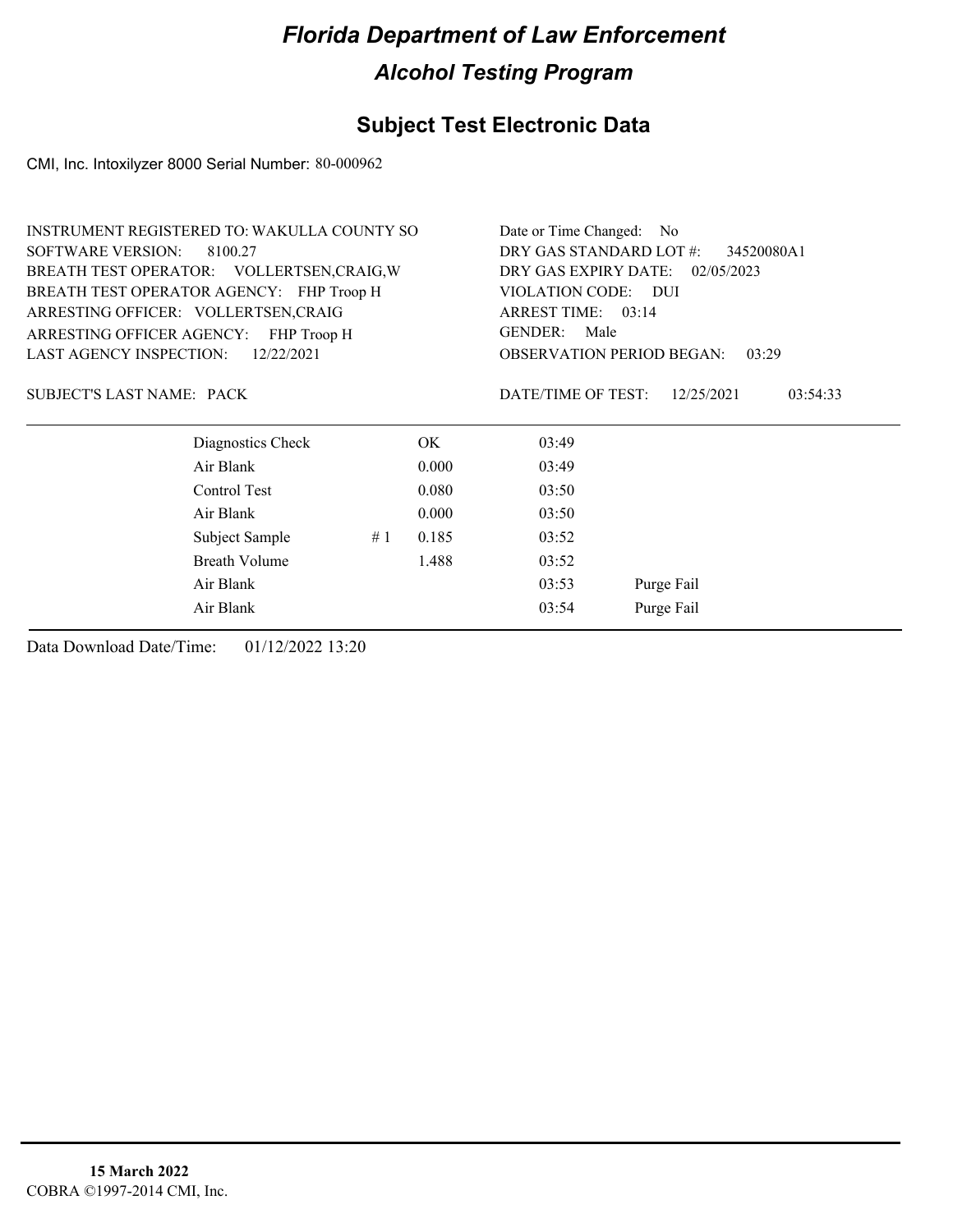## **Subject Test Electronic Data**

CMI, Inc. Intoxilyzer 8000 Serial Number: 80-000962

| INSTRUMENT REGISTERED TO: WAKULLA COUNTY SO | Date or Time Changed: No               |
|---------------------------------------------|----------------------------------------|
| SOFTWARE VERSION: 8100.27                   | DRY GAS STANDARD LOT #: 34520080A1     |
| BREATH TEST OPERATOR: VOLLERTSEN, CRAIG, W  | DRY GAS EXPIRY DATE: 02/05/2023        |
| BREATH TEST OPERATOR AGENCY: FHP Troop H    | VIOLATION CODE: DUI                    |
| ARRESTING OFFICER: VOLLERTSEN, CRAIG        | ARREST TIME: 03:14                     |
| ARRESTING OFFICER AGENCY: FHP Troop H       | GENDER: Male                           |
| LAST AGENCY INSPECTION: 12/22/2021          | <b>OBSERVATION PERIOD BEGAN: 03:29</b> |

SUBJECT'S LAST NAME: PACK DATE/TIME OF TEST:

DATE/TIME OF TEST: 12/25/2021 04:05:15

| Diagnostics Check    | OK    | 03:56 |                             |
|----------------------|-------|-------|-----------------------------|
| Air Blank            | 0.000 | 03:57 |                             |
| Control Test         | 0.079 | 03:57 |                             |
| Air Blank            | 0.000 | 03:57 |                             |
| #1<br>Subject Sample |       | 04:01 | No Sample Provided          |
| <b>Breath Volume</b> | 0.000 | 04:01 |                             |
| Air Blank            | 0.000 | 04:01 |                             |
| Air Blank            | 0.000 | 04:03 |                             |
| Subject Sample<br>#2 |       | 04:03 | <b>Subject Test Refused</b> |
| <b>Breath Volume</b> | 0.000 | 04:03 |                             |
| Air Blank            | 0.000 | 04:04 |                             |
| Control Test         | 0.079 | 04:04 |                             |
| Air Blank            | 0.000 | 04:05 |                             |
| Diagnostics Check    | OK    | 04:05 |                             |
|                      |       |       |                             |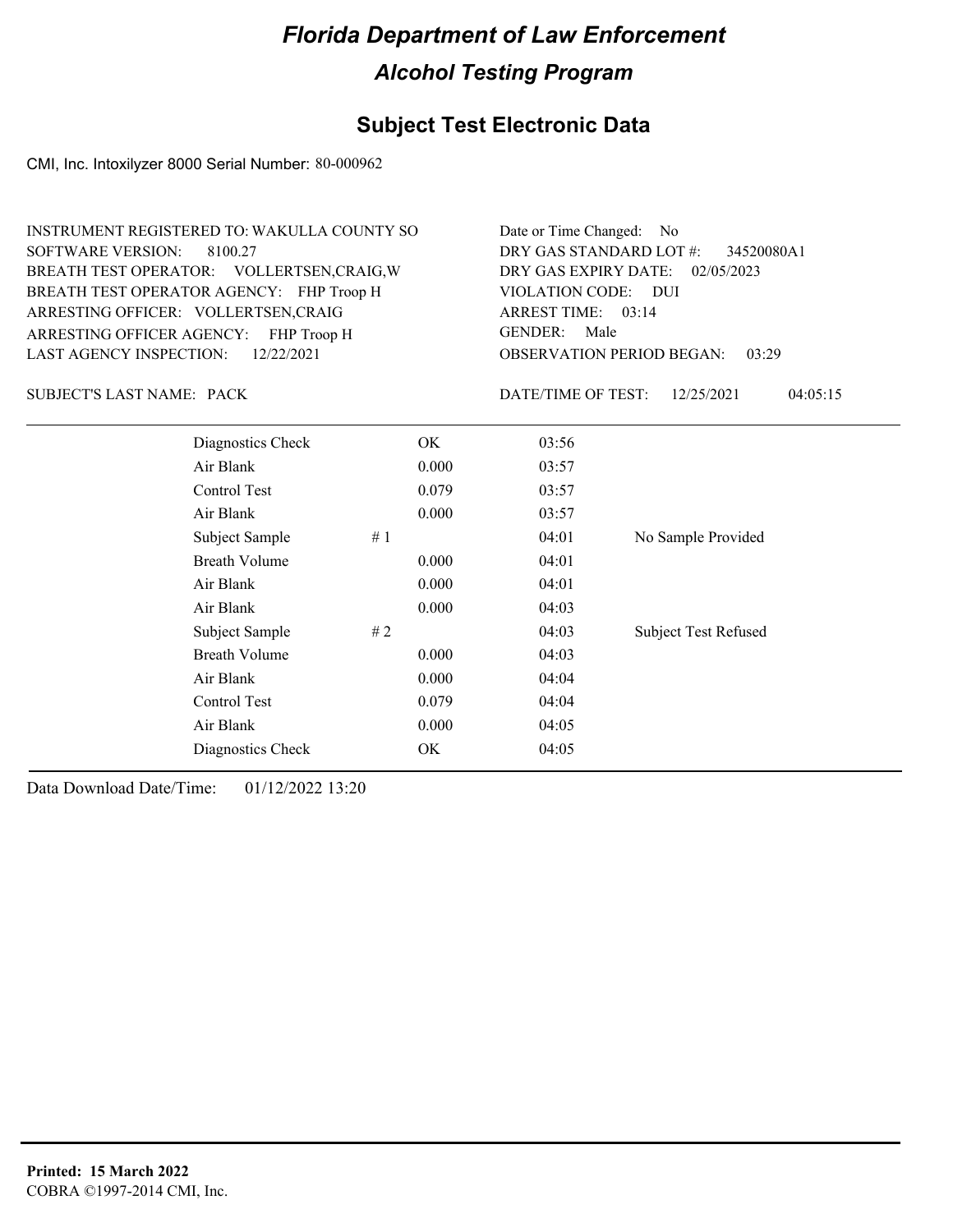## **Subject Test Electronic Data**

CMI, Inc. Intoxilyzer 8000 Serial Number: 80-000962

| <b>INSTRUMENT REGISTERED TO: WAKULLA COUNTY SO</b> | Date or Time Changed: No              |                                           |                             |  |
|----------------------------------------------------|---------------------------------------|-------------------------------------------|-----------------------------|--|
| <b>SOFTWARE VERSION:</b><br>8100.27                | DRY GAS STANDARD LOT #:<br>34520080A1 |                                           |                             |  |
| BREATH TEST OPERATOR: SPANGLER, GARY, A            | DRY GAS EXPIRY DATE: 02/05/2023       |                                           |                             |  |
| BREATH TEST OPERATOR AGENCY: FHP Troop H           |                                       | VIOLATION CODE: DUI<br>ARREST TIME: 15:37 |                             |  |
| ARRESTING OFFICER: SPANGLER, GARY                  |                                       |                                           |                             |  |
| ARRESTING OFFICER AGENCY: FHP Troop H              | GENDER: Female                        |                                           |                             |  |
| <b>LAST AGENCY INSPECTION:</b><br>12/22/2021       |                                       | <b>OBSERVATION PERIOD BEGAN:</b><br>16:10 |                             |  |
| SUBJECT'S LAST NAME: SPEARS                        |                                       | DATE/TIME OF TEST:                        | 16:38:06<br>12/31/2021      |  |
| Diagnostics Check                                  | OK.                                   | 16:35                                     |                             |  |
| Air Blank                                          | 0.000                                 | 16:35                                     |                             |  |
| Control Test                                       | 0.079                                 | 16:36                                     |                             |  |
| Air Blank                                          | 0.000                                 | 16:36                                     |                             |  |
| Subject Sample                                     | #1                                    | 16:36                                     | <b>Subject Test Refused</b> |  |
| <b>Breath Volume</b>                               | 0.000                                 | 16:36                                     |                             |  |
| Air Blank                                          | 0.000                                 | 16:37                                     |                             |  |
| Control Test                                       | 0.079                                 | 16:37                                     |                             |  |
| Air Blank                                          | 0.000                                 | 16:37                                     |                             |  |
| Diagnostics Check                                  | ОK                                    | 16:38                                     |                             |  |
|                                                    |                                       |                                           |                             |  |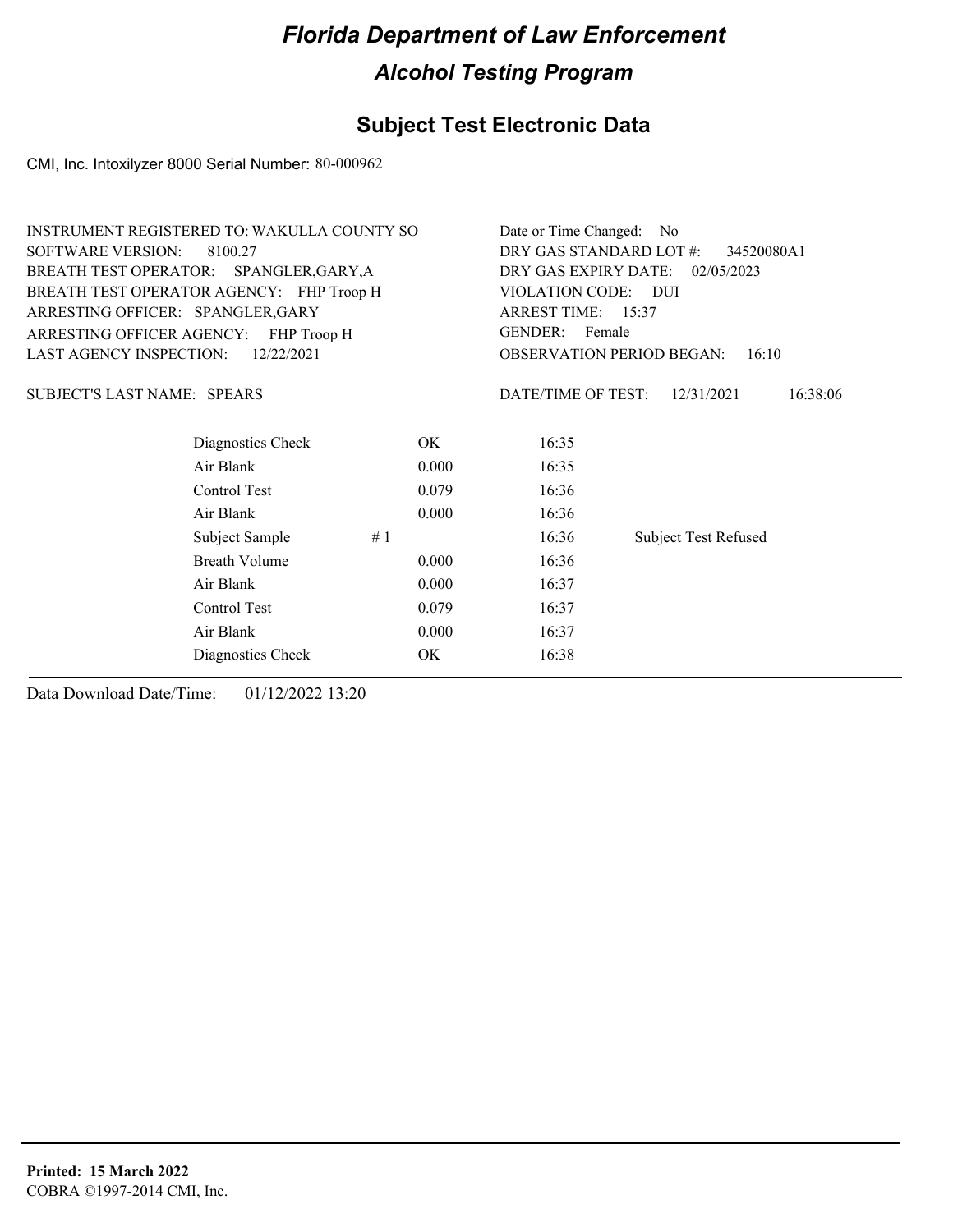## **Subject Test Electronic Data**

CMI, Inc. Intoxilyzer 8000 Serial Number: 80-000963

| INSTRUMENT REGISTERED TO: ORANGE COUNTY S.O.  | Date or Time Changed: No               |
|-----------------------------------------------|----------------------------------------|
| SOFTWARE VERSION: 8100.27                     | DRY GAS STANDARD LOT $\#$ : 07220080A2 |
| BREATH TEST OPERATOR: NERVAIS, TABITHA, J     | DRY GAS EXPIRY DATE: $05/05/2022$      |
| BREATH TEST OPERATOR AGENCY: Orange County SO | VIOLATION CODE: DUI                    |
| ARRESTING OFFICER: BRAZEE, COLE               | ARREST TIME: 01:30                     |
| ARRESTING OFFICER AGENCY: Orange County SO    | GENDER: Male                           |
| LAST AGENCY INSPECTION: $11/03/2021$          | <b>OBSERVATION PERIOD BEGAN: 02:08</b> |

#### NORVELUS SUBJECT'S LAST NAME: DATE/TIME OF TEST:

DATE/TIME OF TEST: 12/01/2021 02:44:57

| Diagnostics Check    |    | OK    | 02:38 |
|----------------------|----|-------|-------|
| Air Blank            |    | 0.000 | 02:38 |
| Control Test         |    | 0.079 | 02:38 |
| Air Blank            |    | 0.000 | 02:39 |
| Subject Sample       | #1 | 0.166 | 02:40 |
| <b>Breath Volume</b> |    | 1.597 | 02:40 |
| Air Blank            |    | 0.000 | 02:40 |
| Air Blank            |    | 0.000 | 02:42 |
| Subject Sample       | #2 | 0.161 | 02:43 |
| <b>Breath Volume</b> |    | 2.332 | 02:43 |
| Air Blank            |    | 0.000 | 02:44 |
| Control Test         |    | 0.078 | 02:44 |
| Air Blank            |    | 0.000 | 02:44 |
| Diagnostics Check    |    | OK    | 02:44 |
|                      |    |       |       |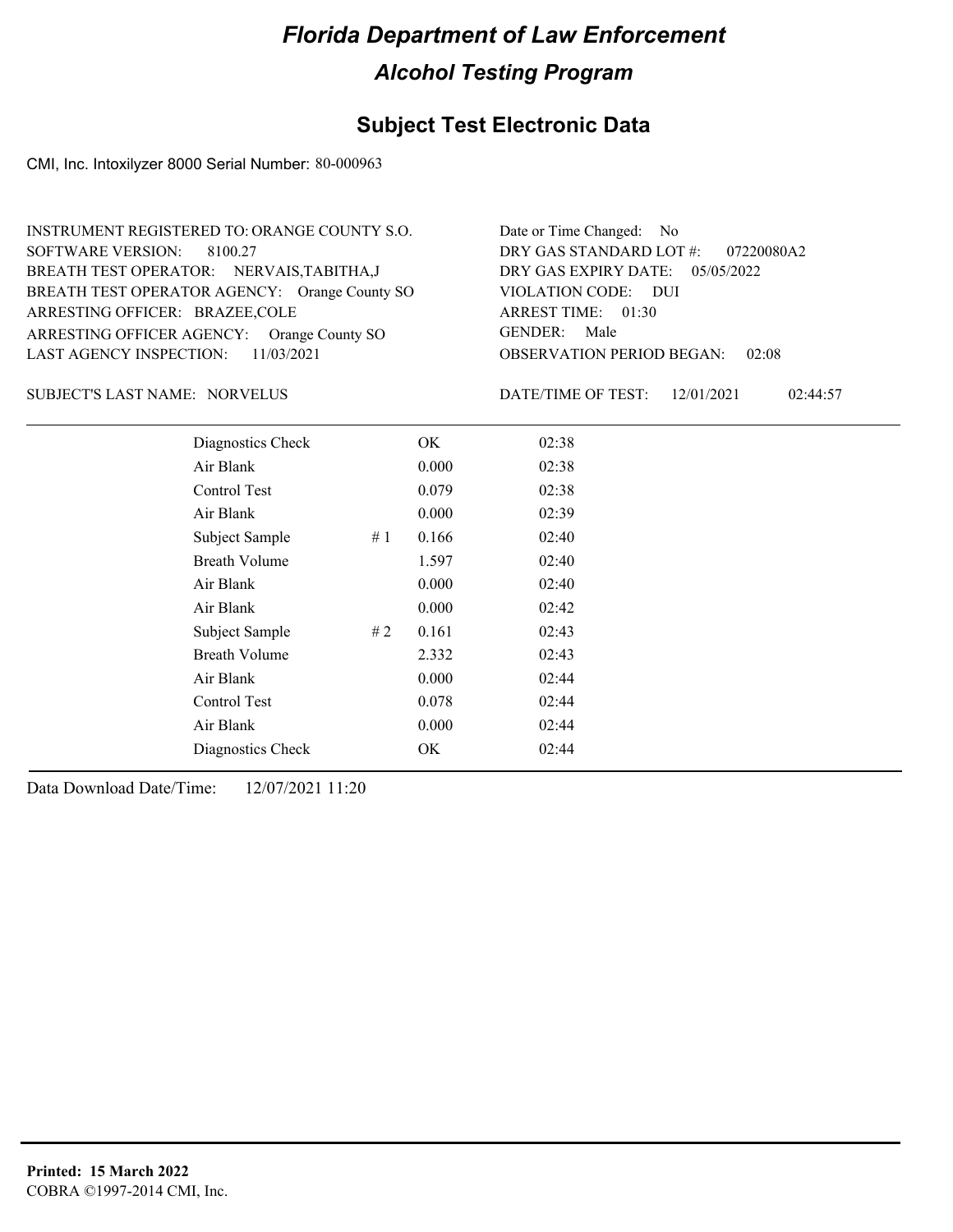## **Subject Test Electronic Data**

CMI, Inc. Intoxilyzer 8000 Serial Number: 80-000963

| INSTRUMENT REGISTERED TO: ORANGE COUNTY S.O.  | Date or Time Changed: No               |
|-----------------------------------------------|----------------------------------------|
| SOFTWARE VERSION: 8100.27                     | DRY GAS STANDARD LOT $\#$ : 07220080A2 |
| BREATH TEST OPERATOR: DENSON, TRAVIS, W       | DRY GAS EXPIRY DATE: 05/05/2022        |
| BREATH TEST OPERATOR AGENCY: Orange County SO | VIOLATION CODE: DUI                    |
| ARRESTING OFFICER: LIESENFELT, JASON          | ARREST TIME: 03:30                     |
| ARRESTING OFFICER AGENCY: Orange County SO    | GENDER: Male                           |
| LAST AGENCY INSPECTION: $11/03/2021$          | OBSERVATION PERIOD BEGAN:<br>03:40     |

#### SUBJECT'S LAST NAME: MCDONALD DATE/TIME OF TEST:

DATE/TIME OF TEST: 12/01/2021 04:09:11

| Diagnostics Check    |    | OK    | 04:03 |
|----------------------|----|-------|-------|
| Air Blank            |    | 0.000 | 04:03 |
| Control Test         |    | 0.080 | 04:03 |
| Air Blank            |    | 0.000 | 04:04 |
| Subject Sample       | #1 | 0.170 | 04:04 |
| <b>Breath Volume</b> |    | 2.734 | 04:04 |
| Air Blank            |    | 0.000 | 04:05 |
| Air Blank            |    | 0.000 | 04:07 |
| Subject Sample       | #2 | 0.173 | 04:07 |
| <b>Breath Volume</b> |    | 3.210 | 04:07 |
| Air Blank            |    | 0.000 | 04:08 |
| <b>Control Test</b>  |    | 0.079 | 04:08 |
| Air Blank            |    | 0.000 | 04:09 |
| Diagnostics Check    |    | OK    | 04:09 |
|                      |    |       |       |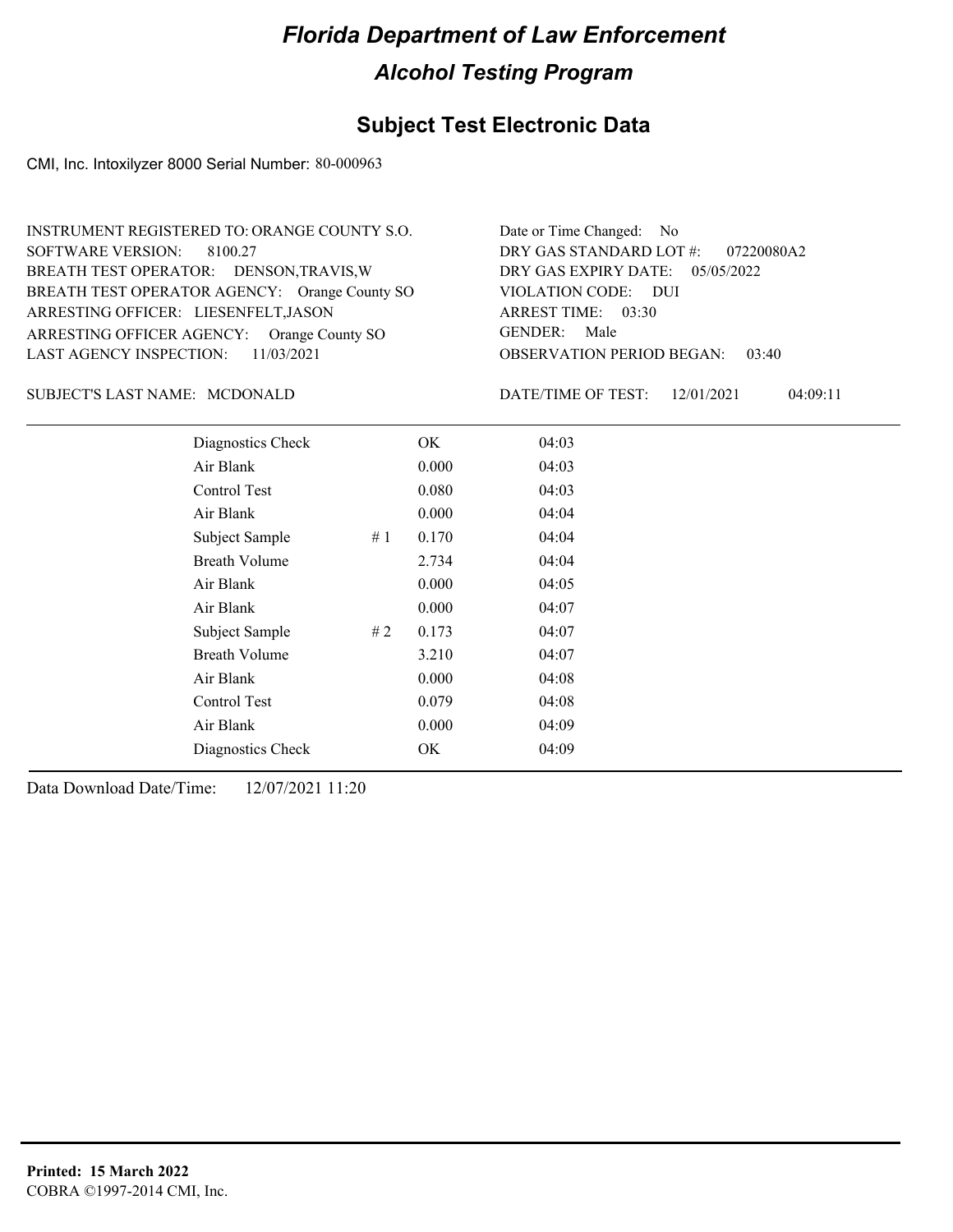## **Subject Test Electronic Data**

CMI, Inc. Intoxilyzer 8000 Serial Number: 80-000963

| <b>INSTRUMENT REGISTERED TO: ORANGE COUNTY S.O.</b> | Date or Time Changed: No              |                                           |                             |  |
|-----------------------------------------------------|---------------------------------------|-------------------------------------------|-----------------------------|--|
| <b>SOFTWARE VERSION:</b><br>8100.27                 | DRY GAS STANDARD LOT #:<br>07220080A2 |                                           |                             |  |
| BREATH TEST OPERATOR: NERVAIS, TABITHA, J           |                                       | DRY GAS EXPIRY DATE: 05/05/2022           |                             |  |
| BREATH TEST OPERATOR AGENCY: Orange County SO       |                                       | VIOLATION CODE: DUI                       |                             |  |
| ARRESTING OFFICER: PARRISH, KAYLA                   |                                       | ARREST TIME: 00:21<br>GENDER:<br>Male     |                             |  |
| ARRESTING OFFICER AGENCY:<br>Orlando PD             |                                       |                                           |                             |  |
| <b>LAST AGENCY INSPECTION:</b><br>11/03/2021        |                                       | <b>OBSERVATION PERIOD BEGAN:</b><br>00:36 |                             |  |
| SUBJECT'S LAST NAME: ABDELMAJID                     |                                       | DATE/TIME OF TEST:                        | 12/02/2021<br>01:07:53      |  |
| Diagnostics Check                                   | OK.                                   | 01:03                                     |                             |  |
| Air Blank                                           | 0.000                                 | 01:03                                     |                             |  |
| Control Test                                        | 0.080                                 | 01:03                                     |                             |  |
| Air Blank                                           | 0.000                                 | 01:04                                     |                             |  |
| Subject Sample                                      | #1                                    | 01:06                                     | <b>Subject Test Refused</b> |  |
| Breath Volume                                       | 0.000                                 | 01:06                                     |                             |  |
| Air Blank                                           | 01:06                                 |                                           |                             |  |
| Control Test                                        | 0.078                                 | 01:07                                     |                             |  |
| Air Blank                                           | 0.000                                 | 01:07                                     |                             |  |
| Diagnostics Check                                   | OK                                    | 01:07                                     |                             |  |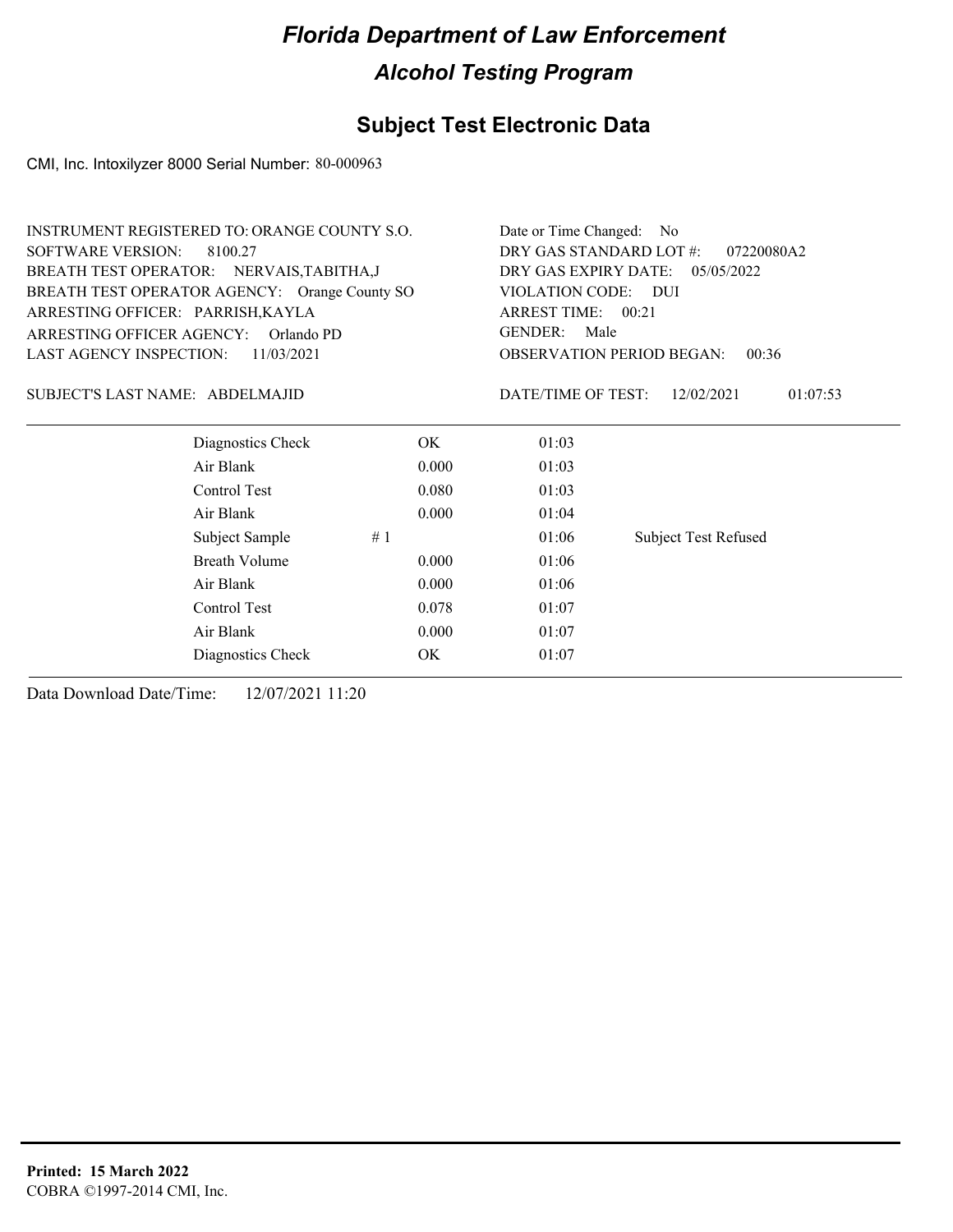## **Subject Test Electronic Data**

CMI, Inc. Intoxilyzer 8000 Serial Number: 80-000963

| INSTRUMENT REGISTERED TO: ORANGE COUNTY S.O.  | Date or Time Changed: No               |
|-----------------------------------------------|----------------------------------------|
| SOFTWARE VERSION: 8100.27                     | DRY GAS STANDARD LOT $\#$ : 07220080A2 |
| BREATH TEST OPERATOR: NERVAIS, TABITHA, J     | DRY GAS EXPIRY DATE: $05/05/2022$      |
| BREATH TEST OPERATOR AGENCY: Orange County SO | VIOLATION CODE: DUI                    |
| ARRESTING OFFICER: MOREL, ABIGAIL             | ARREST TIME: 02:38                     |
| ARRESTING OFFICER AGENCY: Maitland PD         | GENDER: Male                           |
| LAST AGENCY INSPECTION: 11/03/2021            | <b>OBSERVATION PERIOD BEGAN: 03:12</b> |

SUBJECT'S LAST NAME: MCCOY DATE/TIME OF TEST:

DATE/TIME OF TEST: 12/03/2021 03:42:54

| Diagnostics Check    |    | OK    | 03:36 |
|----------------------|----|-------|-------|
| Air Blank            |    | 0.000 | 03:36 |
| Control Test         |    | 0.079 | 03:37 |
| Air Blank            |    | 0.000 | 03:37 |
| Subject Sample       | #1 | 0.099 | 03:38 |
| <b>Breath Volume</b> |    | 3.890 | 03:38 |
| Air Blank            |    | 0.000 | 03:38 |
| Air Blank            |    | 0.000 | 03:40 |
| Subject Sample       | #2 | 0.100 | 03:41 |
| <b>Breath Volume</b> |    | 2.667 | 03:41 |
| Air Blank            |    | 0.000 | 03:41 |
| Control Test         |    | 0.080 | 03:42 |
| Air Blank            |    | 0.000 | 03:42 |
| Diagnostics Check    |    | OK    | 03:42 |
|                      |    |       |       |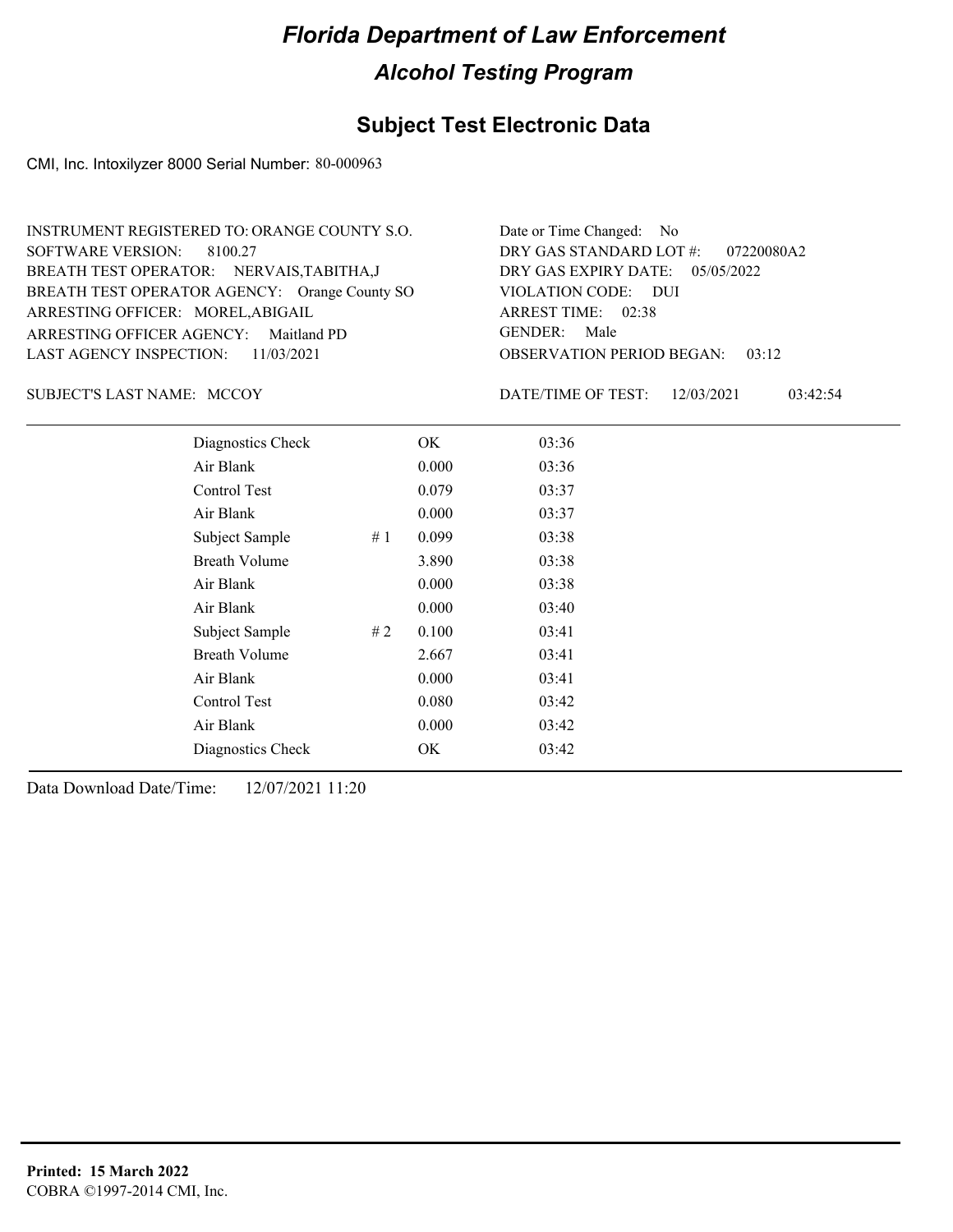## **Subject Test Electronic Data**

CMI, Inc. Intoxilyzer 8000 Serial Number: 80-000963

| INSTRUMENT REGISTERED TO: ORANGE COUNTY S.O.  | Date or Time Changed: No               |
|-----------------------------------------------|----------------------------------------|
| SOFTWARE VERSION: 8100.27                     | DRY GAS STANDARD LOT $\#$ : 07220080A2 |
| BREATH TEST OPERATOR: DENSON, TRAVIS, W       | DRY GAS EXPIRY DATE: $05/05/2022$      |
| BREATH TEST OPERATOR AGENCY: Orange County SO | VIOLATION CODE: DUI                    |
| ARRESTING OFFICER: BARRIOS, FRANK             | ARREST TIME: 03:14                     |
| ARRESTING OFFICER AGENCY: Orlando PD          | GENDER: Male                           |
| LAST AGENCY INSPECTION: 11/03/2021            | <b>OBSERVATION PERIOD BEGAN: 03:50</b> |

ROSS SUBJECT'S LAST NAME: DATE/TIME OF TEST:

DATE/TIME OF TEST: 12/03/2021 04:28:37

| Diagnostics Check    |    | OK    | 04:19 |
|----------------------|----|-------|-------|
| Air Blank            |    | 0.000 | 04:20 |
| Control Test         |    | 0.079 | 04:20 |
| Air Blank            |    | 0.000 | 04:21 |
| Subject Sample       | #1 | 0.123 | 04:23 |
| <b>Breath Volume</b> |    | 1.699 | 04:23 |
| Air Blank            |    | 0.000 | 04:24 |
| Air Blank            |    | 0.000 | 04:26 |
| Subject Sample       | #2 | 0.122 | 04:27 |
| <b>Breath Volume</b> |    | 3.015 | 04:27 |
| Air Blank            |    | 0.000 | 04:27 |
| Control Test         |    | 0.078 | 04:28 |
| Air Blank            |    | 0.000 | 04:28 |
| Diagnostics Check    |    | OK    | 04:28 |
|                      |    |       |       |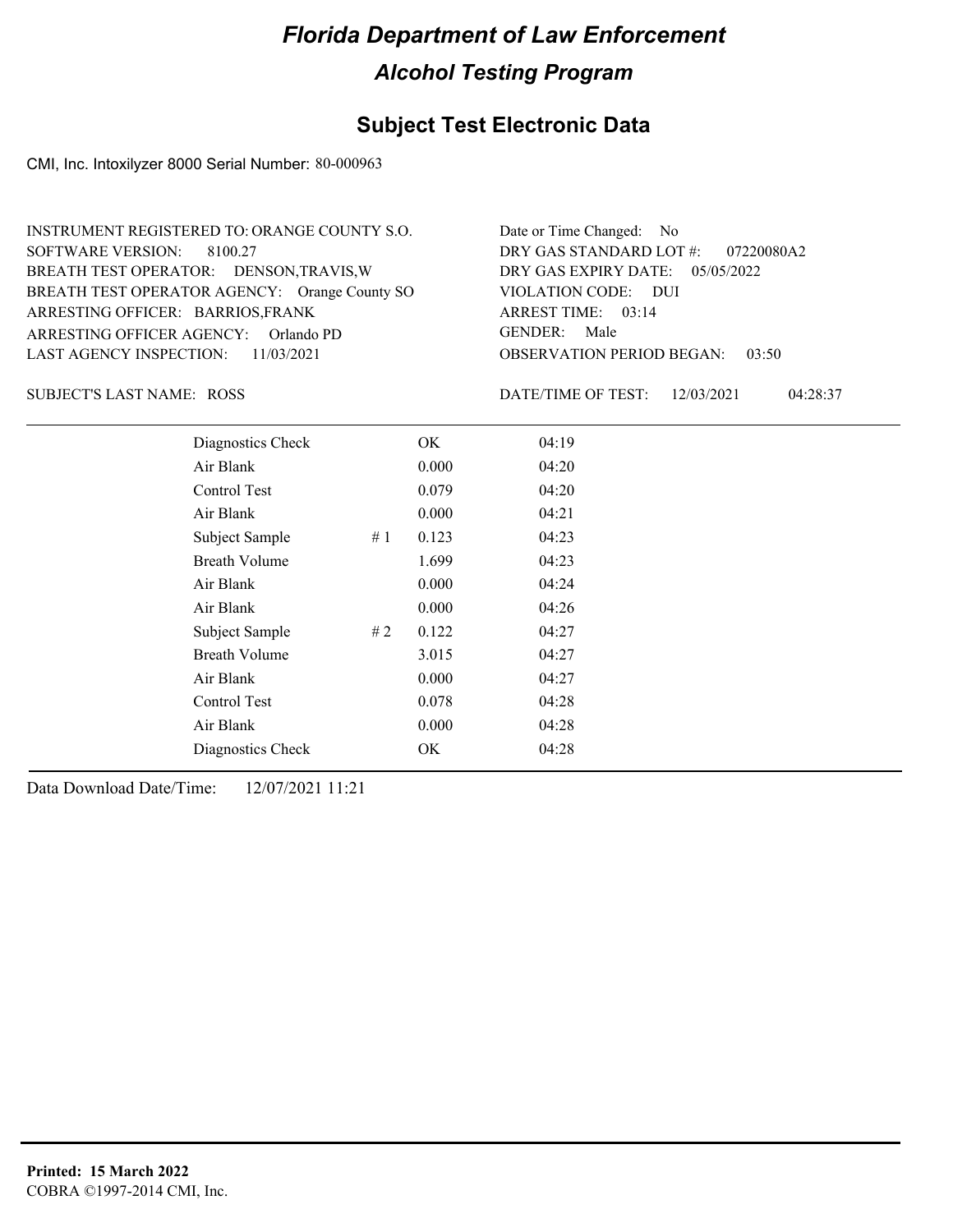## **Subject Test Electronic Data**

CMI, Inc. Intoxilyzer 8000 Serial Number: 80-000963

| Date or Time Changed: No               |
|----------------------------------------|
| DRY GAS STANDARD LOT #: 07220080A2     |
| DRY GAS EXPIRY DATE: $05/05/2022$      |
| VIOLATION CODE: DUI                    |
| ARREST TIME: 03:28                     |
| GENDER: Female                         |
| <b>OBSERVATION PERIOD BEGAN: 03:59</b> |
|                                        |

PARDOSILVA SUBJECT'S LAST NAME: DATE/TIME OF TEST:

DATE/TIME OF TEST: 12/03/2021 04:45:01

| Diagnostics Check    |    | OK.   | 04:38 |
|----------------------|----|-------|-------|
| Air Blank            |    | 0.000 | 04:39 |
| Control Test         |    | 0.079 | 04:39 |
| Air Blank            |    | 0.000 | 04:39 |
| Subject Sample       | #1 | 0.188 | 04:40 |
| <b>Breath Volume</b> |    | 1.238 | 04:40 |
| Air Blank            |    | 0.000 | 04:40 |
| Air Blank            |    | 0.000 | 04:42 |
| Subject Sample       | #2 | 0.197 | 04:43 |
| <b>Breath Volume</b> |    | 1.785 | 04:43 |
| Air Blank            |    | 0.000 | 04:44 |
| Control Test         |    | 0.078 | 04:44 |
| Air Blank            |    | 0.000 | 04:44 |
| Diagnostics Check    |    | OK    | 04:45 |
|                      |    |       |       |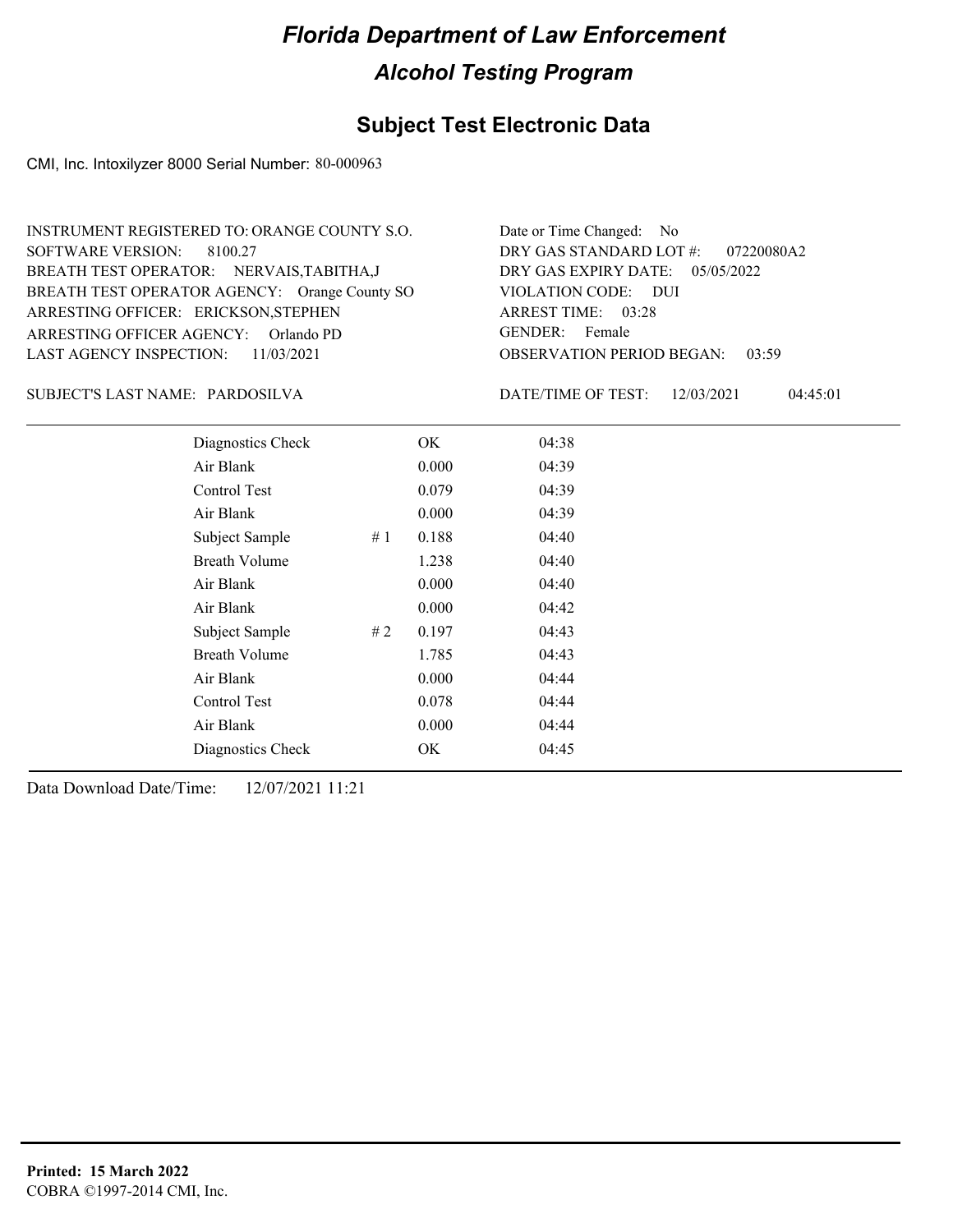## **Subject Test Electronic Data**

CMI, Inc. Intoxilyzer 8000 Serial Number: 80-000963

| INSTRUMENT REGISTERED TO: ORANGE COUNTY S.O.  | Date or Time Changed: No               |
|-----------------------------------------------|----------------------------------------|
| SOFTWARE VERSION: 8100.27                     | DRY GAS STANDARD LOT $\#$ : 07220080A2 |
| BREATH TEST OPERATOR: DENSON, TRAVIS, W       | DRY GAS EXPIRY DATE: 05/05/2022        |
| BREATH TEST OPERATOR AGENCY: Orange County SO | VIOLATION CODE: DUI                    |
| ARRESTING OFFICER: JACKSON, ALLEN             | ARREST TIME: 04:01                     |
| ARRESTING OFFICER AGENCY: FHP Troop D         | GENDER: Male                           |
| LAST AGENCY INSPECTION: $11/03/2021$          | <b>OBSERVATION PERIOD BEGAN: 04:24</b> |

SUBJECT'S LAST NAME: WILLS DATE/TIME OF TEST:

DATE/TIME OF TEST: 12/03/2021 05:04:01

| Diagnostics Check    |    | OK    | 04:55 |  |
|----------------------|----|-------|-------|--|
| Air Blank            |    | 0.000 | 04:55 |  |
| Control Test         |    | 0.078 | 04:55 |  |
| Air Blank            |    | 0.000 | 04:56 |  |
| Subject Sample       | #1 | 0.138 | 04:58 |  |
| <b>Breath Volume</b> |    | 1.761 | 04:58 |  |
| Air Blank            |    | 0.000 | 04:59 |  |
| Air Blank            |    | 0.000 | 05:00 |  |
| Subject Sample       | #2 | 0.138 | 05:02 |  |
| <b>Breath Volume</b> |    | 2.566 | 05:02 |  |
| Air Blank            |    | 0.000 | 05:03 |  |
| Control Test         |    | 0.078 | 05:03 |  |
| Air Blank            |    | 0.000 | 05:03 |  |
| Diagnostics Check    |    | OK    | 05:04 |  |
|                      |    |       |       |  |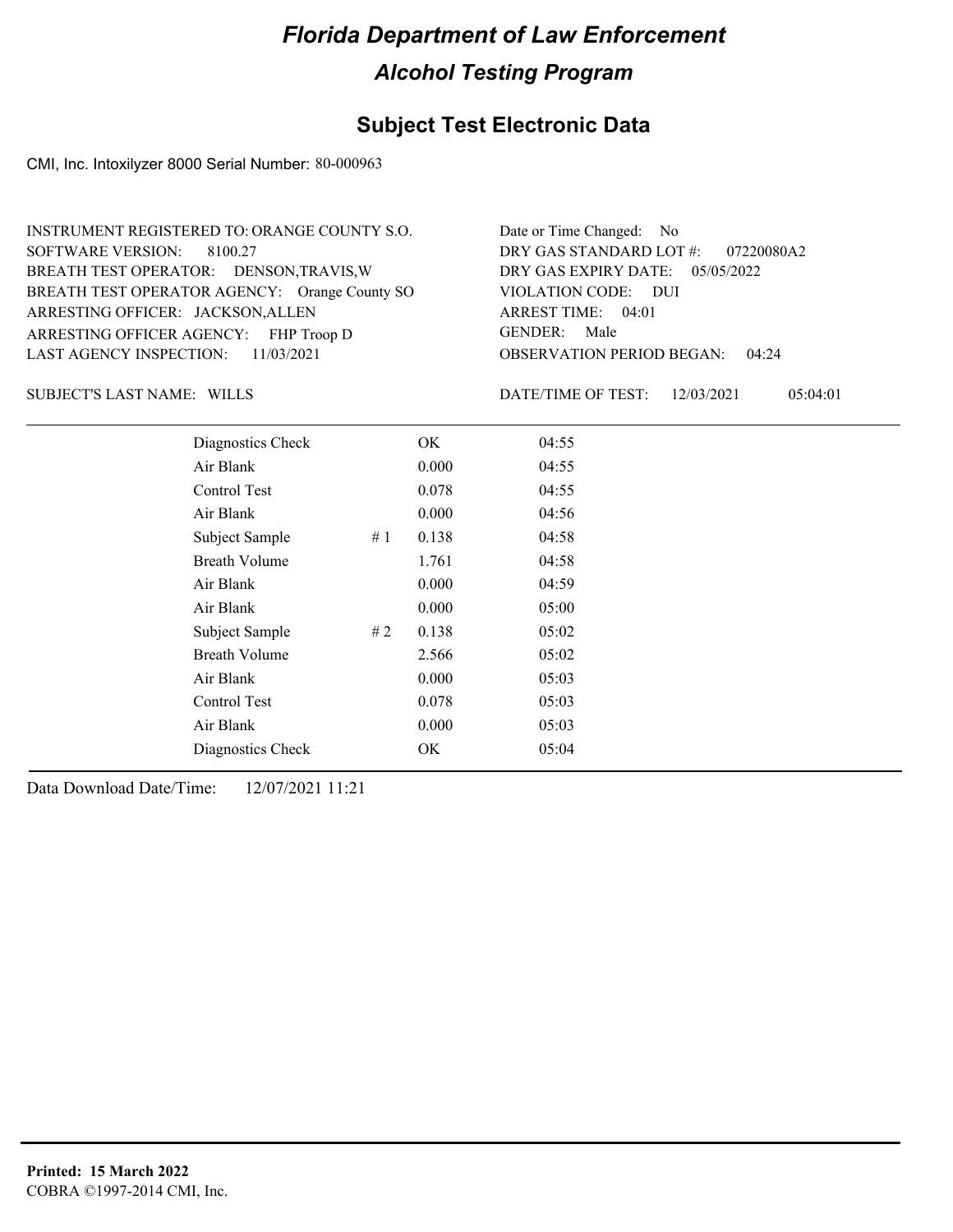## **Subject Test Electronic Data**

CMI, Inc. Intoxilyzer 8000 Serial Number: 80-000963

| INSTRUMENT REGISTERED TO: ORANGE COUNTY S.O.  | Date or Time Changed: No               |
|-----------------------------------------------|----------------------------------------|
| SOFTWARE VERSION: 8100.27                     | DRY GAS STANDARD LOT #: 07220080A2     |
| BREATH TEST OPERATOR: HARDEN, WILLIAM, L      | DRY GAS EXPIRY DATE: $05/05/2022$      |
| BREATH TEST OPERATOR AGENCY: Orange County SO | VIOLATION CODE: DUI                    |
| ARRESTING OFFICER: SOSA, EMMANUEL             | ARREST TIME: 22:35                     |
| ARRESTING OFFICER AGENCY: Apopka PD           | GENDER: Female                         |
| LAST AGENCY INSPECTION: 11/03/2021            | <b>OBSERVATION PERIOD BEGAN: 23:30</b> |

LOPEZ SUBJECT'S LAST NAME: DATE/TIME OF TEST:

DATE/TIME OF TEST: 12/04/2021 00:13:53

| Diagnostics Check    |    | OK    | 00:07 |
|----------------------|----|-------|-------|
| Air Blank            |    | 0.000 | 00:07 |
| Control Test         |    | 0.079 | 00:08 |
| Air Blank            |    | 0.000 | 00:08 |
| Subject Sample       | #1 | 0.207 | 00:09 |
| <b>Breath Volume</b> |    | 2.730 | 00:09 |
| Air Blank            |    | 0.000 | 00:09 |
| Air Blank            |    | 0.000 | 00:11 |
| Subject Sample       | #2 | 0.203 | 00:12 |
| <b>Breath Volume</b> |    | 2.277 | 00:12 |
| Air Blank            |    | 0.000 | 00:12 |
| Control Test         |    | 0.079 | 00:13 |
| Air Blank            |    | 0.000 | 00:13 |
| Diagnostics Check    |    | OK    | 00:13 |
|                      |    |       |       |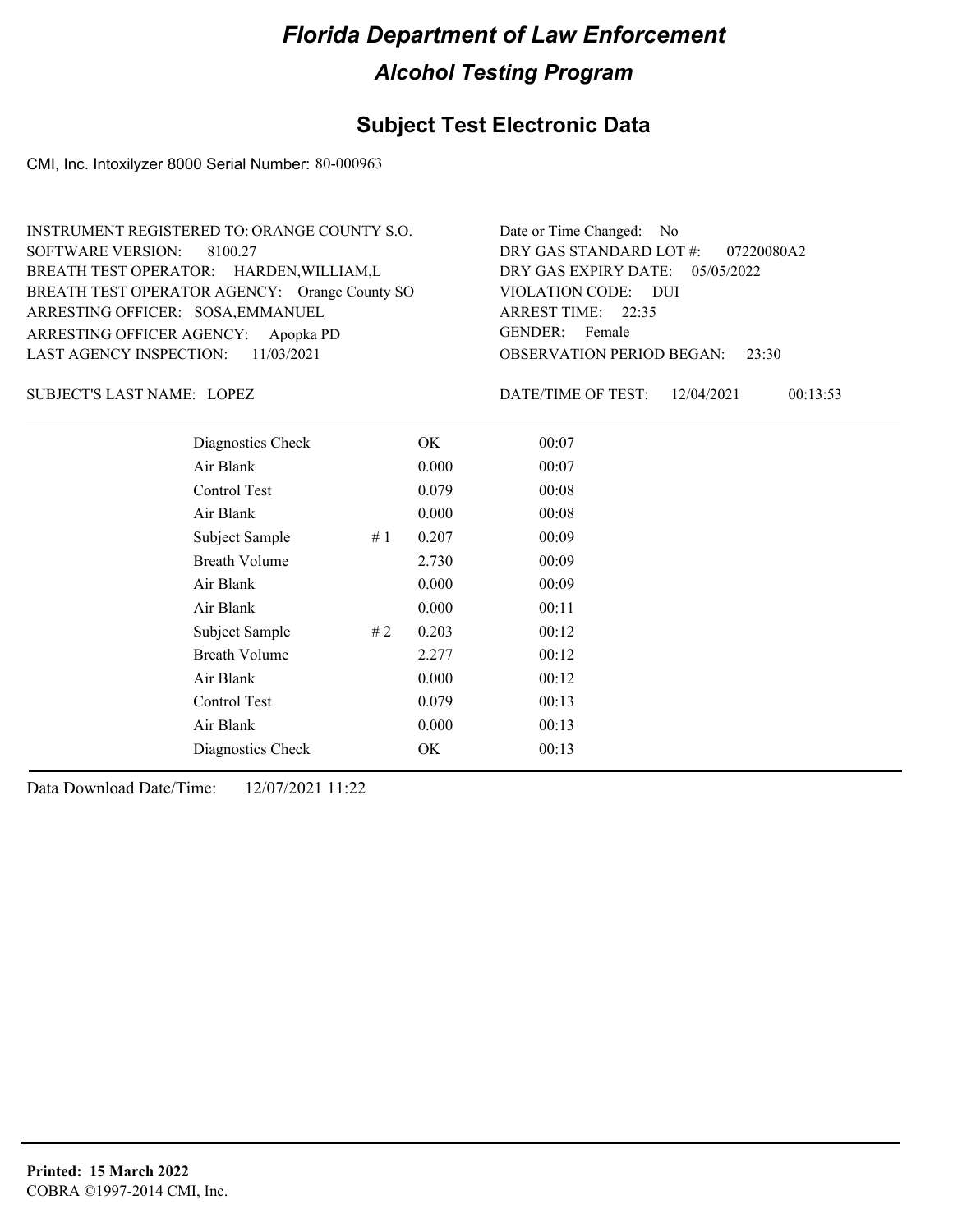## **Subject Test Electronic Data**

CMI, Inc. Intoxilyzer 8000 Serial Number: 80-000963

| INSTRUMENT REGISTERED TO: ORANGE COUNTY S.O.  | Date or Time Changed: No               |
|-----------------------------------------------|----------------------------------------|
| SOFTWARE VERSION: 8100.27                     | DRY GAS STANDARD LOT $\#$ : 07220080A2 |
| BREATH TEST OPERATOR: NERVAIS, TABITHA, J     | DRY GAS EXPIRY DATE: 05/05/2022        |
| BREATH TEST OPERATOR AGENCY: Orange County SO | VIOLATION CODE: DUI                    |
| ARRESTING OFFICER: SAUNDERS, HUNTER           | ARREST TIME: 01:16                     |
| ARRESTING OFFICER AGENCY: Maitland PD         | GENDER: Male                           |
| LAST AGENCY INSPECTION: 11/03/2021            | <b>OBSERVATION PERIOD BEGAN: 01:51</b> |

CARLI SUBJECT'S LAST NAME: DATE/TIME OF TEST:

DATE/TIME OF TEST: 12/04/2021 02:22:26

| Diagnostics Check    |    | OK    | 02:16 |
|----------------------|----|-------|-------|
| Air Blank            |    | 0.000 | 02:16 |
| Control Test         |    | 0.079 | 02:16 |
| Air Blank            |    | 0.000 | 02:17 |
| Subject Sample       | #1 | 0.190 | 02:18 |
| <b>Breath Volume</b> |    | 3.570 | 02:18 |
| Air Blank            |    | 0.000 | 02:18 |
| Air Blank            |    | 0.000 | 02:20 |
| Subject Sample       | #2 | 0.174 | 02:20 |
| <b>Breath Volume</b> |    | 2.320 | 02:20 |
| Air Blank            |    | 0.000 | 02:21 |
| Control Test         |    | 0.079 | 02:21 |
| Air Blank            |    | 0.000 | 02:22 |
| Diagnostics Check    |    | OK    | 02:22 |
|                      |    |       |       |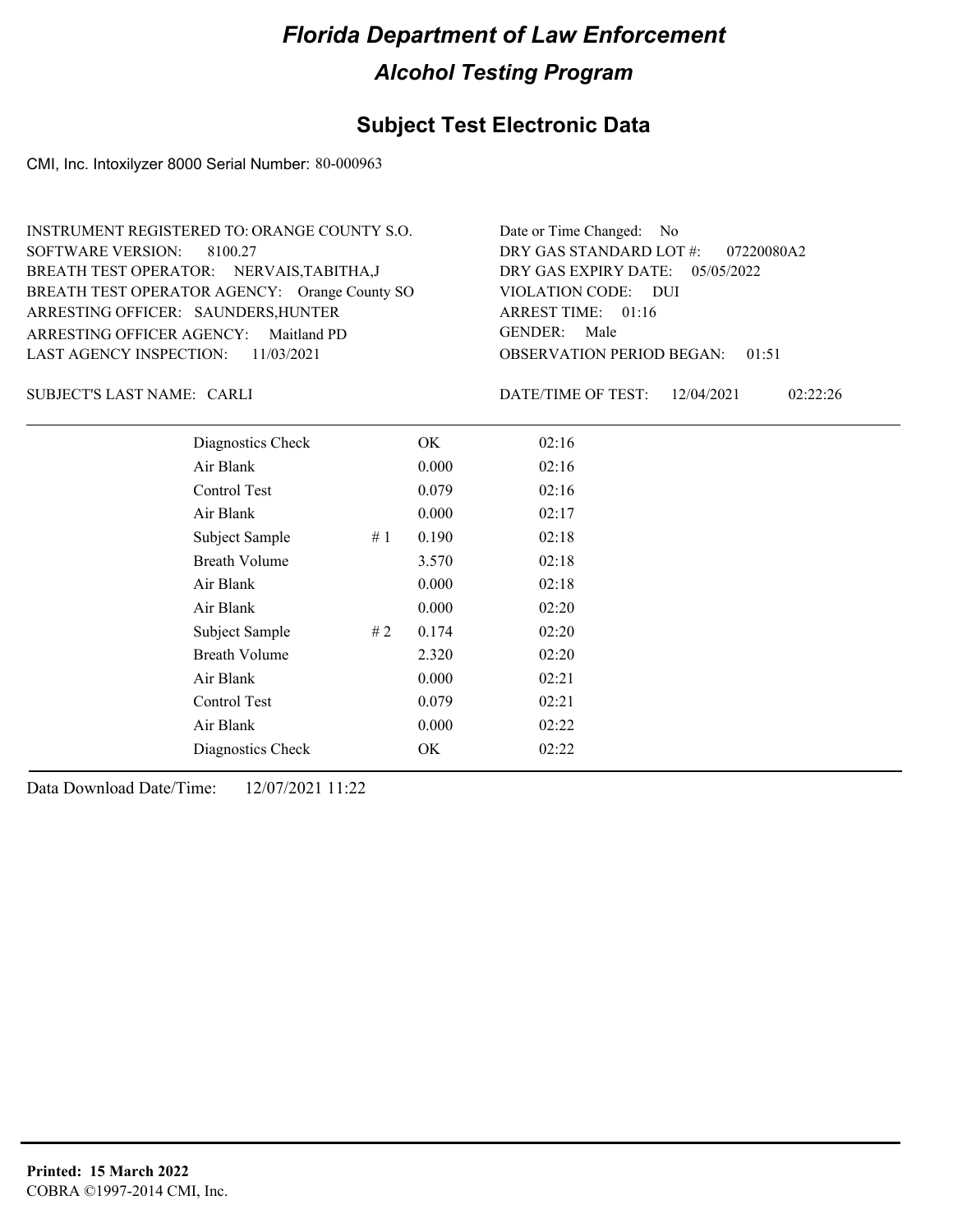#### **Subject Test Electronic Data**

CMI, Inc. Intoxilyzer 8000 Serial Number: 80-000965

ARRESTING OFFICER AGENCY: FHP Troop H GENDER: BREATH TEST OPERATOR AGENCY: FHP Troop H VIOLATION CODE: SOFTWARE VERSION: ARRESTING OFFICER: GARRISON,JUSTIN BREATH TEST OPERATOR: GARRISON,JUSTIN,N LAST AGENCY INSPECTION: 11/03/2021 8100.27 INSTRUMENT REGISTERED TO: QUINCY PD

OBSERVATION PERIOD BEGAN: 01:30 VIOLATION CODE: DUI ARREST TIME: 01:30 DRY GAS EXPIRY DATE: 03/05/2022 04120080A1 DRY GAS STANDARD LOT #: Date or Time Changed: No GENDER: Female

BUENO SUBJECT'S LAST NAME: DATE/TIME OF TEST:

DATE/TIME OF TEST: 12/01/2021 02:06:01

| Diagnostics Check    |    | OK    | 01:59 |
|----------------------|----|-------|-------|
| Air Blank            |    | 0.000 | 02:00 |
| <b>Control Test</b>  |    | 0.079 | 02:00 |
| Air Blank            |    | 0.000 | 02:01 |
| Subject Sample       | #1 | 0.203 | 02:01 |
| <b>Breath Volume</b> |    | 1.738 | 02:01 |
| Air Blank            |    | 0.000 | 02:02 |
| Air Blank            |    | 0.000 | 02:04 |
| Subject Sample       | #2 | 0.209 | 02:04 |
| <b>Breath Volume</b> |    | 2.507 | 02:04 |
| Air Blank            |    | 0.000 | 02:05 |
| Control Test         |    | 0.080 | 02:05 |
| Air Blank            |    | 0.000 | 02:05 |
| Diagnostics Check    |    | OK    | 02:06 |
|                      |    |       |       |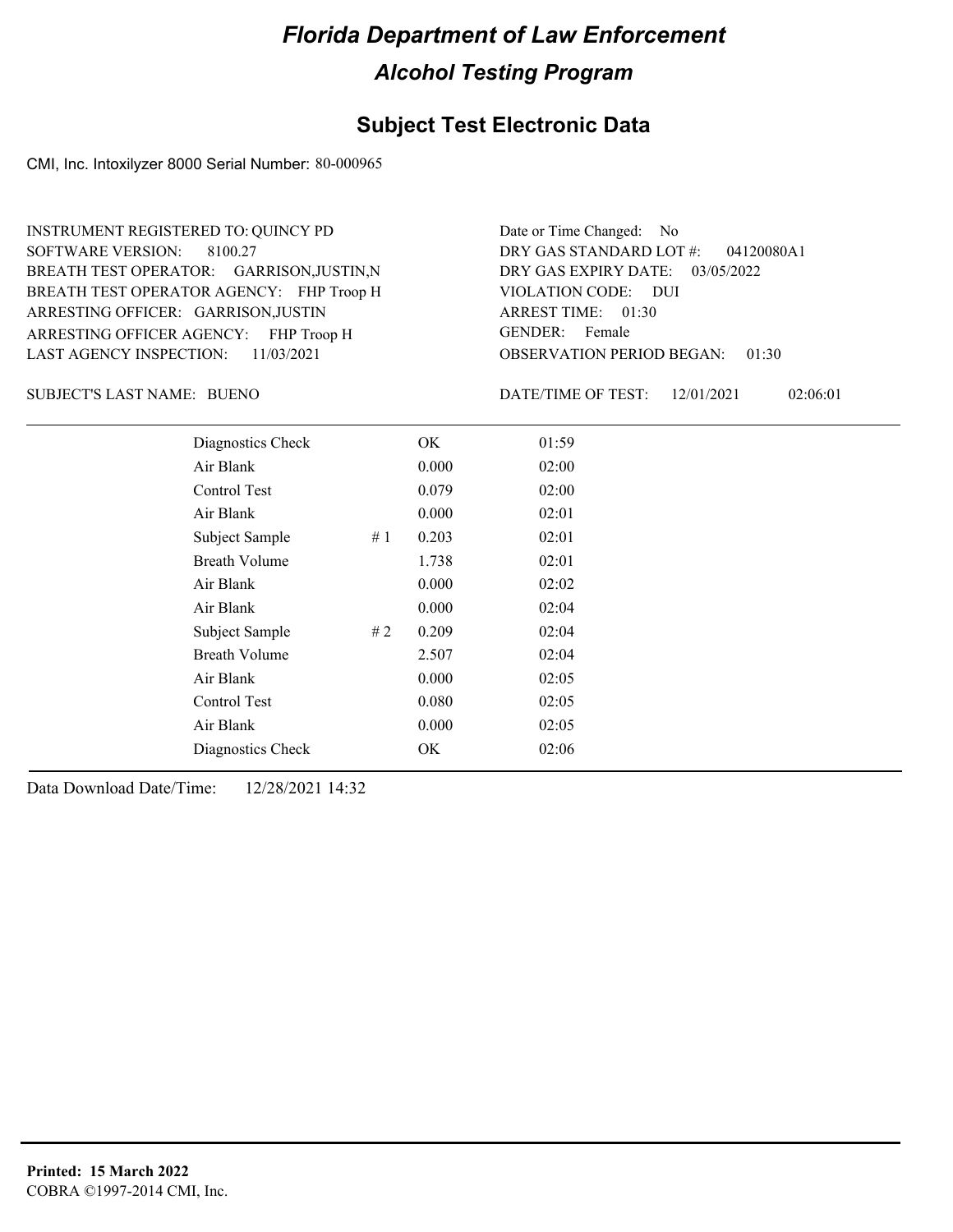#### **Subject Test Electronic Data**

CMI, Inc. Intoxilyzer 8000 Serial Number: 80-000965

12/05/2021 00:28:29 OBSERVATION PERIOD BEGAN: ARRESTING OFFICER AGENCY: FHP Troop H GENDER: BREATH TEST OPERATOR AGENCY: FHP Troop H VIOLATION CODE: SOFTWARE VERSION: VIOLATION CODE: DUI 00:02 ARREST TIME: 11:45 ARRESTING OFFICER: GARRISON,JUSTIN DRY GAS EXPIRY DATE: 03/05/2022 04120080A1 RAMIREZ RANCHITO,FERNANDO, RAMIREZ RANCHITO SUBJECT'S LAST NAME: DATE/TIME OF TEST: 11/03/2021 8100.27 INSTRUMENT REGISTERED TO: QUINCY PD LAST AGENCY INSPECTION: DRY GAS STANDARD LOT #: BREATH TEST OPERATOR: Date or Time Changed: No GENDER: Male Diagnostics Check OK 00:22 Air Blank 0.000 00:22 Control Test 0.079 00:23 Air Blank 0.000 00:23 Subject Sample # 1 0.152 00:24 Breath Volume 3.441 00:24

> Air Blank 0.000 00:24 Air Blank 0.000 00:26 Subject Sample # 2 0.155 00:26 Breath Volume 2.480 00:26 Air Blank 0.000 00:27 Control Test 0.079 00:27 Air Blank 0.000 00:28 Diagnostics Check OK 00:28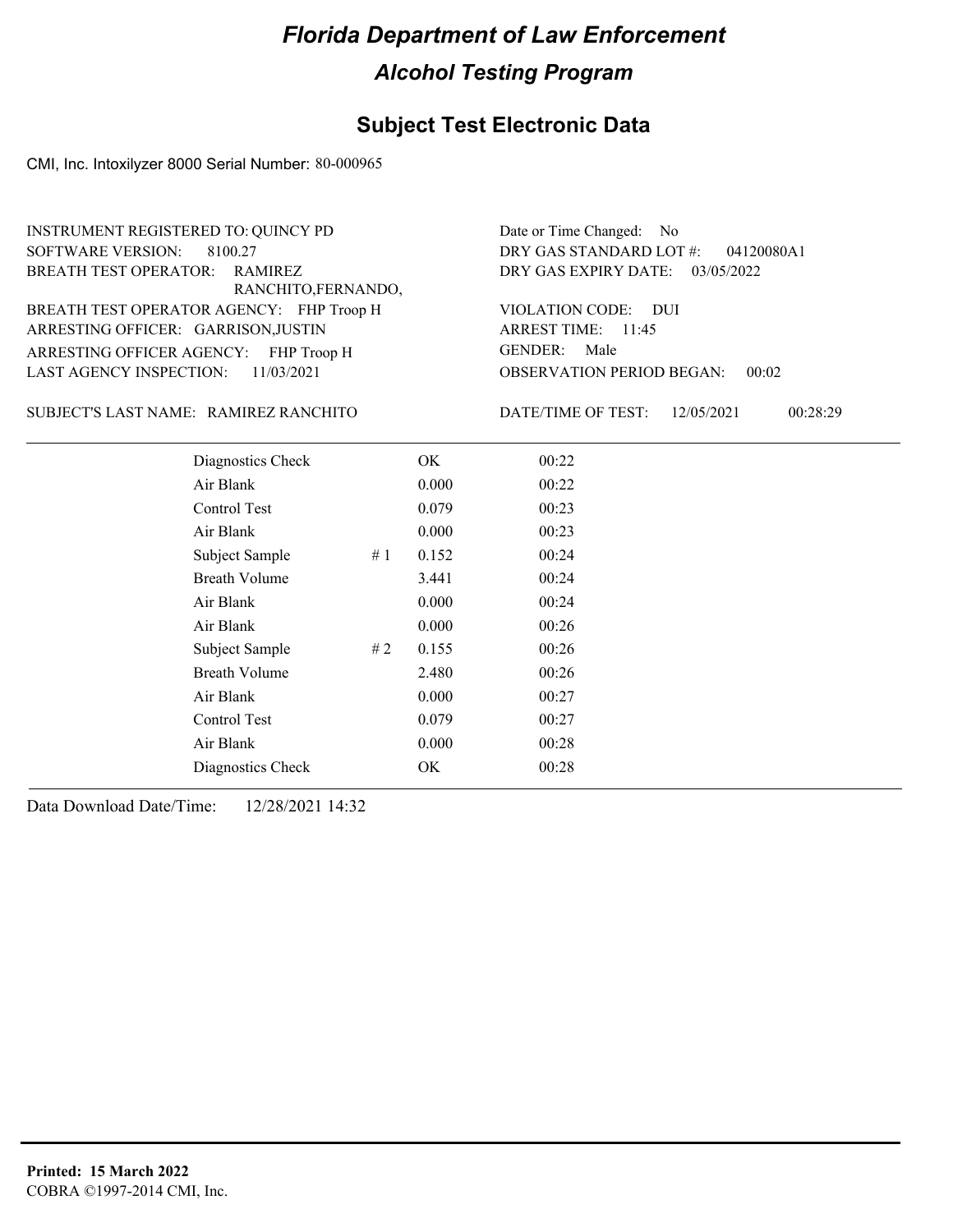## **Subject Test Electronic Data**

CMI, Inc. Intoxilyzer 8000 Serial Number: 80-000968

| INSTRUMENT REGISTERED TO: OSCEOLA CORRECTIONS  | Date or Time Changed: No               |
|------------------------------------------------|----------------------------------------|
| SOFTWARE VERSION: 8100.27                      | DRY GAS STANDARD LOT #: 1190213        |
| BREATH TEST OPERATOR: MCCONNELL, CHARLES, E    | DRY GAS EXPIRY DATE: 08/28/2022        |
| BREATH TEST OPERATOR AGENCY: Osceola County SO | VIOLATION CODE: DUI                    |
| ARRESTING OFFICER: CRIST, JALEN                | ARREST TIME: 16:56                     |
| ARRESTING OFFICER AGENCY: Osceola County SO    | GENDER: Female                         |
| LAST AGENCY INSPECTION: $11/24/2021$           | <b>OBSERVATION PERIOD BEGAN: 17:42</b> |

RIOS SUBJECT'S LAST NAME: DATE/TIME OF TEST:

DATE/TIME OF TEST: 12/06/2021 18:12:08

| Diagnostics Check    | OK    | 18:03 |
|----------------------|-------|-------|
| Air Blank            | 0.000 | 18:04 |
| Control Test         | 0.080 | 18:04 |
| Air Blank            | 0.000 | 18:05 |
| Subject Sample<br>#1 | 0.000 | 18:07 |
| <b>Breath Volume</b> | 1.285 | 18:07 |
| Air Blank            | 0.000 | 18:07 |
| Air Blank            | 0.000 | 18:09 |
| Subject Sample<br>#2 | 0.000 | 18:10 |
| <b>Breath Volume</b> | 1.300 | 18:10 |
| Air Blank            | 0.000 | 18:11 |
| <b>Control Test</b>  | 0.080 | 18:11 |
| Air Blank            | 0.000 | 18:12 |
| Diagnostics Check    | OK    | 18:12 |
|                      |       |       |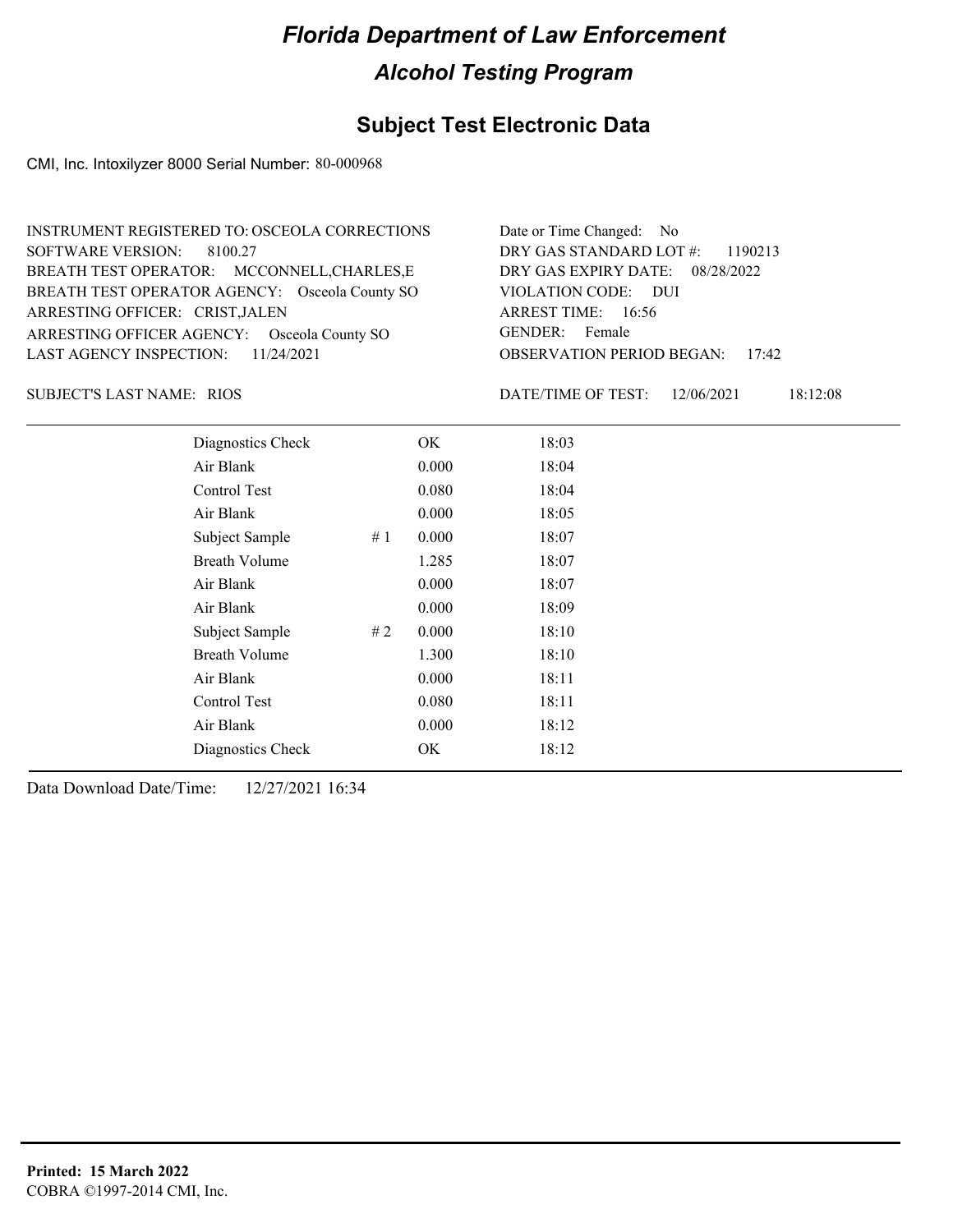## **Subject Test Electronic Data**

CMI, Inc. Intoxilyzer 8000 Serial Number: 80-000968

| INSTRUMENT REGISTERED TO: OSCEOLA CORRECTIONS  | Date or Time Changed: No               |
|------------------------------------------------|----------------------------------------|
| SOFTWARE VERSION: 8100.27                      | DRY GAS STANDARD LOT $\#$ : 1190213    |
| BREATH TEST OPERATOR: CRAWFORD, DAVID, T       | DRY GAS EXPIRY DATE: 08/28/2022        |
| BREATH TEST OPERATOR AGENCY: Osceola County SO | VIOLATION CODE: DUI                    |
| ARRESTING OFFICER: CRAWFORD, DAVID             | ARREST TIME: 15:32                     |
| ARRESTING OFFICER AGENCY: Osceola County SO    | GENDER: Female                         |
| LAST AGENCY INSPECTION: $11/24/2021$           | <b>OBSERVATION PERIOD BEGAN: 15:33</b> |

#### MACIAS SUBJECT'S LAST NAME: DATE/TIME OF TEST:

DATE/TIME OF TEST: 12/17/2021 16:24:07

| Diagnostics Check    |    | OK    | 16:17 |
|----------------------|----|-------|-------|
| Air Blank            |    | 0.000 | 16:18 |
| Control Test         |    | 0.081 | 16:18 |
| Air Blank            |    | 0.000 | 16:18 |
| Subject Sample       | #1 | 0.280 | 16:19 |
| <b>Breath Volume</b> |    | 1.281 | 16:19 |
| Air Blank            |    | 0.000 | 16:20 |
| Air Blank            |    | 0.000 | 16:22 |
| Subject Sample       | #2 | 0.276 | 16:22 |
| <b>Breath Volume</b> |    | 1.195 | 16:22 |
| Air Blank            |    | 0.000 | 16:23 |
| Control Test         |    | 0.080 | 16:23 |
| Air Blank            |    | 0.000 | 16:24 |
| Diagnostics Check    |    | OK    | 16:24 |
|                      |    |       |       |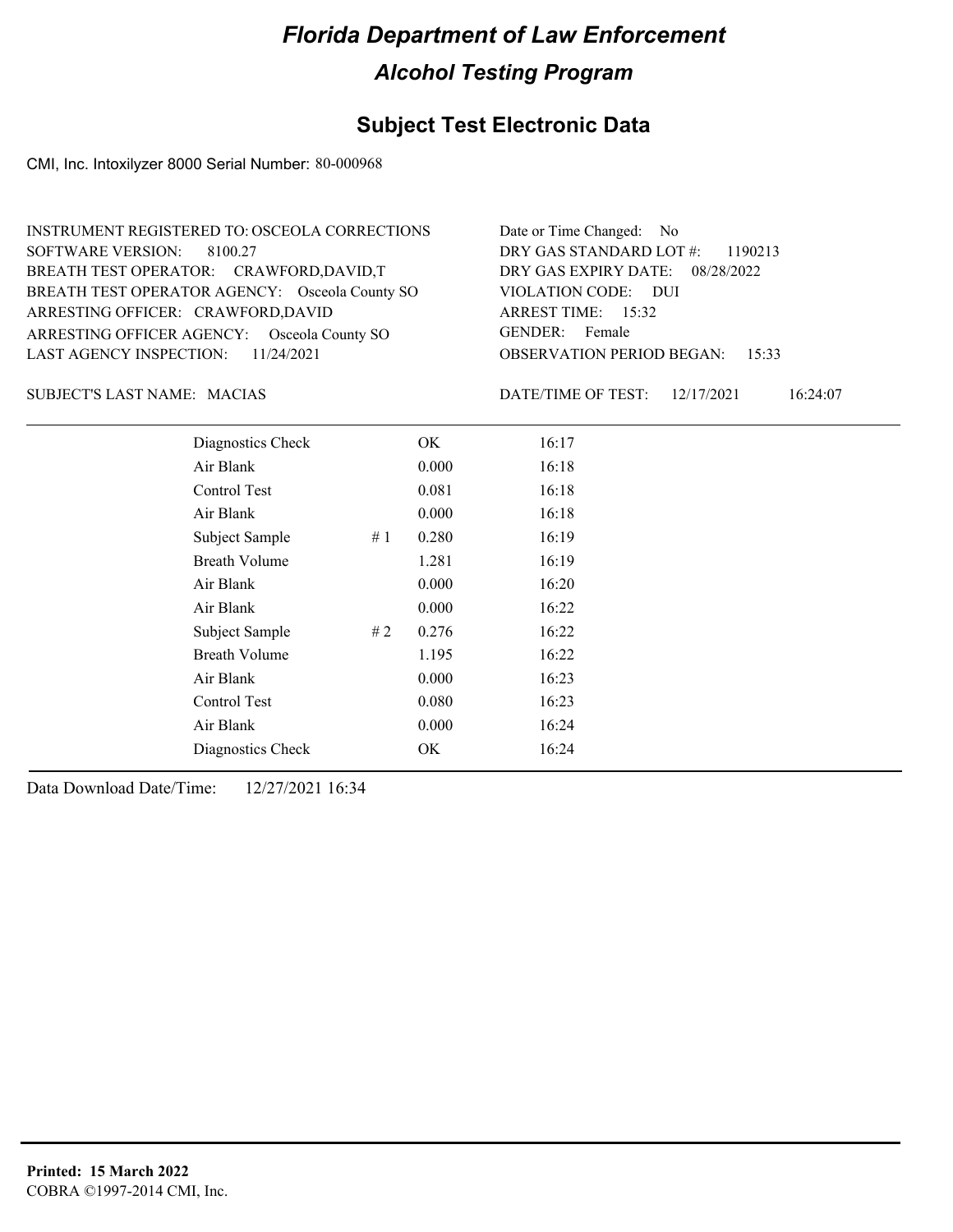## **Subject Test Electronic Data**

CMI, Inc. Intoxilyzer 8000 Serial Number: 80-000968

| INSTRUMENT REGISTERED TO: OSCEOLA CORRECTIONS | Date or Time Changed: No               |
|-----------------------------------------------|----------------------------------------|
| SOFTWARE VERSION: 8100.27                     | DRY GAS STANDARD LOT $\#$ : 1190213    |
| BREATH TEST OPERATOR: FORD, GLENN, W          | DRY GAS EXPIRY DATE: 08/28/2022        |
| BREATH TEST OPERATOR AGENCY: Kissimmee PD     | VIOLATION CODE: DUI                    |
| ARRESTING OFFICER: BROUGHTON, JOSEPH          | ARREST TIME: $12:46$                   |
| ARRESTING OFFICER AGENCY: Kissimmee PD        | GENDER: Male                           |
| LAST AGENCY INSPECTION: $11/24/2021$          | <b>OBSERVATION PERIOD BEGAN: 13:55</b> |

VARGAS SUBJECT'S LAST NAME: DATE/TIME OF TEST:

DATE/TIME OF TEST: 12/18/2021 14:24:34

| Diagnostics Check    |    | OK    | 14:17 |  |
|----------------------|----|-------|-------|--|
| Air Blank            |    | 0.000 | 14:18 |  |
| Control Test         |    | 0.080 | 14:18 |  |
| Air Blank            |    | 0.000 | 14:19 |  |
| Subject Sample       | #1 | 0.000 | 14:19 |  |
| <b>Breath Volume</b> |    | 1.179 | 14:19 |  |
| Air Blank            |    | 0.000 | 14:20 |  |
| Air Blank            |    | 0.000 | 14:22 |  |
| Subject Sample       | #2 | 0.000 | 14:23 |  |
| <b>Breath Volume</b> |    | 1.539 | 14:23 |  |
| Air Blank            |    | 0.000 | 14:23 |  |
| Control Test         |    | 0.080 | 14:23 |  |
| Air Blank            |    | 0.000 | 14:24 |  |
| Diagnostics Check    |    | OK    | 14:24 |  |
|                      |    |       |       |  |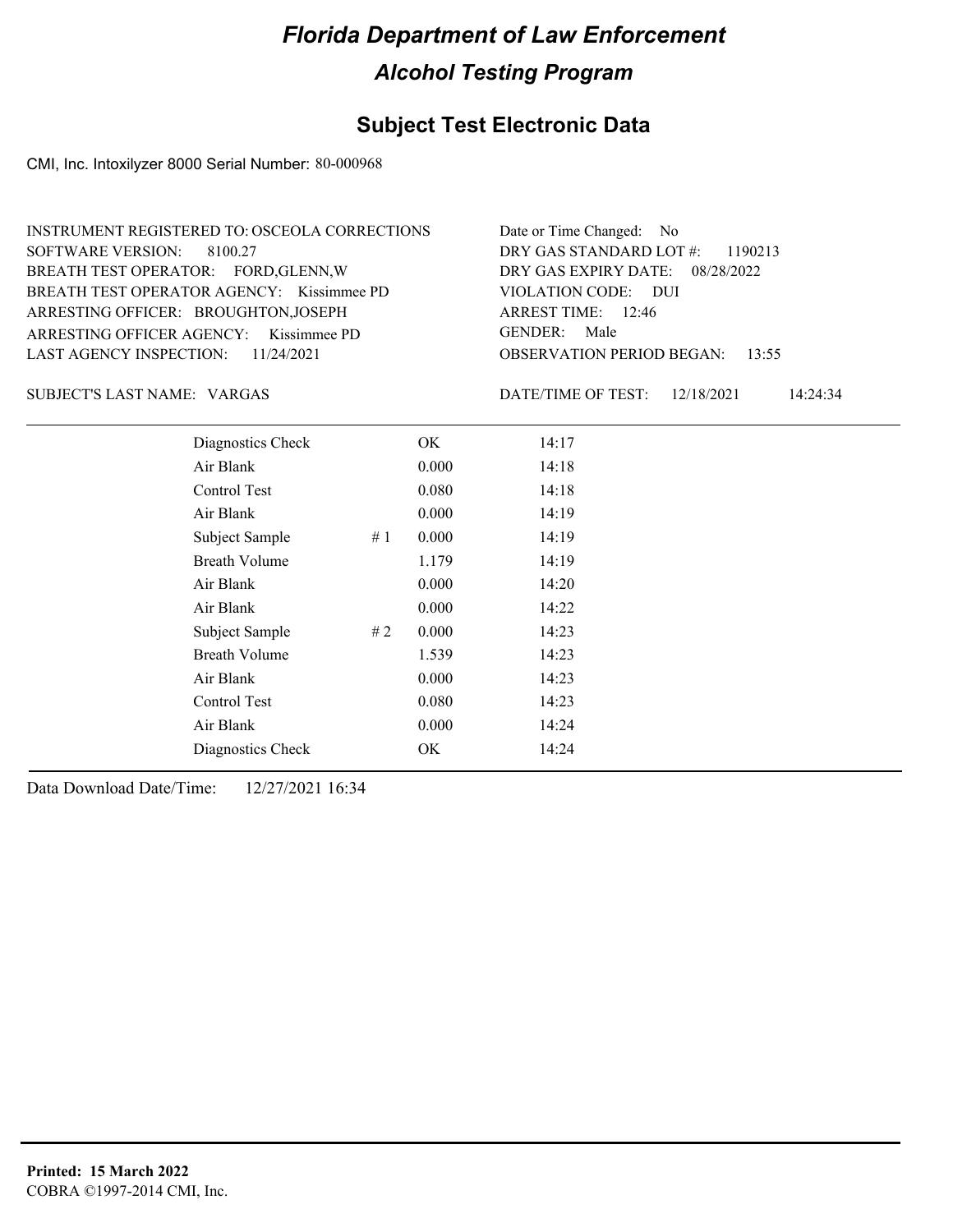## **Subject Test Electronic Data**

CMI, Inc. Intoxilyzer 8000 Serial Number: 80-000968

| INSTRUMENT REGISTERED TO: OSCEOLA CORRECTIONS | Date or Time Changed: No               |
|-----------------------------------------------|----------------------------------------|
| SOFTWARE VERSION: 8100.27                     | DRY GAS STANDARD LOT $\#$ : 1190213    |
| BREATH TEST OPERATOR: CASSELMAN,CLINT,A       | DRY GAS EXPIRY DATE: 08/28/2022        |
| BREATH TEST OPERATOR AGENCY: Kissimmee PD     | VIOLATION CODE: DUI                    |
| ARRESTING OFFICER: CASSELMAN,CLINT            | ARREST TIME: $06:50$                   |
| ARRESTING OFFICER AGENCY: Kissimmee PD        | GENDER: Male                           |
| LAST AGENCY INSPECTION: $11/24/2021$          | <b>OBSERVATION PERIOD BEGAN: 06:50</b> |

VEGA SUBJECT'S LAST NAME: DATE/TIME OF TEST:

DATE/TIME OF TEST: 12/19/2021 07:25:58

| Diagnostics Check    |    | OK    | 07:19 |  |
|----------------------|----|-------|-------|--|
| Air Blank            |    | 0.000 | 07:20 |  |
| Control Test         |    | 0.080 | 07:20 |  |
| Air Blank            |    | 0.000 | 07:21 |  |
| Subject Sample       | #1 | 0.163 | 07:21 |  |
| <b>Breath Volume</b> |    | 2.710 | 07:21 |  |
| Air Blank            |    | 0.000 | 07:22 |  |
| Air Blank            |    | 0.000 | 07:24 |  |
| Subject Sample       | #2 | 0.158 | 07:24 |  |
| <b>Breath Volume</b> |    | 1.617 | 07:24 |  |
| Air Blank            |    | 0.000 | 07:25 |  |
| Control Test         |    | 0.079 | 07:25 |  |
| Air Blank            |    | 0.000 | 07:25 |  |
| Diagnostics Check    |    | OK    | 07:25 |  |
|                      |    |       |       |  |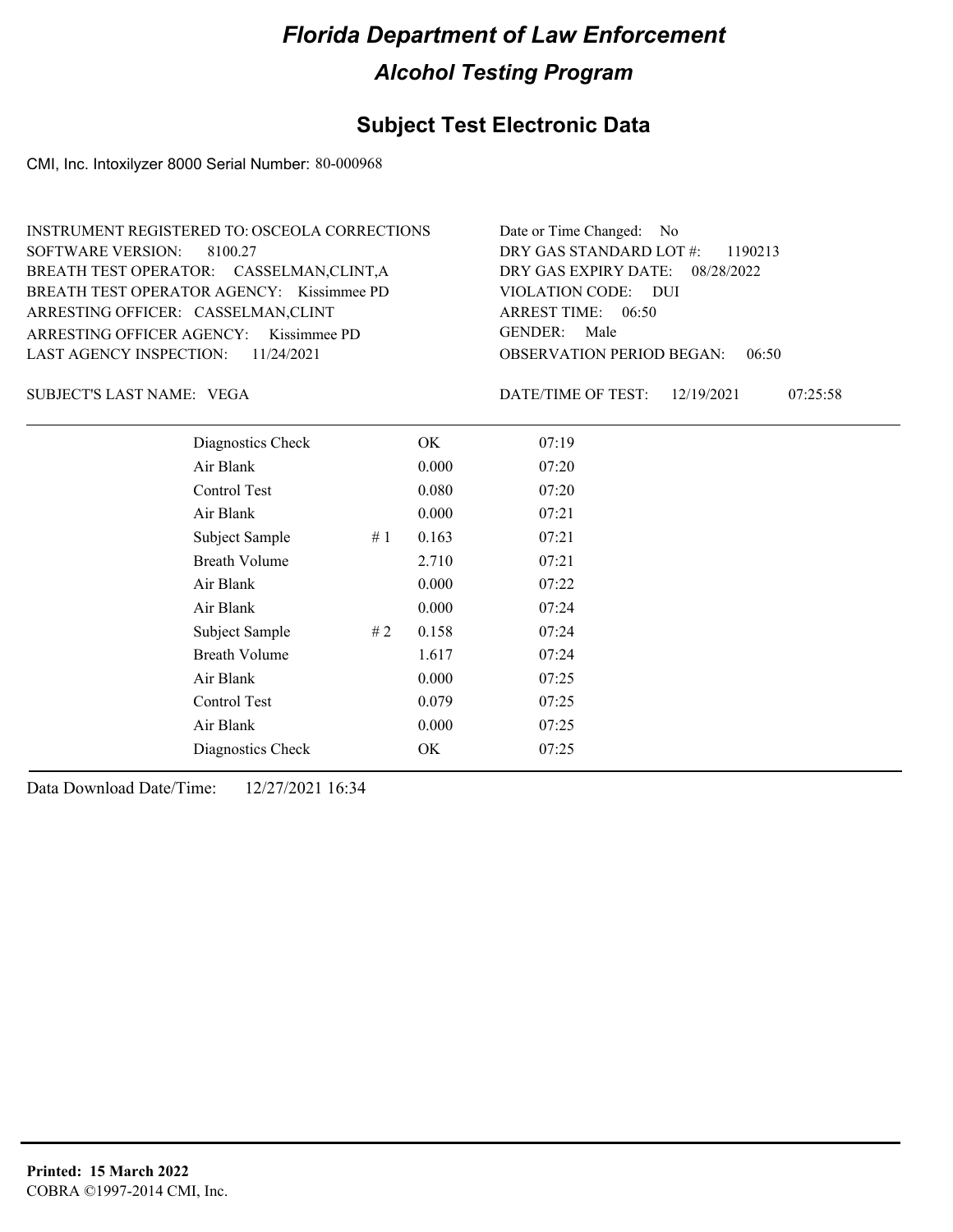## **Subject Test Electronic Data**

CMI, Inc. Intoxilyzer 8000 Serial Number: 80-000968

| INSTRUMENT REGISTERED TO: OSCEOLA CORRECTIONS | Date or Time Changed: No               |
|-----------------------------------------------|----------------------------------------|
| SOFTWARE VERSION: 8100.27                     | DRY GAS STANDARD LOT #: 1190213        |
| BREATH TEST OPERATOR: CARPENTER, BLAKE, E     | DRY GAS EXPIRY DATE: 08/28/2022        |
| BREATH TEST OPERATOR AGENCY: FHP Troop D      | VIOLATION CODE: DUI                    |
| ARRESTING OFFICER: CARPENTER, BLAKE           | ARREST TIME: 03:21                     |
| ARRESTING OFFICER AGENCY: FHP Troop D         | GENDER: Male                           |
| LAST AGENCY INSPECTION: $11/24/2021$          | <b>OBSERVATION PERIOD BEGAN: 03:40</b> |

#### MOORMAN SUBJECT'S LAST NAME: DATE/TIME OF TEST:

DATE/TIME OF TEST: 12/21/2021 04:34:28

| Diagnostics Check    |    | OK    | 04:28 |  |
|----------------------|----|-------|-------|--|
| Air Blank            |    | 0.000 | 04:28 |  |
| Control Test         |    | 0.080 | 04:28 |  |
| Air Blank            |    | 0.000 | 04:29 |  |
| Subject Sample       | #1 | 0.266 | 04:29 |  |
| <b>Breath Volume</b> |    | 2.816 | 04:29 |  |
| Air Blank            |    | 0.000 | 04:30 |  |
| Air Blank            |    | 0.000 | 04:32 |  |
| Subject Sample       | #2 | 0.252 | 04:32 |  |
| <b>Breath Volume</b> |    | 2.671 | 04:32 |  |
| Air Blank            |    | 0.000 | 04:33 |  |
| Control Test         |    | 0.080 | 04:33 |  |
| Air Blank            |    | 0.000 | 04:34 |  |
| Diagnostics Check    |    | OK    | 04:34 |  |
|                      |    |       |       |  |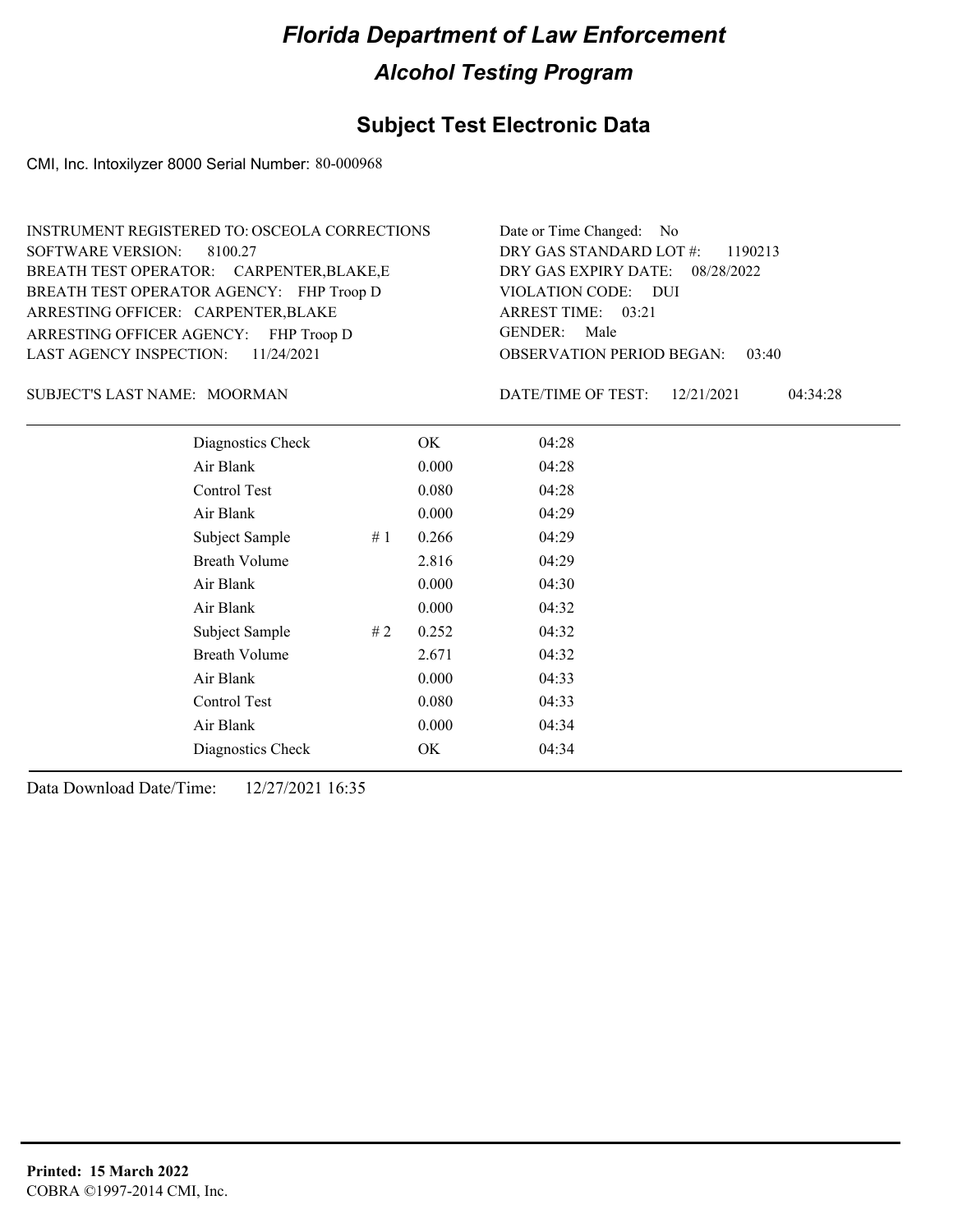## **Subject Test Electronic Data**

CMI, Inc. Intoxilyzer 8000 Serial Number: 80-000968

| <b>INSTRUMENT REGISTERED TO: OSCEOLA CORRECTIONS</b><br><b>SOFTWARE VERSION:</b><br>8100.27<br>BREATH TEST OPERATOR: CARPENTER, BLAKE, E<br>BREATH TEST OPERATOR AGENCY: FHP Troop D<br>ARRESTING OFFICER: DWYER, RYAN |    |       | Date or Time Changed:<br>No.<br>DRY GAS STANDARD LOT #:<br>1190213<br>DRY GAS EXPIRY DATE:<br>08/28/2022<br>VIOLATION CODE: DUI<br>ARREST TIME: 03:58<br><b>GENDER:</b><br>Male |                                           |  |
|------------------------------------------------------------------------------------------------------------------------------------------------------------------------------------------------------------------------|----|-------|---------------------------------------------------------------------------------------------------------------------------------------------------------------------------------|-------------------------------------------|--|
| ARRESTING OFFICER AGENCY: FHP Troop D<br><b>LAST AGENCY INSPECTION:</b><br>11/24/2021                                                                                                                                  |    |       |                                                                                                                                                                                 | <b>OBSERVATION PERIOD BEGAN:</b><br>04:50 |  |
| SUBJECT'S LAST NAME: ESPINOZA QUIJANO                                                                                                                                                                                  |    |       | DATE/TIME OF TEST:                                                                                                                                                              | 12/24/2021<br>05:22:43                    |  |
| Diagnostics Check                                                                                                                                                                                                      |    | OK    | 05:11                                                                                                                                                                           |                                           |  |
| Air Blank                                                                                                                                                                                                              |    | 0.000 | 05:11                                                                                                                                                                           |                                           |  |
| Control Test                                                                                                                                                                                                           |    | 0.080 | 05:11                                                                                                                                                                           |                                           |  |
| Air Blank                                                                                                                                                                                                              |    | 0.000 | 05:12                                                                                                                                                                           |                                           |  |
| Subject Sample                                                                                                                                                                                                         | #1 | 0.162 | 05:15                                                                                                                                                                           | Volume Not Met                            |  |
| <b>Breath Volume</b>                                                                                                                                                                                                   |    | 0.074 | 05:15                                                                                                                                                                           |                                           |  |
| Air Blank                                                                                                                                                                                                              |    | 0.000 | 05:16                                                                                                                                                                           |                                           |  |
| Air Blank                                                                                                                                                                                                              |    | 0.000 | 05:17                                                                                                                                                                           |                                           |  |
| Subject Sample                                                                                                                                                                                                         | #2 | 0.149 | 05:21                                                                                                                                                                           | Volume Not Met                            |  |
| <b>Breath Volume</b>                                                                                                                                                                                                   |    | 0.074 | 05:21                                                                                                                                                                           |                                           |  |
| Air Blank                                                                                                                                                                                                              |    | 0.000 | 05:21                                                                                                                                                                           |                                           |  |
| Control Test                                                                                                                                                                                                           |    | 0.078 | 05:22                                                                                                                                                                           |                                           |  |
| Air Blank                                                                                                                                                                                                              |    | 0.000 | 05:22                                                                                                                                                                           |                                           |  |
| Diagnostics Check                                                                                                                                                                                                      |    | OK    | 05:22                                                                                                                                                                           |                                           |  |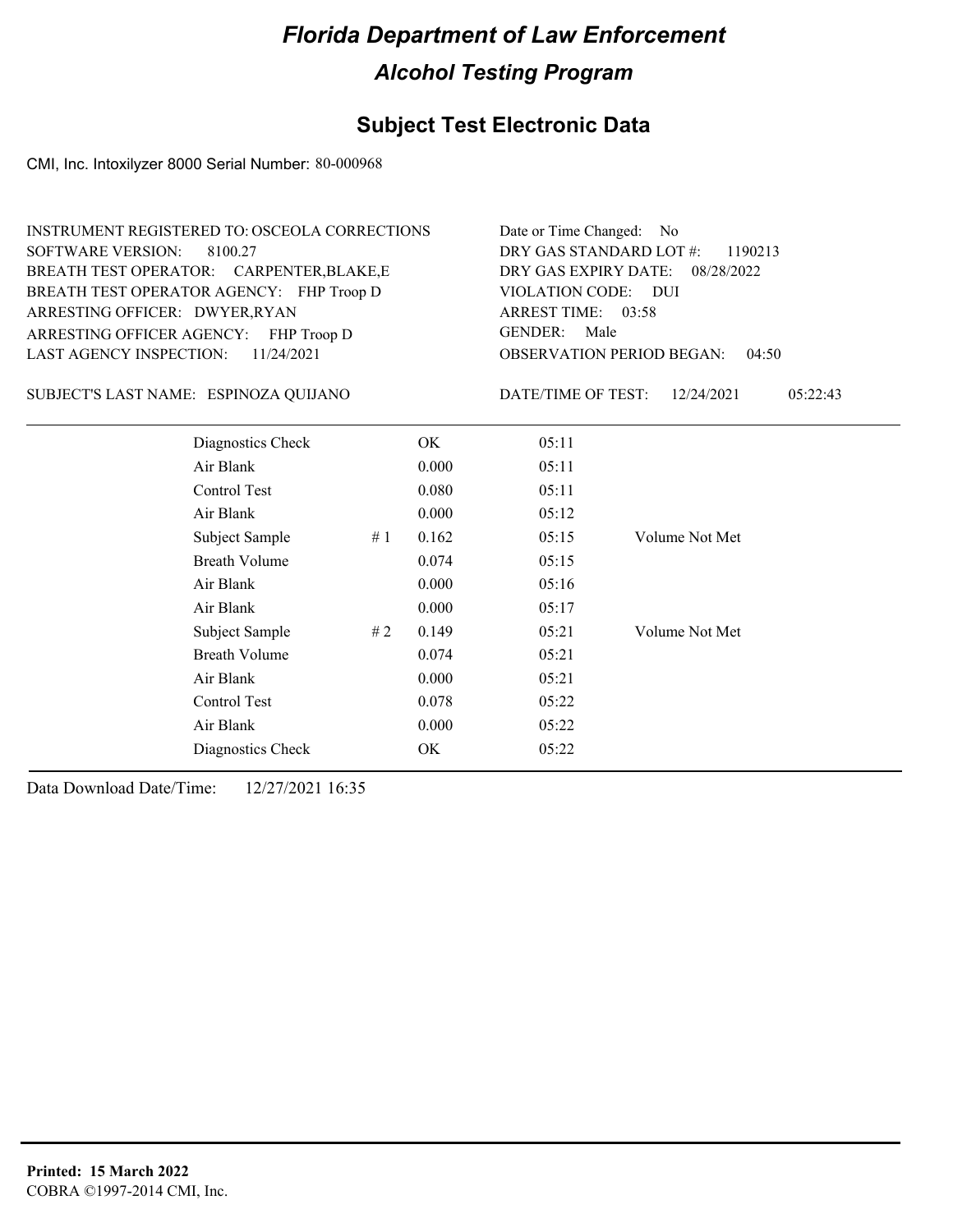## **Subject Test Electronic Data**

CMI, Inc. Intoxilyzer 8000 Serial Number: 80-000968

| INSTRUMENT REGISTERED TO: OSCEOLA CORRECTIONS | Date or Time Changed: No               |
|-----------------------------------------------|----------------------------------------|
| SOFTWARE VERSION: 8100.27                     | DRY GAS STANDARD LOT $\#$ : 1190213    |
| BREATH TEST OPERATOR: MOORE, BRIAN, G         | DRY GAS EXPIRY DATE: 08/28/2022        |
| BREATH TEST OPERATOR AGENCY: Kissimmee PD     | VIOLATION CODE: DUI                    |
| ARRESTING OFFICER: BYWATER,KYLE               | ARREST TIME: 03:23                     |
| ARRESTING OFFICER AGENCY: Kissimmee PD        | GENDER: Male                           |
| LAST AGENCY INSPECTION: $11/24/2021$          | <b>OBSERVATION PERIOD BEGAN: 03:30</b> |

#### CARRION ESTRADA SUBJECT'S LAST NAME: DATE/TIME OF TEST:

DATE/TIME OF TEST: 12/25/2021 04:00:44

| Diagnostics Check    | OK    | 03:54 |
|----------------------|-------|-------|
| Air Blank            | 0.000 | 03:54 |
| <b>Control Test</b>  | 0.081 | 03:55 |
| Air Blank            | 0.000 | 03:55 |
| Subject Sample<br>#1 | 0.170 | 03:56 |
| <b>Breath Volume</b> | 2.777 | 03:56 |
| Air Blank            | 0.000 | 03:56 |
| Air Blank            | 0.000 | 03:58 |
| Subject Sample<br>#2 | 0.163 | 03:59 |
| <b>Breath Volume</b> | 1.226 | 03:59 |
| Air Blank            | 0.000 | 03:59 |
| Control Test         | 0.080 | 04:00 |
| Air Blank            | 0.000 | 04:00 |
| Diagnostics Check    | OK    | 04:00 |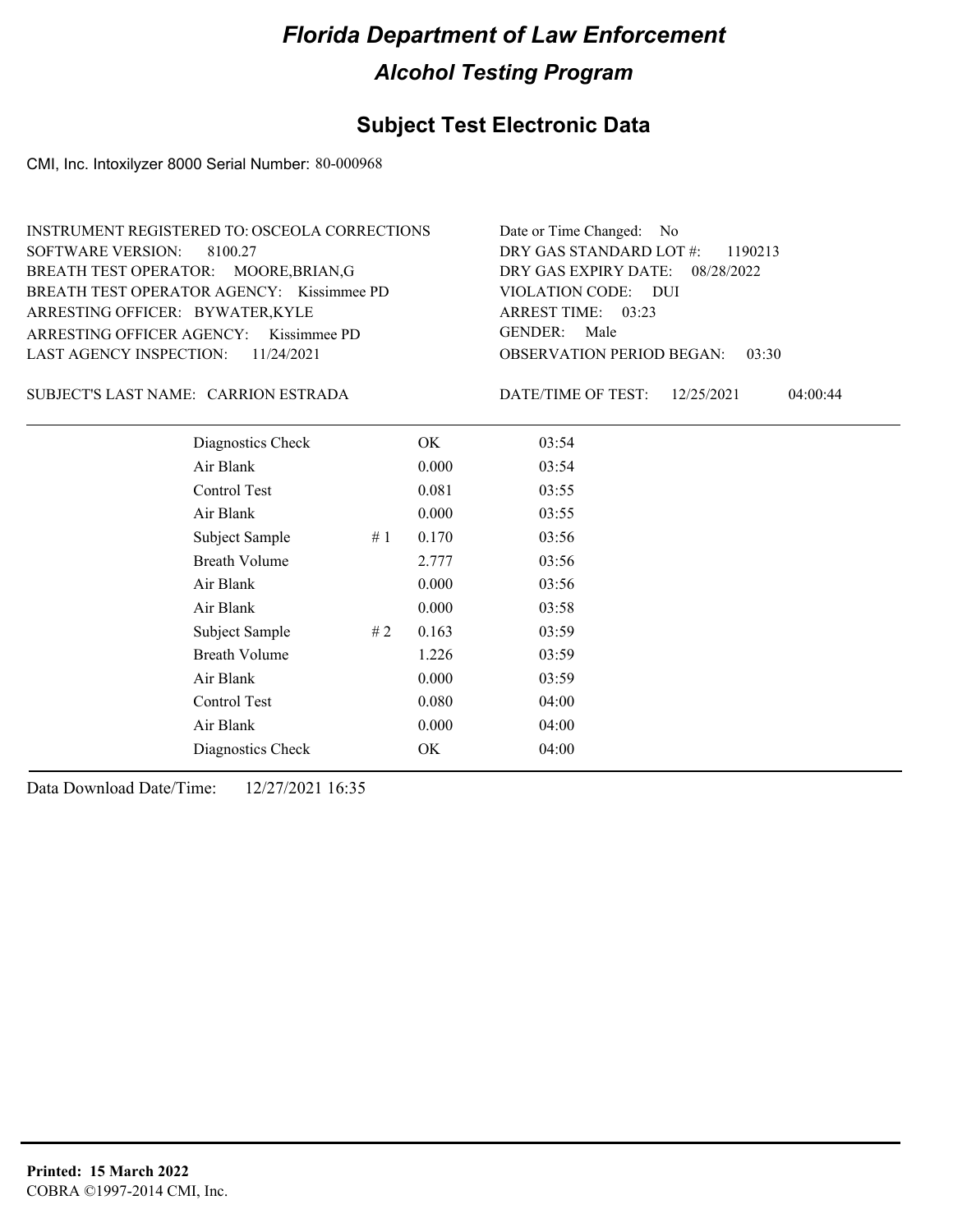#### **Subject Test Electronic Data**

CMI, Inc. Intoxilyzer 8000 Serial Number: 80-000995

ARRESTING OFFICER AGENCY: Cocoa Beach PD GENDER: BREATH TEST OPERATOR AGENCY: Cocoa Beach PD VIOLATION CODE: SOFTWARE VERSION: ARRESTING OFFICER: INGERSOLL, NICHOLAS BREATH TEST OPERATOR: INGERSOLL,NICHOLAS,F LAST AGENCY INSPECTION: 11/26/2021 8100.27 INSTRUMENT REGISTERED TO: COCOA BEACH P.D.

OBSERVATION PERIOD BEGAN: 20:30 VIOLATION CODE: DUI ARREST TIME: 20:30 DRY GAS EXPIRY DATE: 07/05/2022 DRY GAS STANDARD LOT #: 14020080A2 Date or Time Changed: No GENDER: Male

BREUNIG SUBJECT'S LAST NAME: DATE/TIME OF TEST:

DATE/TIME OF TEST: 12/04/2021 20:58:04

| Diagnostics Check    | OK    | 20:51 |
|----------------------|-------|-------|
| Air Blank            | 0.000 | 20:51 |
| Control Test         | 0.081 | 20:52 |
| Air Blank            | 0.000 | 20:52 |
| Subject Sample<br>#1 | 0.248 | 20:53 |
| <b>Breath Volume</b> | 3.187 | 20:53 |
| Air Blank            | 0.000 | 20:54 |
| Air Blank            | 0.000 | 20:55 |
| Subject Sample<br>#2 | 0.241 | 20:56 |
| <b>Breath Volume</b> | 3.613 | 20:56 |
| Air Blank            | 0.000 | 20:57 |
| Control Test         | 0.080 | 20:57 |
| Air Blank            | 0.000 | 20:57 |
| Diagnostics Check    | OK    | 20:58 |
|                      |       |       |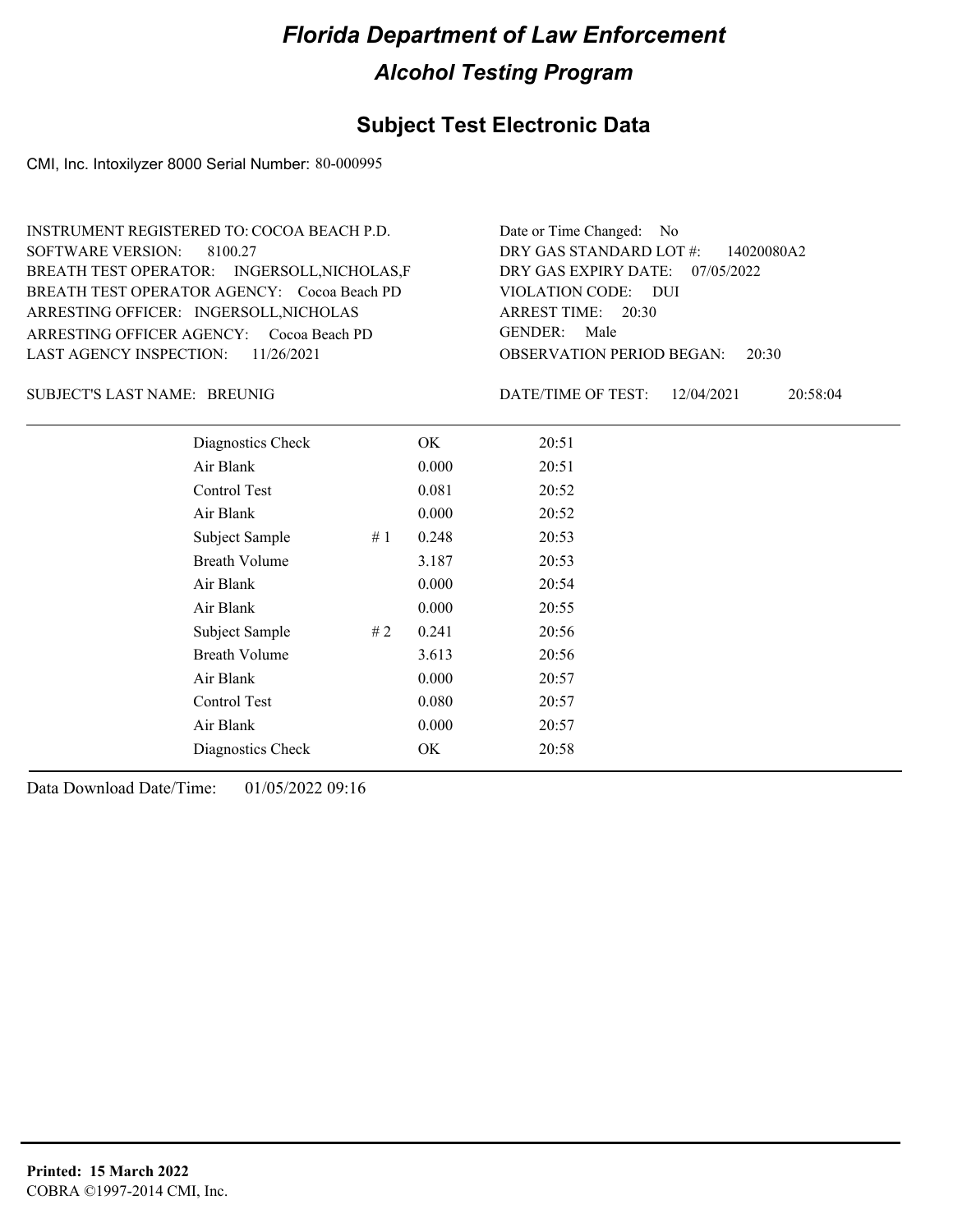#### **Subject Test Electronic Data**

CMI, Inc. Intoxilyzer 8000 Serial Number: 80-000995

OBSERVATION PERIOD BEGAN: 13:49 ARRESTING OFFICER AGENCY: Cocoa Beach PD GENDER: BREATH TEST OPERATOR AGENCY: Cocoa Beach PD VIOLATION CODE: SOFTWARE VERSION: 8100.27 VIOLATION CODE: DUI ARREST TIME: 13:08 ARRESTING OFFICER: TEAT,MATTHEW DRY GAS EXPIRY DATE: 07/05/2022 DRY GAS STANDARD LOT #: 14020080A2 BREATH TEST OPERATOR: PAYNE,TAYLOR,M LAST AGENCY INSPECTION: 11/26/2021 INSTRUMENT REGISTERED TO: COCOA BEACH P.D. Date or Time Changed: No GENDER: Female

#### SUBJECT'S LAST NAME: TENNENT **EXECUTE:** DATE/TIME OF TEST:

DATE/TIME OF TEST: 12/12/2021 14:17:25

| Diagnostics Check    |    | OK    | 14:11 |
|----------------------|----|-------|-------|
| Air Blank            |    | 0.000 | 14:11 |
| Control Test         |    | 0.081 | 14:12 |
| Air Blank            |    | 0.000 | 14:12 |
| Subject Sample       | #1 | 0.039 | 14:13 |
| <b>Breath Volume</b> |    | 2.042 | 14:13 |
| Air Blank            |    | 0.000 | 14:13 |
| Air Blank            |    | 0.000 | 14:15 |
| Subject Sample       | #2 | 0.035 | 14:15 |
| <b>Breath Volume</b> |    | 2.625 | 14:15 |
| Air Blank            |    | 0.000 | 14:16 |
| Control Test         |    | 0.082 | 14:16 |
| Air Blank            |    | 0.000 | 14:17 |
| Diagnostics Check    |    | OK    | 14:17 |
|                      |    |       |       |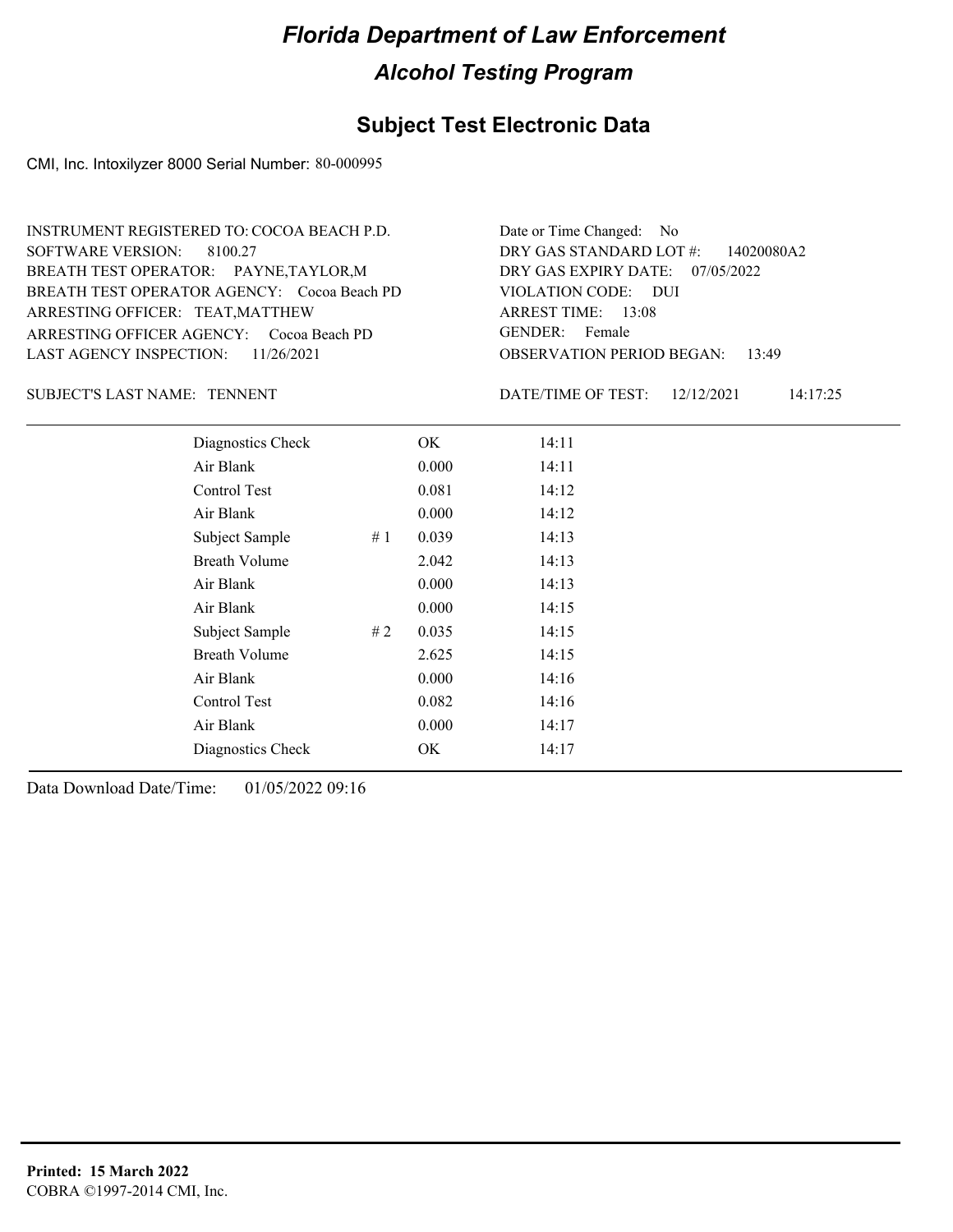#### **Subject Test Electronic Data**

CMI, Inc. Intoxilyzer 8000 Serial Number: 80-000995

OBSERVATION PERIOD BEGAN: 01:57 ARRESTING OFFICER AGENCY: Cocoa Beach PD GENDER: BREATH TEST OPERATOR AGENCY: Cocoa Beach PD VIOLATION CODE: SOFTWARE VERSION: VIOLATION CODE: DUI ARREST TIME: 01:57 ARRESTING OFFICER: INGERSOLL, NICHOLAS DRY GAS EXPIRY DATE: 07/05/2022 DRY GAS STANDARD LOT #: 14020080A2 BREATH TEST OPERATOR: INGERSOLL,NICHOLAS,F LAST AGENCY INSPECTION: 11/26/2021 8100.27 INSTRUMENT REGISTERED TO: COCOA BEACH P.D. Date or Time Changed: No GENDER: Male

LAWHORN SUBJECT'S LAST NAME: DATE/TIME OF TEST:

DATE/TIME OF TEST: 12/14/2021 02:26:55

| Diagnostics Check    |    | OK    | 02:20 |
|----------------------|----|-------|-------|
| Air Blank            |    | 0.000 | 02:20 |
| Control Test         |    | 0.081 | 02:20 |
| Air Blank            |    | 0.000 | 02:21 |
| Subject Sample       | #1 | 0.201 | 02:21 |
| <b>Breath Volume</b> |    | 1.238 | 02:21 |
| Air Blank            |    | 0.000 | 02:22 |
| Air Blank            |    | 0.000 | 02:24 |
| Subject Sample       | #2 | 0.198 | 02:25 |
| <b>Breath Volume</b> |    | 2.890 | 02:25 |
| Air Blank            |    | 0.000 | 02:26 |
| <b>Control Test</b>  |    | 0.081 | 02:26 |
| Air Blank            |    | 0.000 | 02:26 |
| Diagnostics Check    |    | OK    | 02:26 |
|                      |    |       |       |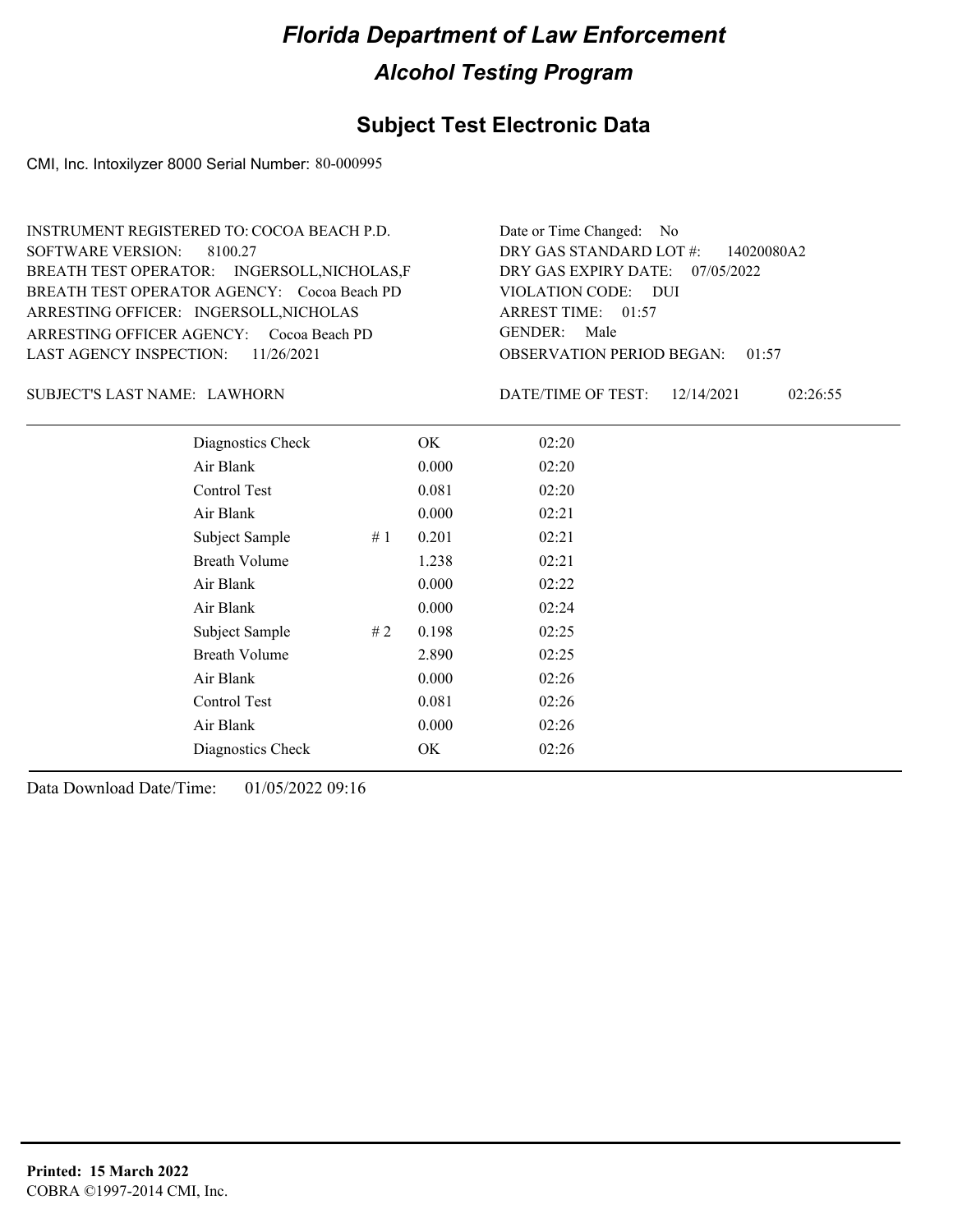#### **Subject Test Electronic Data**

CMI, Inc. Intoxilyzer 8000 Serial Number: 80-000995

ARRESTING OFFICER AGENCY: Cocoa Beach PD GENDER: BREATH TEST OPERATOR AGENCY: Cocoa Beach PD VIOLATION CODE: SOFTWARE VERSION: 8100.27 VIOLATION CODE: DUI ARRESTING OFFICER: LEACH,BRANDON DRY GAS EXPIRY DATE: 07/05/2022 DRY GAS STANDARD LOT #: 14020080A2 BREATH TEST OPERATOR: INGERSOLL,NICHOLAS,F LAST AGENCY INSPECTION: 11/26/2021 INSTRUMENT REGISTERED TO: COCOA BEACH P.D. Date or Time Changed: No GENDER: Male

SUBJECT'S LAST NAME: STEWART DATE/TIME OF TEST:

OBSERVATION PERIOD BEGAN: 03:47 03:47 ARREST TIME:

DATE/TIME OF TEST: 12/14/2021 04:14:33

| Diagnostics Check    |    | OK    | 04:08 |  |
|----------------------|----|-------|-------|--|
| Air Blank            |    | 0.000 | 04:08 |  |
| Control Test         |    | 0.082 | 04:08 |  |
| Air Blank            |    | 0.000 | 04:09 |  |
| Subject Sample       | #1 | 0.249 | 04:10 |  |
| <b>Breath Volume</b> |    | 2.523 | 04:10 |  |
| Air Blank            |    | 0.000 | 04:10 |  |
| Air Blank            |    | 0.000 | 04:12 |  |
| Subject Sample       | #2 | 0.246 | 04:13 |  |
| <b>Breath Volume</b> |    | 2.824 | 04:13 |  |
| Air Blank            |    | 0.000 | 04:13 |  |
| Control Test         |    | 0.082 | 04:13 |  |
| Air Blank            |    | 0.000 | 04:14 |  |
| Diagnostics Check    |    | OK    | 04:14 |  |
|                      |    |       |       |  |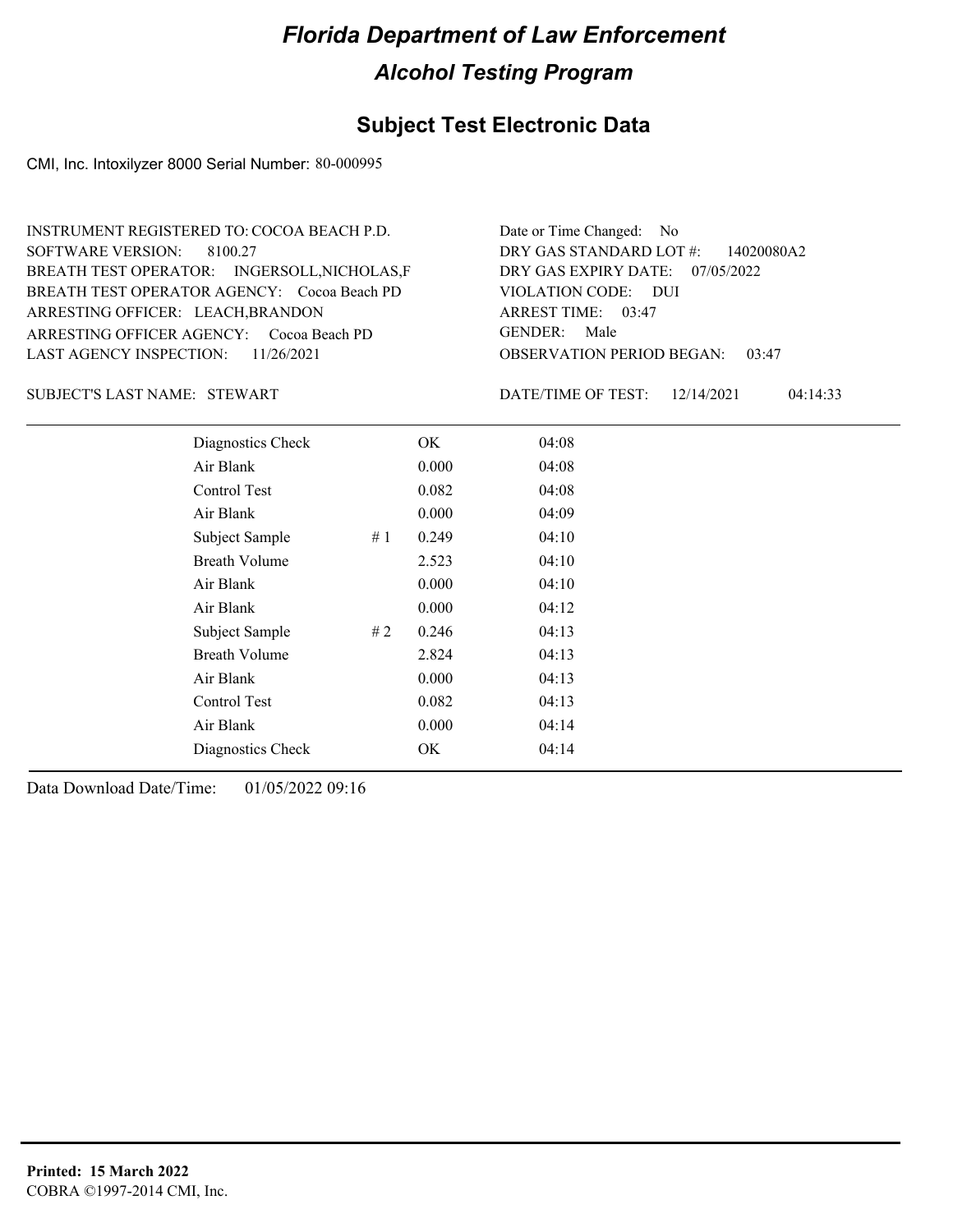### **Subject Test Electronic Data**

CMI, Inc. Intoxilyzer 8000 Serial Number: 80-000995

| INSTRUMENT REGISTERED TO: COCOA BEACH P.D.   | Date or Time Changed: No               |
|----------------------------------------------|----------------------------------------|
| SOFTWARE VERSION: 8100.27                    | DRY GAS STANDARD LOT $\#$ : 14020080A2 |
| BREATH TEST OPERATOR: INGERSOLL, NICHOLAS, F | DRY GAS EXPIRY DATE: $07/05/2022$      |
| BREATH TEST OPERATOR AGENCY: Cocoa Beach PD  | VIOLATION CODE: DUI                    |
| ARRESTING OFFICER: BYNUM, CHRISTIE           | ARREST TIME: $01:53$                   |
| ARRESTING OFFICER AGENCY: Cocoa Beach PD     | GENDER: Male                           |
| LAST AGENCY INSPECTION: 11/26/2021           | <b>OBSERVATION PERIOD BEGAN: 01:53</b> |

DELISLE SUBJECT'S LAST NAME: DATE/TIME OF TEST:

DATE/TIME OF TEST: 12/18/2021 02:23:22

| Diagnostics Check    | OK    | 02:17 |
|----------------------|-------|-------|
| Air Blank            | 0.000 | 02:17 |
| Control Test         | 0.082 | 02:17 |
| Air Blank            | 0.000 | 02:18 |
| Subject Sample<br>#1 | 0.145 | 02:18 |
| <b>Breath Volume</b> | 2.109 | 02:18 |
| Air Blank            | 0.000 | 02:19 |
| Air Blank            | 0.000 | 02:21 |
| Subject Sample<br>#2 | 0.136 | 02:21 |
| <b>Breath Volume</b> | 2.257 | 02:21 |
| Air Blank            | 0.000 | 02:22 |
| Control Test         | 0.082 | 02:22 |
| Air Blank            | 0.000 | 02:23 |
| Diagnostics Check    | OK    | 02:23 |
|                      |       |       |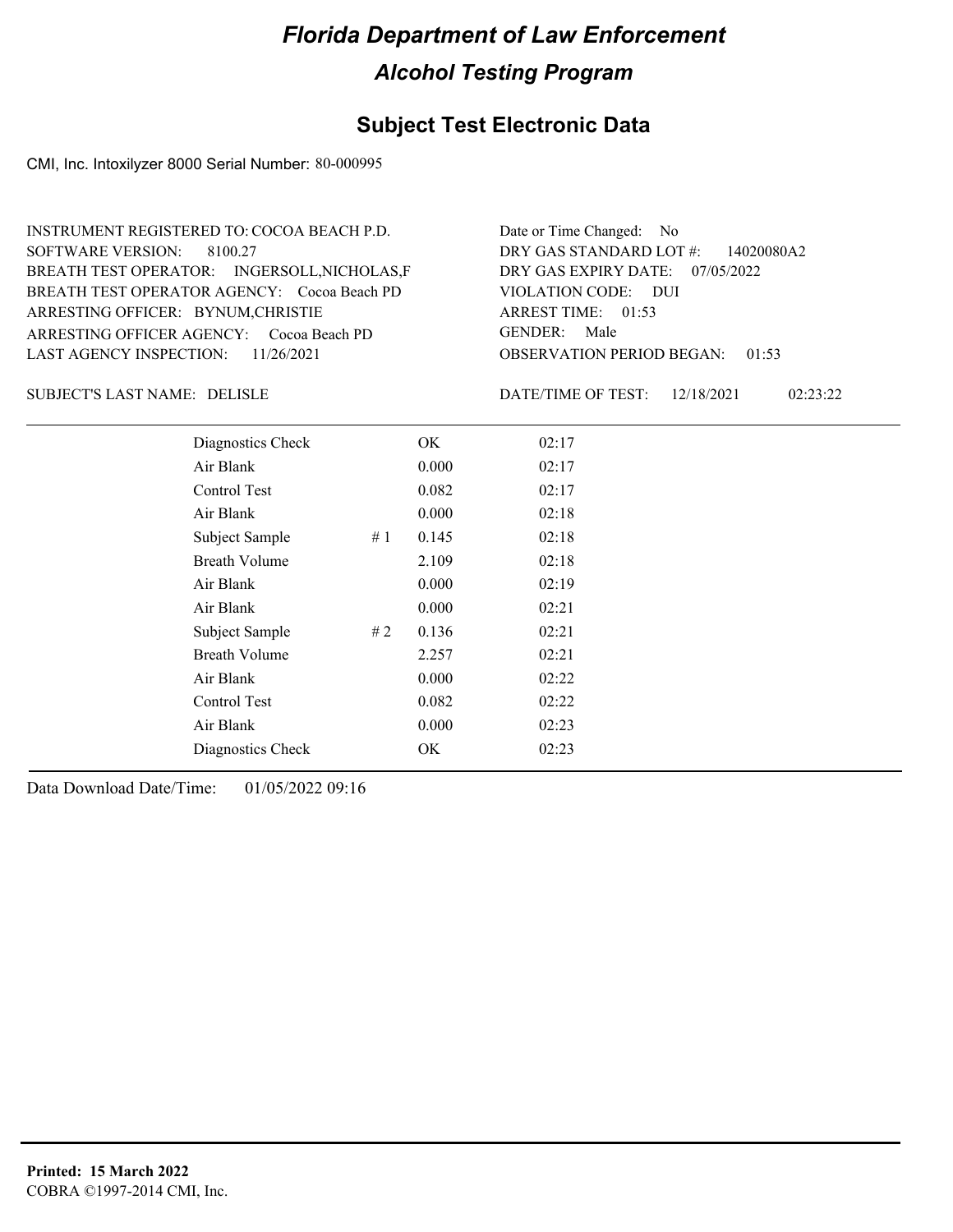### **Subject Test Electronic Data**

CMI, Inc. Intoxilyzer 8000 Serial Number: 80-000995

| INSTRUMENT REGISTERED TO: COCOA BEACH P.D.   | Date or Time Changed: No               |
|----------------------------------------------|----------------------------------------|
| SOFTWARE VERSION: 8100.27                    | DRY GAS STANDARD LOT $\#$ : 14020080A2 |
| BREATH TEST OPERATOR: INGERSOLL, NICHOLAS, F | DRY GAS EXPIRY DATE: $07/05/2022$      |
| BREATH TEST OPERATOR AGENCY: Cocoa Beach PD  | VIOLATION CODE: DUI                    |
| ARRESTING OFFICER: BYNUM, CHRISTIE           | ARREST TIME: 18:17                     |
| ARRESTING OFFICER AGENCY: Cocoa Beach PD     | GENDER: Male                           |
| LAST AGENCY INSPECTION: $11/26/2021$         | <b>OBSERVATION PERIOD BEGAN: 18:17</b> |

SUBJECT'S LAST NAME: MCDADE **Example 19 Set 10** DATE/TIME OF TEST:

DATE/TIME OF TEST: 12/19/2021 19:09:02

| Diagnostics Check    |    | OK    | 19:02 |
|----------------------|----|-------|-------|
| Air Blank            |    | 0.000 | 19:03 |
| Control Test         |    | 0.080 | 19:03 |
| Air Blank            |    | 0.000 | 19:04 |
| Subject Sample       | #1 | 0.247 | 19:04 |
| <b>Breath Volume</b> |    | 1.914 | 19:04 |
| Air Blank            |    | 0.000 | 19:05 |
| Air Blank            |    | 0.000 | 19:07 |
| Subject Sample       | #2 | 0.244 | 19:07 |
| <b>Breath Volume</b> |    | 1.953 | 19:07 |
| Air Blank            |    | 0.000 | 19:08 |
| Control Test         |    | 0.081 | 19:08 |
| Air Blank            |    | 0.000 | 19:08 |
| Diagnostics Check    |    | OK    | 19:09 |
|                      |    |       |       |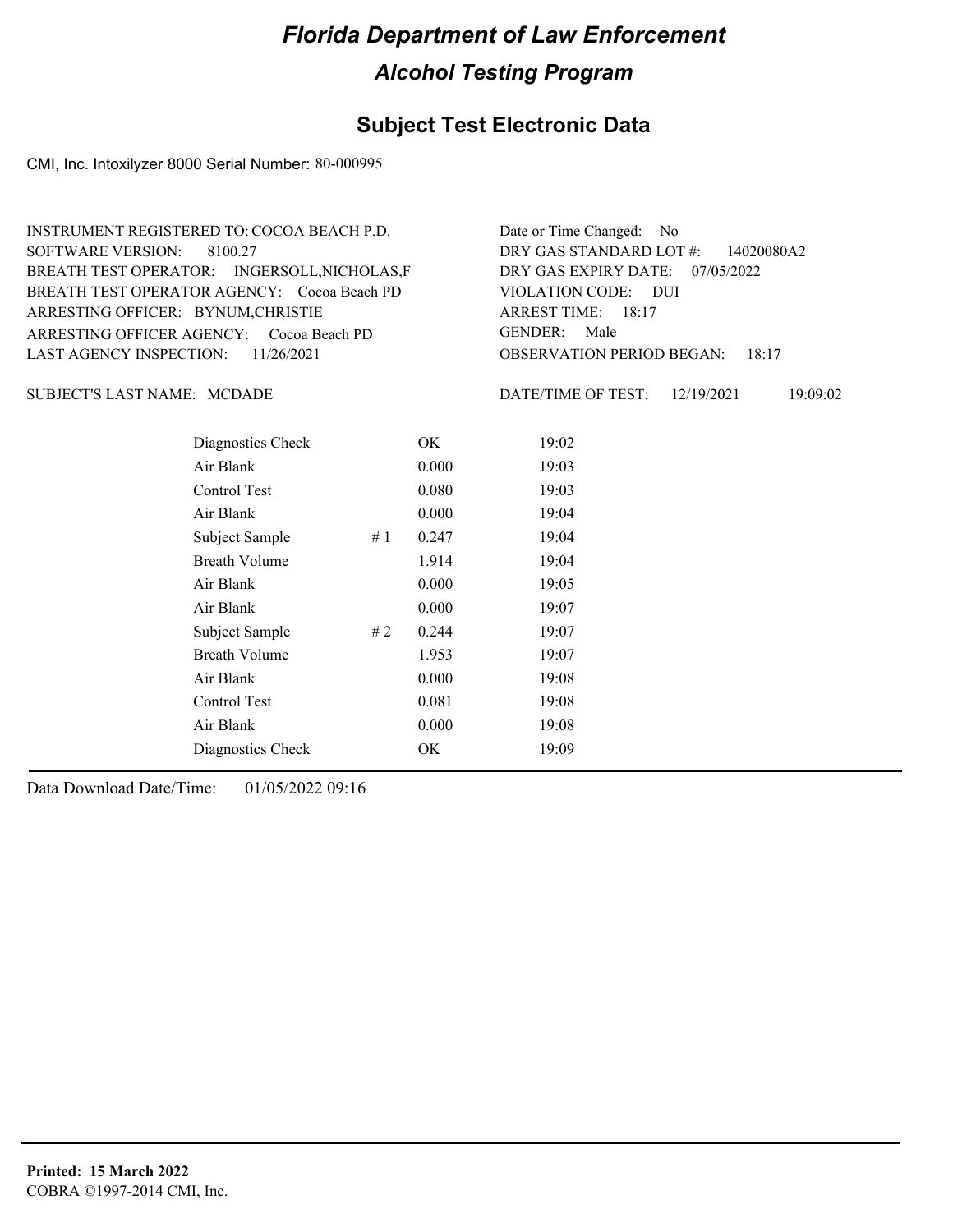## **Subject Test Electronic Data**

CMI, Inc. Intoxilyzer 8000 Serial Number: 80-000995

| INSTRUMENT REGISTERED TO: COCOA BEACH P.D.<br>SOFTWARE VERSION:<br>8100.27<br>BREATH TEST OPERATOR: FARRAGHER, THOMAS, J<br>BREATH TEST OPERATOR AGENCY: Brevard County SO<br>ARRESTING OFFICER: FARRAGHER, THOMAS<br>ARRESTING OFFICER AGENCY: Brevard County SO<br>LAST AGENCY INSPECTION:<br>11/26/2021 | Date or Time Changed: No<br>DRY GAS STANDARD LOT #:<br>14020080A2<br>DRY GAS EXPIRY DATE: $07/05/2022$<br>VIOLATION CODE: DUI<br>ARREST TIME: 03:55<br>Male<br>GENDER:<br><b>OBSERVATION PERIOD BEGAN:</b><br>03:55 |
|------------------------------------------------------------------------------------------------------------------------------------------------------------------------------------------------------------------------------------------------------------------------------------------------------------|---------------------------------------------------------------------------------------------------------------------------------------------------------------------------------------------------------------------|
| SUBJECT'S LAST NAME: EVANS                                                                                                                                                                                                                                                                                 | 04:41:53<br>DATE/TIME OF TEST:<br>12/20/2021                                                                                                                                                                        |

| Diagnostics Check    |    | OK    | 04:30 |                    |
|----------------------|----|-------|-------|--------------------|
| Air Blank            |    | 0.000 | 04:30 |                    |
| Control Test         |    | 0.082 | 04:31 |                    |
| Air Blank            |    | 0.000 | 04:31 |                    |
| Subject Sample       | #1 |       | 04:34 | No Sample Provided |
| <b>Breath Volume</b> |    | 0.000 | 04:34 |                    |
| Air Blank            |    | 0.000 | 04:35 |                    |
| Air Blank            |    | 0.000 | 04:37 |                    |
| Subject Sample       | #2 | 0.186 | 04:40 | Volume Not Met     |
| <b>Breath Volume</b> |    | 0.613 | 04:40 |                    |
| Air Blank            |    | 0.000 | 04:40 |                    |
| Control Test         |    | 0.084 | 04:41 |                    |
| Air Blank            |    | 0.000 | 04:41 |                    |
| Diagnostics Check    |    | OK    | 04:41 |                    |
|                      |    |       |       |                    |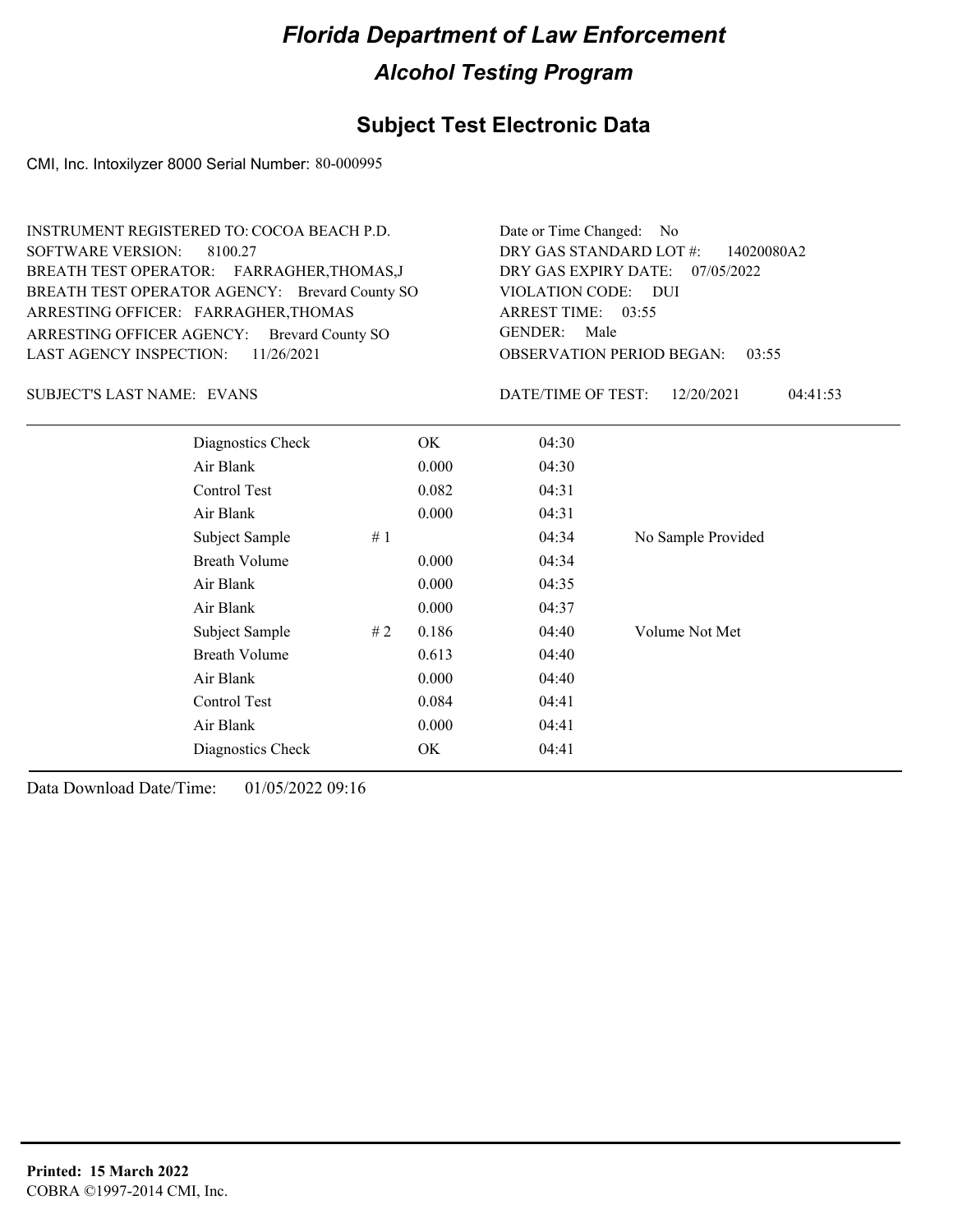### **Subject Test Electronic Data**

CMI, Inc. Intoxilyzer 8000 Serial Number: 80-000995

| INSTRUMENT REGISTERED TO: COCOA BEACH P.D.  | Date or Time Changed: No               |
|---------------------------------------------|----------------------------------------|
| SOFTWARE VERSION: 8100.27                   | DRY GAS STANDARD LOT $\#$ : 14020080A2 |
| BREATH TEST OPERATOR: HILL, ROBERT, J       | DRY GAS EXPIRY DATE: $07/05/2022$      |
| BREATH TEST OPERATOR AGENCY: Cocoa Beach PD | VIOLATION CODE: DUI                    |
| ARRESTING OFFICER: CHIONO, SHAYNE           | ARREST TIME: 23:06                     |
| ARRESTING OFFICER AGENCY: Patrick AFB PD    | GENDER: Male                           |
| LAST AGENCY INSPECTION: $11/26/2021$        | <b>OBSERVATION PERIOD BEGAN:</b> 23:00 |

KOENIG SUBJECT'S LAST NAME: DATE/TIME OF TEST:

DATE/TIME OF TEST: 12/22/2021 01:06:44

| Diagnostics Check    |    | OK    | 01:00 |
|----------------------|----|-------|-------|
| Air Blank            |    | 0.000 | 01:01 |
| Control Test         |    | 0.082 | 01:01 |
| Air Blank            |    | 0.000 | 01:01 |
| Subject Sample       | #1 | 0.038 | 01:02 |
| <b>Breath Volume</b> |    | 4.304 | 01:02 |
| Air Blank            |    | 0.000 | 01:02 |
| Air Blank            |    | 0.000 | 01:04 |
| Subject Sample       | #2 | 0.034 | 01:05 |
| <b>Breath Volume</b> |    | 3.003 | 01:05 |
| Air Blank            |    | 0.000 | 01:05 |
| Control Test         |    | 0.082 | 01:06 |
| Air Blank            |    | 0.000 | 01:06 |
| Diagnostics Check    |    | OK    | 01:06 |
|                      |    |       |       |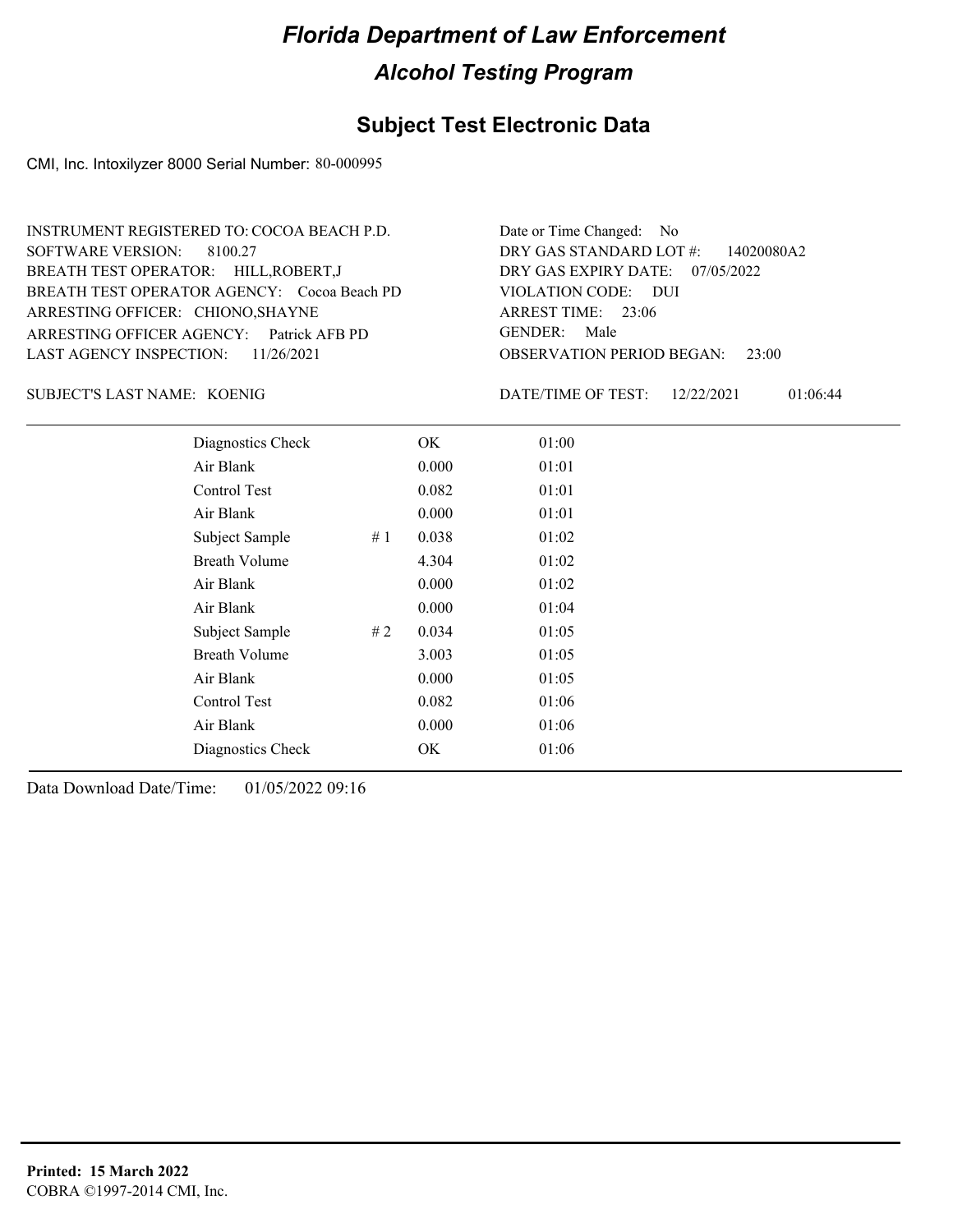### **Subject Test Electronic Data**

CMI, Inc. Intoxilyzer 8000 Serial Number: 80-000995

| INSTRUMENT REGISTERED TO: COCOA BEACH P.D.   | Date or Time Changed: No               |
|----------------------------------------------|----------------------------------------|
| SOFTWARE VERSION: 8100.27                    | DRY GAS STANDARD LOT #: 14020080A2     |
| BREATH TEST OPERATOR: INGERSOLL, NICHOLAS, F | DRY GAS EXPIRY DATE: 07/05/2022        |
| BREATH TEST OPERATOR AGENCY: Cocoa Beach PD  | VIOLATION CODE: DUI                    |
| ARRESTING OFFICER: BATCH, JOSEPH             | ARREST TIME: 01:58                     |
| ARRESTING OFFICER AGENCY: Brevard County SO  | GENDER: Male                           |
| LAST AGENCY INSPECTION: $11/26/2021$         | <b>OBSERVATION PERIOD BEGAN: 01:58</b> |

#### BOTERF JR SUBJECT'S LAST NAME: DATE/TIME OF TEST:

DATE/TIME OF TEST: 12/24/2021 02:50:41

| Diagnostics Check    |    | OK    | 02:42 |  |
|----------------------|----|-------|-------|--|
| Air Blank            |    | 0.000 | 02:43 |  |
| Control Test         |    | 0.082 | 02:43 |  |
| Air Blank            |    | 0.000 | 02:44 |  |
| Subject Sample       | #1 | 0.183 | 02:46 |  |
| <b>Breath Volume</b> |    | 1.960 | 02:46 |  |
| Air Blank            |    | 0.000 | 02:46 |  |
| Air Blank            |    | 0.000 | 02:48 |  |
| Subject Sample       | #2 | 0.183 | 02:49 |  |
| <b>Breath Volume</b> |    | 2.410 | 02:49 |  |
| Air Blank            |    | 0.000 | 02:49 |  |
| Control Test         |    | 0.082 | 02:50 |  |
| Air Blank            |    | 0.000 | 02:50 |  |
| Diagnostics Check    |    | OK    | 02:50 |  |
|                      |    |       |       |  |